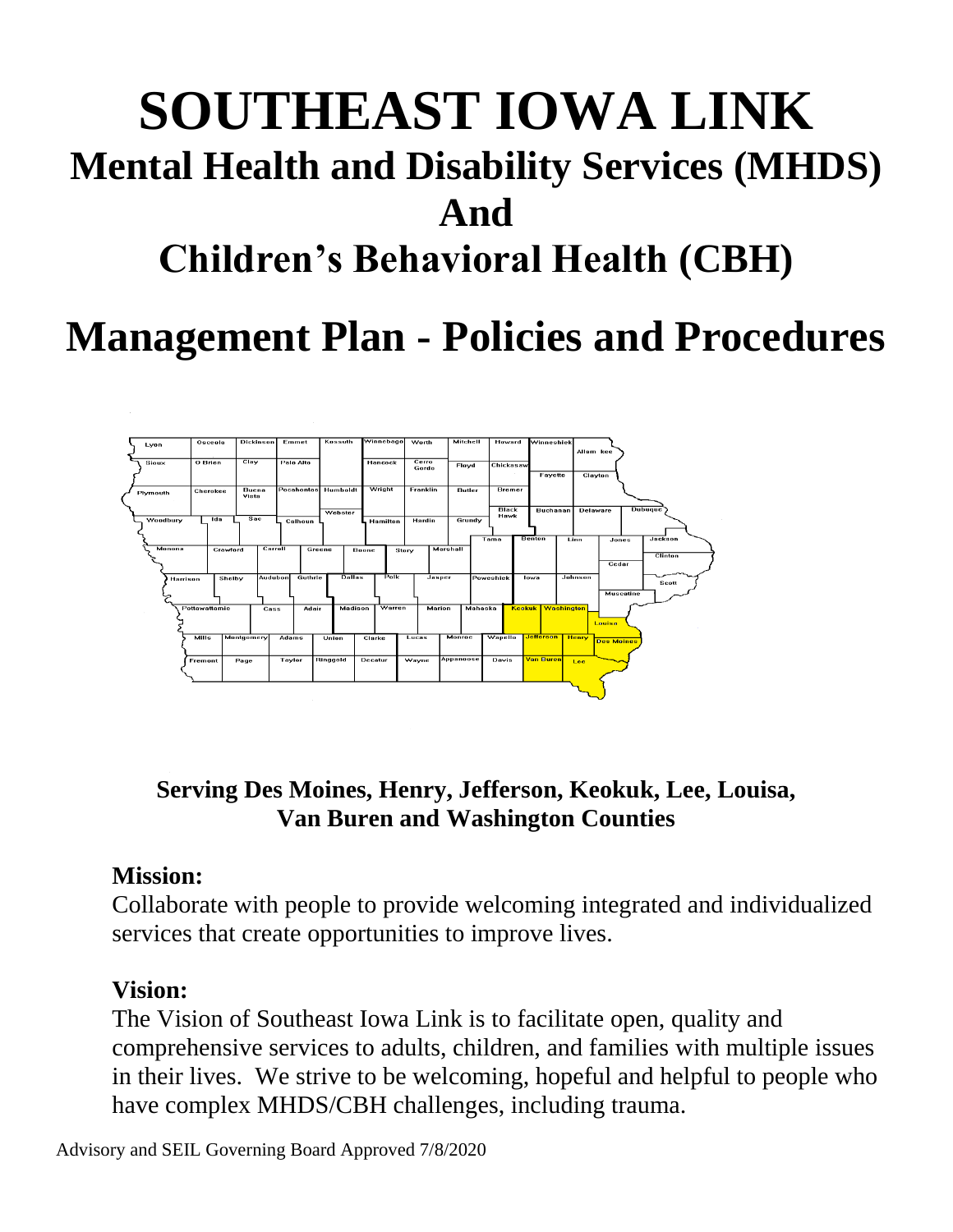## **Table of Contents**

| BASIC FRAMEWORK OF THE SOUTHEAST IOWA LINK MENTAL HEALTH AND DISABILITY SERVICES MANAGEMENT PLAN 3 |  |
|----------------------------------------------------------------------------------------------------|--|
|                                                                                                    |  |
|                                                                                                    |  |
|                                                                                                    |  |
|                                                                                                    |  |
|                                                                                                    |  |
|                                                                                                    |  |
|                                                                                                    |  |
|                                                                                                    |  |
|                                                                                                    |  |
|                                                                                                    |  |
|                                                                                                    |  |
|                                                                                                    |  |
|                                                                                                    |  |
|                                                                                                    |  |
|                                                                                                    |  |
|                                                                                                    |  |
|                                                                                                    |  |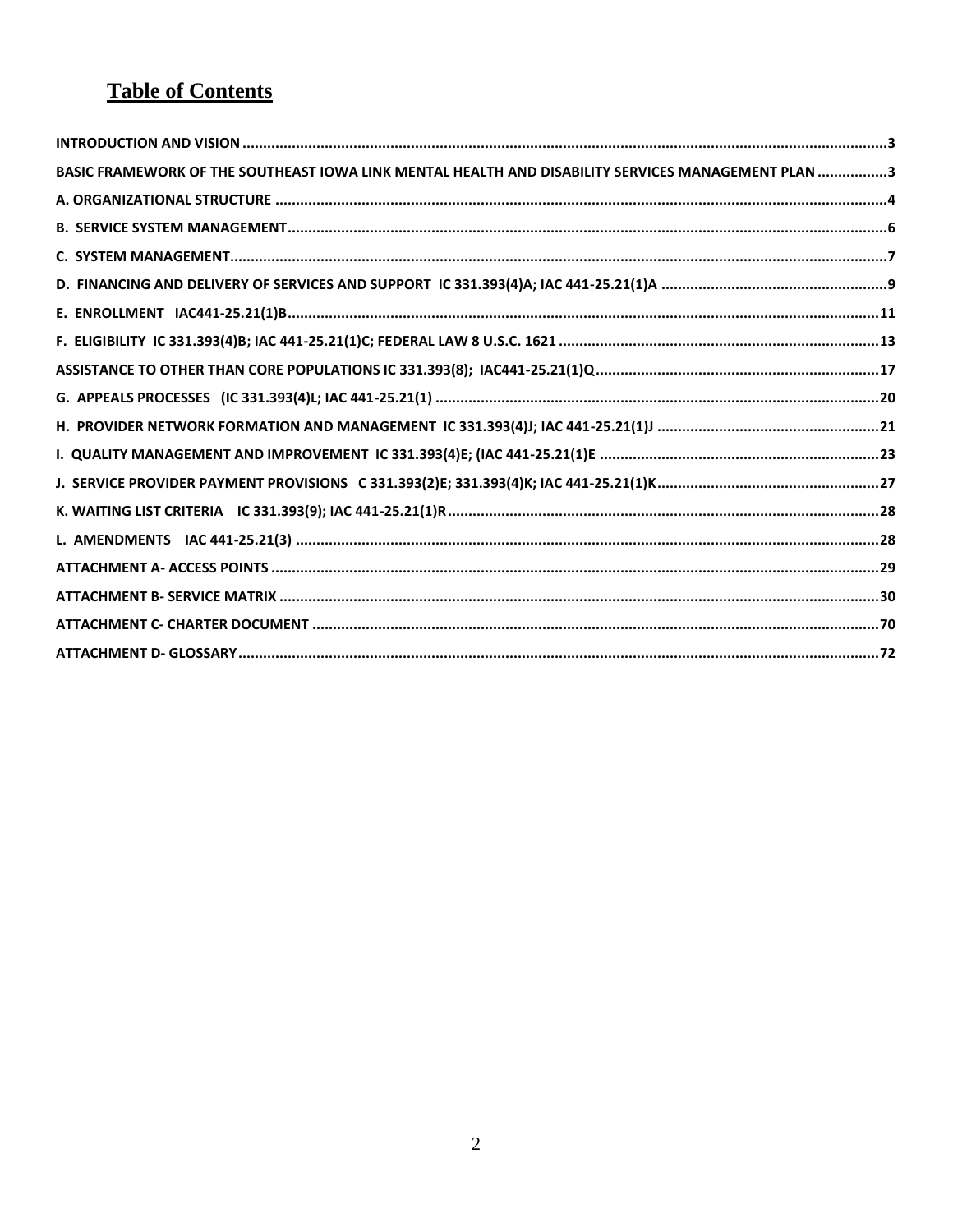## <span id="page-2-0"></span>**Introduction and Vision**

Southeast Iowa Link (hereinafter, SEIL) was formed under Iowa Code Chapter 28E to create a mental health and disability services region in compliance with Iowa Code 331.390. Within this region, SEIL will create a regional management plan designed to improve health, hope, and successful outcomes for the adults in our region who have mental health disabilities and intellectual/developmental disabilities and children with behavioral health concerns and/or serious emotional disturbance that results in a functional impairment.

In accordance with the principles enumerated in the legislative redesign, complex needs legislation, and children's behavioral health legislation, SEIL will work in a quality improvement partnership with stakeholders in SEIL (providers, families, individuals, and partner health and human service systems), other MHDS/CBH Regions, and Managed Care Organizations to develop an integrated system of care approach that is characterized by the following principles and values:

- Welcoming, individualized, and integrated services
- Provide access to comprehensive need-based services
- Person and family driven
- Being able to sustain a quality of life in the community of choice
- Recovery/resiliency oriented
- Trauma-informed
- Culturally competent
- Multi-occurring capable

## <span id="page-2-1"></span>**Basic Framework of the Southeast Iowa Link Mental Health and Disability Services Management Plan**

This regional Mental Health & Disability Services Management Plan (hereinafter, Plan) will describe both the framework for system design that SEIL will organize the process for making progress in the direction of that vision, as well as the specific activities within the system that will be funded and monitored directly by SEIL. SEIL will comply with and operate as directed by all codes of law enacted and update the management plan as soon as practical to reflect the mandates. Nothing in this plan shall supersede SEIL's responsibility to pay for services under Iowa Code 229, 230, and 232.

This Plan defines standards for member counties of SEIL. The Plan provides for cost-effective, individualized services and supports that assist persons with disabilities to be as independent, productive, and integrated into the community as possible, within the constraints of available resources.

In compliance with Iowa Administrative Code (IAC) 441-25 the Plan includes three parts: Annual Service & Budget Plan, Annual Report, and Policies & Procedures Manual. The Annual Service & Budget Plan includes the services to be provided and the cost of those services, local access points, service coordination and targeted case management agencies, crisis planning, intensive mental health services, children's behavioral health services, scope of services, budget and financing provisions for the next year, financial forecasting measures, and provider reimbursement provisions. The Annual Report shall describe the services provided, the cost of those services, the number of individuals served, and the outcomes achieved for the previous fiscal year. The Policies & Procedures Manual shall describe the policies and process developed to direct the management and administration of the regional service system. In addition to the plan, SEIL will also have operations documents to supplement the policy and procedure manual.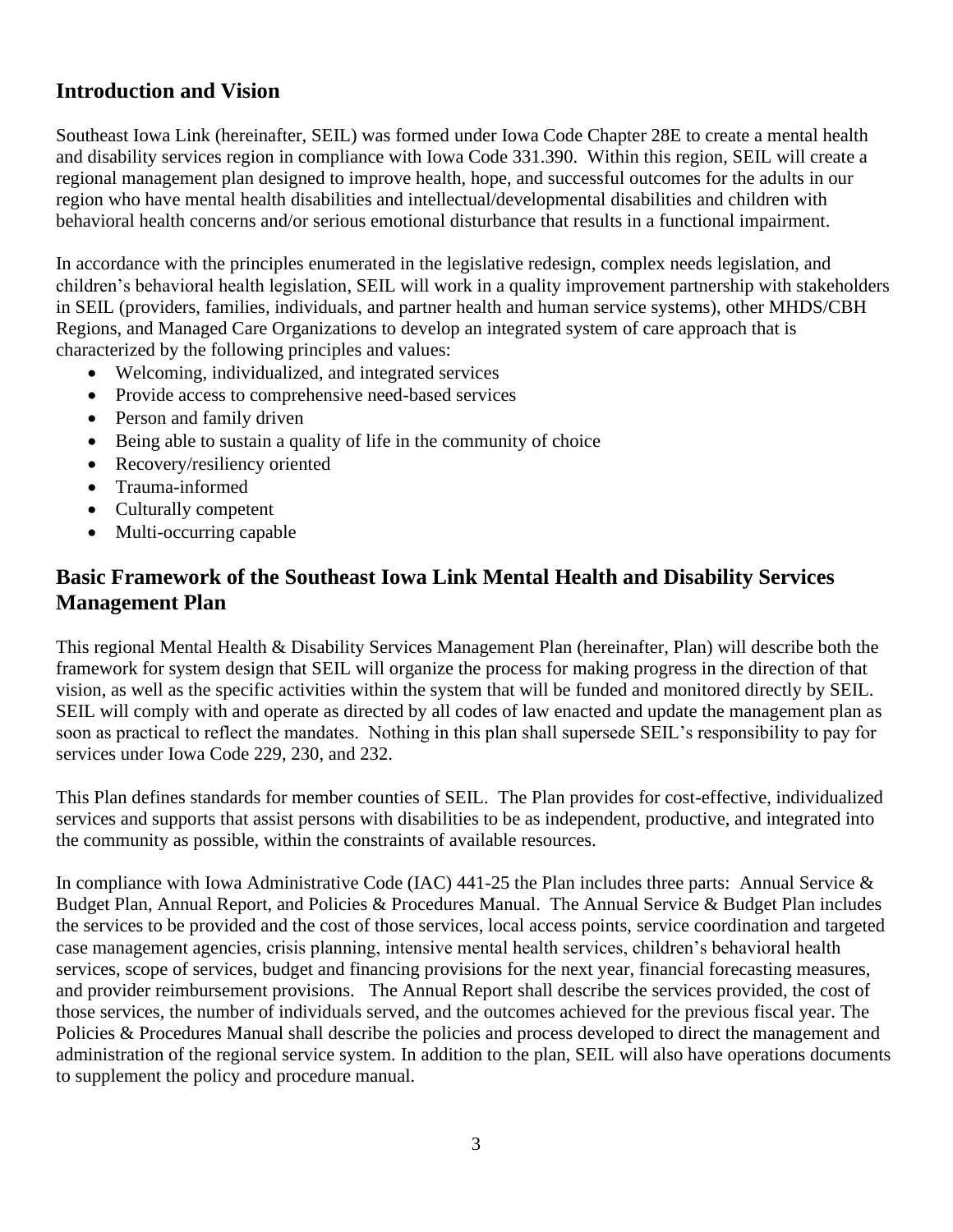SEIL shall maintain local county offices as the foundation to the service delivery system. A current plan will be available in each local SEIL office and on the Department of Human Services website.

## <span id="page-3-0"></span>**A. Organizational Structure**

#### **Governing Board** IC 331.390(2); IAC 441-25.12(1)

SEIL organizational structure assigns the ultimate responsibility for the non-Medicaid funded MHDS/CBH services with the governing board. Member counties will appoint one member from the County Board of Supervisors (or designee) and an alternate member to serve as a Director on the Governing Board. The Board of Supervisors of each member county shall select its Director and he or she shall serve for a 2-year appointment or the end of such person's service as a county supervisor. Any Director appointed under this Section may be removed for any reason by the county appointing the Director, upon written notice to SEIL's Governing Board, which notice shall designate a successor Director to fill the vacancy.

The Governing Board shall include one individual who utilizes mental health and disability services, or is an actively involved relative of such an individual. This Director shall be appointed by the adult advisory committee described below, with such appointment to become effective upon approval by the SEIL Governing Board. This Director shall serve an initial term of one year, which shall begin upon the Effective Date, with appointments thereafter to be for two year terms.

The Governing Board shall include one individual representing adult service providers in the SEIL Region. This Director shall be appointed by the adult advisory committee described below, with such appointment to become effective upon approval by the SEIL Governing Board. This Director shall serve as an ex-officio, non-voting Director. This Director shall be appointed to two year terms, with the initial term beginning upon the effective date.

The Governing Board shall include one individual representing children's behavioral health service providers in the region. This Director shall be designated by the region's children's advisory committee described below, with such appointment effective upon approval by the SEIL Governing Board. This Director shall serve as an exofficio, non-voting Director. This Director shall be appointed to two year terms, with the initial term beginning upon the effective date.

The Governing Board shall include one individual representing the education system in the region. This Director shall be designated by the region's children's advisory committee described below, with such appointment effective upon approval by the SEIL Governing Board. This Director shall be appointed to two year terms, with the initial term beginning upon the effective date.

The Governing Board shall include one individual who is a parent of a child who utilizes children's behavioral health services or actively involved relatives of such children. This Director shall be designated by the region's children's advisory committee described below, with such appointment effective upon approval by the SEIL Governing Board. This Director shall be appointed to two year terms, with the initial term beginning upon the effective date.

No member shall be an employee of the Department of Human Services or an unelected employee of a county.

#### **Advisory Committees** IC 331.390(2)e; 331.392.(2)i; IAC 441-25.14.(1)i

SEIL shall encourage stakeholder involvement by having the Advisory Committees assist in developing and monitoring the Plan, goals and objectives identified for the service system, and to serve as a public forum for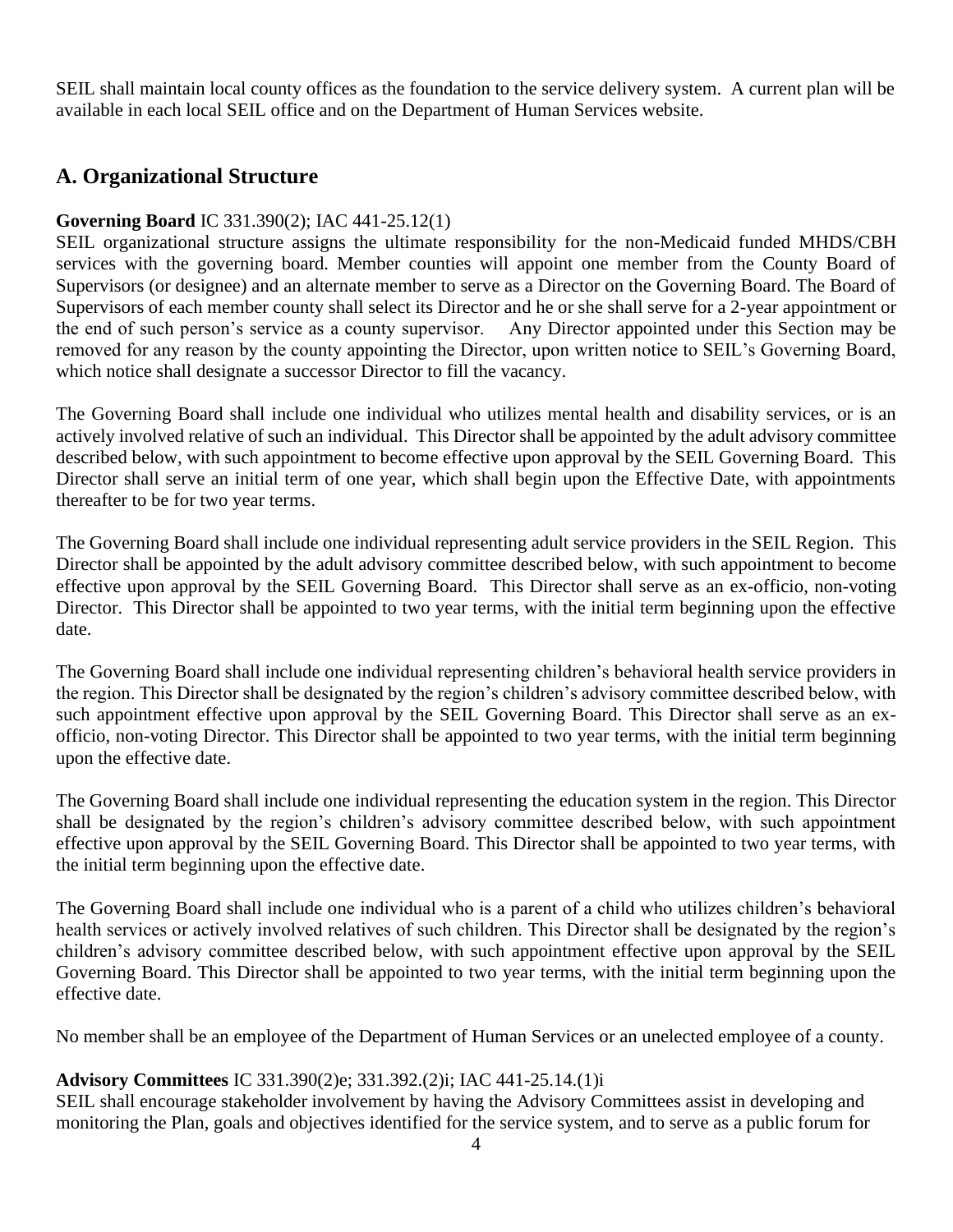other related MHDS/CBH issues. The Advisory Committees shall represent stakeholders, which shall include, but not be limited to: individuals, family members, county officials, interested citizens and service providers.

The Adult Advisory Committee, as appointed by the Governing Board, shall have an open panel with an undesignated number of members (minimum of 5 voting members designated annually and/or in the event of a vacancy). The Adult Advisory Committee members shall be: individuals who utilize services or actively involved relatives of such individuals; service providers; at least one governing board member and at least one member from the SEIL management team. The Adult Advisory Committee shall advise the Governing Board as requested by the Governing Board and shall designate the corresponding adult member representatives to the Governing Board as described above. An individual who utilizes mental health and disability services or an actively involved relative of such an individual and an individual representing the adult providers in SEIL will be recommended by the Adult Advisory Committee to serve on the Governing Board.

The Children's Advisory Committee, as appointed by the Governing Board and identified in the SEIL Implementation Plan, shall have an open panel with an undesignated number of members (minimum of 10 voting members designated annually and/or in the event of a vacancy). The Children's Advisory Committee members shall be: parents/actively involved relatives of a child who utilizes CBH services, the education system, early childhood advocates, child welfare advocates, children's behavioral health service providers, the juvenile court system, pediatrician/family practice, child care provider, law enforcement/CIT, at least one governing board member, and at least one member from the SEIL management team. The Children's Advisory Committee shall advise the Governing Board as requested by the Governing Board and shall designate the corresponding children member representatives to the Governing Board as described above. A parent/actively involved relative of a child who utilizes children's behavioral health services, an education representative, and a children's behavioral health service provider will be recommended by the Children's Advisory Committee to serve on the Governing Board.

#### **Chief Executive Officer** IC 331.392(3)

The Chief Executive Officer (CEO), which is the single point of accountability for the region, shall be the Coordinator of Disability Services (hereinafter, CDS) appointed by the SEIL Governing Board with consideration of the SEIL management team recommendation. The Governing Board will make this appointment during the first Board meeting of each calendar year. The CDSs, even during their term as the CEO, shall remain employees of their respective counties and shall report to both their respective Board of Supervisors and the Governing Board. The CEO shall divide the SEIL's administrative responsibilities amongst member county employees including selection of the Vice-CEO and Secretary of the management team. The CEO shall be paid an administrative stipend from the fiscal agent account each year as directed by the SEIL Governing Board. The Governing Board shall conduct annual evaluation of the CEO, based on identified performance measures. The Governing Board may conduct additional evaluations of the CEO at any time, as it deems necessary in a given situation. All evaluations shall be summarized in writing and submitted to the Board of Supervisors of the member county, which employs the respective CEO.

#### **Management Team** IAC 441-25.12(2)d

The SEIL Management Team shall consist of the CDS representing each member county and coordinator(s) of CBH services. The SEIL Management Team shall remain employees of their respective counties. The SEIL Management Team shall be assigned SEIL's administrative responsibilities, to ensure that each of the required functions is performed.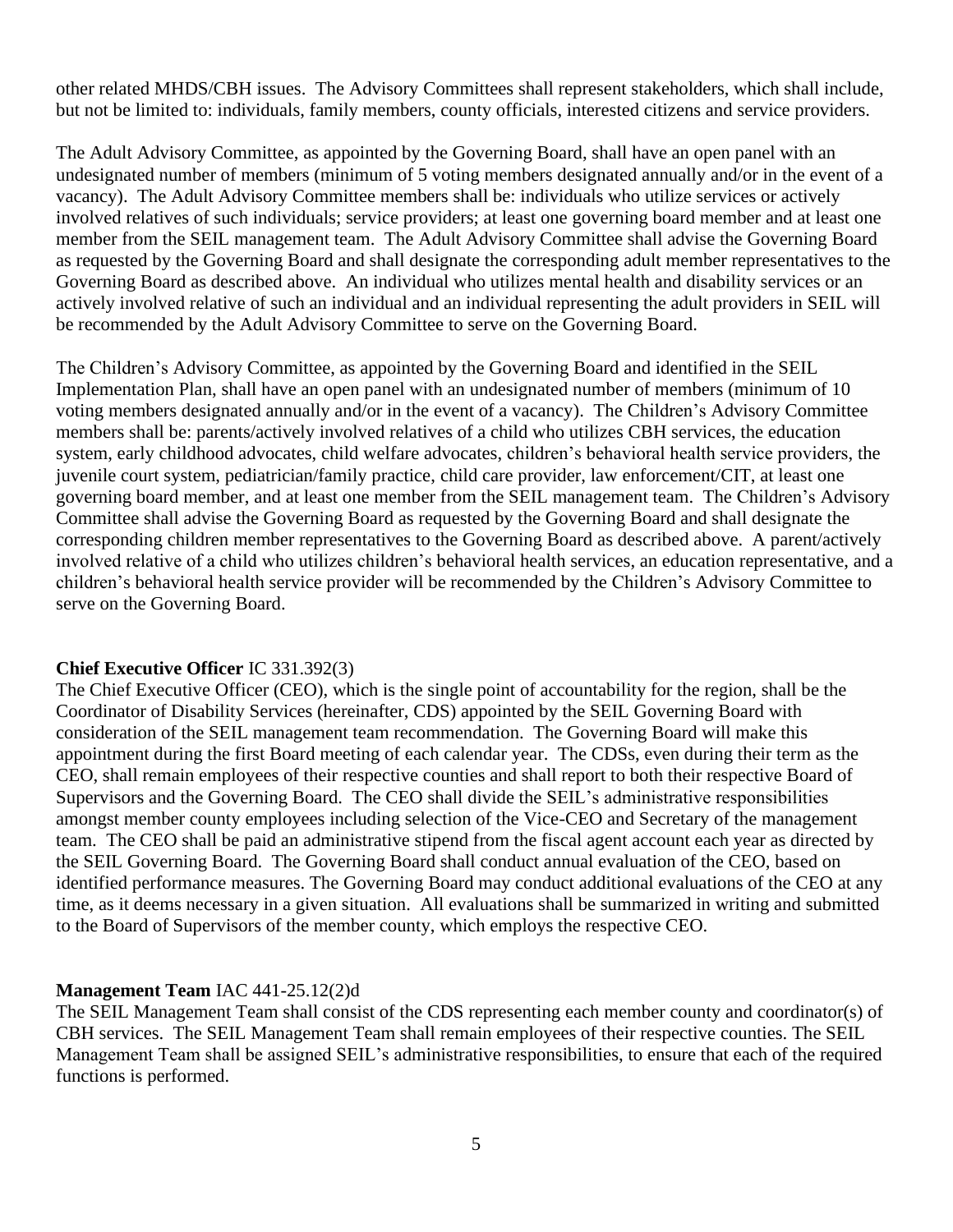The CEO will utilize member county employees to provide services to SEIL and to staff the administrative needs of SEIL. The respective county board of supervisors shall approve the employment terms of employees in accordance with county policy. SEIL staff shall include one or more CDSs, hired either directly by SEIL or provided to SEIL by member counties. CDSs must, at minimum, meet state requirements. The CEO, with the management team, will analyze staff sufficiency and efficiency on an annual basis and make recommendations of staffing needs to the Governing Board. If member counties cannot or will not provide adequate staff, the Governing Board shall make recommendations to the member counties of staffing needs. The Management Team will conduct peer reviews annually as a quality assurance measure to ensure the responsibilities and functions identified below are accomplished.

SEIL intends to utilize management staff of the member counties for the following functions and responsibilities:

- a) Public Relations, IT, Public Information Officer
- b) Operations, Resource and Referral, Training & HIPAA
- c) Provider Development, Performance Based Contracting, Evidence Based Practices, and Quality Assurance
- d) Policies and Procedures, Strategic Plan Development, Grievances and Appeals
- e) Budget Planning, Performance Based Contracting, Risk Management and Financial Reports
- f) Data management, Intake and Eligibility, Claims Administration, Reports & CSN

## <span id="page-5-0"></span>**B. Service System Management**

SEIL shall directly administer the Plan through the local member county offices and contract with service providers to meet the service needs of residents of SEIL. Member counties shall provide adequate, qualified staff to carry out the administration of this Plan. The staff delegated to perform functions of CDS shall have the qualifications required by IC 331.390(3)b and IAC 441-25.12(2)e/IAC 441.25.12(2)f. The local member county offices list is in Attachment A in the appendix section.

## **Risk Management and Fiscal Viability** IC 331.393(2)f; IAC 441-25.21(1)f

SEIL does not intend to contract management responsibility for any aspect of the SEIL system of care to any agency or entity. The Governing Board shall retain full authority for the SEIL system of care and the associated fixed budget.

#### **Conflict of Interest**

Funding authorization and financial decisions shall be made by the SEIL Governing Board/Management Team, whom shall have no financial interest in the services or supports to be provided. In the event that such a situation occurs, that interest must be fully disclosed to the individuals, counties, and other stakeholders.

SEIL's success depends on the hard work, dedication and integrity of the designated employees. Therefore, the Region expects those employees to avoid all activities or relationships that create either an actual conflict of interest or the potential for a conflict of interest. Although the Region cannot list every activity or relationship that could create either an actual or potential conflict of interest, examples of activities that violates this policy include the following:

• Working for a customer or vendor as a part-time employee, full-time employee, consultant, independent contractor or in any other capacity if the secondary employment adversely affects the quality of an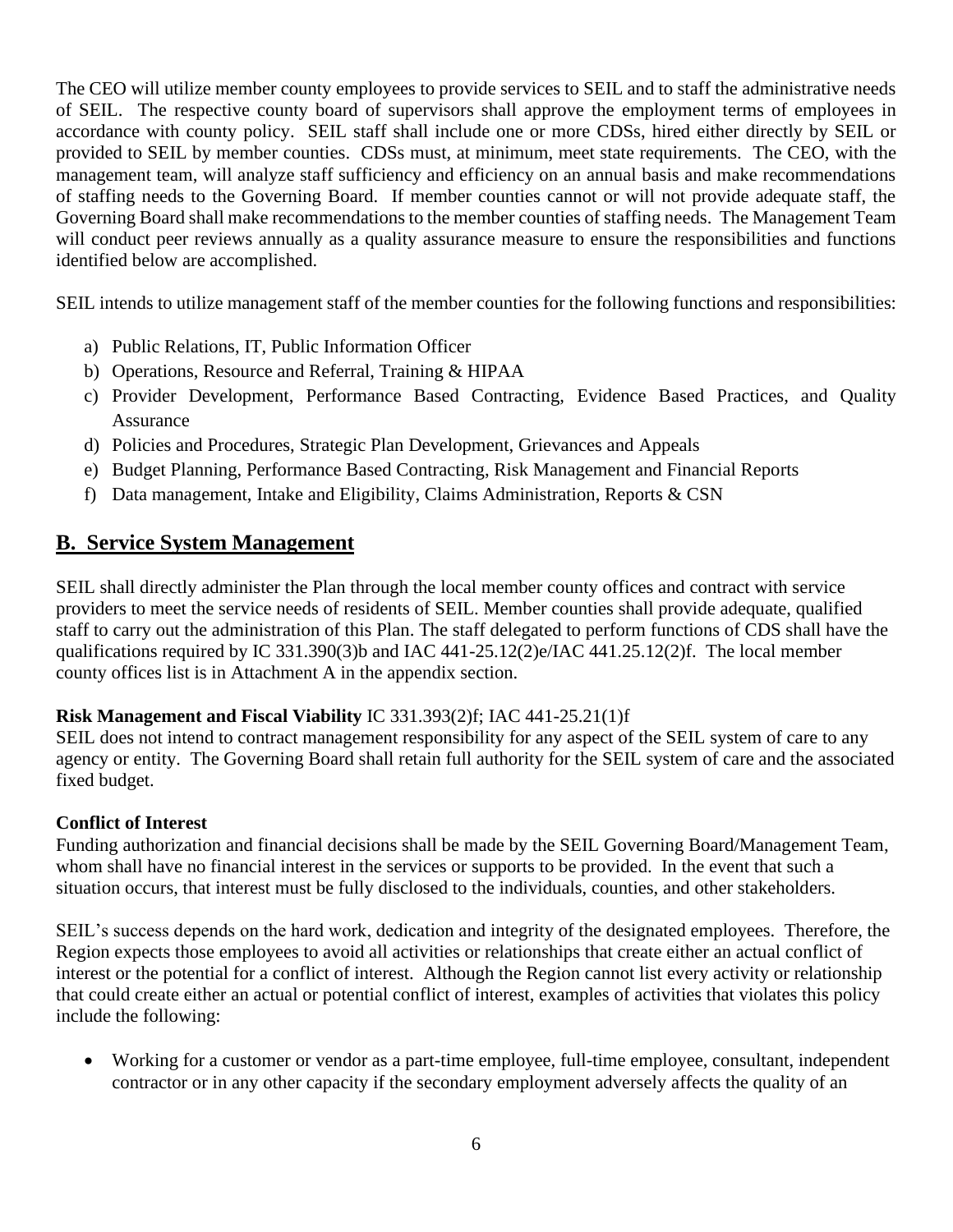employee's work as determined by his/her Department Head in consultation with the CEO/Governing Board

- Owning an interest in a customer or vendor organization or anyone else who seeks to do business with the Region
- Using the resources of the Region for personal/family gain
- Using your position in the Region for personal/family gain
- Authorizing funding or requesting information for services received by relatives and/or friends

Employees and/or Governing Board members who violate this policy face disciplinary action, up to and including termination or removal. If you are unsure about whether an activity might violate this policy, or if you have any questions at all about this policy, please talk to your immediate supervisor and/or the CEO/Governing Board.

## <span id="page-6-0"></span>**C. System Management**

#### **System of Care Approach** IC 331.393(4)h; IAC 441-25.21(1)h

SEIL shall provide leadership and management at the local level for designing a regional system of care for Mental Health and Disability Services/Children's Behavioral Health System. The design of the system will be based on the expectation that individuals and families will have multi-occurring issues of all kinds, and will incorporate an organized quality improvement partnership process to achieve the vision defined at the beginning of this Plan.

Within this vision, SEIL will work in partnership with providers and other stakeholders to develop services that are:

- Welcoming and accessible
- Able to emphasize integrated screening, early identification and early intervention
- High quality and, wherever possible, evidence-based
- Organized into a seamless continuum of community based support
- Individualized with planning that expands the involvement of the individual.
- Provided in the least restrictive, appropriate setting
- Designed to empower individuals and families as partners in their own care
- Designed to leverage multiple financing strategies within SEIL including increased use of Medicaid funded services and Iowa Health Link
- Supported by provision of training and technical assistance to individuals and families, as well as to providers and other partners.

Additionally, SEIL shall have service providers that will utilize best practices. First, SEIL will make outcomes data available to providers, referral sources and to purchasers of services. Second, SEIL will promote timely access to services in the SEIL system of care to be available to meet the needs of the population identified in the Plan. Third, SEIL will provide resources to assist providers to improve their outcomes. Finally, there will be regional training and support offered utilizing available technology so that all providers have equitable access. SEIL will also facilitate cooperation among providers and peers to share information and strategies so that the entire system increases service quality and improved fidelity standards.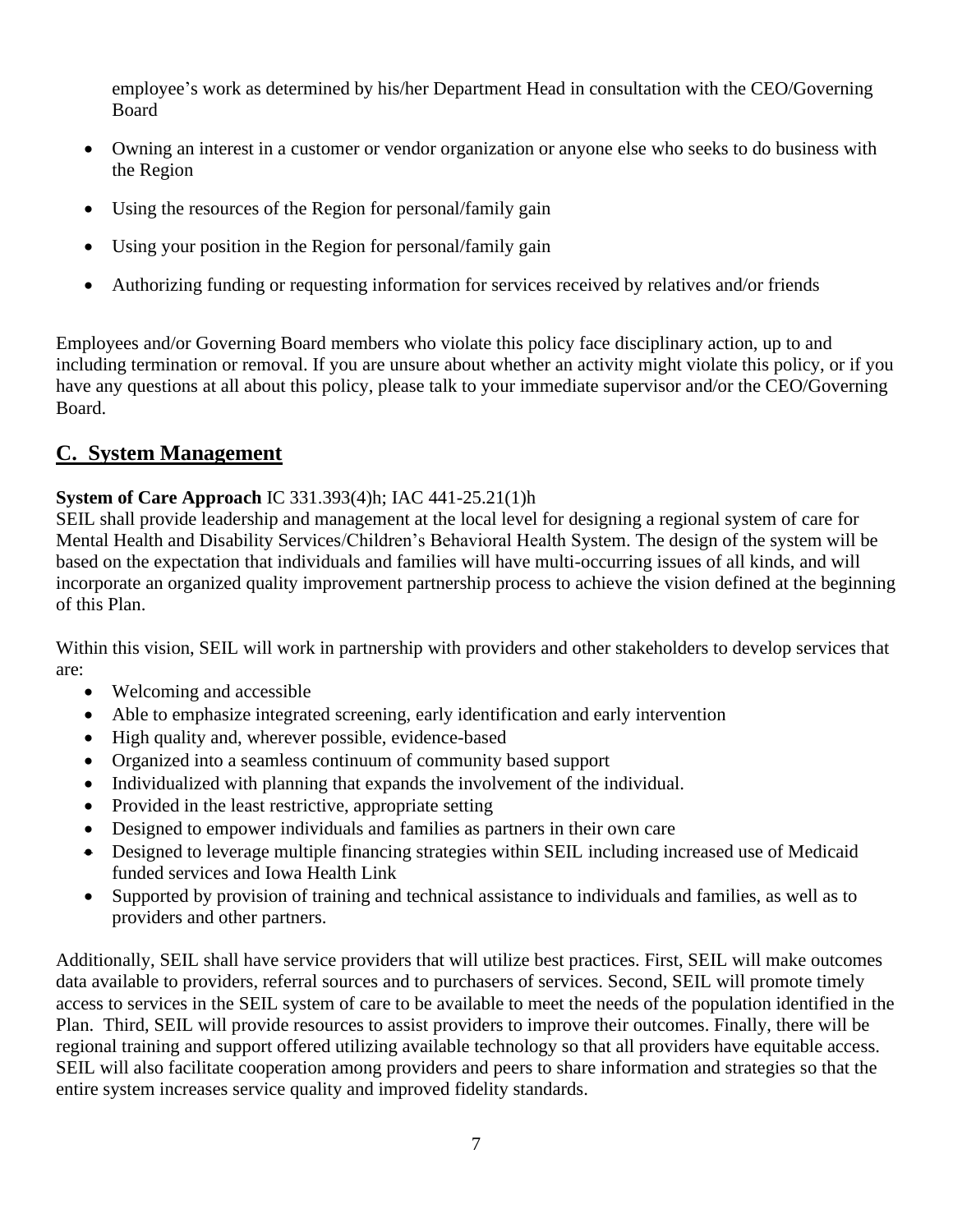This information will be used for future planning in the annual service and budget plan, improving the system of care approach, collaboration with agencies, decentralizing service provisions and provider network formation. In addition, the data elements, indicators, metrics and performance improvement for service management will be continuously improved over time as SEIL develops increasing capability for meeting the needs of its population.

SEIL will coordinate access to all services that are included in the annual service and budget plan that are administered by SEIL, state and any other funding source.

#### **Developing an Integrated, Multi-Occurring Capable, Trauma Informed System of Care: Implementation of Interagency and Multi-system Collaboration and Care Coordination** IC 331.393(4)m; IAC 441-25.21(1)n; 441-25.21(1)m

SEIL shall maintain a service delivery approach that builds partnerships within a quality improvement framework to create a broad, integrated process for meeting multiple needs. This approach is based on the principles of interagency collaboration; individualized, strengths-based practices; cultural competence; community-based services; accountability; and full participation of individuals served at all levels of the system. SEIL shall work to build the infrastructure needed to promote positive outcomes for individuals served. SEIL shall fund individuals with multi-occurring conditions that meet the eligibility criteria in Section F of this manual. Service and supports will be offered through the enrollment process including the standardized functional assessment and/or other designated enrollment assessment.

In order to accomplish this goal, SEIL has utilized, and participated in, the Comprehensive Continuous Integrated System of Care (CCISC) process provided by Zia Partners (Cline and Minkoff) and engages all of its stakeholder partners, including mental health, disability, and substance abuse providers, in a process to utilize the CCISC framework to make progress. CCISC represents a framework for system design, and a process for getting there, in which all programs and all persons providing care become welcoming, accessible, person/family centered, hopeful, strength-based (recovery-oriented) trauma-informed, and multi-occurring capable. SEIL has engaged provider participation in this initiative and will assure that providers develop multioccurring capability. SEIL will assure that training is available for agencies/staff related to evidence-based practices, including trauma-informed care recognized by the National Center for Trauma-Informed Care and/or other professionally recognized organizations.

In addition, SEIL shall partner with the Courts to ensure alternatives to commitment and to coordinate funding for services for individuals under commitment. SEIL shall collaborate with the Iowa Department of Human Services, Iowa Department of Public Health, Department of Corrections, Iowa Medicaid Enterprises, Iowa Health Link and their contracted Managed Care Organizations (hereinafter, MCOs), Integrated Health Homes (hereinafter, IHHs), other regions, service providers, care coordination/case management, individuals, families and advocates to ensure the authorized services and supports are responsive to individuals' needs consistent with system principles and cost effectiveness. SEIL will attend and collaborate with stakeholders including, but not limited to: agency specific Advisory Committees, SEIL Adult Advisory Committee, SEIL Children's Advisory Committee, Change Agent Team, jail diversion groups, Iowa Therapeutic Alternatives to Incarceration Committee, AEAs, school districts, primary care/pediatricians/family practice prescribers, hospital collaboratives, Iowa Hospital Association, Iowa Association of Community Providers (IACP), county interagency groups, court administration, SEIL NAMI, mental health summit projects, child welfare, day care providers, and Management Team meetings. Input will be taken back to the SEIL Governing Board in order to make determinations on programming and budgetary issues.

In order to assure that trained providers are available, SEIL shall create committees that focus on training, communications, finance, policy development, information systems, resource development, service delivery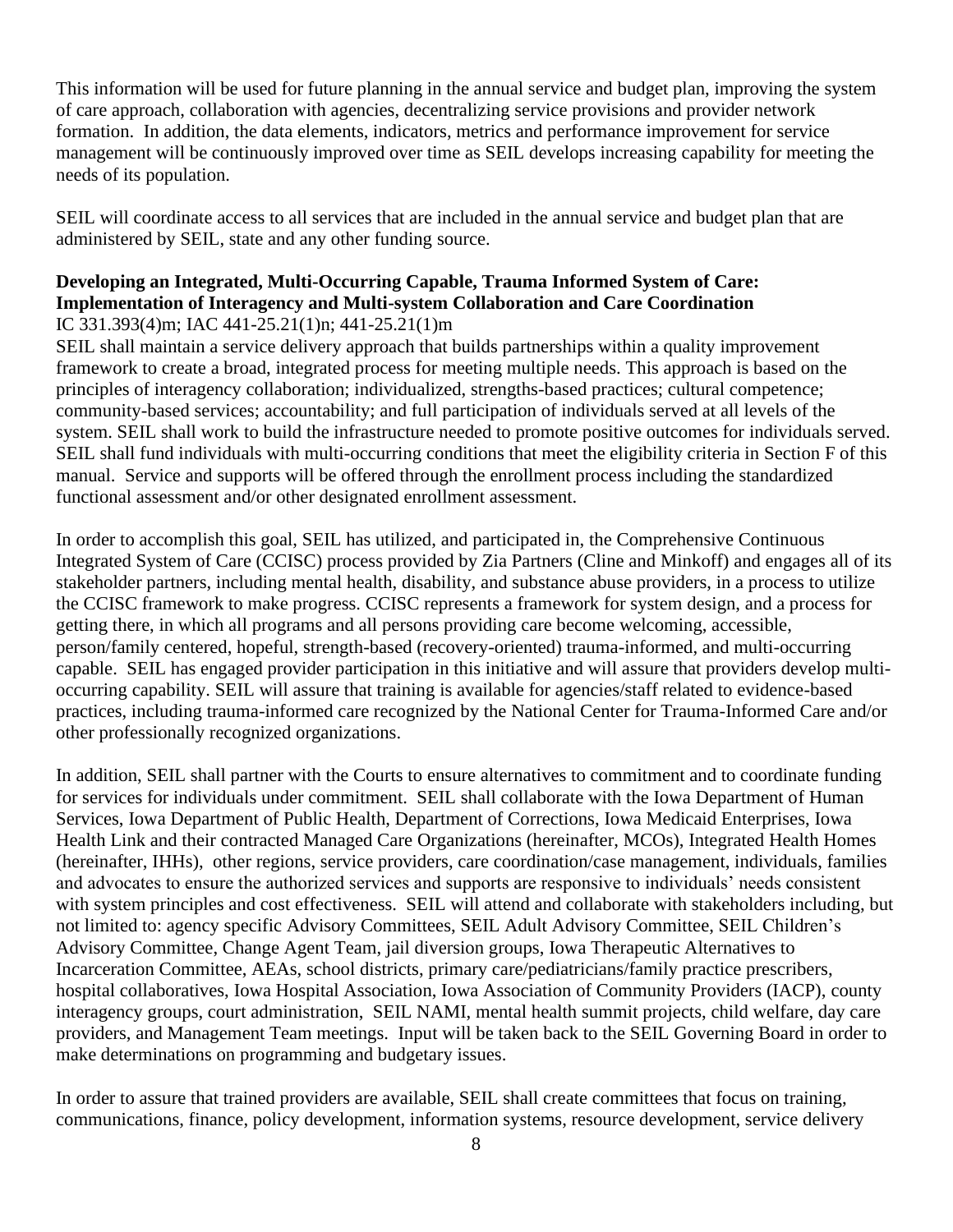system design, and quality improvement, and other committees as indicated, to organize the tasks, activities, and functions associated with building, implementing, and sustaining systems of care.

## **Decentralized Service Provisions** IC 331.393(4)i ; IAC 441-25.21(1)i

SEIL shall strive to ensure the services available in SEIL are provided in a geographically dispersed manner to meet the minimum access standards of core services by utilizing the strengths and assets of the SEIL service providers. The following measures will be used to ensure services are available within SEIL.

SEIL will conduct ongoing gap analysis of the service system in SEIL and develop a plan of action to finance and facilitate development of the needed services and respond to legislation changes.

## **Utilization and Access to Services** IC 331.393(4)d; IAC 441-25.21(1)d

SEIL will oversee access to and utilization of services, and population based outcomes, for the MHDS/CBH involved population in SEIL, in order to continuously improve system design and better meet the needs of people with complex challenges. In order to accomplish this, SEIL will integrate planning, administration, financing, and service delivery using utilization reports from both SEIL and the state including the following:

- Inventory of available services and providers
- Utilization data on the services

Results will be analyzed to determine if there are gaps in services or if barriers exist due to:

- Service offered
- Adequate provider network
- Restrictions on eligibility
- Restrictions on availability
- Location

This information will be used for future planning in the annual service budget plan, improving the system of care, collaboration with agencies, decentralizing service provisions and provider network development. In addition, the data elements, indicators, metrics and performance improvement evaluations for system management will be continuously improved over time as SEIL develops increasing capability for managing the needs of its population.

SEIL will coordinate access to all services that are included in the annual service and budget plan as well as those that are administered by SEIL, state, and any other funding source. SEIL will work continuously with the Department of Human Services to coordinate with multiple funding sources for maximum benefit across the spectrum of systems of care.

## <span id="page-8-0"></span>**D. Financing and Delivery of Services and Support** IC 331.393(4)a; IAC 441-25.21(1)a

Non-Medicaid MHDS/CBH funding shall be under the control of the SEIL Governing Board in accordance with Iowa Administrative Code 441-25.13 (331.391). The SEIL Governing Board shall retain full authority and financial risk for the Plan. The finances of SEIL shall be maintained to limit administrative burden and provide public transparency.

The SEIL CEO and Management Team shall prepare a proposed annual budget. The SEIL Governing Board shall review the budget for final approval. The Management Team shall be responsible for managing and monitoring the adopted budget. Services funded by SEIL are subject to change or termination with the development of the SEIL budget each fiscal year for the period of July 1 to June 30.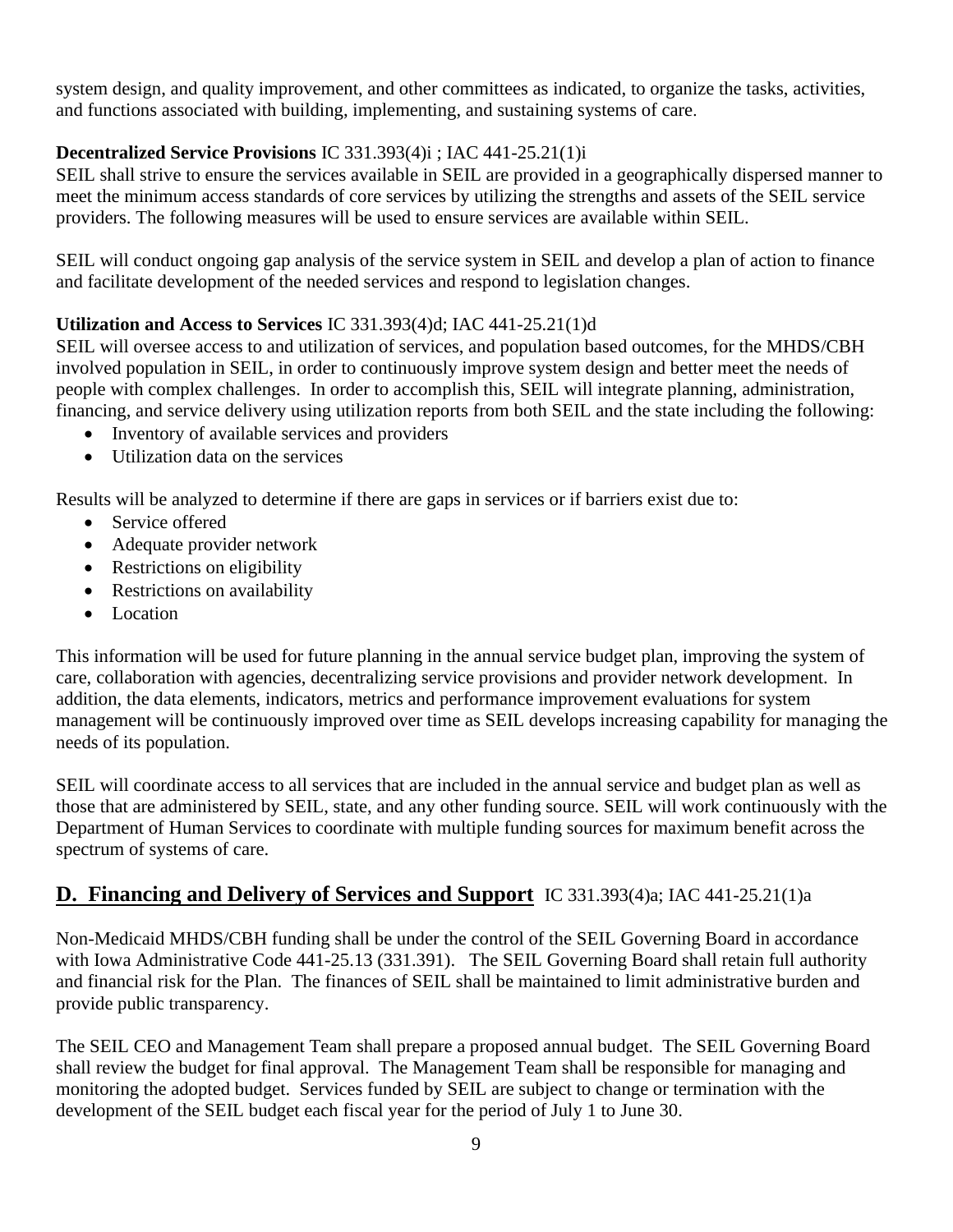The SEIL Governing Board will designate a SEIL member county to act as the SEIL Fiscal Agent. The SEIL Governing Board will determine an amount of projected MHDS/CBH funds to be held by the SEIL Fiscal Agent. All expenditures, including funds held by SEIL Fiscal Agent and funds held in individual member county accounts, shall comply with the guidelines outlined in the Annual Service and Budget Plan.

It is the Governing Board's duty to ensure a fair, equitable and transparent budgeting process. The SEIL budget will be submitted by the CEO based on the recommendations of the Management Team to the Governing Board for review and approval.

Under the direction and guidance of the Governing Board, SEIL will use a hybrid method of budgeting and planning to meet the needs of SEIL residents. This method will include a regionally managed account for pooled funds to maintain core services in all counties of SEIL and develop new programs/services. Member counties will make available funding for services based on local tax revenues and fund balances in an amount determined by the Governing Board. This allows for the maintenance of local fund management and for regionally based collaboration and coordination.

#### **Accounting System and Financial Reporting** IC 331.393(4)c; IAC 441-25.13(1)&(2)

The accounting system and financial reporting to the Department of Human Services and the Department of Management conforms to Iowa Administrative Code 441- 25.13 (2) (331.391) and includes all non-Medicaid MHDS/CBH expenditures by SEIL. Information is separated and identified in the most recent Uniform Chart of Accounts approved by the State County Finance Committee including but not limited to the following: expenses for administration; purchase of services; and enterprise costs for which SEIL is a service provider or is directly billing and collecting payments.

#### **Contracting**

SEIL will examine ways to develop incentives for obtaining high performance individual outcomes and cost effectiveness. SEIL may utilize vouchers and other non-traditional means to fund services. SEIL will contract with MHDS/CBH providers whose base of operation is in SEIL. SEIL may also honor contracts that other regions have with their local providers. SEIL may also choose to contract with providers outside of SEIL. SEIL shall utilize established Medicaid reimbursement rates for services paid by SEIL for individuals who are not eligible for Medicaid, or are pending approval. A contract should be pursued with providers when SEIL funds more than twelve (12) program participants or annual dollar amount of \$50,000 or more.

SEIL contracted and non-contracted providers shall be bound by and provide covered services in compliance with the Region Management Plan. Failure to comply with the Region Management Plan may result in sanctions such as, but not limited to, the loss of reimbursement and/or termination of the Agreement.

- ➢ SEIL is implementing strategies to move towards performance-based contracting and services. SEIL works cooperatively with Iowa Association of Community Providers to train and implement Five Star Quality.
- ➢ SEIL supports outcome measurements that minimize the impact of the MHDS/CBH system complexities on the member. The goal is an approach to core services, access, and practice standards, with outcomes being reported by our providers through SEIL requested outcome documents and/or measures.

#### **Funding**

Funding shall be provided for appropriate, flexible, cost-effective community services and supports to meet individual needs in the least restrictive environment possible. SEIL recognizes the importance of individualized and integrated planning for services and supports to empower all individuals to reach their fullest potential.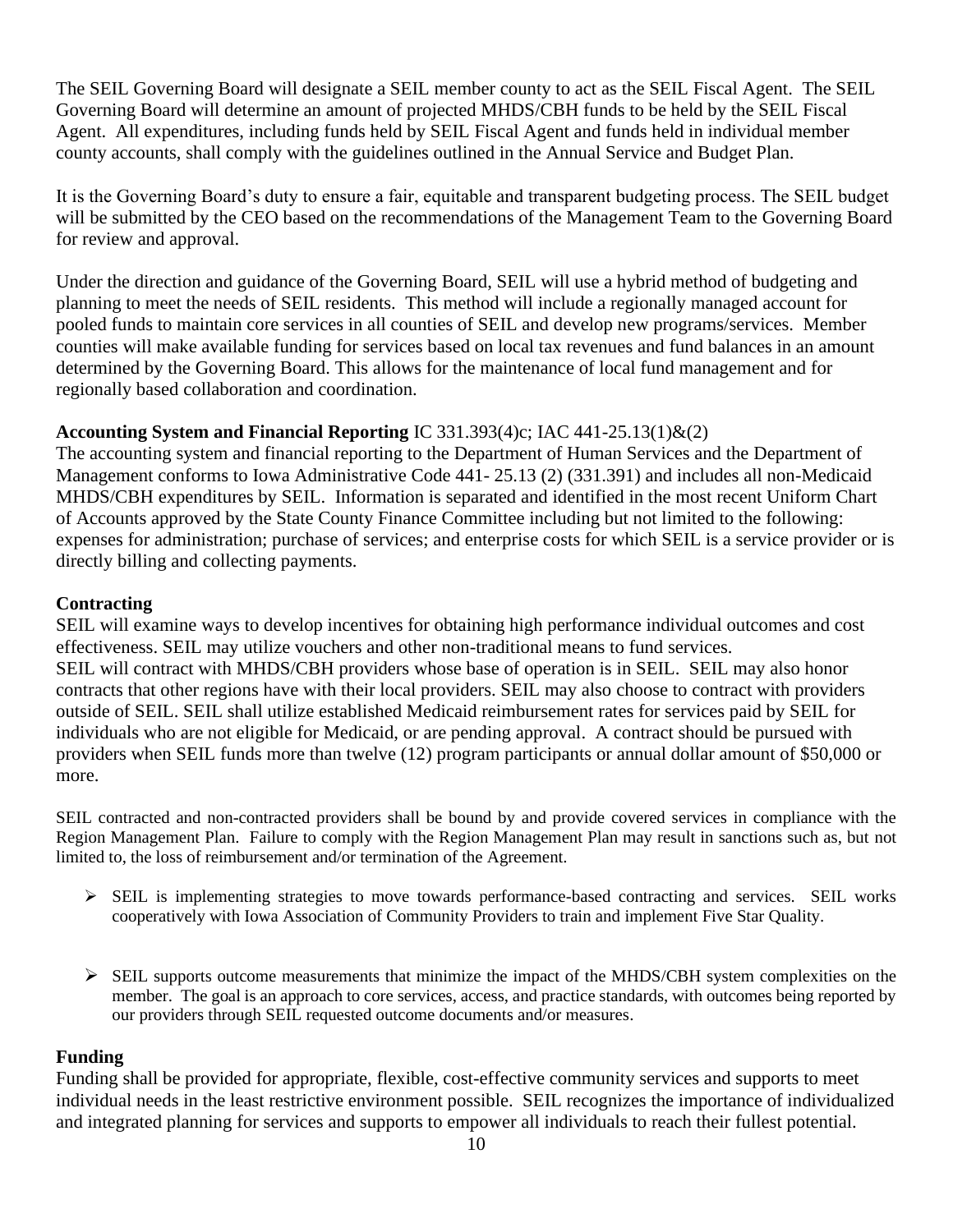An individual who is eligible for other publicly funded services and support must apply for and accept such funding and support. Failure to do so shall render the individual ineligible for funding for services that would have been covered under regional funds unless SEIL is mandated by state or federal law to pay for said services.

Individuals who are in immediate need and are awaiting approval and receipt of assistance under other programs, may be considered if all other eligibility criteria are met. Individuals on a Medicaid Home and Community Based Waiver waiting list must follow the Region application process, have an assigned Case Manager, and have a standardized functional assessment and/or designated enrollment assessment identifying service needs.

To facilitate continuity of care, transitional funding may be provided by SEIL for up to thirty (30) calendar days, when individuals are moving from the SEIL Region to another Region that will result in a change in residency to that Region. SEIL will request other Regions to reciprocate funding when individuals are moving from that Region to SEIL.

SEIL shall be responsible for funding only those services and supports that are authorized in accordance with the process described in the Plan, within the constraints of budgeted dollars. SEIL shall be the funder of last resort and regional funds shall not replace other funding that is available. An applicant shall be required to provide proof of denial and/or exempt status from other funding sources before region funding can be authorized.

It is the intent of SEIL that only SEIL staff shall authorize funding for residents of SEIL. Due to that end, if another county, region, or the State, determines residency in error or approves funding for individuals who have residency in a SEIL member county, SEIL may not assume retroactive payment and SEIL will assist the other county, region, or the State to facilitate the transition of funding/service. When written notification is received by SEIL of the error, SEIL staff shall authorize funding according to the policies and procedures set forth in this Plan.

## <span id="page-10-0"></span>**E. [Enrollment](file:///C:/Users/sberndt/AppData/Local/Microsoft/BobbieW/AppData/Local/Microsoft/rwood/AppData/Local/Microsoft/Windows/Temporary%20Internet%20Files/Content.Outlook/6LMN8HSJ/Document%20-%20Created%20Mar%2019,%202014.pdf)** IAC441-25.21(1)b

#### **Application and Enrollment**

Individuals residing in SEIL counties, or their legal representative, may apply for regional funding for services by contacting any SEIL member county office, which is one of the designated access points (Attachment A), to complete an application (Forms Appendix). After the initial application, applications must be completed on an annual basis to request continued funding. All applications shall be forwarded by secure fax, secure email, uploaded to Office 365 or by regular mail to the local SEIL member county office in the county where the applicant lives. That office shall determine eligibility for funding.

The SEIL MHDS/CBH application shall be used by all applicants. If language or other barriers exist, the access points shall follow their county protocol for providing translator services to assist the applicant in the intake process. An application completed at an access point shall be forwarded to the SEIL member county of residence office by the end of the business day.

SEIL staff shall review the application within ten (10) calendar days from the received date stamped on the application to determine if all necessary information is present and complete on the application. If the application is incomplete a request for missing information shall be returned to the applicant giving them ten (10) calendar days to provide the missing information. Failure to respond with necessary information and/or to provide a fully completed application will result in a denial of funding.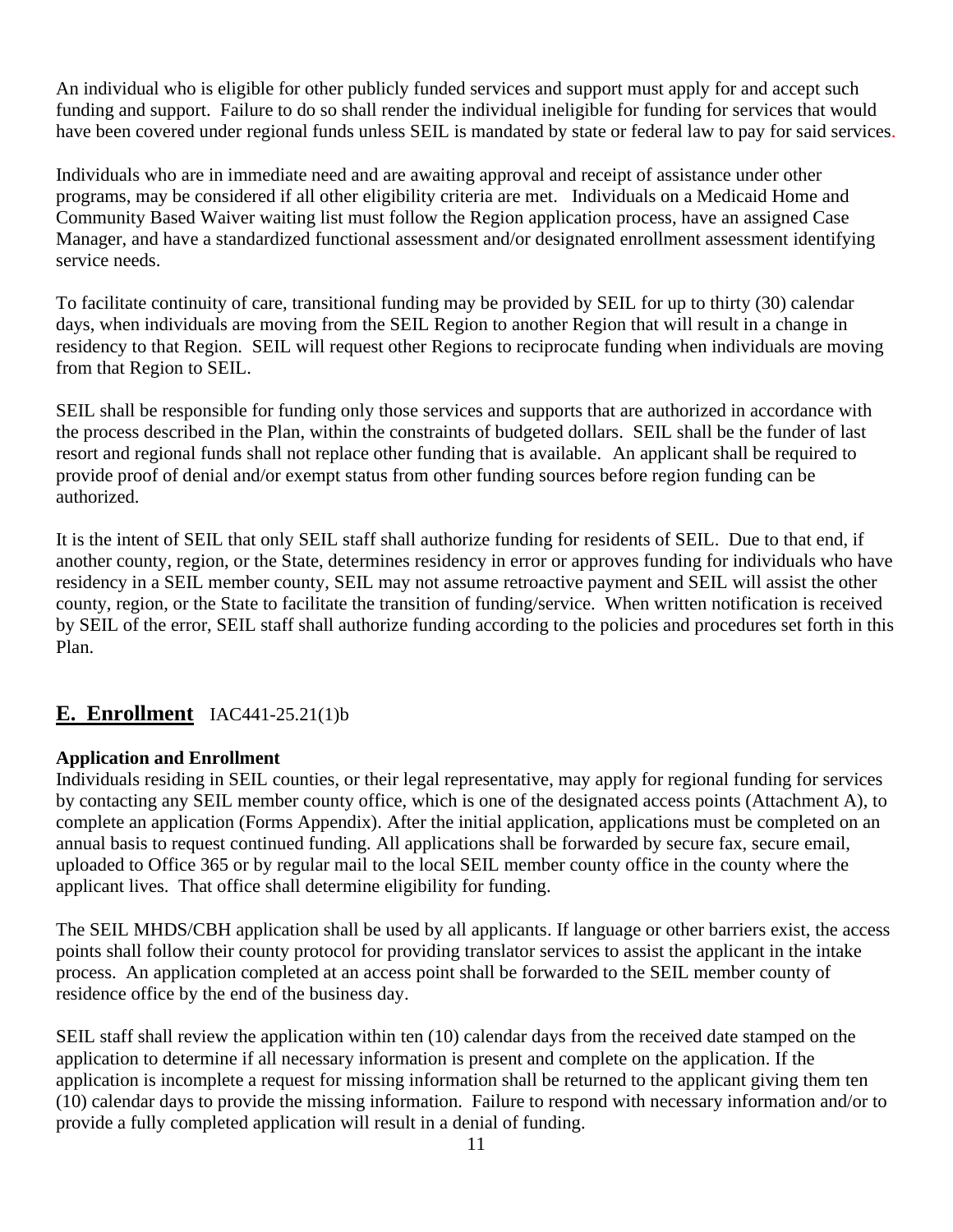A complete application will have all information filled out on the application form, required verifications, a copy of identification, releases, verification of insurance coverage and verification of denial of eligibility for other funding sources. If applicable, required verifications may include parole agreements and district court orders. The notice of decision will be issued within ten (10) calendar days of the submitted application being considered complete with all required verifications.

SEIL will encourage each applicant to apply for all insurance options, which may include options under the Affordable Care Act, Iowa Health Link (Iowa Health and Wellness and Marketplace), DHS (CHIP/SHIP/MEPD/etc.), and other household member's insurance. Applicants will be required to provide proof of application and/or denial for any of the options above.

SEIL does not intend to utilize its resources to supplant funding obligations of other entities. To this end, SEIL does not fund services for individuals who are on work release or the OWI Continuum. Iowa Code 905.10 identifies individuals who remain under the jurisdiction of the Iowa Department of Corrections.

#### **Residency** IC 331.394(1)a

If an applicant has complied with all information requests, their access to services shall not be delayed while awaiting a determination of legal residence. In these instances, SEIL shall fund services as per the guidelines for service access in compliance with federal law, state law, and SEIL management plan. Upon residency determination, a transfer of case will occur to the new resident county and the applicant will become subject to the stipulations of the corresponding resident county's regional management plan.

County of residence means the county in this state in which, at the time a person applies for or receives services, the person is living and has established an ongoing presence with the declared, good faith intention of living in the county for a permanent or indefinite period of time. The county of residence of a person who is a homeless person is the county where the homeless person usually sleeps. A person maintains residency in the county in which the person last resided while the person is present in another county receiving services in a hospital, a correctional facility, a halfway house for community-based corrections or substance-related treatment, a nursing facility, an intermediate care facility for persons with an intellectual disability, or a residential care facility, or for the purpose of attending a college or university.

## **Confidentiality** IC 228, IC 125, IC 141A, Federal Law 45 CFR § 164.502

SEIL is committed to protecting individual privacy. To that end, all persons, including SEIL staff, Governing Board, and others with legal access to protected health information and/or personally identifiable information, shall have an obligation to keep individual information confidential. Information shall only be released in accordance with HIPAA and other federal and state laws and in accordance with professional ethics and standards. Confidential information will be released only when it is in the best interest of the individual to whom the information pertains or when required by law.

Confidential information may be released without written permission of the individual or their guardian for medical or psychological emergencies, inspection by certifying or licensing agencies of the state or federal government, and for payment of authorized services.

Procedures to assure confidentiality shall include:

- Individual's, or their legal guardian's, written consent shall be obtained prior to release of any confidential information, except as stated above
- Information or records released shall be limited to only those documents needed for a specific purpose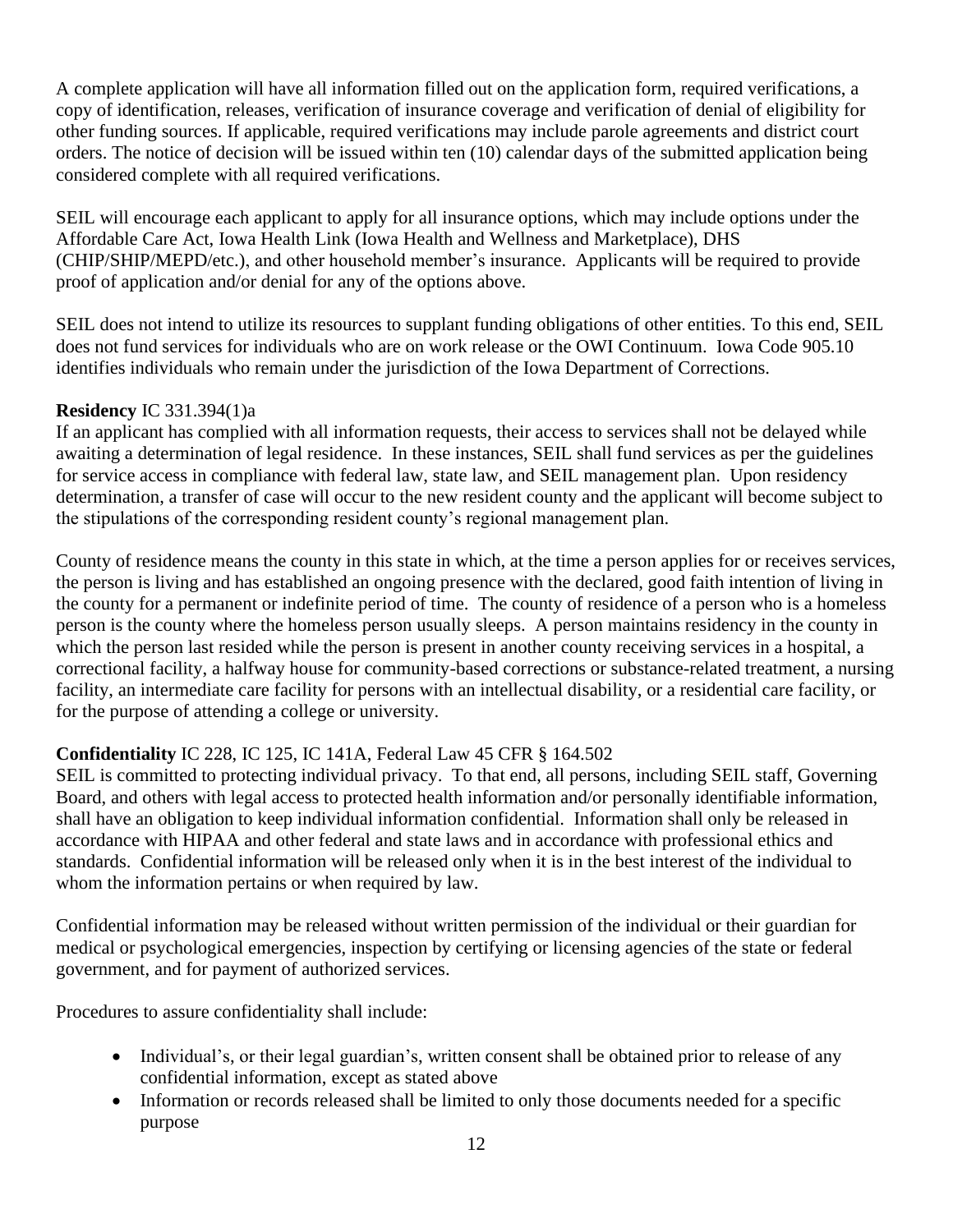- Individual, or legal guardian with proof of legal appointment and proof of identity shall be allowed to review and copy the individual record
- Individual and related interviews shall be conducted in private settings
- All discussion and review of individual's status and/or records by SEIL staff and others shall be conducted in private settings
- All paper and computer files shall be maintained in a manner that prevents public access to them
- All confidential information disposed of shall be shredded
- Steps shall be taken to assure that all fax, email, and cellular phone transmissions are secure and private
- Staff shall receive initial and ongoing training concerning confidentiality and staff shall sign a statement agreeing to confidentiality terms

In order to determine eligibility for regional funding, perform ongoing eligibility review, and to provide service coordination and monitoring, individuals or their authorized representatives shall be requested to sign release forms. Failure of individuals to sign or authorize a release of information shall not be an automatic reason for denial; however, SEIL staff inability to obtain sufficient information to make an eligibility determination may result in denial of regional funding. All files will be maintained as outlined by the Iowa State Association of Counties (hereinafter, ISAC) Record Retention Schedule.

Privacy Practices: The United States Congress enacted the Health Insurance Portability and Accountability Act of 1996 which contains significant requirements for health care providers with regard to billing, use and disclosure of individual information, and security measures to be utilized by entities covered by HIPAA. The Southeast Iowa Link Notice of Privacy Practice is included Forms Appendix at the end of the Plan.

## <span id="page-12-0"></span>**F. Eligibility** IC 331.393(4)b; IC331.396A; IAC 441-25.21(1)c; Federal Law 8 U.S.C. 1621

## **1. General Eligibility** IAC 441-25.15

SEIL staff receiving an application shall review the application to determine if the applicant meets the general eligibility criteria of the Plan. SEIL recognizes that there may be instances when individuals do not meet eligibility criteria and may access programs that are not eligibility based (see Attachment B).

## **ADULT**

## **A.) The individual is at least eighteen years of age**

1.) An individual who is seventeen years of age, is a lawful resident of this state, and is receiving publicly funded children's services may be considered eligible for services through the SEIL service system during the three-month period preceding the individual's eighteenth birthday in order to provide a smooth transition from children's to adult services.

#### **B.) The individual is a lawful resident of this state**

#### **CHILDREN**

 **A.) The individual is a child under eighteen years of age.**

#### **B.) The child's custodial parent is a resident of the state of Iowa and the child is physically present**

**in the state.**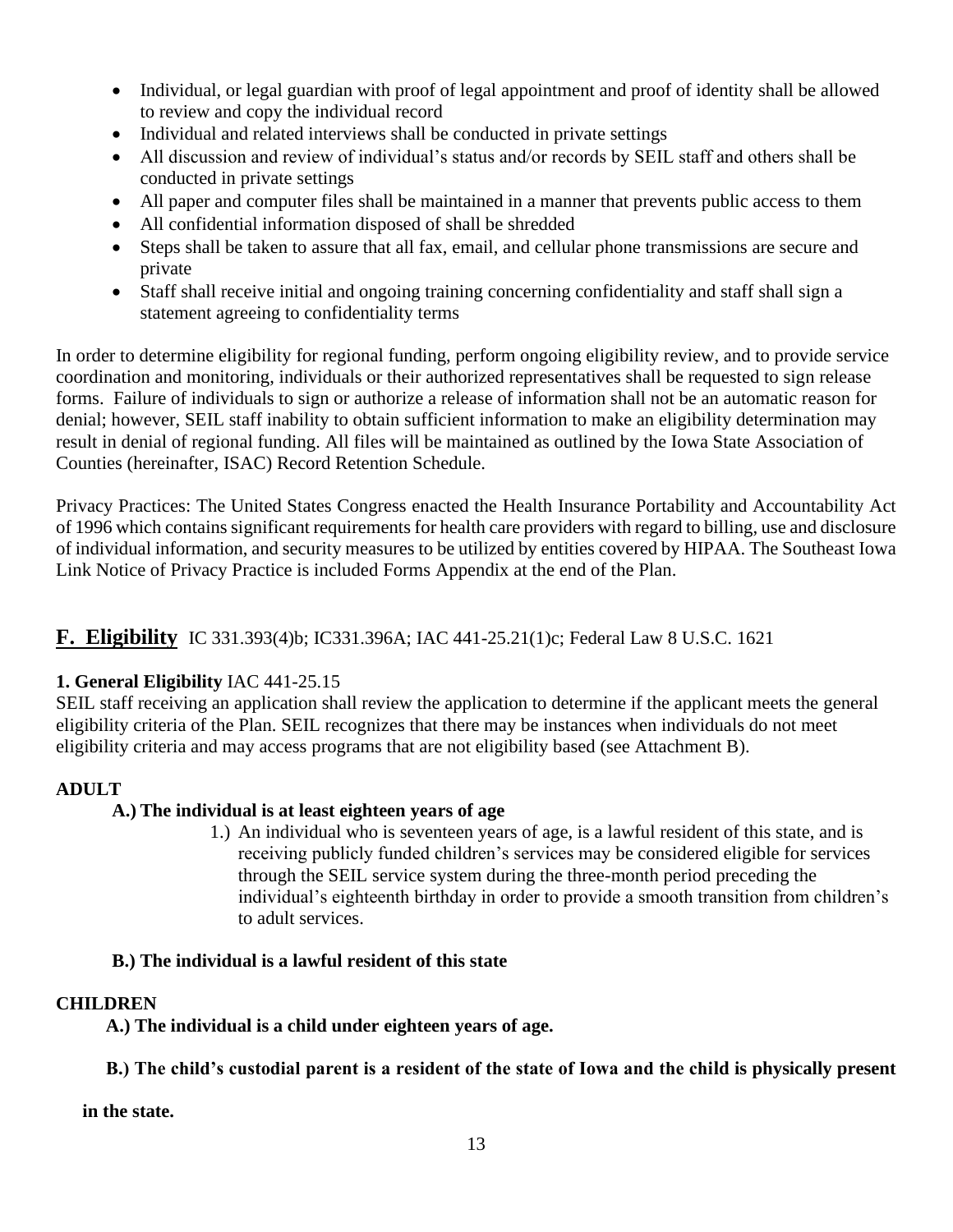#### **C.) The child's family meets financial eligibility requirements in rule [25.16.](https://www.legis.iowa.gov/docs/iac/rule/441.25.16.pdf)**

#### **2. Financial Eligibility**

The individual complies with financial eligibility requirements in IAC 441-25.16

#### A.) **Income Guidelines** IC 331.395.1

#### **ADULT**

Gross household income 150% or below current Federal Poverty Guidelines with the exception of the below identified 200% Federal Poverty Guidelines services. SEIL will follow the annual updated Health and Human Services Poverty guidelines the month following the release from the Federal Register.

 Applicants with gross income up to 200% Federal Poverty Guidelines may be eligible for regional funding to access preventative outpatient mental health services when they have no other funding source.

An individual who is eligible for other publicly funded services and support must apply for and accept such funding and support. Failure to do so shall render the individual ineligible for regional funds for services that would have been covered under funding, unless, SEIL is mandated by state or federal law to pay for said services. The income eligibility standards specified herein shall not supersede the eligibility guidelines of any other federal, state, county, or municipal program. The income guidelines established for programs funded through Medicaid (Waiver programs, Habilitation Services, etc.) shall be followed if different than those established in this manual.

Applicants are required to provide proof of income (including pay stubs, income tax return, etc.) as requested by SEIL. In determining income eligibility, the income for the last 30 days or the average of three (3) months' income may be considered by SEIL in determining income eligibility. Self-employed applicants shall have their income prorated based on their previous year's Federal Income Tax Return. If an individual did not file a Federal Income Tax Return, the income for the last 30 days will be considered or the average of three (3) months' income.

#### **CHILDREN**

The child's family has countable household income equal to or less than 500% of the federal poverty level. Countable household income and family size shall be determined using the modified adjusted gross income methodology.

An eligible child whose countable household income is at least 150% and not more than 500% of the federal poverty level shall be subject to a cost share as described in subrule 441-25.16(3).

*Verification of income*. Income shall be verified using the best information available.

- Pay stubs, tip records and employers' statements are acceptable forms of verification of earned income.
- Self-employment income can be verified through business records from the previous year if they are representative of anticipated earnings. If business records from the previous year are not representative of anticipated earnings, an average of the business records or from the previous two or three years may be used if that average is representative of anticipated earnings.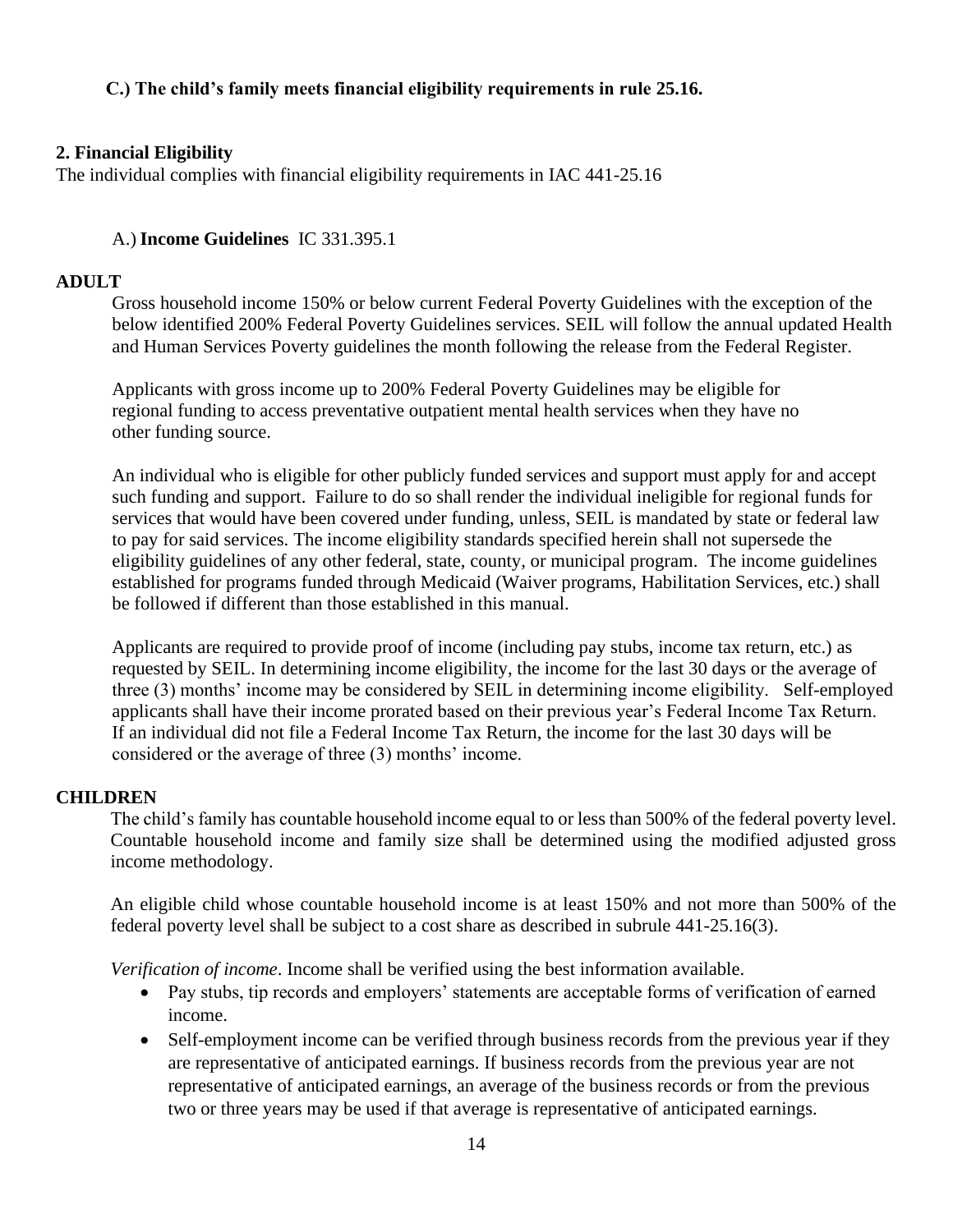*Changes in income*. Financial eligibility shall be reviewed on an annual basis and may be reviewed more often in response to increases or decrease in income.

A child who is eligible for federally funded services and other support must apply for such services and support.

Cost share amounts for children's behavioral health services are applicable to core services as defined in Iowa Code section 331.397A.

*a.* The family of a child receiving regional funding for behavioral health services shall be responsible for a cost share amount based on their household income as follows:

| Family Income as a % of FPL | Cost Share % Paid by Family |
|-----------------------------|-----------------------------|
| 0 to 150%                   | 0%                          |
| 150 to 200\%                | 10%                         |
| 201 to 250%                 | 15%                         |
| 251% to 300%                | 20%                         |
| 301 to 350%                 | 35%                         |
| 351 to 400\%                | 50%                         |
| 401% to 450%                | 65%                         |
| 451% to 500%                | 80%                         |
| Over 500%                   | 100%                        |

#### B.) **Resource Guidelines** IC 331.395.4; IAC 441-25.16(2)

#### **ADULT**

An individual must have resources that are equal to or less than \$2,000 in countable value for a single-person household or \$3,000 in countable value for a multi-person household or follow the most recent federal supplemental security income guidelines.

1.) The countable value of all countable resources, both liquid and non-liquid, shall be included in the eligibility determination except as exempted in this sub rule.

2.) A transfer of property or other assets within five years of the time of application with the result of, or intent to, qualify for assistance may result in denial or discontinuation of funding.

3.) An individual receiving a lump sum reimbursement from Social Security shall have nine (9) months from the date of receipt to spend down to the resource limits of this plan.

4.) The following resources shall be exempt:

(a)The homestead, including equity in a family home or farm that is used as the individual household's principal place of residence. The homestead shall include all land that is contiguous to the home and the buildings located on the land.

(b)One vehicle per employed person.

(c)Tools of an actively pursued trade, per Internal Revenue Service rules.

(d)General household furnishings and personal items.

(e)Burial account or trust limited in value as to that allowed in the Medical Assistance Program IAC 633.425.

(f)Any resource determined excludable by the Social Security Administration as a result of an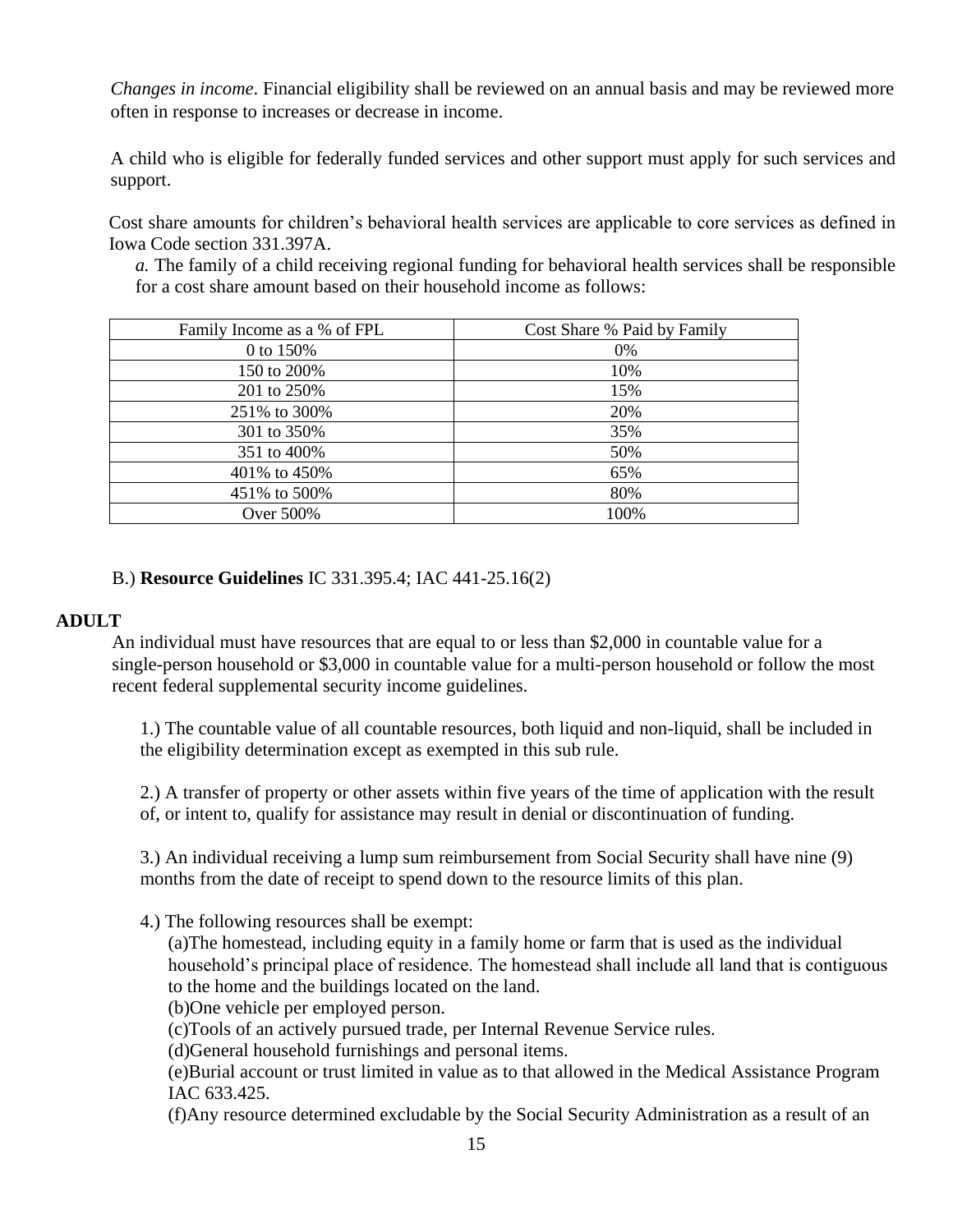approved Social Security Administration work incentive.

(g) A retirement account that is in the accumulation stage.

(h) A medical savings account.

(i) An assistive technology account.

5.) An individual who is eligible for federally funded services and other support must apply for and accept such funding and support.

#### **CHILDREN**

There are no resource limits for the family of a child seeking CBH services.

#### **3. Diagnostic Eligibility** IC 331.396; IC 331.396A; IAC 441-25.15

#### **ADULT**

The individual must have a diagnosis of Mental Illness or Intellectual Disability. SEIL does not fund individuals having only a primary treatment need for substance use issues, health issues, physical disabilities or brain injury. SEIL shall fund co-occurring/multi-occurring services for individuals that meet the eligibility criteria. Service and supports will be offered through the enrollment process including the standardized functional assessment and/or other designated enrollment assessment.

#### **A.) Mental Illness (MI)**

 Individuals who at any time during the preceding twelve-month period had a mental health behavioral, or emotional disorder or, in the opinion of a mental health professional, may now have such a diagnosable disorder. The diagnosis shall be made in accordance with the criteria provided in the most recent diagnostic and statistical manual of mental disorders published by the American Psychiatric Association, and shall not include the manual's "V" codes identifying conditions other than a disease or injury. The diagnosis shall also not include substance-related disorders, dementia, or antisocial personality, unless co-occurring with another diagnosable mental illness.

 The results of a standardized assessment and/or other designated enrollment assessment support the need for mental health services of the type and frequency identified in the individual's case plan.

#### **B.) Intellectual Disability (ID)**

Individuals who meet the following three conditions:

 1. Significantly sub average intellectual functioning: an intelligence quotient (IQ) of approximately 70 or below on an individually administered IQ test (for infants, a clinical judgment of significantly sub average intellectual functioning) as defined by the most recent diagnostic and statistical manual of mental disorders published by the American Psychiatric Association.

 2. Concurrent deficits or impairments in present adaptive functioning (i.e., the person's effectiveness in meeting the standards expected for the person's age by the person's cultural group) in at least two of the following areas: communication, self-care, home living, social and interpersonal skills, use of community resources, self-direction, functional academic skills, work, leisure, health, and safety.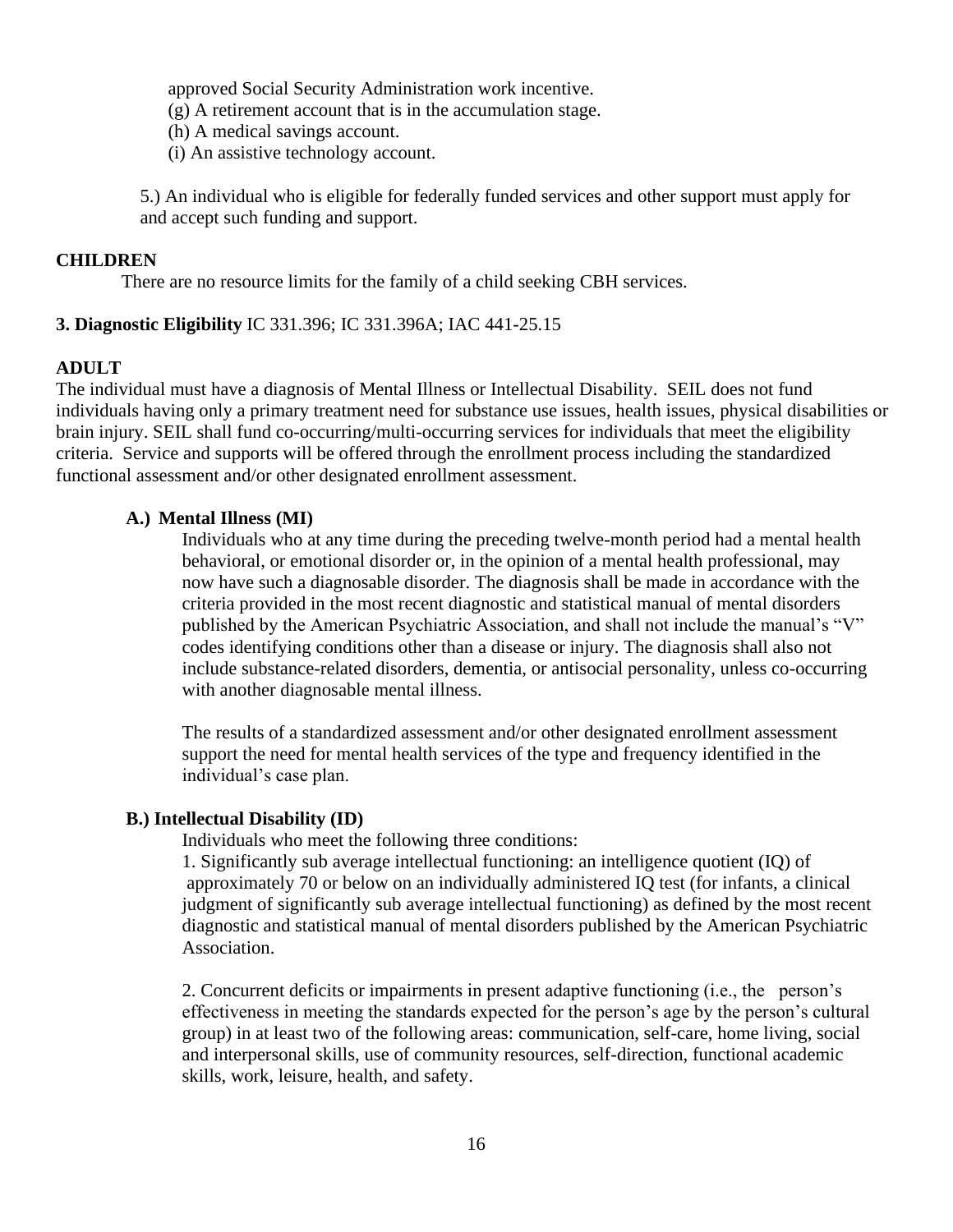3. The onset is before the age of 18.

 The results of a standardized assessment and/or other designated enrollment assessment support the need for mental health services of the type and frequency identified in the individual's case plan.

#### **Acceptable verification for Diagnostic requirements**

If a copy of a psychological or psychiatric evaluation or other acceptable verification of diagnosis does not accompany the application, SEIL may refer and authorize funding for the applicant to an appropriate mental health professional for evaluation to verify and document a diagnosis.

#### <span id="page-16-0"></span>**Assistance to Other than Core Populations** IC 331.393(8); IAC 441-25.21(1)q

SEIL shall fund services to individuals who have a diagnosis of a developmental disability other than an intellectual disability.

Persons with developmental disabilities means a person with a severe, chronic disability which:

- 1. Is attributable to mental or physical impairment or a combination of mental and physical impairments.
- 2. Is manifested before the person attains the age of 22.
- 3. Is likely to continue indefinitely.

4. Results in substantial functional limitations in three or more of the following areas of life activity: self-care, receptive and expressive language, learning, mobility, self-direction, capacity for independent living, and economic self-sufficiency.

5. Reflects the person's need for a combination and sequence of services which are of lifelong or extended duration.

The results of a standardized assessment and/or other designated enrollment assessment support the need for disability services of the type and frequency identified in the individual's case plan.

SEIL shall fund services to individuals who have a diagnosis of MI, ID, and/or DD in compilation with other multi-occurring conditions.

## **CHILDREN**

The child has been diagnosed with a serious emotional disturbance as defined by 225C.2

**A.) Serious Emotional Disturbance** means a diagnosable mental, behavioral, or emotional disorder of sufficient duration to meet diagnostic criteria specified within the most current diagnostic and statistical manual of mental disorders published by the American psychiatric association that results in a functional impairment. *"Serious emotional disturbance"* does not include substance use and developmental disorders unless such disorders co-occur with such a diagnosable mental, behavioral, or emotional disorder.

#### **Acceptable verification for Diagnostic requirements**

If a copy of a psychological or psychiatric evaluation or other acceptable verification of (SED) diagnosis does not accompany the application, SEIL may refer and authorize funding for the applicant to an appropriate mental health professional for evaluation to verify and document a diagnosis.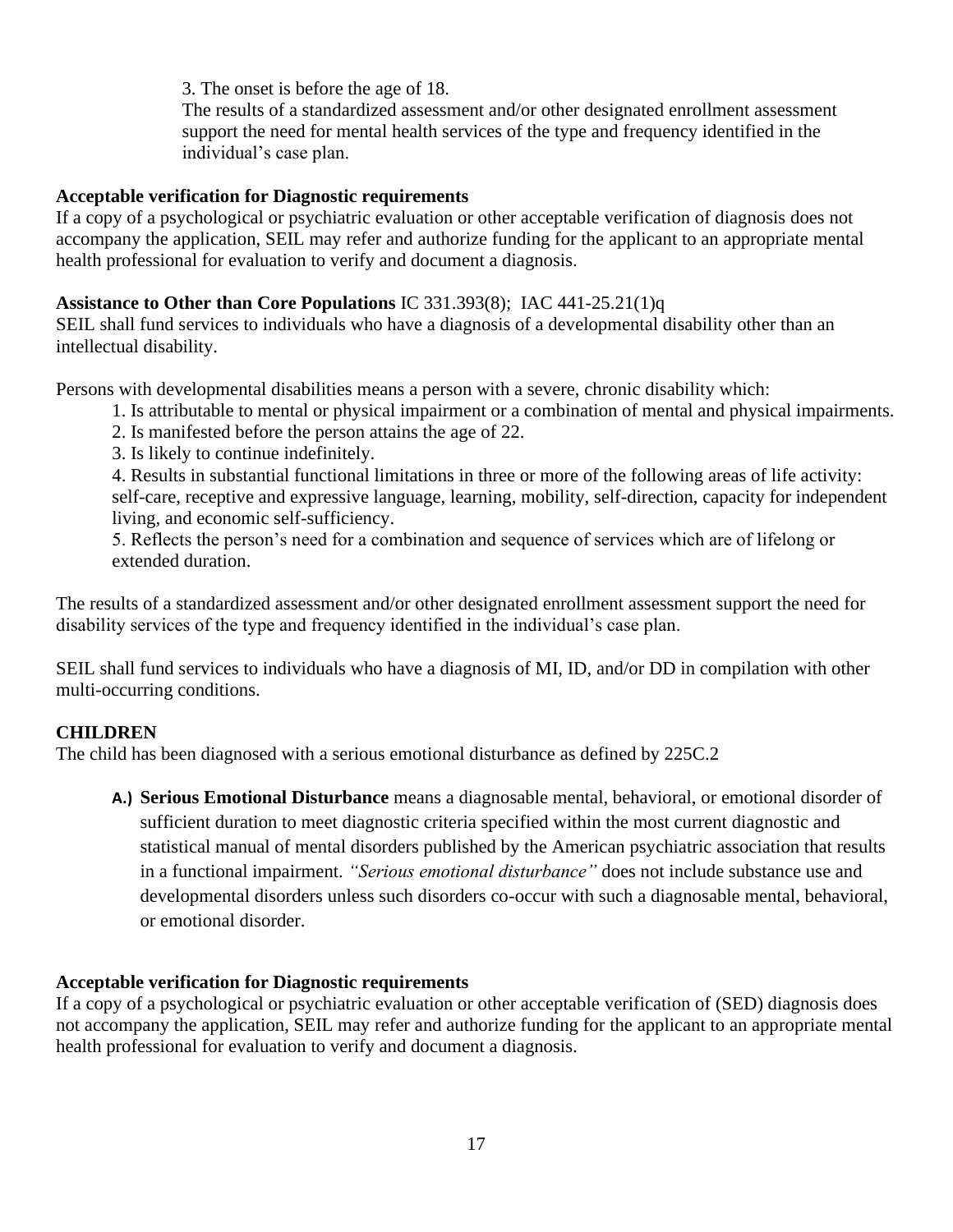#### **Exception to Policy**

An exception to policy may be considered in cases when current regional policy could have a significant adverse effect on an individual accessing service. Exceptions to policy may be considered when it is determined that special circumstances exist where policy, including but not limited to eligibility guidelines or priority service(s), may be temporarily waived to allow transitional access to individualized, integrated service(s) reflecting a "less restrictive" theme that is cost effective. Exceptions will be considered in circumstances where the individual would have to be placed in a higher level of care that is more expensive and/or where the individual could more quickly go to a lower level of care that is less expensive. Exceptions to policy will be considered on a case by case basis.

To request an Exception to Policy, the individual or a SEIL CDS shall submit the following information:

- Individual's name
- Current services the individual is receiving
- The policy for which the exception is being requested
- Reason why the exception should be granted

When SEIL staff identifies a need for an exception to policy a written justification documenting need will be presented to the CEO. If the CEO and Management Team majority concurs with request for exception they will place this on the Governing Board agenda for the next regular meeting and request guidance from the Governing Board on how to proceed. The response from the Governing Board will be given to the staff making the original request and to the individual within ten (10) calendar days after the Governing Board responds. Decisions on requests shall be used to identify future changes in policy.

#### **Notice of Decisions/Timeframes** IAC 441-25.21(1)c(3&4)

Emergency and urgent services are not subject to a standardized functional assessment and/or designated enrollment assessment. Eligibility determination and referrals for emergency and urgent services shall not exceed ten (10) calendar days (IAC 441-25.21). The need for outpatient service will be based on the mental health provider's intake assessment and treatment plan, in accordance with the access standards outlined in the SEIL Service Matrix (Attachment C). If a functional assessment and/or other designated enrollment assessment is required, it will be completed within 90 days (IAC 441-21.15). Once an individual's assessment is received, individuals will be referred for services to a provider of choice and issued a Notice of Decision within ten (10) calendar days.

#### **Notice of Eligibility for Assessment**

Once a fully completed application is received in a SEIL member county office, SEIL staff shall determine if the applicant meets the general eligibility criteria within ten (10) calendar days. The notice shall inform the individual of the decision, an explanation of their right to appeal a decision, the appeal process and information to schedule the standardized assessment as defined in Section F of this Plan within ninety (90) days (please see below).

#### **Service and Functional Assessment** IAC441-25.21(1)o; IAC 441-25.15(1)e

Standardized functional assessment methodology designated by the Director of the Iowa Department of Human Services shall be completed within ninety (90) days of application. The results will support the need for services including the type and frequency of service for the applicant's case plan. The applicant will be referred to Case Management, Integrated Health Home care coordination, MCO care coordination, or county service coordination, as appropriate, to coordinate a referral for services to meet the needs identified in the standardized functional assessment. Effective no later than 10 days of receipt of the functional assessment findings, a Notice of Decision will be issued to the applicant.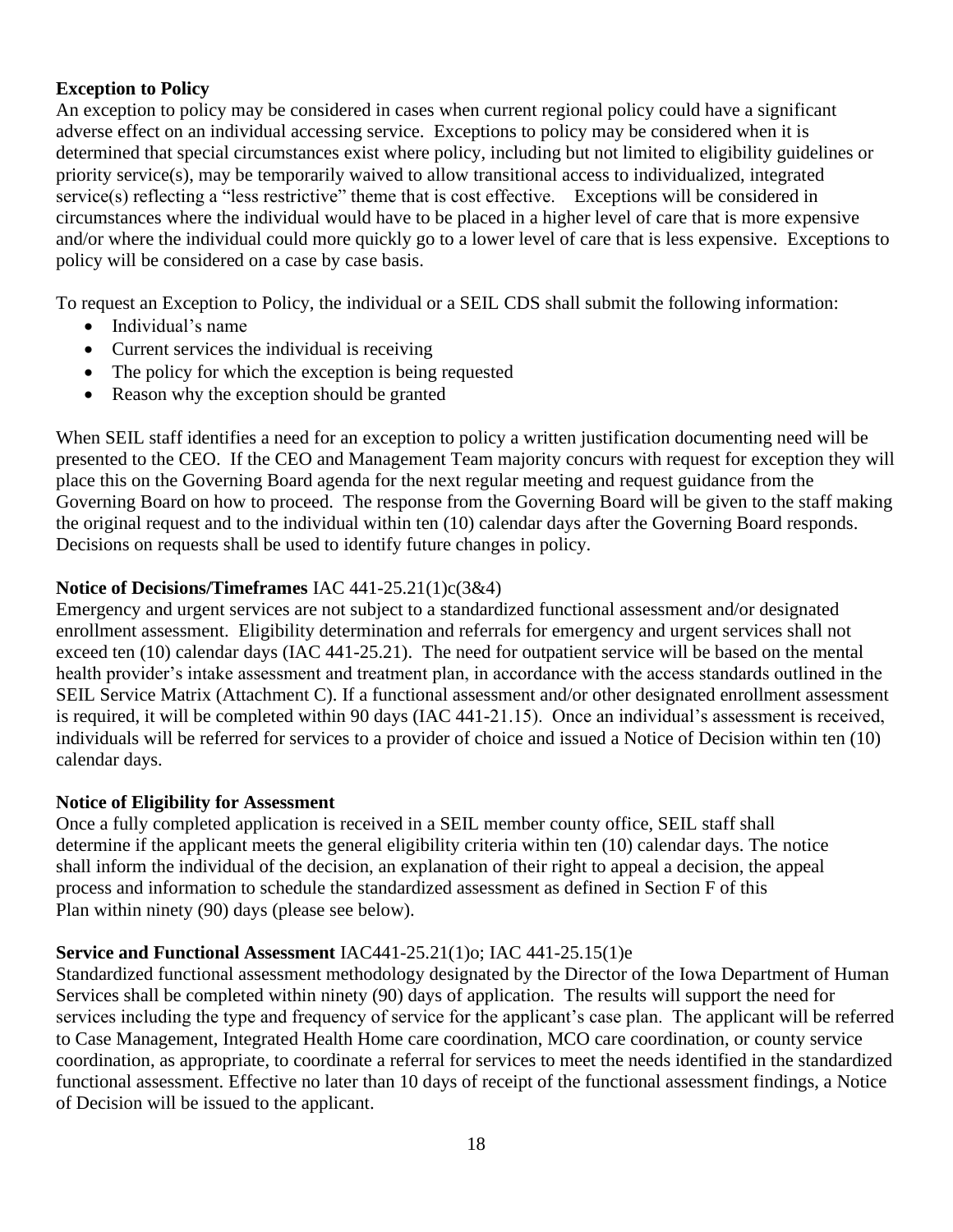The Case Manager, Integrated Health Home (IHH) Care Coordinator, MCO Care Coordinator, or County Service Coordinator will coordinate with the individual to invite providers to participate in the development of the Individual Comprehensive Plan (ICP)/Individual Treatment Plan (ITP). Together with the individual, guardian, family members, and providers, case managers/coordinators develop and implement individualized plans for services and supports. The individual will actively participate in the development of the service plan. If the individual is an adult and has no guardian or conservator, s/he may elect to involve family members in the service planning process, and to approve the final service plan. If the individual has a guardian or conservator, or is otherwise unable to give informed consent, the designated guardian, parent, or other representative will approve the service plan. Advocates, other consumer representatives, friends or family may participate with individuals during the service planning process.

Each service plan for an individual receiving funding from SEIL will specify the time frames for utilization review and re-authorization of the service plan or individual services within the service plan. In no case will the time frame for reviewing certain services extend beyond the stated guidelines. All individuals who are receiving region funded services that have been authorized for 12 months and need continued funding must reapply for funding on at least an annual basis at the local SEIL access point. The case manager, social worker, service coordinator, care coordinator or provider shall work with the individual to submit the MHDS/CBH application thirty days (30) prior to the service end date on the Notice of Decision. If the MHDS/CBH application is not submitted prior to the end date on the Notice of Decision and the individual continues to be eligible for region funding, funding will be reauthorized effective the date the MHDS/CBH application was received at the SEIL access office.

#### **Service Funding Authorization**

The written Notice of Decision shall inform the individual and providers of the action taken on the application, the date the action was taken, begin date and end date for the service(s) authorized, reason for the action, service provider, services and units of service approved based on results from the standardized assessment. Applicants must report any changes that could affect eligibility within ten (10) calendar days of the change. The Notice of Decision shall include a notice of the right to appeal the decision and the appeal process. A new funding request with supporting documentation must be submitted each time an individual needs a change in services and a Notice of Decision will be issued. As with the application and enrollment process, individuals will be informed of their right to appeal any service planning/service authorization decision.

All individuals who receive ongoing SEIL funding shall have an individualized plan, for all services other than inpatient, outpatient mental health services and non-eligibility based services, which shall identify the individual's needs and desires and set goals with action steps to meet those goals. Eligible individuals who request or accept the service may be referred for service coordination.

**State Psychiatric Papers:** (Iowa Code 225 and Iowa Act's Chapter 69, 86<sup>th</sup> GA 2015) SEIL will screen State Psychiatric Paper applications according to the Plan:

- An applicant must reside in a SEIL member county with intent to reside
- An MHDS application must be completed, along with any/all requested consent to release forms
- Eligibility regarding resource, income, household size and insurance is per the Plan
- Proof of income and resources will be required, if self-report is within eligibility criteria
- Verification of insurance coverage or denial of eligibility will be required
- Any/all payments made by the individual on the billing from the University of Iowa Hospitals and Clinics will be applied to the hospital balance and will not be reimbursed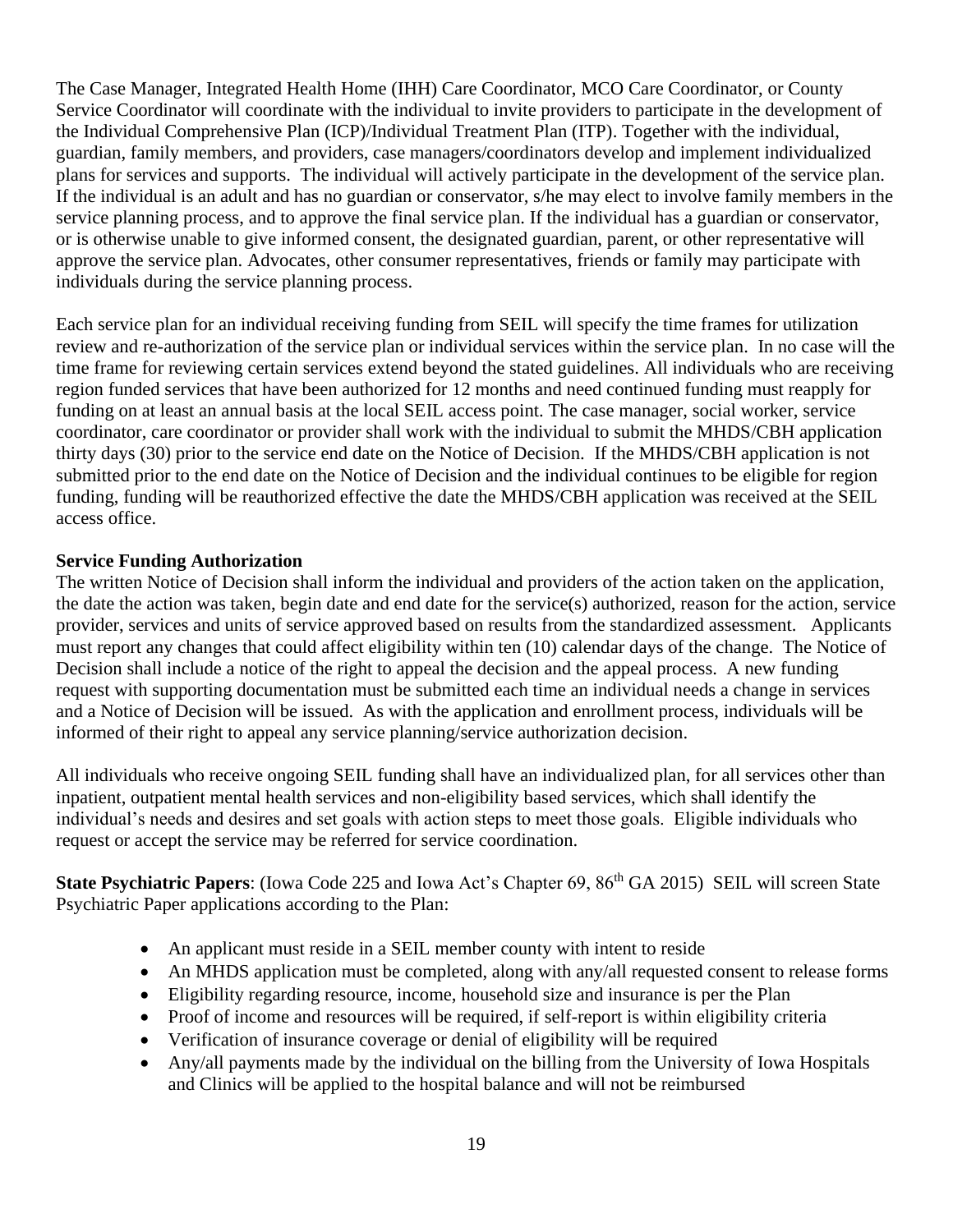## <span id="page-19-0"></span>**G. Appeals Processes** (IC 331.393(4)l; IAC 441-25.21(1)

#### **Non Expedited Appeal Process** IAC 441-25.21(1)l.(1)

Individuals, family members and legal representatives (with the consent of the individual) may appeal the decisions of SEIL or any of its contractors at any time. Such individuals may also file a grievance about the actions or behavior of a party associated with the SEIL system of care at any time.

#### **How to Appeal:**

A written appeal must be submitted to the SEIL member county office issuing the Notice of Decision within ten (10) calendar days of receipt of the Notice of Decision. The written appeal should include a clear description of the reason for the appeal, a mailing address, a telephone number and a copy of the Notice of Decision. Assistance in completing the appeal shall be provided upon request.

Reconsideration – The involved CDS shall coordinate with the CEO regarding the information pertaining to the appeals and grievance. Not more than ten (10) calendar days after the written appeal is received, the CEO shall send a copy of the decision to the appellant and/or legal representative by regular or the involved CDS shall contact the appellant and/or legal representative to either collect additional information from the appellant and/or other sources or set up a meeting to discuss the appeal. The appellant shall have 10 calendar days to provide the requested information or meet for reconsideration. Not more than ten (10) calendar days after the receipt of the information/meeting, the CEO shall send a copy of the decision to the appellant and/or legal representative by regular mail. This information will be used for quality management and improvement.

If a resolution is not agreed upon through Reconsideration, then the appellant can pursue a hearing through a state Administrative Law Judge (hereinafter, ALJ). A request for an ALJ hearing will need to be made to the CEO within ten (10) calendar days of the reconsideration decision being issued. The CEO shall forward a copy of the written appeal and decision that was issued by the CDS/CEO to the ALJ. SEIL shall pay the cost of the ALJ. The decision of the ALJ shall be the final decision. If the appellant had been receiving SEIL funded services and continued funding of those services were denied, s/he may keep their SEIL funded services until the appeal is final as long as an appeal was filed within ten (10) calendar days of the date on the Notice of Decision or before the Notice of Decision goes into effect. If the appellant is appealing a denial to access new or additional services, no funding will be authorized while the appeal is in process. Any services funded while the appeal is being decided may have to be paid back to the region if the SEIL action is upheld by the ALJ.

SEIL shall not pay legal fees for an appellant. If an individual cannot afford legal representation, s/he will be referred to Legal Services of Iowa at 1-800-532-1275 or [http://www.iowalegalaid.org/.](http://www.iowalegalaid.org/)

#### **Expedited Appeals Process** IC 331.394(3); (IAC 441-25.21(1) l.2

This appeals process shall be conducted by a mental health professional who is either the Administrator of the Division of Mental Health and Disability Services of the Iowa Department of Human Services or the Administrator's designee. The process is to be used when the decision of SEIL concerning an individual varies from the type and amount of service identified to be necessary for the individual in a clinical determination made by a mental health professional and the mental health professional believes that the failure to provide the type and amount of service identified could cause an immediate danger to the individual's health and safety.

#### **How to Appeal to the Department of Human Services:**

The written appeal should include a clear description of the appeal, a mailing address, a telephone number and copy of the notice of decision. The appeal should then be submitted to the Department of Human Services: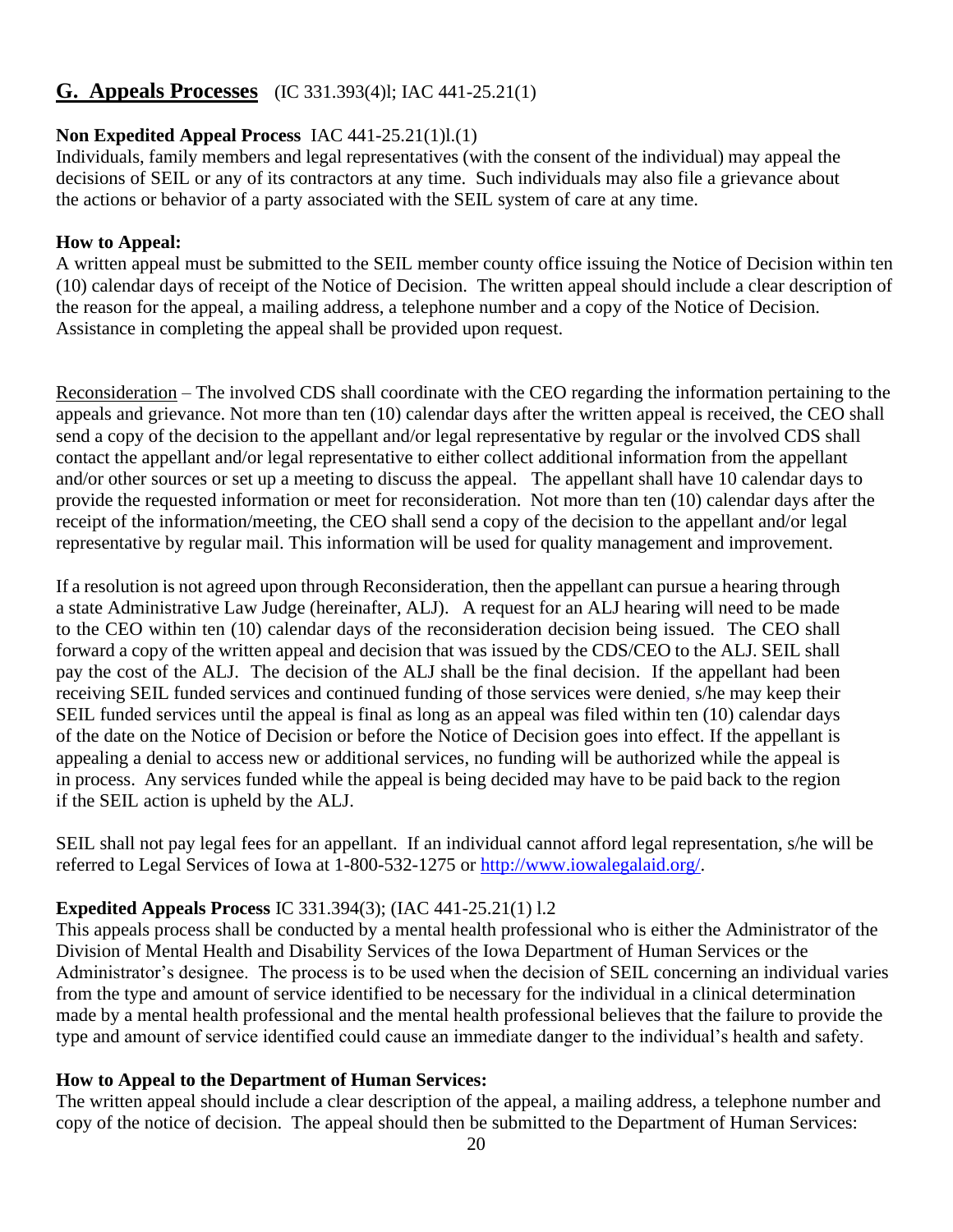MHDS Division Administrator Hoover State Office Building 1305 E. Walnut Street Des Moines, Iowa

- 1. The appeal shall be filed within 5 days of receiving the notice of decision by Southeast Iowa Link. The expedited review, by the Division Administrator or designee shall take place within 2 days of receiving the request, unless more information is needed. There is an extension of 2 days from the time the new information is received
- 2. The Administrator shall issue an order, including a brief statement of findings of fact, conclusions of law, and policy reasons for the order, to justify the decision made concerning the expedited review. If the decision concurs with the contention that there is an immediate danger to the individual's health or safety, the order shall identify the type and amount of service, which shall be provided for the individual. The Administrator or designee shall give such notice as is practicable to individuals who are required to comply with the order. The order is effective when issued.
- 3. The decision of the Administrator or designee shall be considered a final agency action and is subject to judicial review in accordance with section 17A.19.

## <span id="page-20-0"></span>**H. Provider Network Formation and Management** IC 331.393(4)j; IAC 441-25.21(1)j

SEIL shall have a network of service providers to meet the continuum of service needs, the requirements of all core service domains, and the assessed treatment need(s) of individuals in compliance with legal obligation for access standards. A listing of contracted service providers is included in annual service and budget plan, which will be updated annually. Providers must meet the SEIL provider network criteria in order to receive SEIL funding. (Payment for commitment related sheriff transportation, court-appointed attorneys, mental health advocate, and other incidental or temporary services, may be exempt from this policy.)

To be included in the SEIL provider network, a provider must participate in SEIL initiatives with Change Agent and Advisory Committees and meet at least one of the following criteria:

- Currently licensed, accredited or certified by the State of Iowa, or
- Currently enrolled as a Medicaid provider, or
- Have a current accreditation by a recognized state or national accrediting body (Joint Commission on Accreditation of Health Care Organization-JCAHO; Council on Rehabilitation Facilities-CARF; etc.
- Currently has a contract with SEIL or another Iowa region

SEIL promotes and supports an open panel of providers to serve the residents of the region, and in many instances there will be no region funding involved for a service provider and the individual they serve. However, the provider and individual can still benefit from the overall training initiatives and activities of the region. All providers are welcome and encouraged to participate in Change Agent Team and Advisory Committees. Once region funding is requested/required for a provider, then the contracting steps are followed.

All contracted providers included in the SEIL provider network who are subject to licensure or accreditation shall meet all applicable standards and criteria and shall provide documentation of license and liability insurance to the SEIL CEO, host county for the contract and/or the management team responsible for the contracting function. Current network providers that lose their licensure and/or accreditation or are in jeopardy of losing their licensure and/or accreditation may be removed from the provider network and all individuals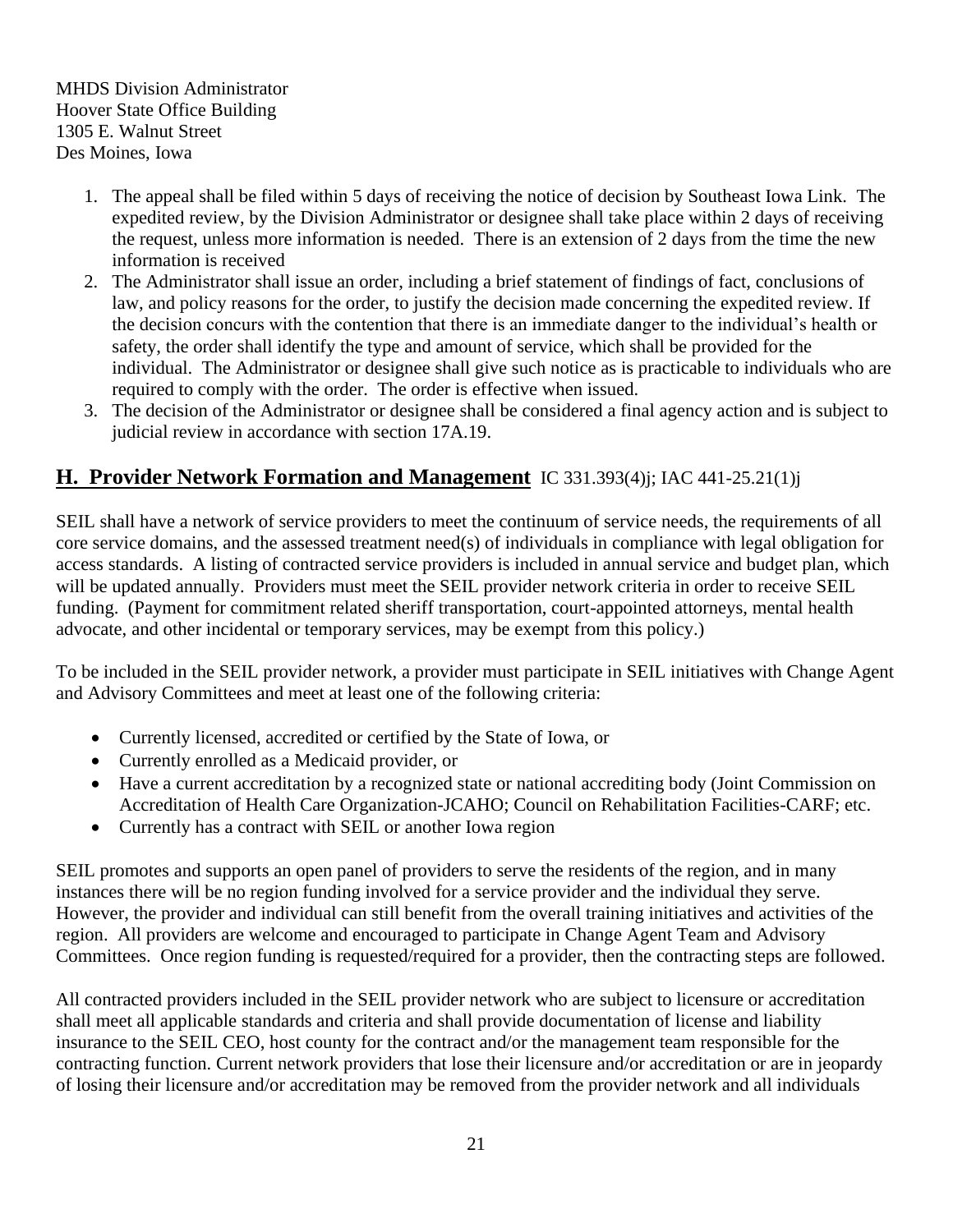receiving services from the provider may be transferred to another network provider. If the situation warrants an immediate change of a provider, SEIL shall transfer individuals to another network provider.

In addition to the above, SEIL is currently encouraging, and will eventually require, that all providers participate in the quality improvement partnership for system development in SEIL, to become welcoming, person/family centered, trauma informed, and multi-occurring capable (Attachment C).

New providers, including non-traditional service provides, may be added to the provider network if it is determined either a particular individual will benefit from the service or that the provider will provide service(s) that will enhance the service system. New network providers shall be approved through the following process:

- 1. A referral or request for a new network provider may be made by an individual (or authorized representative), individual's case manager, care coordinator or social worker, or directly by a provider. All requests to become a member shall be directed to SEIL CEO or the SEIL member county office where the provider is located and forwarded to the CEO.
- 2. Providers shall be screened by the SEIL Management Team. Provider may be asked to meet for an interview or provide additional information, which may include, but not limited to, being subject to a check of the criminal registry, sexual predator registry and child abuse/dependent adult registry, provide a detailed description of the offered service, provide references from clients or other professionals and proof of liability insurance. This information will be kept with the contract information that is retained by the CEO and/or management team responsible for the contracting function.
- 3. SEIL CEO with approval from the Governing Board shall inform the provider of acceptance or denial.
- 4. New network providers shall receive appropriate orientation and training concerning this Plan.

SEIL shall manage the provider network to ensure individual needs are met. SEIL shall ensure an adequate number of providers are available to avoid waiting lists by contracting with outpatient mental health providers, Community Mental Health Centers, at least one inpatient psychiatric hospital (within 100 miles or less proximity) and other providers of core services. SEIL will expand service availability by allowing access to contracted providers in other regional service systems.

## **Designation of Targeted Case Management Providers** IC 331.393(2)g; IAC 441-25.21(1)g

SEIL must identify the process used to designate targeted case management providers for SEIL. SEIL shall offer a choice and access to Targeted Case Management, and abide by requirements as described in IAC 441- 25.21(1)g The Iowa Mental Health and Disability Services Commission established a set of standards that apply to case management providers. This set of standards is located in Iowa Administrative Code Human Services Department [441] Chapter 24. SEIL will follow the standards established in Chapter 24 as the basis for establishing service outcome expectations and designating Targeted Case Management and Service Coordination.

SEIL shall designate Targeted Case Management agencies to offer services to individuals enrolled in the Medicaid Program with respect to individual access, cost effectiveness, evidenced based practice, and conflict free service. The SEIL Management Team reviewed Case Management units serving SEIL and made recommendations to SEIL Governing Board, based on the following criteria:

- TCM programs located within SEIL
- Existing relationships between county case management programs and service coordination/county social work
- Length of time from referral to assignment
- Length of time from assignment to service implementation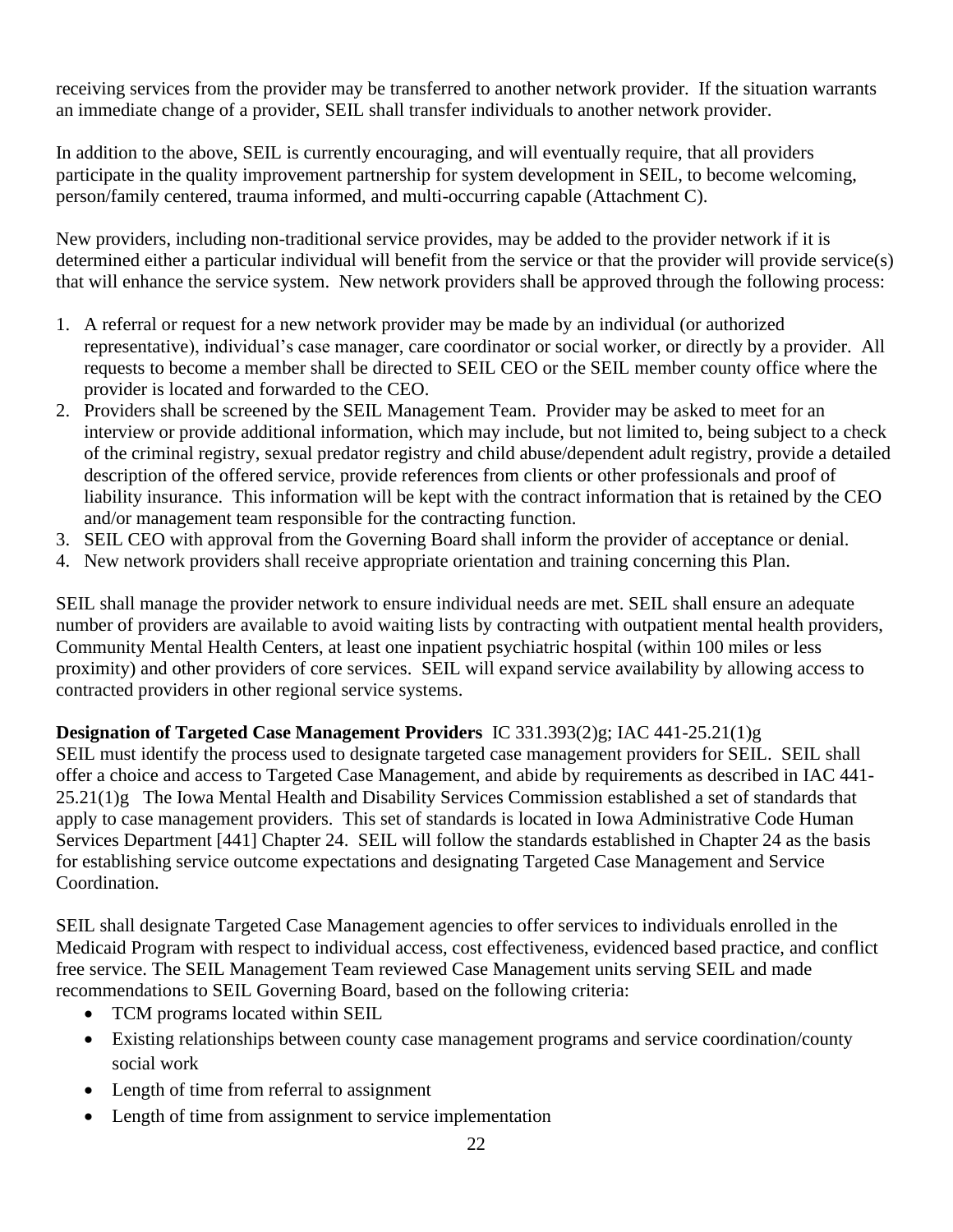• Standards of practice and qualifications of case managers, care coordinators, and supervisors as defined in IAC441-24.1

Targeted Case Management and Service Coordination Services shall meet the following expectations:

- Performance and outcome measures relating to the safety, work performance, and community residency of the individuals receiving the service
- Standards including but not limited to social history, assessment, service planning, incident reporting, crisis planning, coordination, and monitoring for individuals receiving the services
- Methodologies for complying with the requirements of sub rule 441-24.1, which may include the use of electronic record keeping and remote or internet based training
- Must demonstrate fidelity standards in provision of service that is individualized, integrated, multioccurring capable, and trauma informed

## **Appointment of Mental Health Advocate: IC 229**

Counties are responsible for the appointment of the mental health advocates (hereinafter, Advocate) in accordance with Iowa Code Chapter 229. The eight counties in SEIL shall provide financial support to the employer of record for advocate position(s) and agree with assignment of supervision for the direct supervision of the advocate(s) and the Code responsibilities for support and facilitation for the provision of quality assurance. The employer of record accepts the responsibilities of employer and will work cooperatively with SEIL's recommendations for recruitment, retention and training of the advocate(s).

## <span id="page-22-0"></span>**I. Quality Management and Improvement** IC 331.393(4)g; (IAC 441-25.21(1)e

#### **ADULT**

SEIL shall have a quality improvement process that provides for ongoing and periodic evaluation of the service system, and of the providers of services and supports in the system. Stakeholders, with emphasis on individual input, shall be involved in the development and implementation of the quality improvement program. The basic framework of the quality improvement (QI) process will be aligned with the Comprehensive, Continuous, Integrated System of Care (CCISC) process and will incorporate measurement of progress by each provider partner in organizing its own QI activity to make progress toward trauma informed, multi-occurring capability. Outcomes and performance measures will focus on six (6) domains:

**1. Access to Services** – services in SEIL are sufficiently funded, have flexible eligibility criteria and are available in convenient locations

**2. Life in the Community** – services support individuals' ability to live successfully in the community of their choice

**3. Person-centeredness** – services provided in a person centered orientation

**4. Health and Wellness** – services promote whole person care with improved wellness

**5. Quality of Life and Safety** – services promote independent decision making, symptom management and safe living arrangements

**6. Family and Natural Supports** – services or interventions that enable improved relationships and collaboration with natural supports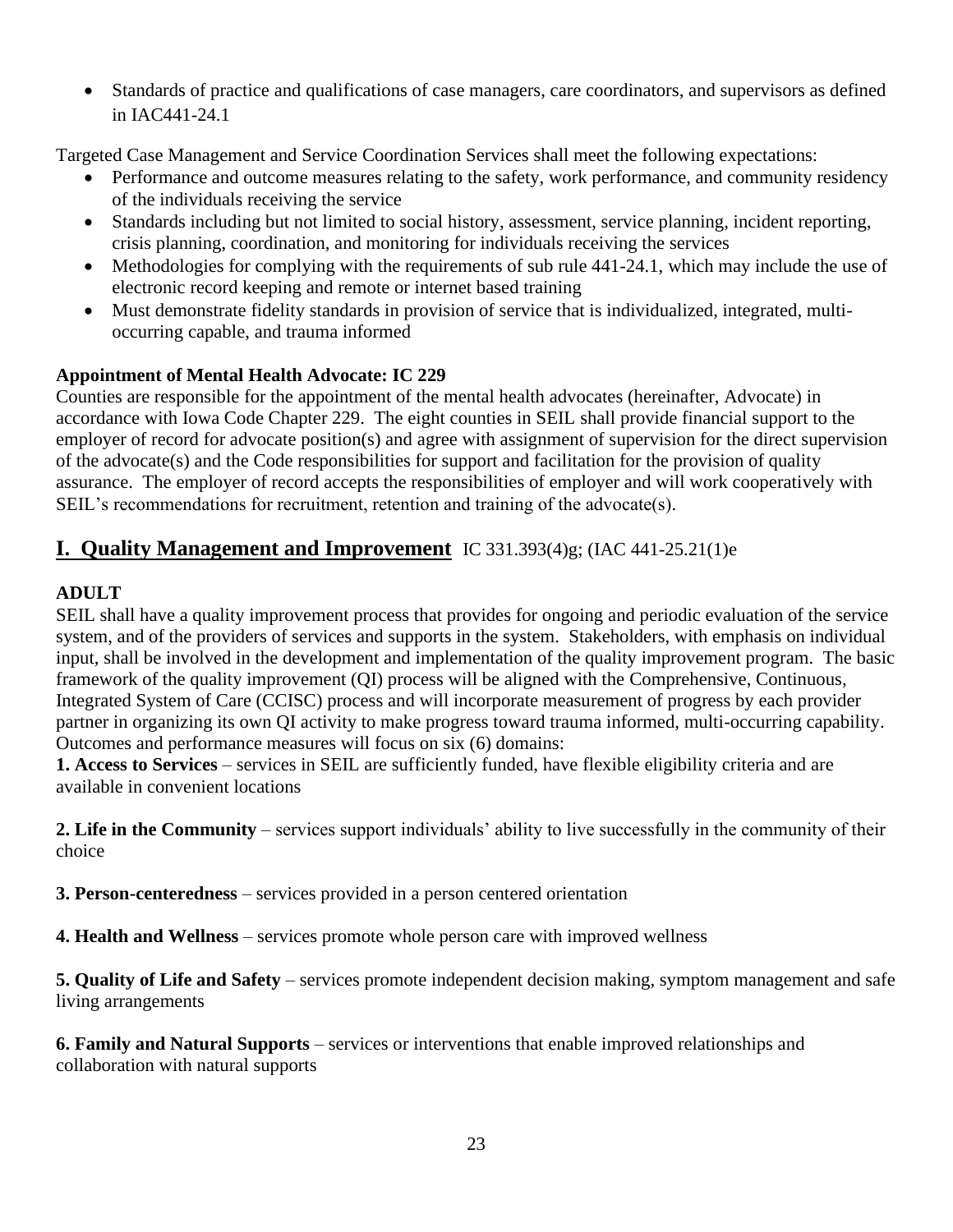#### **Evidence-based Practices**

SEIL will assure providers receive necessary supports to deliver evidence-based service models including but not limited to:

- Assertive community treatment or strength-based case management
- Integrated treatment of co-occurring substance abuse and mental health disorders
- Supported employment
- Family psychoeducation
- Illness management and recovery
- Permanent supportive housing
- Trauma- informed care

SEIL will verify evidence-based practices utilizing fidelity scales in these particular programs by the Substance Abuse and Mental Health Services Administration (SAMHSA).

#### **CHILDREN**

SEIL will designate and/or contract with licensed and accredited providers with the expectation that the standardized performance and outcome measures related to the specified service(s) provided by that individual or agency. The Regions will facilitate the collection of the below Performance and Outcome Measures as identified in Iowa Code 225C.6A(3) :

- *a.* Access to services.
- *b.* Life in the community.
- *c.* Person-centeredness.
- *d.* Health and wellness.
- *e.* Quality of life and safety.
- *f.* Family and natural supports.

Performance and Outcome measures related to education will be synchronized with the standardized performance and outcome measures identified by region education partners in conjunction with region funded CBH services. Statewide aggregate school attendance information and region involved individual school attendance measures will be collected accordingly.

#### **System Evaluation**

The system evaluation shall include, but not limited to:

- Evaluation of individual satisfaction, including empowerment and quality of life
- Provider satisfaction, patterns of service utilization, responsiveness to individual needs and desires
- Improvement of welcoming, person/family centered, hopeful, strength based, trauma informed, multioccurring capable care
- Improvement of the ability of providers to work in partnership with each other and with the SEIL Management Team to share collective responsibility for the population in SEIL
- The number and disposition of individual appeals/grievances and the implementation of corrective action plans based on these appeals/grievances
- Cost-effectiveness as evaluated thru comparison of program costs and outcomes. Reinvestment will in part be determined thru this comparison process
- Benchmarks and performance indicators will be paralleled with the contractual agreements and policy and procedures of the Managed Care Organization(s) and Accountable Care Organization(s) of the State of Iowa when possible in order to create unified fidelity scales and outcomes across multiple funding sources including but not limited to Medicaid, Medicare, Iowa Health Link, Private third party insurance, and cooperatives
- Additional outcomes and performance measures outlined by the Department of Human Services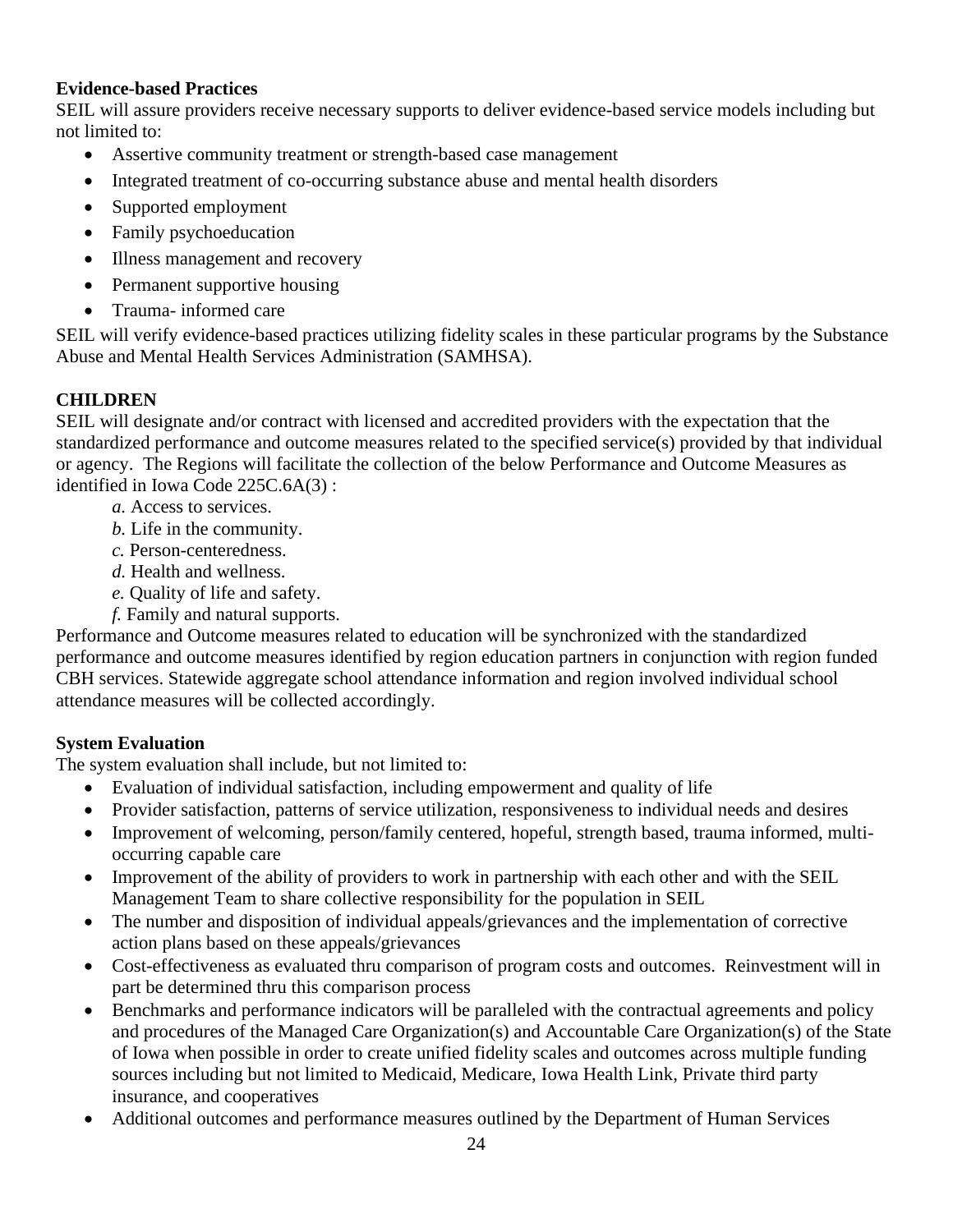- Establishment and maintenance of a data collection and management information system oriented to the needs of individuals, providers, and other programs or facilities. Tracking changes and trends in the MHDS/CBH system and providing reports to the Department of Human Services as requested for the following information for each individual served:
	- o SEIL staff collects data using the Iowa Association of Counties Community Services Network (CSN), a data management system to connect counties and agencies with a shared system which captures and reports standardized information for Iowans accessing the community services system while abiding by HIPAA, State, and Federal Laws. CSN has the data capacity to exchange information in compliance with the reporting requirements including DHS established client identifier, demographic information, expenditure data concerning the services and other support provided to each individual, as specified by the department.
	- o SEIL will follow the process outlined in the Outcome and Performance Measures Committee Report of December 14, 2012. SEIL will initially use the statistical data from outcomes to develop reports that will help to establish measures. Next, a determination will be made about what additional data should be collected, where the data will come from and what the cost is to collect the data. The Report suggests the information should come from providers and regional statistical data as well as from service recipients and their families, requiring development of surveys. SEIL will partner with DHS leadership in this area in order to standardize the data that is being collected to make it meaningful statewide as well as regionally.
	- o SEIL initial focus aligns with Code of Iowa 225.C.4 (1)u to develop a process to analyze data on the following:
		- Access standards for required core services
		- **•** Penetration rates for serving the number of persons expected to be served, particularly the proportion of individuals who receive services compared to the estimated number of adults needing services in SEIL
		- Utilization rates for inpatient and residential treatment, including:
			- $\triangleright$  Percent of enrollees who have had fewer inpatient days following services.
			- $\triangleright$  The percentage of enrollees who were admitted to the following:
				- State mental health institutes
					- Medicaid funded private hospital in-patient psychiatric services programs;
					- ◆ State resource centers; and
					- Private intermediate care facilities for persons with intellectual disabilities.
		- Readmission rates for inpatient and residential treatment
			- $\triangleright$  The percentage of enrollees who were discharged from the following and readmitted within 30 and 180 days:
				- State mental health institutes
					- Medicaid funded private hospital in-patient psychiatric services programs;
					- State resource centers;
					- Private intermediate care facilities for persons with intellectual disabilities.
		- Employment of the persons receiving services.
		- Administrative costs.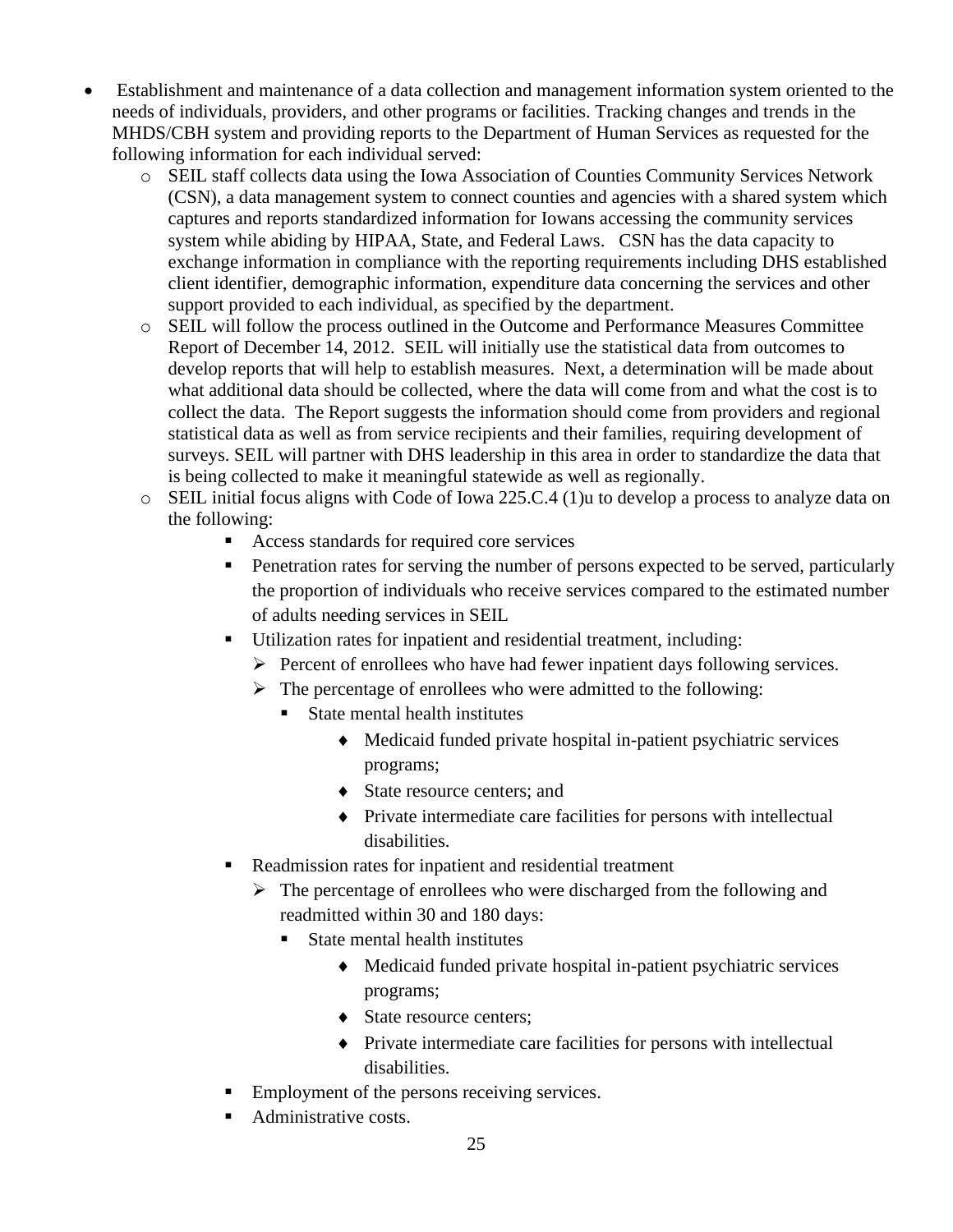- Data reporting.
- Timely and accurate claims payment.

## **SEIL MHDS Strategic Plan**

SEIL MHDS Strategic Plan was developed in partnership with the Change Agent Team and Adult Advisory Committee. The strategic plan mission is: Collaborate with people to provide welcoming integrated and individualized services that create opportunities to improve lives. The vision of SEIL is to facilitate open, quality and comprehensive services to people with multiple issues in their lives. We strive to be welcoming, hopeful and helpful to people who have complex MHDS challenges, including trauma.

The strategic plan has goal areas and each goal has performance objectives, interventions, measures, time frames and who is involved. This provides direction for SEIL in identifying additional services and supports that may be needed in the region, a strategy to finance new services and time frames to ensure progress is being made.

Annually, SEIL Governing Board shall assess SEIL's performance and develop a list of priority areas needing improvement. The CEO and Management Team, in collaboration with the Change Agent Team and Adult Advisory Committee, have collaborated in developing a strategic plan. This includes measurable goals and action steps with a process for collecting data. Based on the data, areas needing improvement shall be addressed. The CEO shall evaluate the levels of improvement resulting from the strategic plan and shall determine if further action is needed with the assistance of CDSs and/or designates. Additionally, the SEIL Advisory Committees and SEIL Governing Board shall assess SEIL's performance and develop a list of priority areas needing improvement. This shall be documented in the annual report.

#### **Development of New Services and Enhancement of Current Services**

A formal Request for Proposal process (hereinafter, RFP) will be utilized for the development of new or additional services within SEIL. An RFP may be utilized to enhance current services as deemed necessary by the Management Team. This provides for full and open competition to allow all interested providers an opportunity to bid. The structure of the RFP will include a statement of purpose, provide background information, scope of work, outcome and performance standards, deliverables, contractual terms and conditions, payments, incentives, requirements for proposal preparation, evaluation and award process, process schedule and points of contact.

#### **Quality of Provider Services**

Provider evaluations shall ensure that services and supports are provided in accordance with provider contracts. The services and supports evaluation will be an ongoing process which will utilize the Change Agent Team, the SEIL strategic plan process, outcomes and performance based contracts, 5 Star Quality, Quality Service Development and Assessment (QSDA) and shall include, but not be limited to:

- Evaluation of the quality of provider services and supports based on individual satisfaction and achievement of desired individual outcomes
- The number and disposition of appeals/grievances of provider actions and the implementation of corrective action plans based on these appeals/grievances
- Cost-effectiveness of the services and supports developed and provided by individual providers
- Evaluation of providers' ability to provide services for multi-occurring/trauma informed care
- SEIL will partner with provider designated licensing entities to ensure all accreditation and licensing issues meet specifications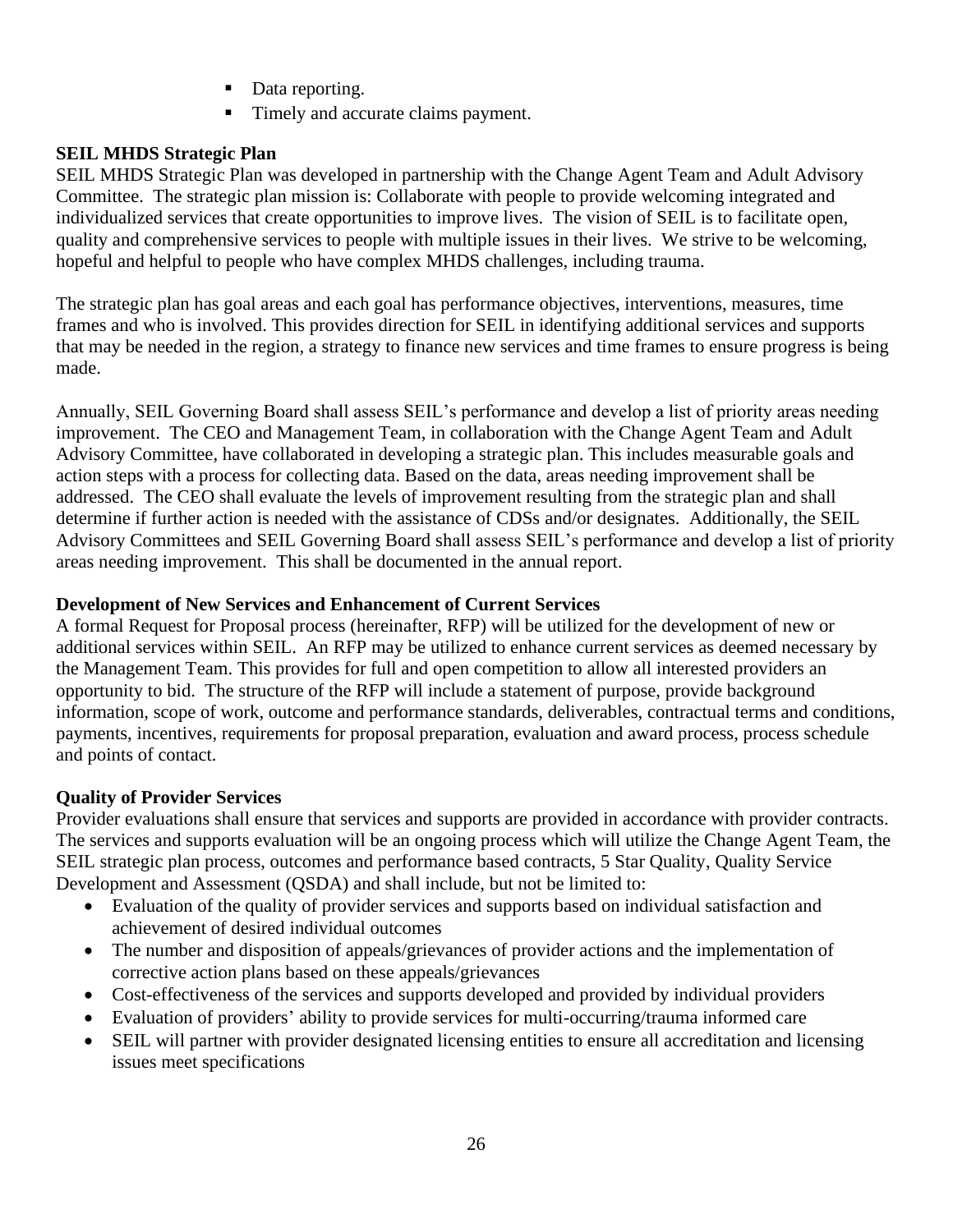• SEIL will communicate with multiple authorization/funding sources, including but not limited to: Department of Human Services, Magellan, Iowa Medicaid Enterprise, Managed Care Organizations to inquire about functionality of provider services that are in common with SEIL service provider array

## **Methods Utilized for Quality Improvement**

- SEIL will engage in a statewide strategic planning process as directed and developed by the Iowa Community Services Affiliate and the statewide committee of Regional CEOs to identify system of care development needs for both short and long-term implementation frameworks
- Direct interaction and feedback from individuals, families, providers, case managers, service coordinators, and other stakeholders
- Needs assessments, satisfaction surveys, and other written questionnaires
- Use of the CCISC multi-occurring capability toolkit, and program tracking tools to monitor progress on the implementation of multi-occurring capability
- Establishment and maintenance of a data collection and management information system oriented to the needs of individuals, providers, and other programs or facilities
- SEIL will invest in trainings and supports to providers in order to facilitate capacity to provide multioccurring/trauma informed care
- Tracking changes and trends in the MHDS system and providing reports to the Department of Human Services as requested for the following information for each individual served:
	- demographic information
	- expenditure data
	- data concerning the services and other support provided to each individual, as specified in administrative rule
	- the number and disposition of individual appeals and the implementation of corrective action plans based on these appeals

## <span id="page-26-0"></span>**J. Service Provider Payment Provisions** C 331.393(2)e; 331.393(4)k; IAC 441-25.21(1)k

Each service provider shall submit monthly billing invoices and other information requested of the provider for utilization review. The monthly billings shall include the following information:

- Name and unique identifier of each individual served during the reporting period
- Number of units of service delivered to each individual served
- When requested, attendance records
- Unit rate and total cost of the units provided to each individual, co-payment or other charges billed to other sources shown as deductions on the billing
- Actual amount to be charged to SEIL for each individual for the period
- The invoice must contain the provider name, address, invoice date, invoice number and signature

SEIL staff shall review the billings and additional utilization information in comparison with the Notice of Decision in place. Services billed without a Notice of Decision shall be deducted from the billing. All eligible bills shall be submitted no later than sixty (60) calendar days after the month the service was provided or as directed in the provider contract. Submitted invoices shall be paid according to the County Auditor claim cycle. This should usually occur within sixty (60) calendar days of receipt of the bill unless unforeseen circumstances exist or additional documentation is required. No billings received more than sixty (60) calendar days after the close of the fiscal year (in which the service was provided) shall be considered for payment by SEIL unless there is a statutory obligation. The fiscal year for SEIL is July 1 – June 30.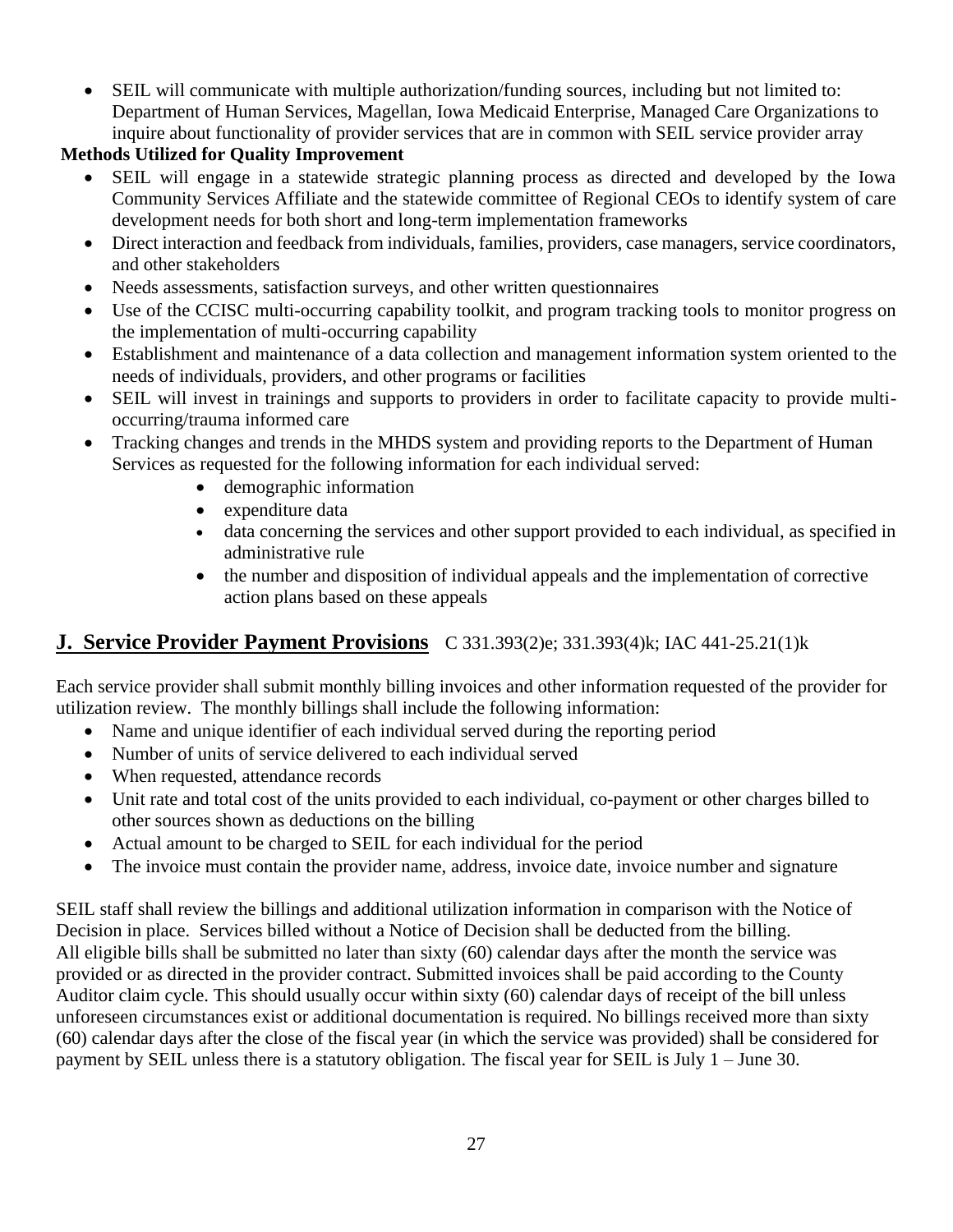## <span id="page-27-0"></span>**K. Waiting List Criteria** IC 331.393(9); IAC 441-25.21(1)r

SEIL will make every attempt to maintain eligibility guidelines and service availability as outlined in this plan. However, our ability to do so is contingent solely on the availability of sufficient funds to maintain current eligibility and service standards, as well as meeting projected increases in the number of individuals served in community based settings. SEIL may implement a waiting list if encumbered expenses for a given fiscal year exceed regional MHDS/CBH funds available. Core Services for target populations shall be considered mandated services; all other services may be placed on the waiting list and/or be subject to reduction in services. Core services will be maintained by the use of Waiting Lists, if necessary. Additional Core Services (as identified in Iowa Code 331.397 (7) and Non-Core Services, as well as other designated populations, will be the first to be placed on the Waiting List when funds are fully encumbered at the time of application for those services. The priority for reduction of service if necessary due to encumbrance issues is as follows:

- Service reduction for other than target population non-core services
- Service reduction for other than target population core services
- Service reduction for target population non-core services

If placed on the Waiting List, the applicant shall be informed on the Notice of Decision. The Notice of Decision will identify the approximate time the service may be available to applicant. If unable to estimate such time, the CDS shall state such and will update the applicant at least every 90 days as to the status of their service request. The Waiting List shall be centrally maintained by SEIL CEO. Any Waiting List that may exist shall be reviewed annually when planning for the future budgeting needs and future development of services.

SEIL requires the following strategies be utilized on an ongoing basis to prevent the need to implement a waiting list, prevent service reduction and to lessen the time an individual is on a waiting list should one exist:

- 1. Service Coordinators, Targeted Case Managers, and Integrated Health Home Care Coordinators will continuously and actively seek ways to move individuals to the least restrictive environments. Individuals will utilize or learn to utilize natural supports, whenever possible. Any service in the best interest of the individual that is cost neutral or of lesser cost will be sought and utilized.
- 2. Each individual's Inter-Disciplinary Team will meet to determine that services reflect the individual's needs as determined by clinical assessment and/or standardized functional assessment and/or designated enrollment assessment.
- 3. All individuals applying for 100% Region Funding must first use the service array available to them via federal, state, and insurance funding that might pay for all or part of the service.

## <span id="page-27-1"></span>**L. Amendments** IAC 441-25.21(3)

The SEIL Mental Health and Disability Services Management Plan has been approved by the Governing Board and is subject to approval by the Director of Department of Human Services. SEIL Advisory Committees shall review amendments to this Plan and make recommendations to the SEIL Governing Board. After approval by the SEIL Governing Board, amendments shall be submitted to the Department of Human Services for approval at least 45 days before the planned date of implementation.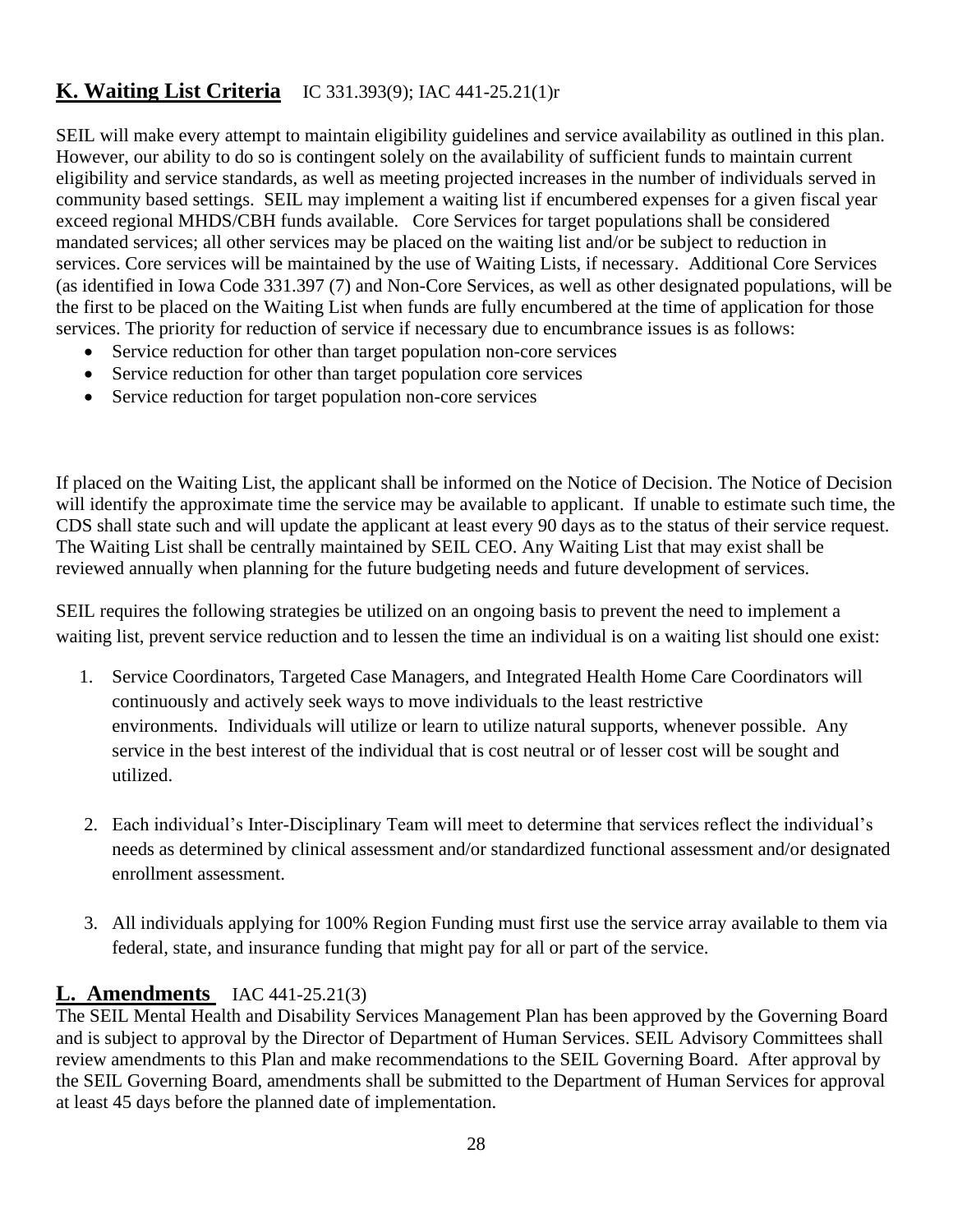## <span id="page-28-0"></span>**Attachment A- Access Points**

#### **Access Points**

SEIL shall designate the access points and their function(s) in the enrollment process. An access point is a part of the service system or community that shall be trained to complete the MHDS/CBH funding applications for persons with a disability and forward them to the local SEIL County office.

| <b>Access Point</b> | Location                              | <b>Contact Information</b> |
|---------------------|---------------------------------------|----------------------------|
| Des Moines          | 910 Cottonwood, Suite 1000,           | 319-754-8556               |
|                     | Burlington, IA 52601                  |                            |
| Henry               | 106 N Jackson St., Suite 102          | 319-385-4050               |
|                     | Mt Pleasant, IA 52641                 |                            |
| Jefferson           | Courthouse, 51 E. Briggs              | 641-472-8637               |
|                     | Fairfield, IA 52556                   |                            |
| Keokuk              | 615 South Jefferson St.               | 641-622-2383               |
|                     | Sigourney, IA 52591                   |                            |
| Lee                 | 307 Bank St. PO Box 937               | 319-524-1052               |
|                     | Keokuk. IA 52632                      |                            |
| Louisa              | 503 Franklin St., Suite 1             | 319-523-5125               |
|                     | Wapello, IA 52653                     |                            |
| Van Buren           | 404 Dodge Street, Courthouse          | 641-919-6776               |
|                     | Keosaugua, IA 52565                   |                            |
| Washington          | 2175 Lexington Blvd. Bldg. #2, PO Box | 319-653-7751               |
|                     | 902, Washington, IA 52353             |                            |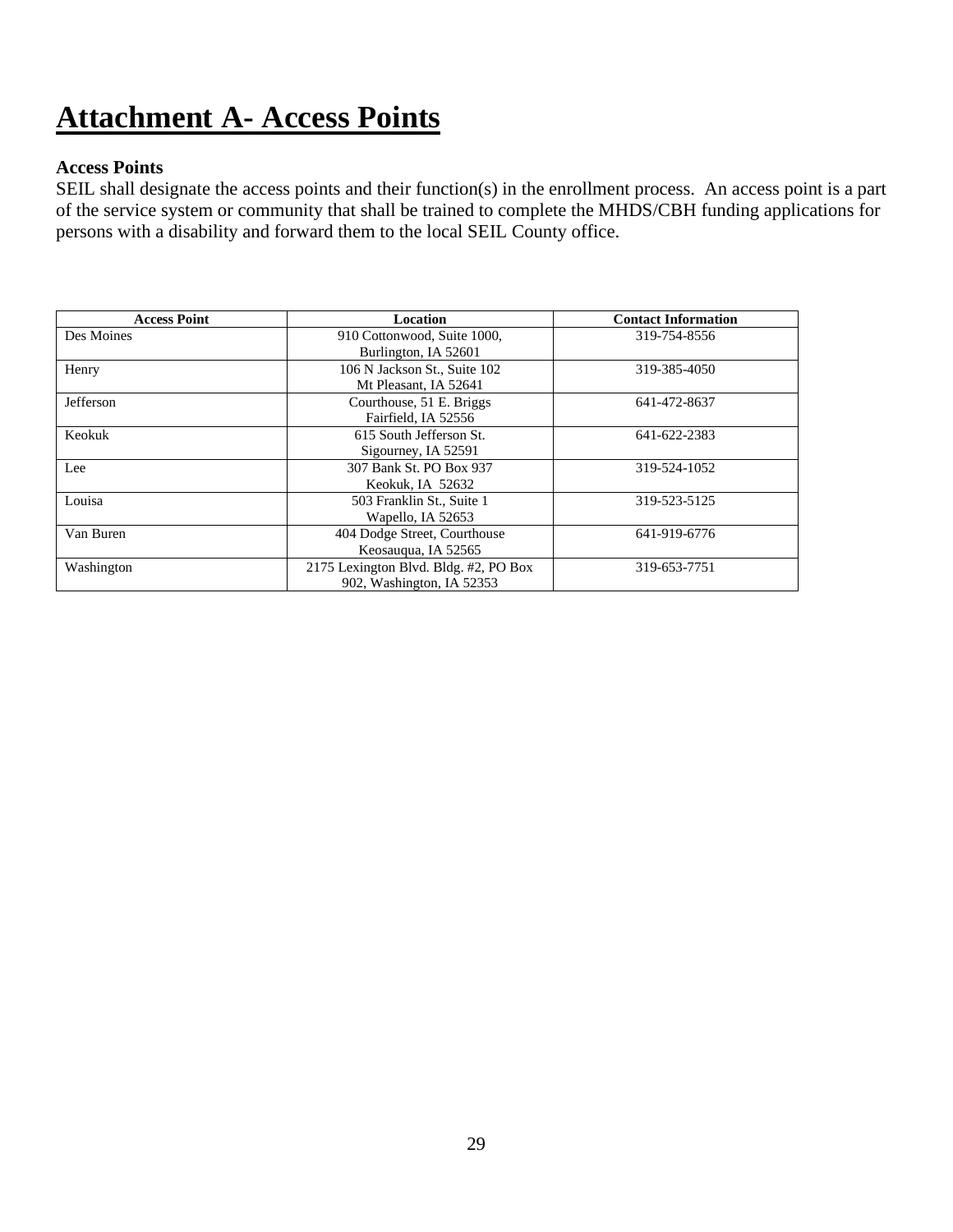## <span id="page-29-0"></span>**Attachment B- Service Matrix**

Updated for FY21 to add additional obligations of Regions related to Complex Needs and the Children's Behavioral Health system.

#### **Service Matrix**

Standardized functional assessment must support the need for services of the type and frequency identified in the individual's case plan.

| <b>Core Domains</b><br>(IC331.397) | <b>Description</b>         | <b>Target</b><br>Pop.<br>MI/ID<br><b>CBH/SED</b> | Add'l<br>Pop. | <b>Access Standards</b>                           |
|------------------------------------|----------------------------|--------------------------------------------------|---------------|---------------------------------------------------|
| <b>Treatment</b>                   |                            |                                                  |               |                                                   |
|                                    |                            |                                                  |               |                                                   |
| <b>Mental health outpatient</b>    | Evaluation and             | MI,                                              |               | <b>Eligibility Based</b>                          |
| therapy**                          | treatment services         | SED**                                            |               | **Eligibility Based                               |
| COA 42-305                         | provided on an             |                                                  |               |                                                   |
|                                    | ambulatory basis for the   |                                                  |               | Emergency: within 15 minutes of phone             |
| <b>Other Payers:</b>               | target population.         |                                                  |               | contact.                                          |
|                                    | <b>Outpatient Services</b> |                                                  |               |                                                   |
| T19/IHWP/Med.                      | include psychiatric        |                                                  |               | Urgent: within 1 hour of presentation or 24       |
| <b>Exempt/Medicare/Private</b>     | evaluations, medication    |                                                  |               | hours of phone contact.                           |
| 3rd Party                          | management and             |                                                  |               | Routine: within 4 weeks of request for            |
|                                    | individual, family, and    |                                                  |               | appointment                                       |
|                                    | group therapy.             |                                                  |               |                                                   |
|                                    | In addition, outpatient    |                                                  |               | Outpatient services shall be offered within 30    |
|                                    | services shall include     |                                                  |               | miles for an individual residing in an urban      |
|                                    | specialized outpatient     |                                                  |               | community and 45 minutes for an individual        |
|                                    | services directed to the   |                                                  |               | residing in rural community.                      |
|                                    | following segments of      |                                                  |               | <b>Utilization Review:</b>                        |
|                                    | the target population:     |                                                  |               |                                                   |
|                                    | children, elderly,         |                                                  |               | Clinical Evaluation - 1 every 12 months           |
|                                    | individuals who have       |                                                  |               |                                                   |
|                                    | serious and persistent     |                                                  |               | Therapy- 48 hours per year                        |
|                                    | mental illness, and        |                                                  |               | Group Therapy- 16 hours per year                  |
|                                    | residents of the service   |                                                  |               |                                                   |
|                                    | area who have been         |                                                  |               | Funding is limited to 90 days to allow for        |
|                                    | discharged from            |                                                  |               | Medicaid eligibility to be established. If the    |
|                                    | inpatient treatment at a   |                                                  |               | individual meets the eligibility guidelines in    |
|                                    | mental health facility.    |                                                  |               | this plan and is not eligible for Medicaid or not |
|                                    |                            |                                                  |               | eligible for any other insurance coverage, the    |
|                                    | Outpatient services shall  |                                                  |               | service funding may be ongoing.                   |
|                                    | provide elements of        |                                                  |               |                                                   |
|                                    | diagnosis, treatment,      |                                                  |               |                                                   |
|                                    | and appropriate follow-    |                                                  |               |                                                   |
|                                    | up.                        |                                                  |               |                                                   |
|                                    |                            |                                                  |               |                                                   |

#### **Region Service Matrix**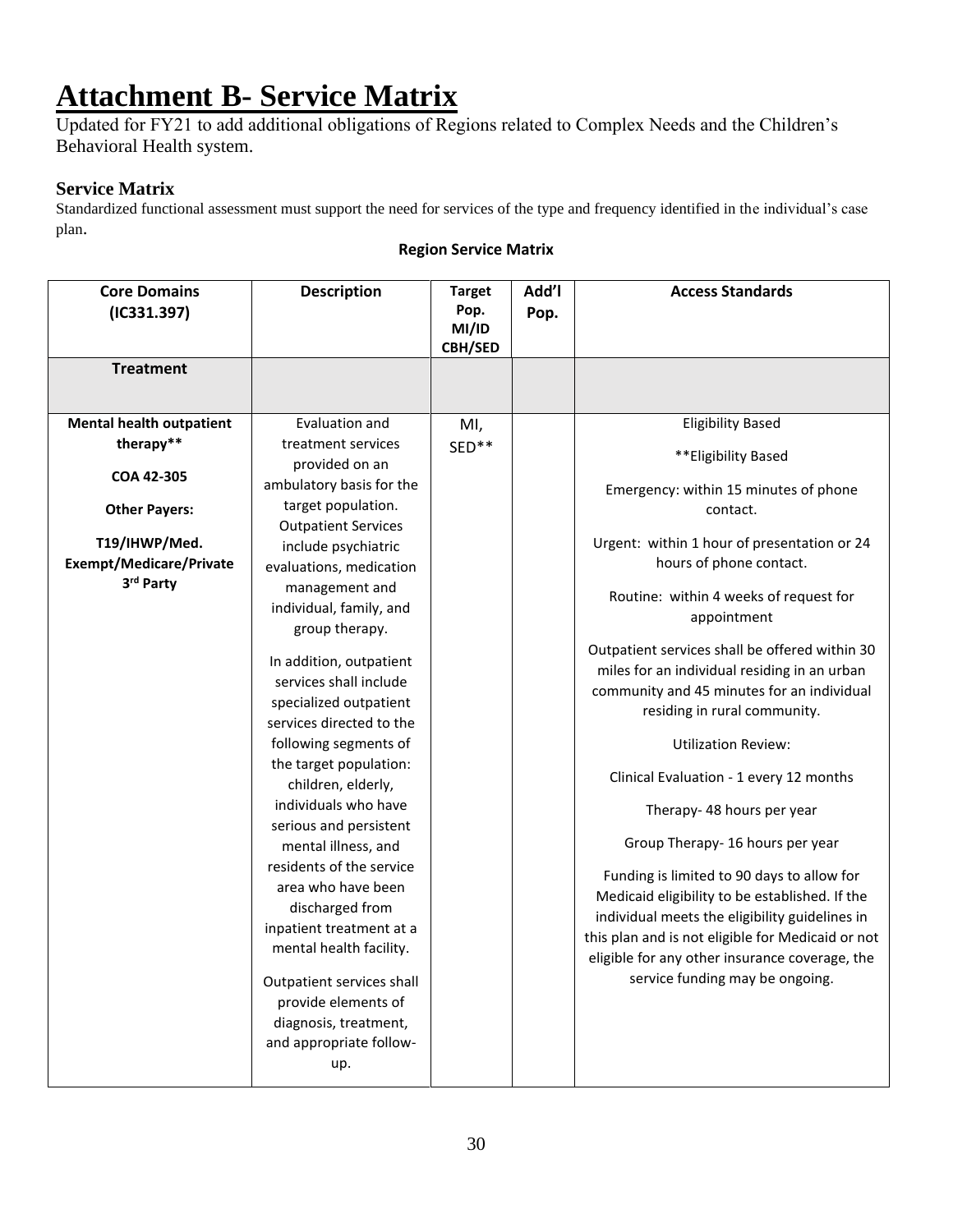| <b>Core Domains</b>               | <b>Description</b>                                   | <b>Target</b>  | Add'l | <b>Access Standards</b>                                                                             |
|-----------------------------------|------------------------------------------------------|----------------|-------|-----------------------------------------------------------------------------------------------------|
| (IC331.397)                       |                                                      | Pop.           | Pop.  |                                                                                                     |
|                                   |                                                      | MI/ID          |       |                                                                                                     |
|                                   |                                                      | <b>CBH/SED</b> |       |                                                                                                     |
| <b>Medication prescribing and</b> | Services with the                                    | MI,            |       | <b>Eligibility Based</b>                                                                            |
| management**                      | individual present<br>provided by an                 | SED**          |       | **Eligibility Based                                                                                 |
| COA 42-306                        | appropriately licensed                               |                |       | Emergency: within 15 minutes of phone                                                               |
| <b>Other Payers:</b>              | professional as                                      |                |       | contact.                                                                                            |
| T19/IHWP/Med.                     | authorized by Iowa law                               |                |       | Urgent: within 1 hour of presentation or 24                                                         |
| <b>Exempt/Medicare/Private</b>    | including, but not limited                           |                |       | hours of phone contact.                                                                             |
| 3rd Party                         | to, determining how<br>medication is affecting       |                |       |                                                                                                     |
|                                   | the individual;                                      |                |       | Routine: within 4 weeks of request for                                                              |
|                                   | determining any drug                                 |                |       | appointment                                                                                         |
|                                   | interactions or adverse                              |                |       | Outpatient services shall be offered within 30                                                      |
|                                   | drug effects on the                                  |                |       | miles for an individual residing in an urban                                                        |
|                                   | individual; determining                              |                |       | community and 45 minutes for an individual                                                          |
|                                   | the proper dosage level;                             |                |       | residing in rural community.                                                                        |
|                                   | and prescribing                                      |                |       |                                                                                                     |
|                                   | medication for the                                   |                |       | Outpatient treatment evaluation supports the<br>need for this service.                              |
|                                   | individual for the period                            |                |       |                                                                                                     |
|                                   | of time before the                                   |                |       | <b>Utilization Review:</b>                                                                          |
|                                   | individual is seen again.                            |                |       | 12 per year                                                                                         |
|                                   | Medication                                           |                |       |                                                                                                     |
|                                   | management-services                                  |                |       | Funding is limited to 90 days to allow for                                                          |
|                                   | provided directly to or                              |                |       | Medicaid eligibility to be established. If the                                                      |
|                                   | on behalf of the                                     |                |       | individual meets the eligibility guidelines in                                                      |
|                                   | individual by a licensed                             |                |       | this plan and is not eligible for Medicaid or not<br>eligible for any other insurance coverage, the |
|                                   | professional as                                      |                |       | service funding may be ongoing.                                                                     |
|                                   | authorized by Iowa law<br>including, but not limited |                |       |                                                                                                     |
|                                   | to, monitoring                                       |                |       |                                                                                                     |
|                                   | effectiveness of and                                 |                |       |                                                                                                     |
|                                   | compliance with a                                    |                |       |                                                                                                     |
|                                   | medication regimen;                                  |                |       |                                                                                                     |
|                                   | coordination with care                               |                |       |                                                                                                     |
|                                   | providers; investigating                             |                |       |                                                                                                     |
|                                   | potentially negative or                              |                |       |                                                                                                     |
|                                   | unintended                                           |                |       |                                                                                                     |
|                                   | psychopharmacologic or                               |                |       |                                                                                                     |
|                                   | medical interactions;                                |                |       |                                                                                                     |
|                                   | reviewing laboratory                                 |                |       |                                                                                                     |
|                                   | reports; and activities                              |                |       |                                                                                                     |
|                                   | pursuant to licensed                                 |                |       |                                                                                                     |
|                                   | prescriber orders.                                   |                |       |                                                                                                     |
|                                   |                                                      |                |       |                                                                                                     |
|                                   |                                                      |                |       |                                                                                                     |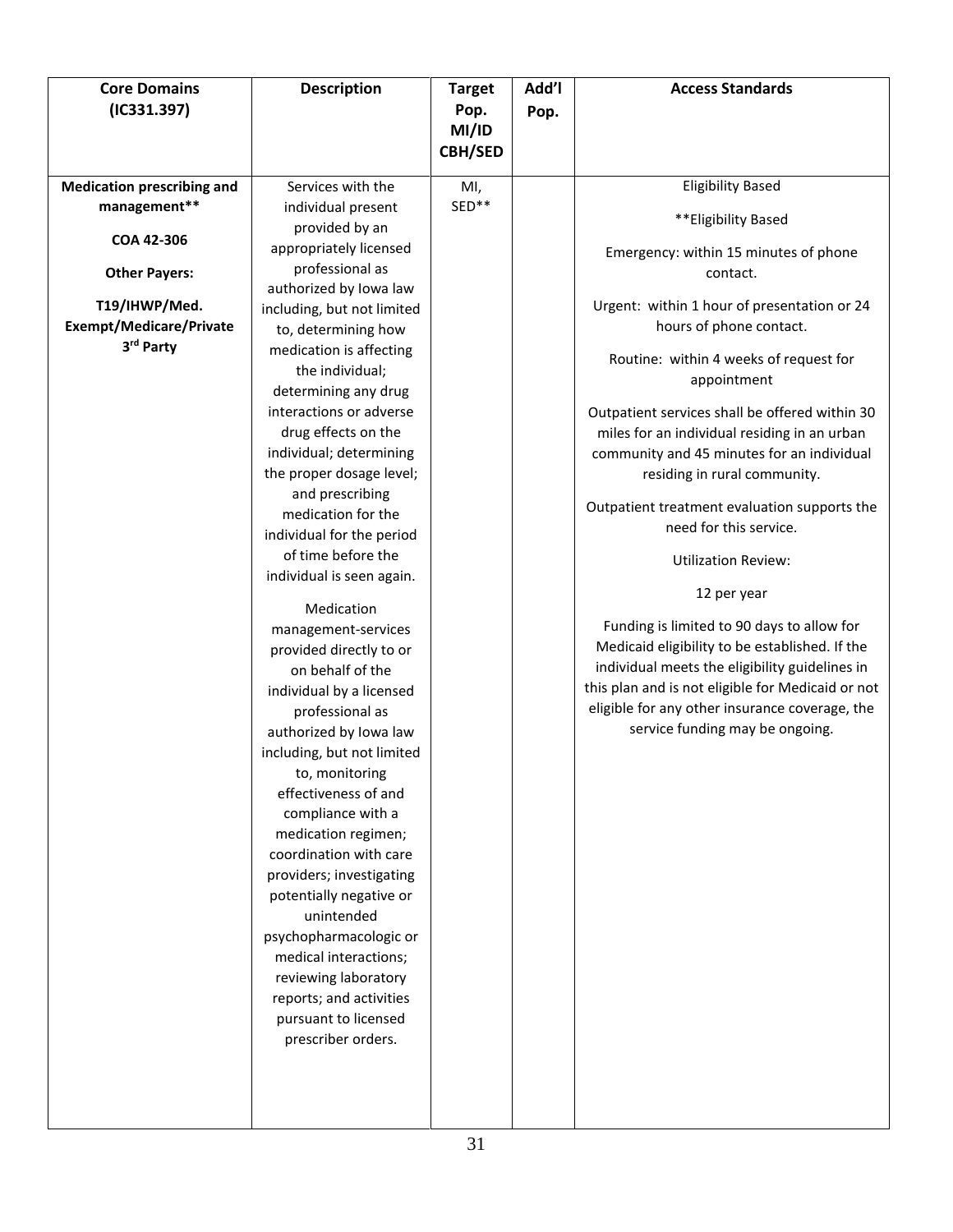| <b>Core Domains</b><br>(IC331.397)                                                                                                                         | <b>Description</b>                                                                                                                                                                                                                                                                                                                                                                                                                                                                                                                                                                                                                                                                                                                                              | <b>Target</b><br>Pop.<br>MI/ID<br><b>CBH/SED</b> | Add'l<br>Pop. | <b>Access Standards</b>                                                                                                                                                                                                                                                                                                                                                                                                                                                                                                                                                                |
|------------------------------------------------------------------------------------------------------------------------------------------------------------|-----------------------------------------------------------------------------------------------------------------------------------------------------------------------------------------------------------------------------------------------------------------------------------------------------------------------------------------------------------------------------------------------------------------------------------------------------------------------------------------------------------------------------------------------------------------------------------------------------------------------------------------------------------------------------------------------------------------------------------------------------------------|--------------------------------------------------|---------------|----------------------------------------------------------------------------------------------------------------------------------------------------------------------------------------------------------------------------------------------------------------------------------------------------------------------------------------------------------------------------------------------------------------------------------------------------------------------------------------------------------------------------------------------------------------------------------------|
| Assessment evaluation, and<br>early identification**<br>COA 43-301<br><b>Other Payers:</b><br>T19/IHWP/Med.<br><b>Exempt/Medicare/Private</b><br>3rd Party | Evaluation (Non Crisis) is<br>for screening, diagnosis<br>and assessment of<br>individual and family<br>functioning, needs,<br>abilities, and disabilities,<br>and determining current<br>status and functioning,<br>recommendations for<br>services, and need for<br>further evaluations.<br>Evaluations consider the<br>emotional, behavioral,<br>cognitive, psychosocial,<br>and physical information<br>as appropriate and<br>necessary.<br>The clinical review by a<br>mental health<br>professional of the<br>current functioning of<br>the individual using the<br>service in regard to the<br>individual's situation,<br>needs, strengths,<br>abilities, desires and<br>goals to determine the<br>appropriate level of care.<br>** Early Identification | MI, ID,<br>CBH**                                 | DD            | <b>Eligibility Based</b><br>**Non-eligibility Based<br>Assessment completed within 90 days of<br>notice of enrollment.<br>Emergency: within 15 minutes of phone<br>contact.<br>Urgent: within 1 hour of presentation or 24<br>hours of phone contact.<br>Routine: within 4 weeks of request for<br>appointment<br>Outpatient services shall be offered within 30<br>miles for an individual residing in an urban<br>community and 45 minutes for an individual<br>residing in rural community.<br>Individual who has received inpatient<br>treatment shall be assessed within 4 weeks. |
|                                                                                                                                                            | means the process of<br>detecting developmental<br>delays or untreated<br>conditions that may<br>indicate the need for<br>further evaluation.                                                                                                                                                                                                                                                                                                                                                                                                                                                                                                                                                                                                                   |                                                  |               |                                                                                                                                                                                                                                                                                                                                                                                                                                                                                                                                                                                        |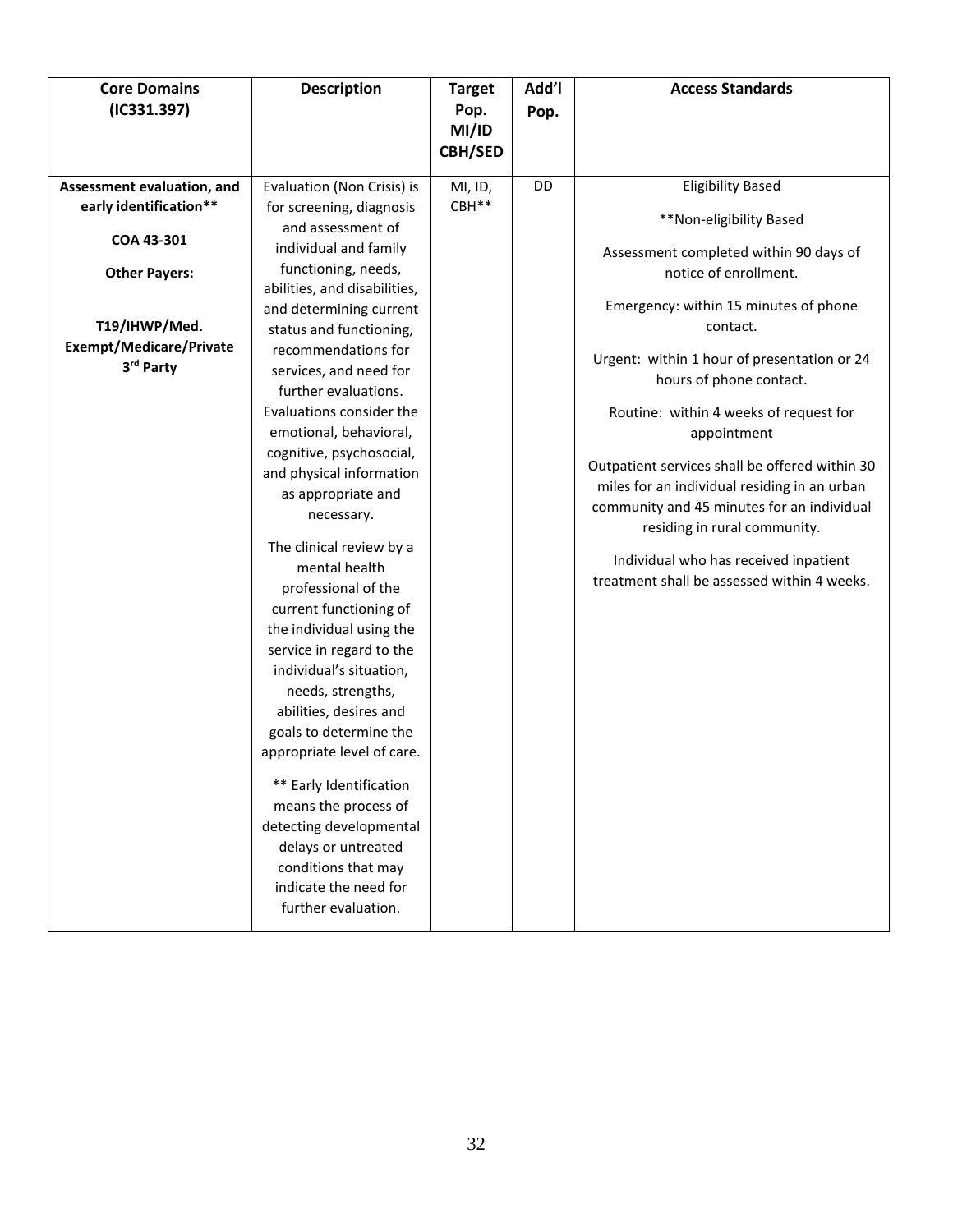| <b>Core Domains</b><br>(IC331.397)                                                                                                                | <b>Description</b>                                                                                                                                                                                                                                                                                                                                                                                                                   | <b>Target</b><br>Pop.<br>MI/ID<br><b>CBH/SED</b> | Add'l<br>Pop. | <b>Access Standards</b>                                                                                                                                                                                                                                                                                                                                                                                                                                                                                                                                                                                                                                                                                                                                                                           |
|---------------------------------------------------------------------------------------------------------------------------------------------------|--------------------------------------------------------------------------------------------------------------------------------------------------------------------------------------------------------------------------------------------------------------------------------------------------------------------------------------------------------------------------------------------------------------------------------------|--------------------------------------------------|---------------|---------------------------------------------------------------------------------------------------------------------------------------------------------------------------------------------------------------------------------------------------------------------------------------------------------------------------------------------------------------------------------------------------------------------------------------------------------------------------------------------------------------------------------------------------------------------------------------------------------------------------------------------------------------------------------------------------------------------------------------------------------------------------------------------------|
| <b>Mental health inpatient</b><br>therapy-MHI<br>COA 71-319<br>$T19(1^{st} 15)$<br>days)/Medicare/Private 3rd<br>Party                            | Institutional/hospital and<br>commitment services are<br>services provided at a<br>state Mental Health<br>Institutes or State<br>Hospital Schools, in<br>hospital settings, or to<br>people undergoing court<br>commitment process.                                                                                                                                                                                                  | MI                                               |               | <b>Eligibility Based</b><br>Shall receive treatment within 24 hours.<br>Inpatient services shall be within a reasonably<br>close proximity to the region.<br>Acute inpatient mental health services are 24-<br>hour settings that provide services to<br>individuals with acute psychiatric conditions.<br>Primary goal is to provide a comprehensive<br>evaluation, rapidly stabilize acute symptoms,<br>address health and safety needs and develop a<br>comprehensive discharge plan to appropriate<br>level of care.<br>At State Mental Health Institutes SEIL shall<br>reimburse the fiscal year billing rates<br>established annually by the Department of<br>Human Services.<br>Eligibility requirements will not be assessed in<br>the case of involuntary inpatient<br>hospitalizations. |
| <b>Mental health inpatient</b><br>therapy**<br>COA 73-319<br><b>Other Payers:</b><br>T19/IHWP/Med.<br><b>Exempt/Medicare/Private</b><br>3rd Party | Inpatient/community<br>hospital is for inpatient<br>expenses incurred at<br>community-based<br>hospitals, either private<br>or public. All inpatient<br>(including less than 24<br>hours)<br>** Inpatient<br>treatment means<br>inpatient psychiatric<br>services to treat an acute<br>psychiatric condition<br>provided in a licensed<br>hospital with a<br>psychiatric unit or a<br>licensed freestanding<br>psychiatric hospital. | MI,<br>SED**                                     |               | <b>Eligibility Based</b><br>**Eligibility Based<br>Shall receive treatment within 24 hours.<br>Inpatient services shall be within a reasonably<br>close proximity to the region (100 miles).<br>Acute inpatient mental health services are 24-<br>hour settings that provide services to<br>individuals with acute psychiatric conditions.<br>Primary goal is to provide a comprehensive<br>evaluation, rapidly stabilize acute symptoms,<br>address health and safety needs and develop a<br>comprehensive discharge plan to appropriate<br>level of care.<br>SEIL shall fund at host county/region<br>contractual rate and in the absence of a<br>contract, SEIL shall reimburse at the current<br>Medicaid rate.                                                                               |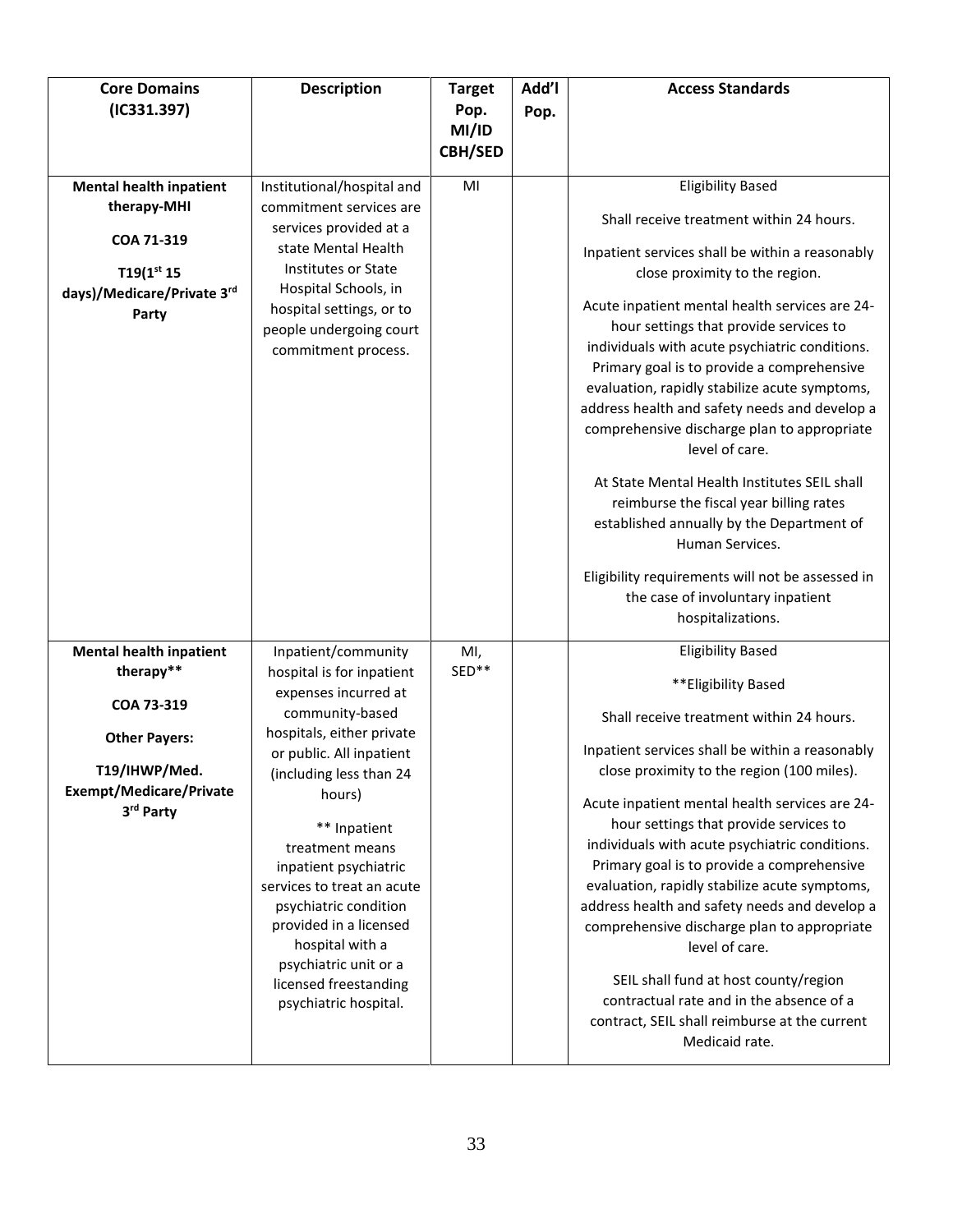| <b>Core Domains</b><br>(IC331.397)                                                                 | <b>Description</b>                                                                                                                                                                                                                                                                                                                         | <b>Target</b><br>Pop.<br>MI/ID<br><b>CBH/SED</b> | Add'l<br>Pop. | <b>Access Standards</b>                                                                                                                                                                                                                                                                                                                                                                                                                                                                                                                                    |
|----------------------------------------------------------------------------------------------------|--------------------------------------------------------------------------------------------------------------------------------------------------------------------------------------------------------------------------------------------------------------------------------------------------------------------------------------------|--------------------------------------------------|---------------|------------------------------------------------------------------------------------------------------------------------------------------------------------------------------------------------------------------------------------------------------------------------------------------------------------------------------------------------------------------------------------------------------------------------------------------------------------------------------------------------------------------------------------------------------------|
| <b>Crisis Services</b>                                                                             |                                                                                                                                                                                                                                                                                                                                            |                                                  |               |                                                                                                                                                                                                                                                                                                                                                                                                                                                                                                                                                            |
| <b>Personal emergency</b><br>response system<br>COA 32-322<br><b>Other Payers:</b><br>T19/HCBS     | An electronic device<br>connected to a 24-hour<br>staffed system which<br>allows the individual to<br>access assistance in the<br>event of an emergency.                                                                                                                                                                                   | MI, ID                                           | <b>DD</b>     | <b>Eligibility Based</b><br>Twenty-four-hour access to crisis services, 24<br>hours a day, seven days a week, 365 days per<br>year<br>Standardized functional assessment and/or<br>designated enrollment assessment must<br>support the need for this service.<br>Funding is limited to 90 days to allow for<br>Medicaid eligibility to be established. If the<br>individual meets the eligibility guidelines in this<br>plan and is not eligible for Medicaid or not<br>eligible for any other insurance coverage, the<br>service funding may be ongoing. |
| <b>Crisis evaluation</b><br>COA 44-301<br><b>Other Payers:</b><br>T <sub>19</sub>                  | The process used with an<br>individual to collect<br>information related to<br>the individual's history<br>and needs, strengths,<br>and abilities in order to<br>determine appropriate<br>services or referral<br>during an acute crisis<br>episode. This includes<br>crisis screening and<br>evaluation as defined in<br>441.24.10(225C). | MI                                               |               | Non-eligibility Based<br>Twenty-four-hour access to crisis services, 24<br>hours a day, seven days a week, 365 days per<br>year.<br>Crisis evaluation within 24 hours.<br>Present to local community mental health<br>center or local hospital emergency department<br>for assessment within 24 hours.<br>Eligibility requirements will not apply for this<br>service.                                                                                                                                                                                     |
| 23 Hour crisis observation<br>and holding<br>COA 44-302<br><b>Other Payers:</b><br>T <sub>19</sub> | A level of care provided<br>for up to 23 hours in<br>a secure and protected,<br>medically staffed,<br>psychiatrically<br>supervised treatment<br>environment.                                                                                                                                                                              | MI                                               |               | Non-eligibility Based<br>An Individual who has been determined to<br>need 23-hour observation and holding shall<br>receive the service within 120 minutes of<br>referral. Service will be located within 120<br>miles from the individual's residence.                                                                                                                                                                                                                                                                                                     |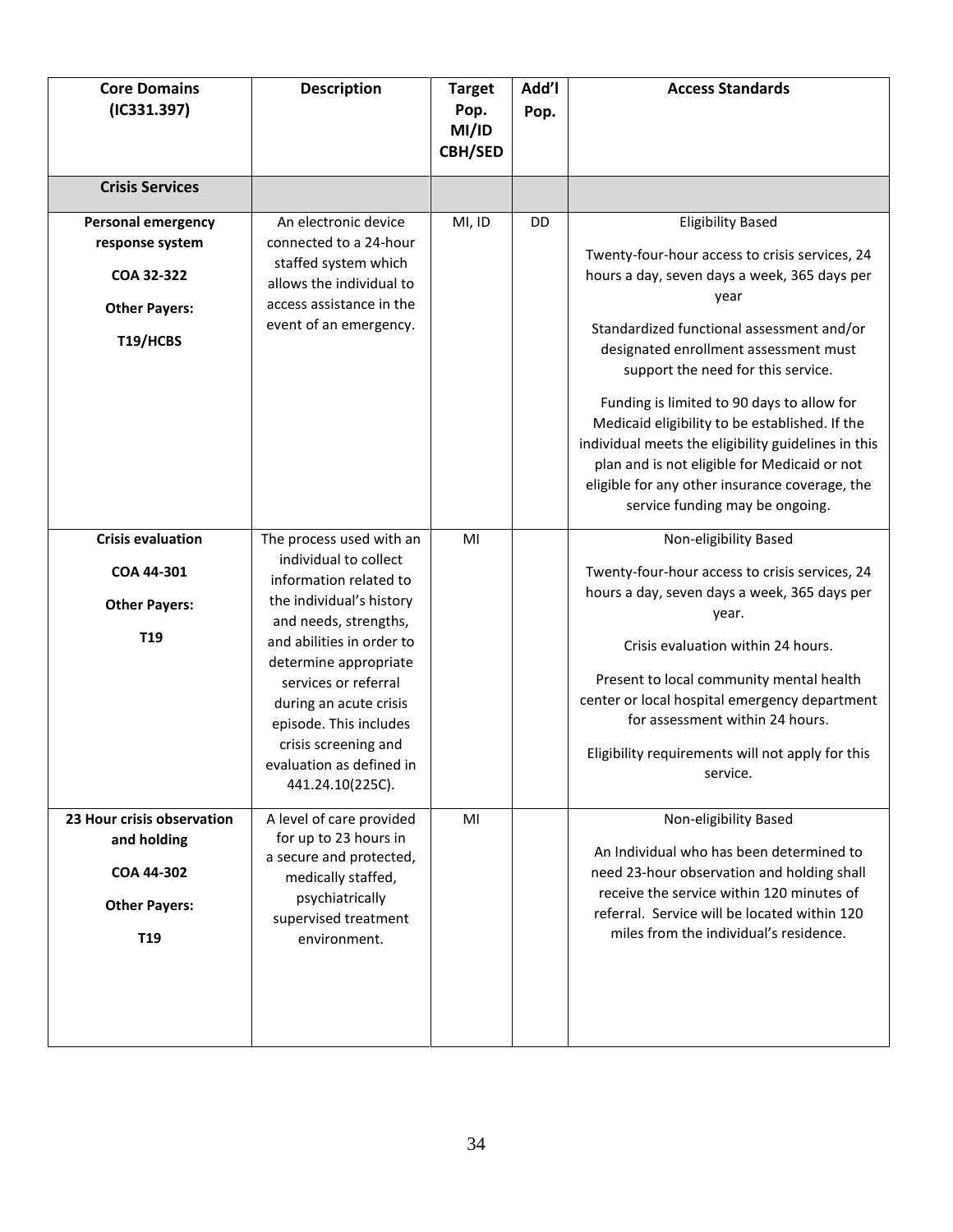| <b>Core Domains</b><br>(IC331.397)                                                  | <b>Description</b>                                                                                                                                                                                                                                                                                                                                                                                                                                                                                                | <b>Target</b><br>Pop.<br>MI/ID<br><b>CBH/SED</b> | Add'l<br>Pop. | <b>Access Standards</b>                                                                                                                                                |
|-------------------------------------------------------------------------------------|-------------------------------------------------------------------------------------------------------------------------------------------------------------------------------------------------------------------------------------------------------------------------------------------------------------------------------------------------------------------------------------------------------------------------------------------------------------------------------------------------------------------|--------------------------------------------------|---------------|------------------------------------------------------------------------------------------------------------------------------------------------------------------------|
| 24 Hour access to crisis<br>response services<br>COA 44-305<br><b>Other Payers:</b> | Short term individualized<br>mental health services<br>following a crisis<br>screening or assessment,<br>which are designed to<br>restore the individual to                                                                                                                                                                                                                                                                                                                                                       | MI                                               |               | Non-eligibility Based<br>Twenty-four-hour access to crisis services, 24<br>hours a day, seven days a week, 365 days per<br>year.<br>Crisis evaluation within 24 hours. |
| T <sub>19</sub>                                                                     | prior functional level.                                                                                                                                                                                                                                                                                                                                                                                                                                                                                           |                                                  |               | Eligibility requirements will not apply for this<br>service.                                                                                                           |
| Mobile Response**                                                                   | A mental health service                                                                                                                                                                                                                                                                                                                                                                                                                                                                                           | MI,                                              |               | Non-eligibility Based                                                                                                                                                  |
| COA 44-307                                                                          | which provides on-site,<br>face-to-face mental                                                                                                                                                                                                                                                                                                                                                                                                                                                                    | CBH**                                            |               | **Non-eligibility Based                                                                                                                                                |
| <b>Other Payers:</b><br>T <sub>19</sub>                                             | health crisis services for<br>an individual<br>experiencing a mental<br>health crisis. Crisis<br>response staff<br>providing mobile<br>response have the<br>capacity to intervene<br>wherever the crisis is<br>occurring, including but<br>not limited to the<br>individual's place of<br>residence, an emergency<br>room, police station,<br>outpatient mental<br>health setting, school,<br>recovery center or any<br>other location where the<br>individual lives, works,<br>attends school, or<br>socializes. |                                                  |               | Face to face contact with mobile crisis response<br>staff within 60 minutes of dispatch.                                                                               |
| <b>Crisis stabilization</b>                                                         | Services provided in                                                                                                                                                                                                                                                                                                                                                                                                                                                                                              | MI,                                              |               | Non-eligibility Based                                                                                                                                                  |
| community-based                                                                     | community-based                                                                                                                                                                                                                                                                                                                                                                                                                                                                                                   | CBH**                                            |               | **Non-eligibility Based                                                                                                                                                |
| services**<br>COA 44-312                                                            | settings to de-escalate<br>and stabilize an<br>individual following a                                                                                                                                                                                                                                                                                                                                                                                                                                             |                                                  |               | Requires a crisis evaluation to determine level<br>of care                                                                                                             |
| <b>Other Payers:</b>                                                                | mental health crisis.                                                                                                                                                                                                                                                                                                                                                                                                                                                                                             |                                                  |               | Eligibility requirements will not apply for this                                                                                                                       |
| T <sub>19</sub>                                                                     |                                                                                                                                                                                                                                                                                                                                                                                                                                                                                                                   |                                                  |               | service.                                                                                                                                                               |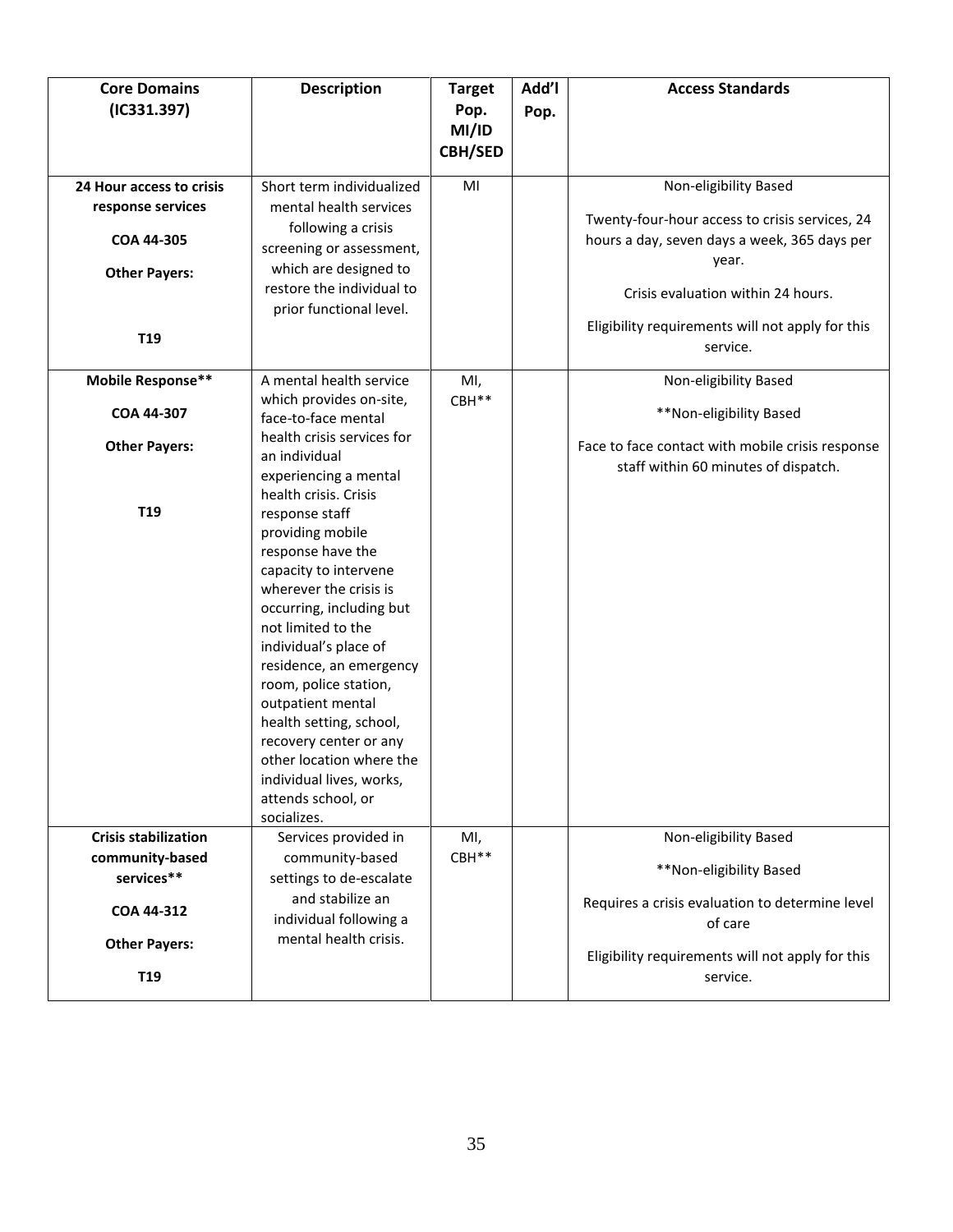| <b>Core Domains</b><br>(IC331.397)                                                                             | <b>Description</b>                                                                                                                                                                                                                                                                                                                                                                                                                                                                                                                                  | <b>Target</b><br>Pop.<br>MI/ID<br><b>CBH/SED</b> | Add'l<br>Pop. | <b>Access Standards</b>                                                                                                                                                                                                                                                                                                                                                                                                |
|----------------------------------------------------------------------------------------------------------------|-----------------------------------------------------------------------------------------------------------------------------------------------------------------------------------------------------------------------------------------------------------------------------------------------------------------------------------------------------------------------------------------------------------------------------------------------------------------------------------------------------------------------------------------------------|--------------------------------------------------|---------------|------------------------------------------------------------------------------------------------------------------------------------------------------------------------------------------------------------------------------------------------------------------------------------------------------------------------------------------------------------------------------------------------------------------------|
| <b>Crisis stabilization</b><br>residential services**<br>COA 44-313<br><b>Other Payers:</b><br>T <sub>19</sub> | Services provided in<br>short-term non-<br>community based<br>residential settings to<br>de-escalate and stabilize<br>a mental health crisis.                                                                                                                                                                                                                                                                                                                                                                                                       | MI,<br>CBH**                                     |               | Non-eligibility Based<br>**Non-eligibility Based<br>Requires a crisis evaluation to determine level<br>of care. This evaluation must be completed by a<br>provider who is contracted by the region to<br>complete crisis evaluations.<br>Eligibility requirements other than being a<br>resident from a county in the SEIL region will<br>not apply for this service.<br>Time limit for funding is maximum of 6 weeks. |
| <b>Access Centers:</b><br>Start-up/sustainability<br>COA 44-396                                                | The coordinated<br>provision of intake<br>assessment, screening<br>for<br>multi-occurring<br>conditions, care<br>coordination, crisis<br>stabilization residential<br>services, subacute<br>mental<br>health services, and<br>substance abuse<br>treatment for individuals<br>experiencing a mental<br>health or substance<br>use crisis who do not<br>need inpatient<br>psychiatric hospital<br>treatment, but who do<br>need significant amounts<br>of supports and services<br>not available in other<br>home- and community-<br>based settings. | MI                                               |               | Non-eligibility Based<br>Service is available within a 120 minutes from<br>the determination that services are needed.<br>Service is located within a 120 miles from the<br>individual's residence.                                                                                                                                                                                                                    |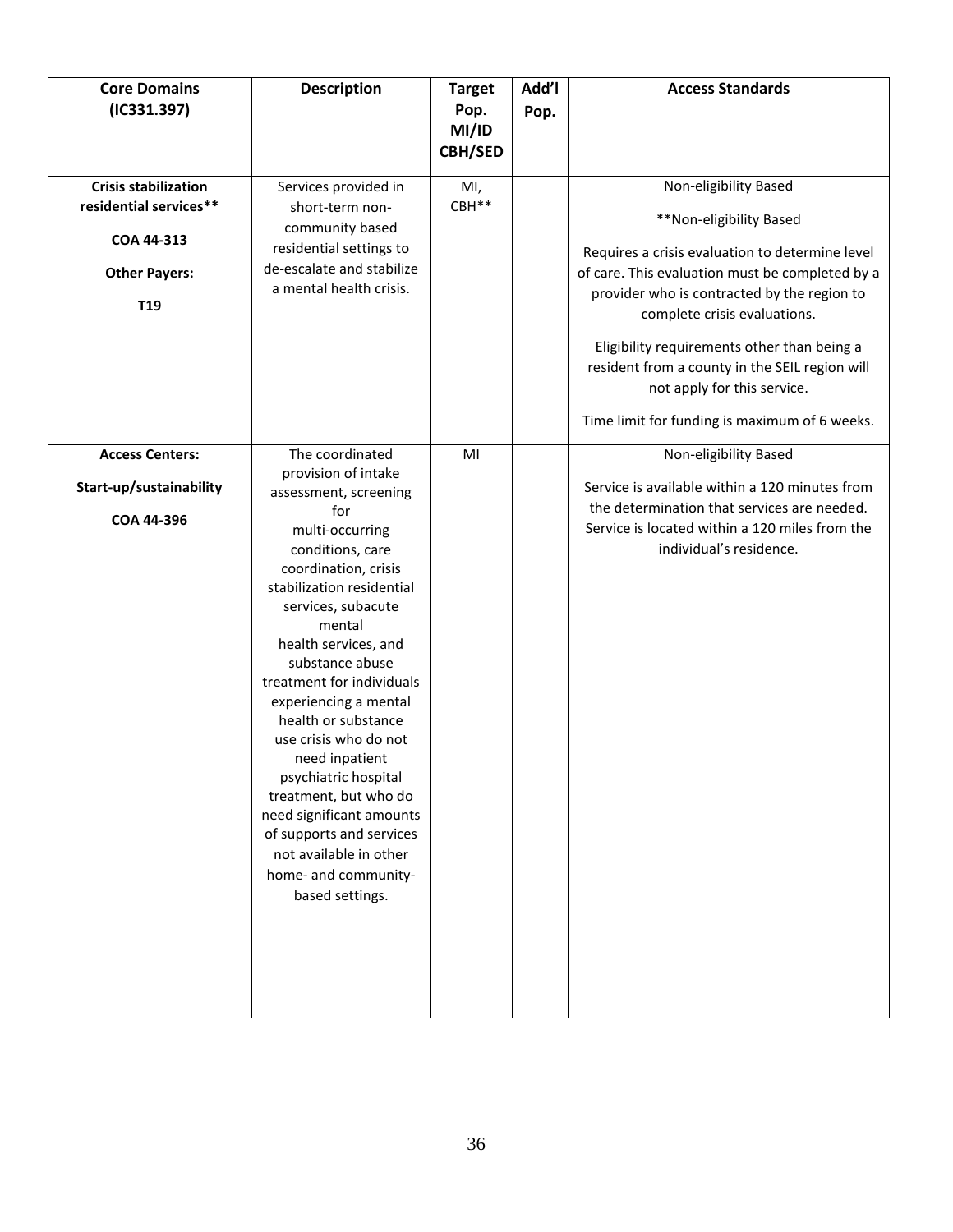| <b>Core Domains</b><br>(IC331.397)                                          | <b>Description</b>                                                                                                                                                                                                                                                                                                                                                                                                                                           | <b>Target</b><br>Pop.<br>MI/ID<br><b>CBH/SED</b> | Add'l<br>Pop. | <b>Access Standards</b>                                                                                                                                                                                                                                                                                                                                                                                                                                                                                                                                                          |
|-----------------------------------------------------------------------------|--------------------------------------------------------------------------------------------------------------------------------------------------------------------------------------------------------------------------------------------------------------------------------------------------------------------------------------------------------------------------------------------------------------------------------------------------------------|--------------------------------------------------|---------------|----------------------------------------------------------------------------------------------------------------------------------------------------------------------------------------------------------------------------------------------------------------------------------------------------------------------------------------------------------------------------------------------------------------------------------------------------------------------------------------------------------------------------------------------------------------------------------|
| <b>Support for Community</b><br>Living                                      |                                                                                                                                                                                                                                                                                                                                                                                                                                                              |                                                  |               |                                                                                                                                                                                                                                                                                                                                                                                                                                                                                                                                                                                  |
| Home health aide services<br>COA 32-320<br><b>Other Payers:</b><br>T19/HCBS | Unskilled medical<br>services which provide<br>direct personal care. This<br>service may include<br>assistance with activities<br>of daily living, such as<br>helping the recipient to<br>bathe, get in and out of<br>bed, care for hair and<br>teeth, exercise, and take<br>medications specifically<br>ordered by the physician.                                                                                                                           | MI, ID                                           | DD            | <b>Eligibility Based</b><br>The first unit of service shall occur within four<br>weeks of the individual's request of community<br>for community living.<br>Standardized functional assessment and/or<br>designated enrollment assessment must<br>support the need for this service.<br>Funding is limited to 90 days to allow for<br>Medicaid eligibility to be established. If the<br>individual meets the eligibility guidelines in this<br>plan and is not eligible for Medicaid or not<br>eligible for any other insurance coverage, the<br>service funding may be ongoing. |
| <b>Respite services</b><br>COA 32-325<br><b>Other Payers:</b><br>T19/HCBS   | A temporary period of<br>relief and support for<br>individuals and their<br>families provided in a<br>variety of settings. The<br>intent is to provide a safe<br>environment with staff<br>assistance for individuals<br>who lack an adequate<br>support system to<br>address current issues<br>related to a disability.<br>Respite may be provided<br>for a defined period of<br>time; respite is either<br>planned or provided in<br>response to a crisis. | ID                                               | DD            | <b>Eligibility Based</b><br>The first unit of service shall occur within four<br>weeks of the individual's request of community<br>for community living.<br>Standardized functional assessment and/or<br>designated enrollment assessment must<br>support the need for this service.<br>Funding is limited to 90 days to allow for<br>Medicaid eligibility to be established. If the<br>individual meets the eligibility guidelines in this<br>plan and is not eligible for Medicaid or not<br>eligible for any other insurance coverage, the<br>service funding may be ongoing. |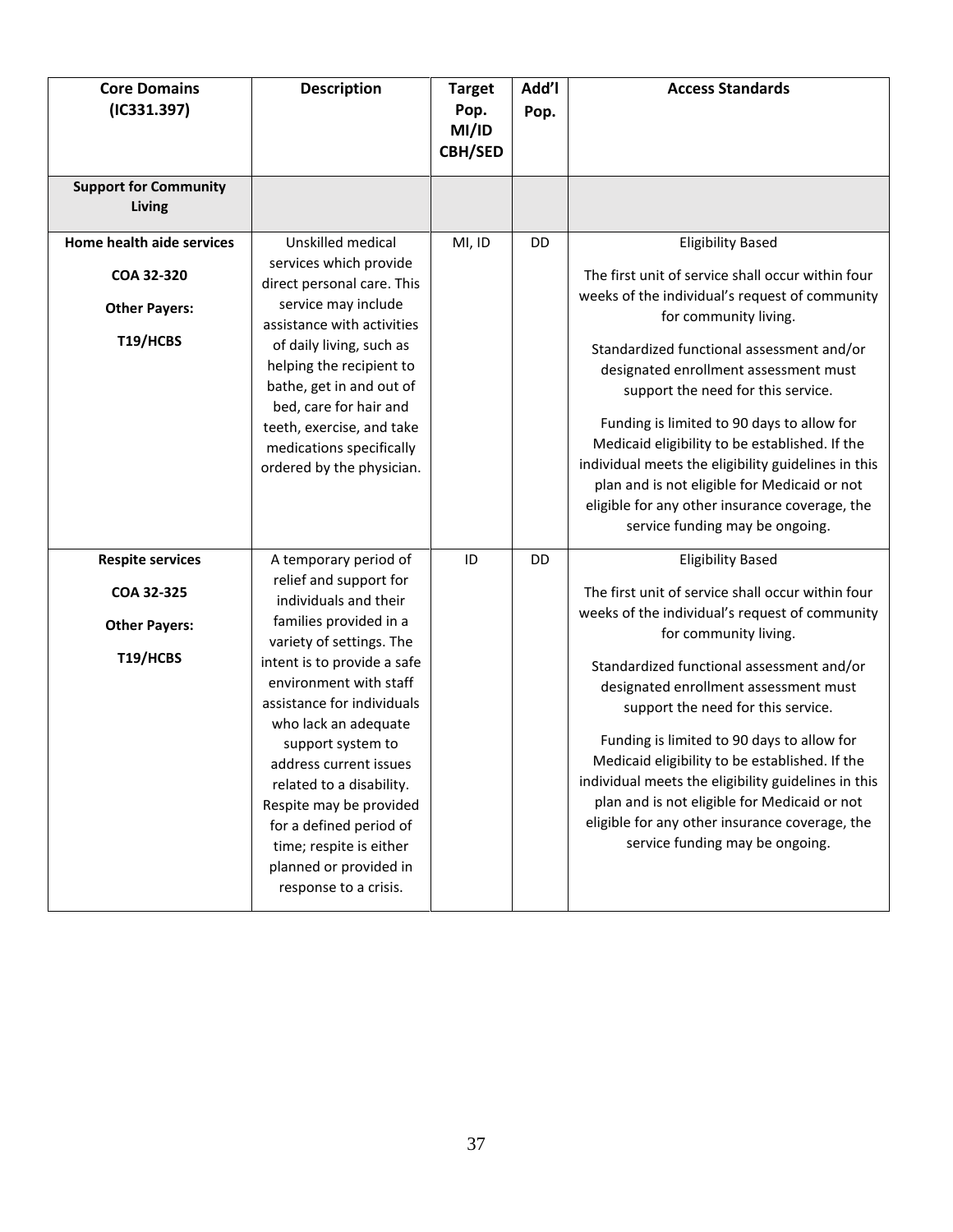| <b>Core Domains</b><br>(IC331.397)                                                  | <b>Description</b>                                                                                                                                                                                                                                                                                      | <b>Target</b><br>Pop.<br>MI/ID<br><b>CBH/SED</b> | Add'l<br>Pop. | <b>Access Standards</b>                                                                                                                                                                                                                                                                                                                                                                                                                                                                                                                                                                                                                                      |
|-------------------------------------------------------------------------------------|---------------------------------------------------------------------------------------------------------------------------------------------------------------------------------------------------------------------------------------------------------------------------------------------------------|--------------------------------------------------|---------------|--------------------------------------------------------------------------------------------------------------------------------------------------------------------------------------------------------------------------------------------------------------------------------------------------------------------------------------------------------------------------------------------------------------------------------------------------------------------------------------------------------------------------------------------------------------------------------------------------------------------------------------------------------------|
| Home and vehicle<br>modification<br>COA 32-328<br><b>Other Payers:</b><br>T19/HCBS  | Is for physical<br>modifications to the<br>consumer's home<br>environment and/or<br>vehicle which are<br>necessary to provide for<br>the health, welfare, and<br>safety of the individual,<br>and which enable the<br>individual to function<br>with greater<br>independence in the<br>home or vehicle. | ID                                               | <b>DD</b>     | <b>Eligibility Based</b><br>The first unit of service shall occur within four<br>weeks of the individual's request of community<br>for community living.<br>Standardized functional assessment and/or<br>designated enrollment assessment support the<br>need for this service.<br>Lifetime limit equal to that established for the<br>HCBS waiver for individuals with intellectual<br>disabilities. Provider payment will be no lower<br>than that provided through the HCBS waiver.                                                                                                                                                                       |
| <b>Supported community living</b><br>COA 32-329<br><b>Other Payers:</b><br>T19/HCBS | Services provided in a<br>non-institutional setting<br>to adult persons with<br>mental illness or<br>intellectual disability or<br>developmental<br>disabilities to meet the<br>persons' daily living<br>needs.                                                                                         | MI, ID                                           | DD            | <b>Eligibility Based</b><br>The first unit of service shall occur within four<br>weeks of the individual's request for supported<br>community living. Standardized functional<br>assessment and/or designated enrollment<br>assessment support the need for this service.<br>Funding is limited to 90 days to allow for<br>Medicaid eligibility to be established. If the<br>individual meets the eligibility guidelines in this<br>plan and is not eligible for any other insurance<br>coverage, the service funding may be ongoing.<br>** See additional program participation<br>requirements at the end of this matrix<br>See correlating COA:<br>33-340 |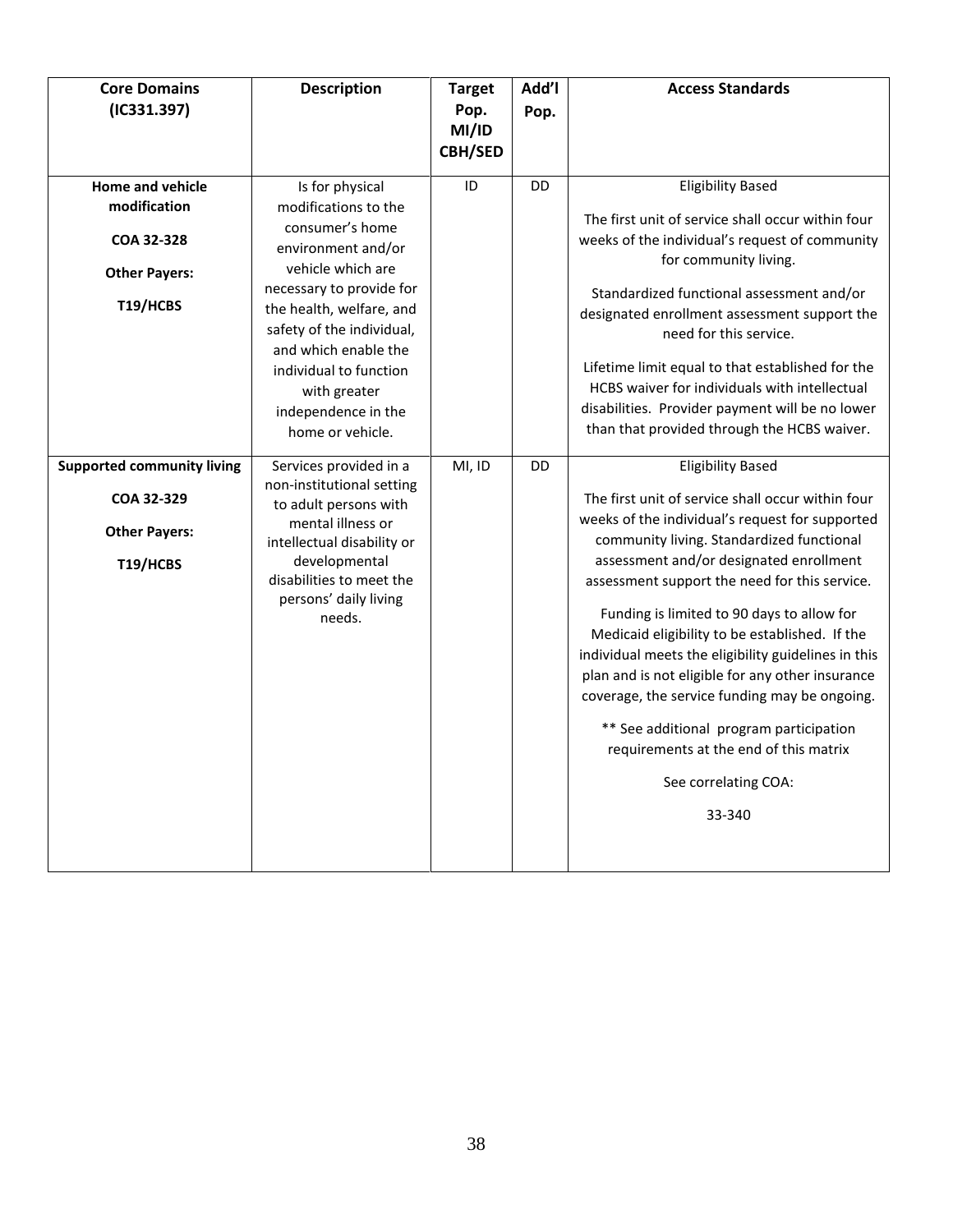| <b>Core Domains</b><br>(IC331.397) | <b>Description</b>                                                                                                                                                                                                                                                                                                                                                                                                      | <b>Target</b><br>Pop.<br>MI/ID<br><b>CBH/SED</b> | Add'l<br>Pop. | <b>Access Standards</b>                                                                                                                                                                                                                                                                            |
|------------------------------------|-------------------------------------------------------------------------------------------------------------------------------------------------------------------------------------------------------------------------------------------------------------------------------------------------------------------------------------------------------------------------------------------------------------------------|--------------------------------------------------|---------------|----------------------------------------------------------------------------------------------------------------------------------------------------------------------------------------------------------------------------------------------------------------------------------------------------|
| <b>Intensive Residential</b>       | Intensive,                                                                                                                                                                                                                                                                                                                                                                                                              | MI                                               |               | <b>Eligibility Based</b>                                                                                                                                                                                                                                                                           |
| <b>Services</b>                    | community-based                                                                                                                                                                                                                                                                                                                                                                                                         |                                                  |               |                                                                                                                                                                                                                                                                                                    |
| COA 42-329                         | services provided 24                                                                                                                                                                                                                                                                                                                                                                                                    |                                                  |               | Service provided within 4 weeks of referral.<br>Service is available within 2 hours from the                                                                                                                                                                                                       |
|                                    | hours a day, 7 days a                                                                                                                                                                                                                                                                                                                                                                                                   |                                                  |               | individual's residence.                                                                                                                                                                                                                                                                            |
| <b>Other Payers:</b>               | week, 365 days a year to<br>individuals                                                                                                                                                                                                                                                                                                                                                                                 |                                                  |               |                                                                                                                                                                                                                                                                                                    |
| T19/HCBS                           | with a severe and<br>persistent mental illness<br>who have functional<br>impairments and may<br>also have<br>multi-occurring<br>conditions. Providers of<br>intensive residential<br>service homes are<br>enrolled with Medicaid<br>as providers of HCBS<br>habilitation or HCBS<br>intellectual disability<br>waiver supported<br>community living<br>and meet additional<br>criteria specified in<br>subrule 25.6(8). |                                                  |               |                                                                                                                                                                                                                                                                                                    |
| <b>Support for Employment</b>      |                                                                                                                                                                                                                                                                                                                                                                                                                         |                                                  |               |                                                                                                                                                                                                                                                                                                    |
| <b>Prevocational services</b>      | Services that focus on                                                                                                                                                                                                                                                                                                                                                                                                  | MI, ID                                           | <b>DD</b>     | <b>Eligibility Based</b>                                                                                                                                                                                                                                                                           |
| COA 50-362                         | developing generalized<br>skills that prepare an                                                                                                                                                                                                                                                                                                                                                                        |                                                  |               | The first unit of service shall take place within<br>60 days of the individual's request of support                                                                                                                                                                                                |
| <b>Other Payers:</b>               | individual for<br>employment.                                                                                                                                                                                                                                                                                                                                                                                           |                                                  |               | for employment.                                                                                                                                                                                                                                                                                    |
| T19/HCBS                           | Prevocational training<br>topics include but are<br>not limited to<br>attendance, safety skills,<br>following directions,<br>benefit planning and<br>staying on task.                                                                                                                                                                                                                                                   |                                                  |               | Standardized functional assessment and/or<br>designated enrollment assessment support the<br>need for this service.<br>Funding is limited to 90 days to allow for<br>Medicaid eligibility to be established, if the<br>individual is not eligible for Medicaid the<br>service funding may ongoing. |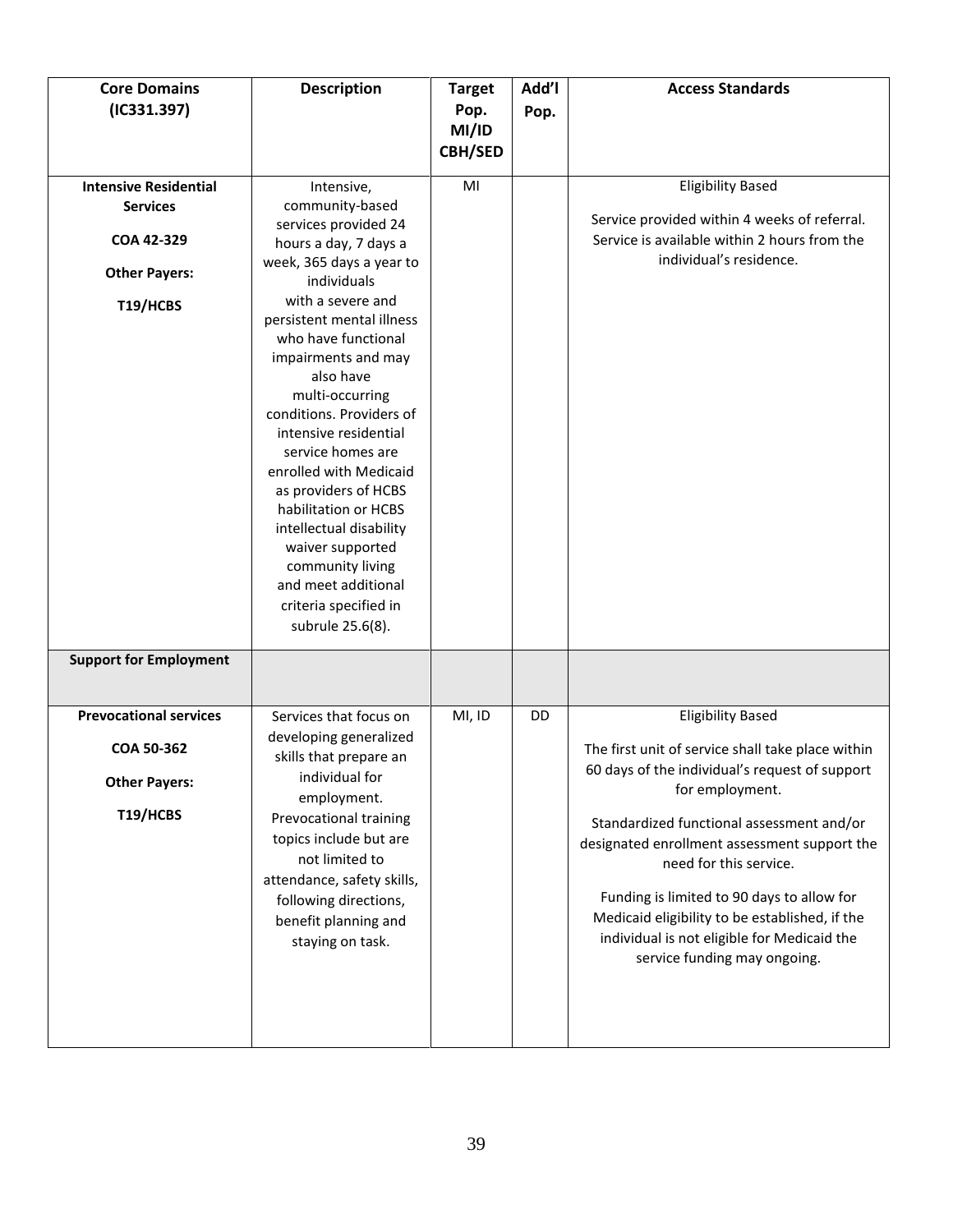| <b>Core Domains</b><br>(IC331.397)                                 | <b>Description</b>                                                                                                                                                                                                                                                                                                                                                                                                                                                                                                                                                                                              | <b>Target</b><br>Pop.<br>MI/ID<br><b>CBH/SED</b> | Add'l<br>Pop. | <b>Access Standards</b>                                                                                                                                                                                                                                                                                                                                                                                                                                                                                                                                                                                                                                                                                            |
|--------------------------------------------------------------------|-----------------------------------------------------------------------------------------------------------------------------------------------------------------------------------------------------------------------------------------------------------------------------------------------------------------------------------------------------------------------------------------------------------------------------------------------------------------------------------------------------------------------------------------------------------------------------------------------------------------|--------------------------------------------------|---------------|--------------------------------------------------------------------------------------------------------------------------------------------------------------------------------------------------------------------------------------------------------------------------------------------------------------------------------------------------------------------------------------------------------------------------------------------------------------------------------------------------------------------------------------------------------------------------------------------------------------------------------------------------------------------------------------------------------------------|
| Job development<br>COA 50-364<br><b>Other Payers:</b><br>T19/HCBS  | Services that assist<br>individuals in preparing<br>for, securing and<br>maintaining gainful,<br>competitive employment.<br>Employment shall be<br>integrated into<br>normalized work settings,<br>shall provide pay of at<br>least minimum wage, and<br>shall be based on the<br>individual's skills,<br>preferences, abilities, and<br>talents. Services assist<br>individuals seeking<br>employment to develop<br>or re-establish skills,<br>attitudes, personal<br>characteristics,<br>interpersonal skills, work<br>behaviors, and functional<br>capacities to achieve<br>positive employment<br>outcomes. | MI, ID                                           | DD            | <b>Eligibility Based</b><br>The first unit of service shall take place within<br>60 days of the individual's request of support<br>for employment.<br>Standardized functional assessment and/or<br>designated enrollment assessment must<br>support the need for this service.<br>Funding should be sought from Medicaid<br>Waivers and Iowa Department of Vocational<br>Rehabilitation before seeking region funding.<br>Funding is limited to 90 days to allow for<br>Medicaid eligibility to be established. If the<br>individual meets the eligibility guidelines in this<br>plan and is not eligible for Medicaid or not<br>eligible for any other insurance coverage, the<br>service funding may be ongoing. |
| Day habilitation<br>COA 50-367<br><b>Other Payers:</b><br>T19/HCBS | Services that assist or<br>support the individual in<br>developing or<br>maintaining life skills and<br>community integration.<br>Services shall enable or<br>enhance the individual's<br>functioning, physical and<br>emotional health and<br>development, language<br>and communication<br>development, cognitive<br>functioning, socialization<br>and community<br>integration, functional<br>skill development,<br>behavior management,<br>responsibility and self-<br>direction, daily living<br>activities, self-advocacy<br>skills, or mobility.                                                         | MI, ID                                           | DD            | <b>Eligibility Based</b><br>The first unit of service shall take place within<br>60 days of the individual's request of support<br>for employment.<br>Standardized functional assessment and/or<br>designated enrollment assessment must<br>support the need for this service.<br>Funding is limited to 90 days to allow for<br>Medicaid eligibility to be established. If the<br>individual meets the eligibility guidelines in this<br>plan and is not eligible for Medicaid or not<br>eligible for any other insurance coverage, the<br>service funding may be ongoing.                                                                                                                                         |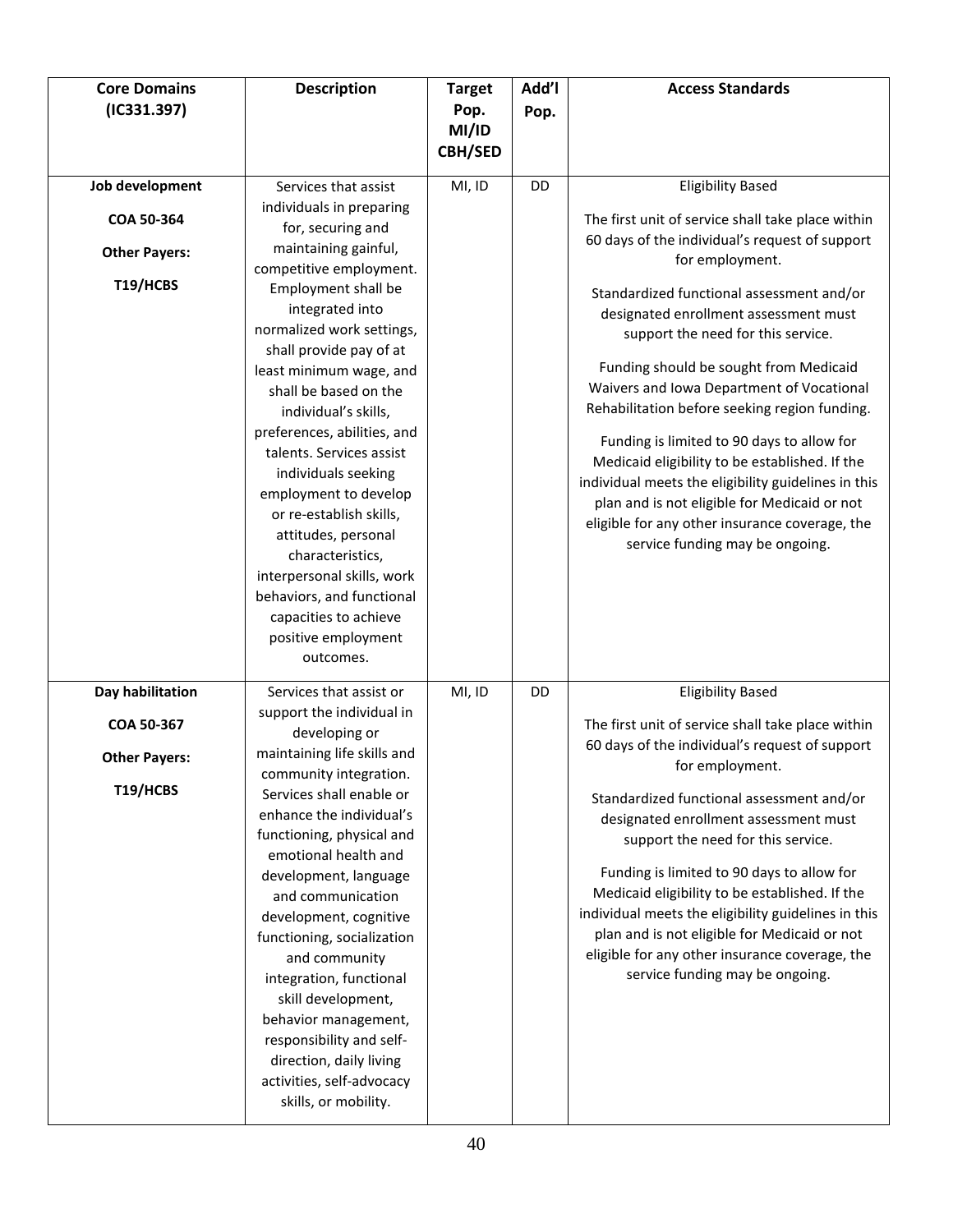| <b>Core Domains</b><br>(IC331.397)                                                     | <b>Description</b>                                                                                                                                                                                                                                                                                                                              | <b>Target</b><br>Pop.<br>MI/ID<br><b>CBH/SED</b> | Add'l<br>Pop. | <b>Access Standards</b>                                                                                                                                                                                                                                                                                                                                                                                                                                                                                                                                                                                                                                                                                            |
|----------------------------------------------------------------------------------------|-------------------------------------------------------------------------------------------------------------------------------------------------------------------------------------------------------------------------------------------------------------------------------------------------------------------------------------------------|--------------------------------------------------|---------------|--------------------------------------------------------------------------------------------------------------------------------------------------------------------------------------------------------------------------------------------------------------------------------------------------------------------------------------------------------------------------------------------------------------------------------------------------------------------------------------------------------------------------------------------------------------------------------------------------------------------------------------------------------------------------------------------------------------------|
| <b>Supported employment</b><br>COA 50-368<br><b>Other Payers:</b><br>T19/HCBS          | Services include ongoing<br>supports needed by an<br>individual to acquire and<br>maintain a job in the<br>integrated workforce at<br>or above the state's<br>minimum wage. The<br>outcome of this service is<br>sustained paid<br>employment that meets<br>personal and career<br>goals.                                                       | MI, ID                                           | DD            | <b>Eligibility Based</b><br>The first unit of service shall take place within<br>60 days of the individual's request of support<br>for employment.<br>Standardized functional assessment and/or<br>designated enrollment assessment must<br>support the need for this service.<br>Funding should be sought from Medicaid<br>Waivers and Iowa Department of Vocational<br>Rehabilitation before seeking region funding.<br>Funding is limited to 90 days to allow for<br>Medicaid eligibility to be established. If the<br>individual meets the eligibility guidelines in this<br>plan and is not eligible for Medicaid or not<br>eligible for any other insurance coverage, the<br>service funding may be ongoing. |
| <b>Group supported</b><br>employment<br>COA 50-369<br><b>Other Payers:</b><br>T19/HCBS | Job and training activities<br>in business and industry<br>settings for groups of no<br>more than eight workers<br>with disabilities. Group<br>settings include enclaves,<br>mobile crews, and other<br>business-based<br>workgroups employing<br>small groups of workers<br>with disabilities in<br>integrated, sustained,<br>paid employment. | MI, ID                                           | DD            | <b>Eligibility Based</b><br>The first unit of service shall take place within<br>60 days of the individual's request of support<br>for employment.<br>Standardized functional assessment and/or<br>designated enrollment assessment must<br>support the need for this service.<br>Funding should be sought from Medicaid<br>Waivers and Iowa Department of Vocational<br>Rehabilitation before seeking region funding.<br>Funding is limited to 90 days to allow for<br>Medicaid eligibility to be established. If the<br>individual meets the eligibility guidelines in this<br>plan and is not eligible for Medicaid or not<br>eligible for any other insurance coverage, the<br>service funding may be ongoing. |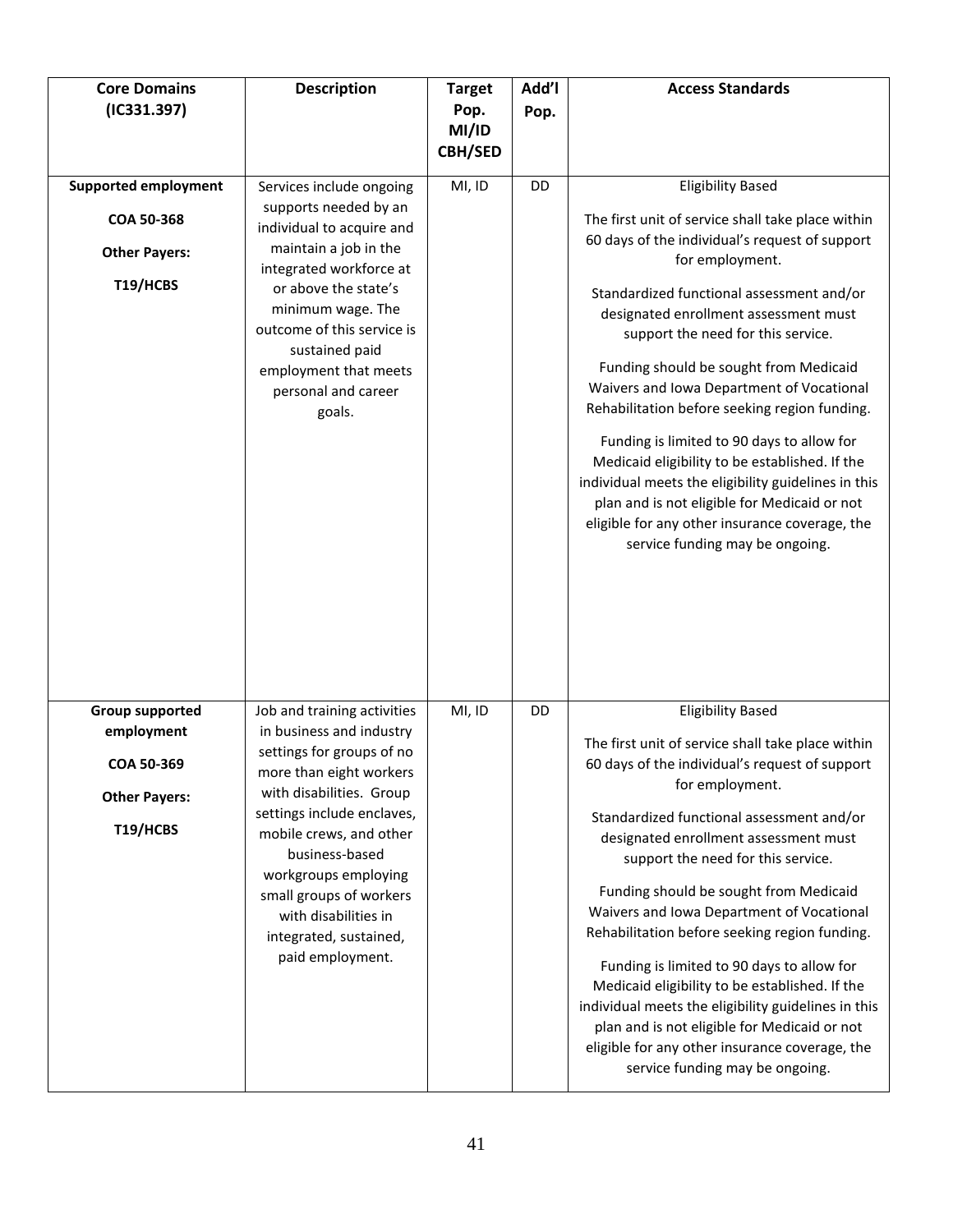| <b>Core Domains</b><br>(IC331.397)<br><b>Recovery Services</b>          | <b>Description</b>                                                                                                                                                                                                                                                                                              | <b>Target</b><br>Pop.<br>MI/ID<br><b>CBH/SED</b> | Add'l<br>Pop. | <b>Access Standards</b>                                                                                                                                                                                                                                                                                               |
|-------------------------------------------------------------------------|-----------------------------------------------------------------------------------------------------------------------------------------------------------------------------------------------------------------------------------------------------------------------------------------------------------------|--------------------------------------------------|---------------|-----------------------------------------------------------------------------------------------------------------------------------------------------------------------------------------------------------------------------------------------------------------------------------------------------------------------|
| <b>Family support</b><br>COA 45-323<br><b>Other Payers:</b><br>T19/HCBS | Services provided by a<br>family support peer<br>specialist that assists the<br>family of an individual to<br>live successfully in the<br>family home or<br>community including, but<br>not limited to, education<br>and information,<br>individual advocacy,<br>family support groups,<br>and crisis response. | MI                                               |               | <b>Eligibility Based</b><br>An individual receiving recovery services shall<br>not have to travel more than 30 miles if<br>residing in an urban area or 45 miles if residing<br>in a rural area to receive services.                                                                                                  |
| Peer support<br>COA 45-366<br><b>Other Payers:</b><br>T19/HCBS          | Program provided by a<br>peer support specialist<br>including but not limited<br>to education and<br>information, individual<br>advocacy, family support<br>groups, crisis response,<br>and respite to assist<br>individuals in achieving<br>stability in the<br>community.                                     | MI                                               |               | <b>Eligibility Based</b><br>An individual receiving recovery services shall<br>not have to travel more than 30 miles if<br>residing in urban area or 45 miles if residing in<br>rural area to receive services.<br>Offered as part of integrated health home<br>services or through drop-in centers in the<br>region. |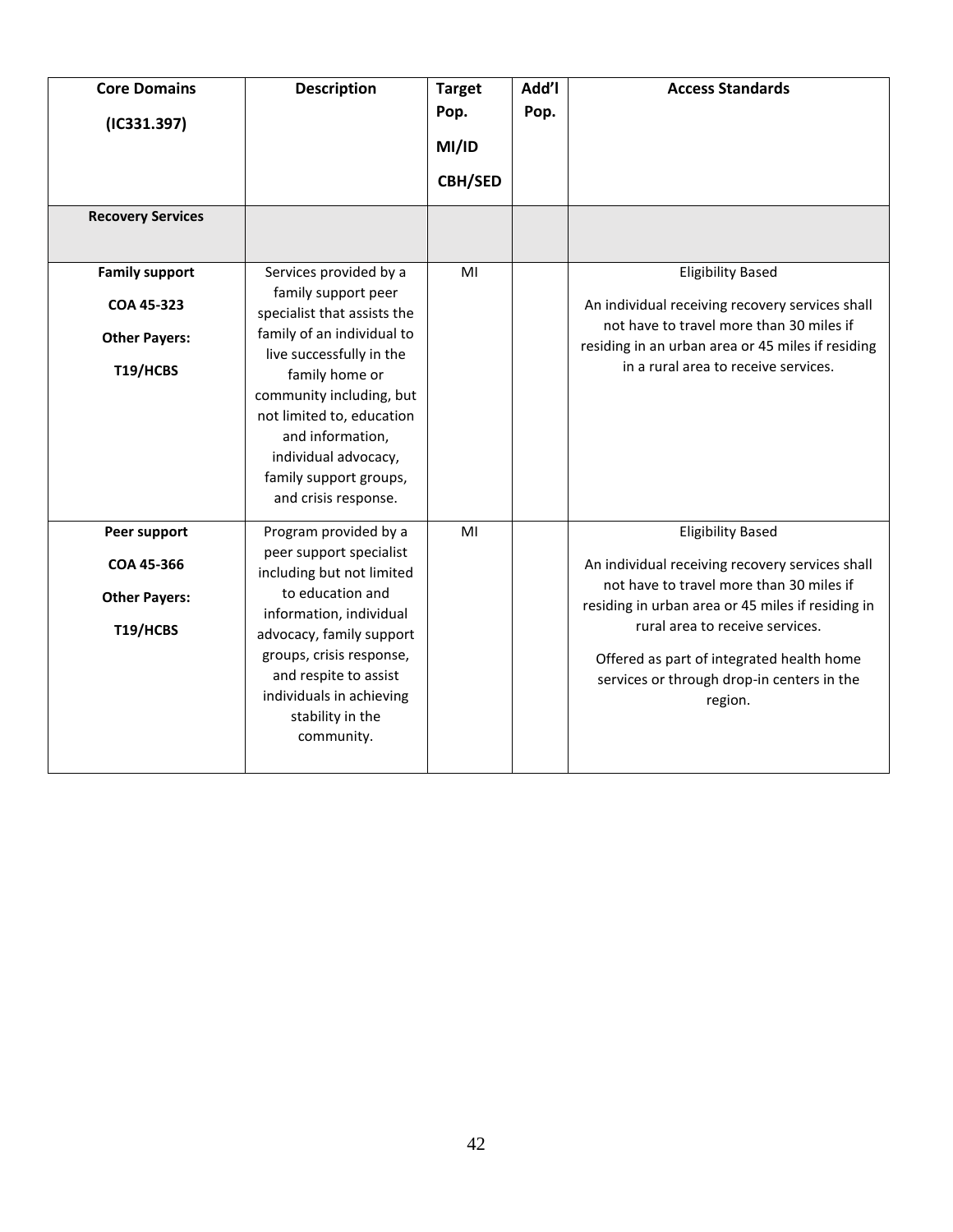| <b>Core Domains</b>         | <b>Description</b>          | <b>Target</b>  | Add'l     | <b>Access Standards</b>                           |
|-----------------------------|-----------------------------|----------------|-----------|---------------------------------------------------|
| (IC331.397)                 |                             | Pop.           | Pop.      |                                                   |
|                             |                             | MI/ID          |           |                                                   |
|                             |                             |                |           |                                                   |
|                             |                             | <b>CBH/SED</b> |           |                                                   |
| <b>Service Coordination</b> |                             |                |           |                                                   |
|                             |                             |                |           |                                                   |
| Case management             | Activities designed to help | ID             | <b>DD</b> | <b>Eligibility Based</b>                          |
|                             | individuals and families    |                |           |                                                   |
| COA 21-375                  | develop, locate, access and |                |           | An individual shall receive service coordination  |
| <b>Other Payers:</b>        | coordinate a network of     |                |           | within 10 days of initial request for such        |
|                             | supports and services that  |                |           | services or being discharged from an inpatient    |
| T19/HCBS/IHWP/Med.          | will allow them to live a   |                |           | facility.                                         |
| <b>Exempt</b>               | full life in the community. |                |           | An individual shall not have to travel more than  |
|                             | Service provided by a case  |                |           | 30 miles if residing in an urban area or 45 miles |
|                             | manager who assists         |                |           | if residing in a rural area to receive services.  |
|                             | individuals in gaining      |                |           |                                                   |
|                             | access to needed medical,   |                |           |                                                   |
|                             | social, educational, and    |                |           |                                                   |
|                             | other services through      |                |           |                                                   |
|                             | assessment, development     |                |           |                                                   |
|                             | of a care plan, referral,   |                |           |                                                   |
|                             | monitoring and follow-up    |                |           |                                                   |
|                             | using a strengths-based     |                |           |                                                   |
|                             | service approach that       |                |           |                                                   |
|                             | helps individuals achieve   |                |           |                                                   |
|                             | specific desired outcomes   |                |           |                                                   |
|                             | leading to a healthy self-  |                |           |                                                   |
|                             | reliance and                |                |           |                                                   |
|                             | interdependence with        |                |           |                                                   |
|                             | their community.            |                |           |                                                   |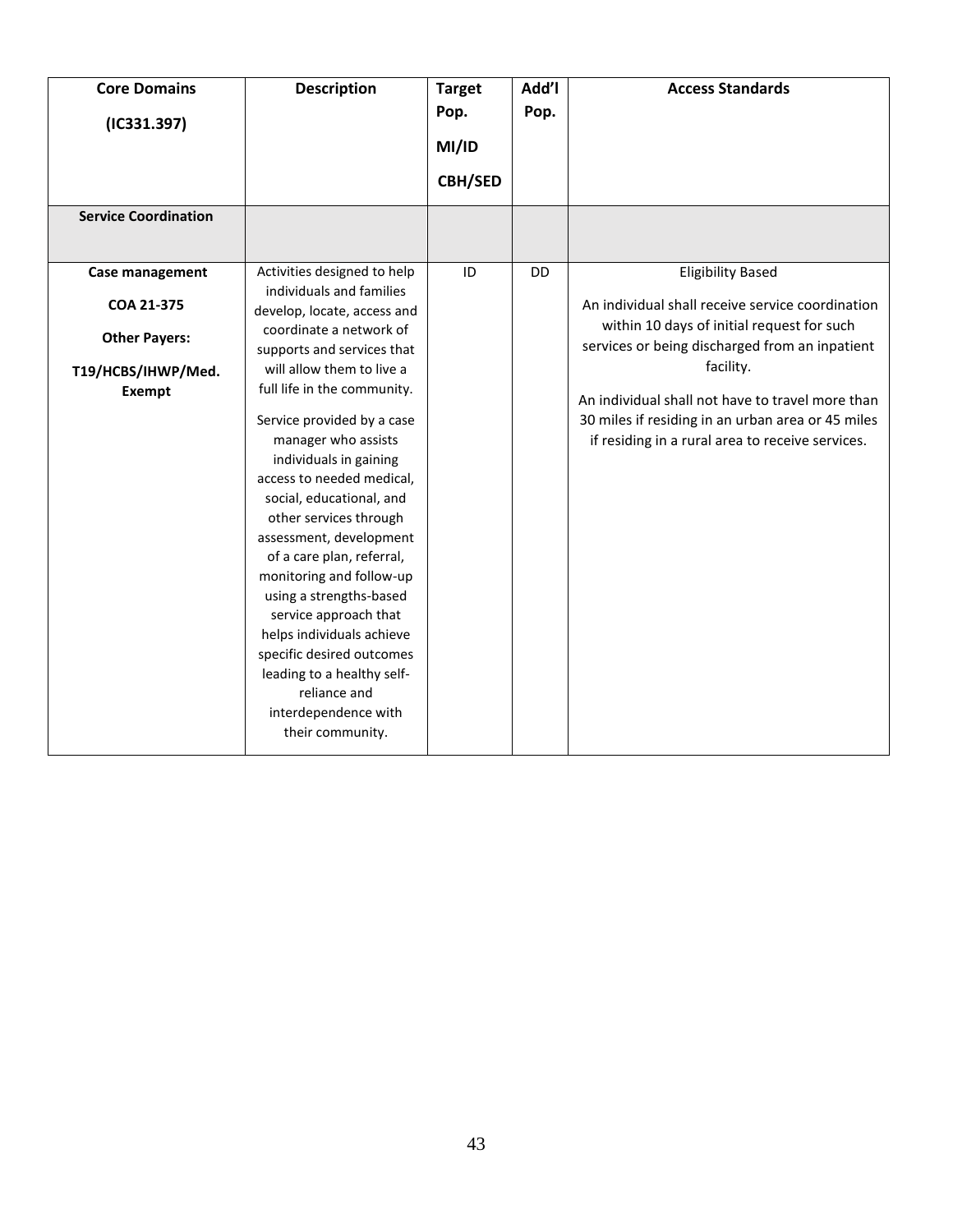| <b>Health homes</b><br>A service model that<br>MI<br><b>Eligibility Based</b><br>facilitates access to an<br>COA 24-376<br>An Individual shall receive service coordination<br>interdisciplinary array of<br>within 10 days of initial request for such<br>medical care, behavioral<br><b>Other Payers:</b><br>services or being discharged from an inpatient<br>health care, and<br>facility.<br>T19/HCBS/IHWP/Med.<br>community-based social<br><b>Exempt</b><br>services and supports for<br>An individual shall not have to travel more than<br>both children and adults<br>30 miles if residing in an urban area or 45 miles<br>with chronic conditions.<br>if residing in a rural area to receive services.<br>Services may include<br>An integrated health home care coordinator<br>comprehensive care<br>may submit a funding request if an individual<br>management; care<br>does not have Medicaid or the Medicaid<br>coordination and health<br>application is in process. The IHH care<br>promotion;<br>coordinator will be required to submit the<br>comprehensive<br>functional assessment to the county CDS upon<br>transitional care from<br>completion. The coordinator of disability<br>inpatient to other<br>services may direct the individual to a provider<br>settings, including<br>that can complete a presumptive eligibility<br>appropriate follow-up;<br>determination, i.e. the public health office,<br>individual and family<br>Federally Qualified Health Center (FQHC), local<br>support, which includes<br>hospital in the county.<br>authorized<br>representatives; referral<br>Funding is limited to 90 days to allow for<br>to community and social<br>Medicaid eligibility to be established. If the<br>support services, if<br>individual meets the eligibility guidelines in this<br>relevant; and the use of<br>plan and is not eligible for Medicaid or not<br>health information<br>eligible for any other insurance coverage, the<br>technology to link<br>service funding may be ongoing.<br>services, as feasible and<br>appropriate.<br>Non-eligibility Based<br>Up to 60 days when the individual is<br>establishing IHH eligibility. | <b>Core Domains</b><br>(IC331.397) | <b>Description</b> | <b>Target</b><br>Pop.<br>MI/ID<br><b>CBH/SED</b> | Add'l<br>Pop. | <b>Access Standards</b> |
|--------------------------------------------------------------------------------------------------------------------------------------------------------------------------------------------------------------------------------------------------------------------------------------------------------------------------------------------------------------------------------------------------------------------------------------------------------------------------------------------------------------------------------------------------------------------------------------------------------------------------------------------------------------------------------------------------------------------------------------------------------------------------------------------------------------------------------------------------------------------------------------------------------------------------------------------------------------------------------------------------------------------------------------------------------------------------------------------------------------------------------------------------------------------------------------------------------------------------------------------------------------------------------------------------------------------------------------------------------------------------------------------------------------------------------------------------------------------------------------------------------------------------------------------------------------------------------------------------------------------------------------------------------------------------------------------------------------------------------------------------------------------------------------------------------------------------------------------------------------------------------------------------------------------------------------------------------------------------------------------------------------------------------------------------------------------------------------------------------------------------------------------------------------------------------------|------------------------------------|--------------------|--------------------------------------------------|---------------|-------------------------|
|                                                                                                                                                                                                                                                                                                                                                                                                                                                                                                                                                                                                                                                                                                                                                                                                                                                                                                                                                                                                                                                                                                                                                                                                                                                                                                                                                                                                                                                                                                                                                                                                                                                                                                                                                                                                                                                                                                                                                                                                                                                                                                                                                                                      |                                    |                    |                                                  |               |                         |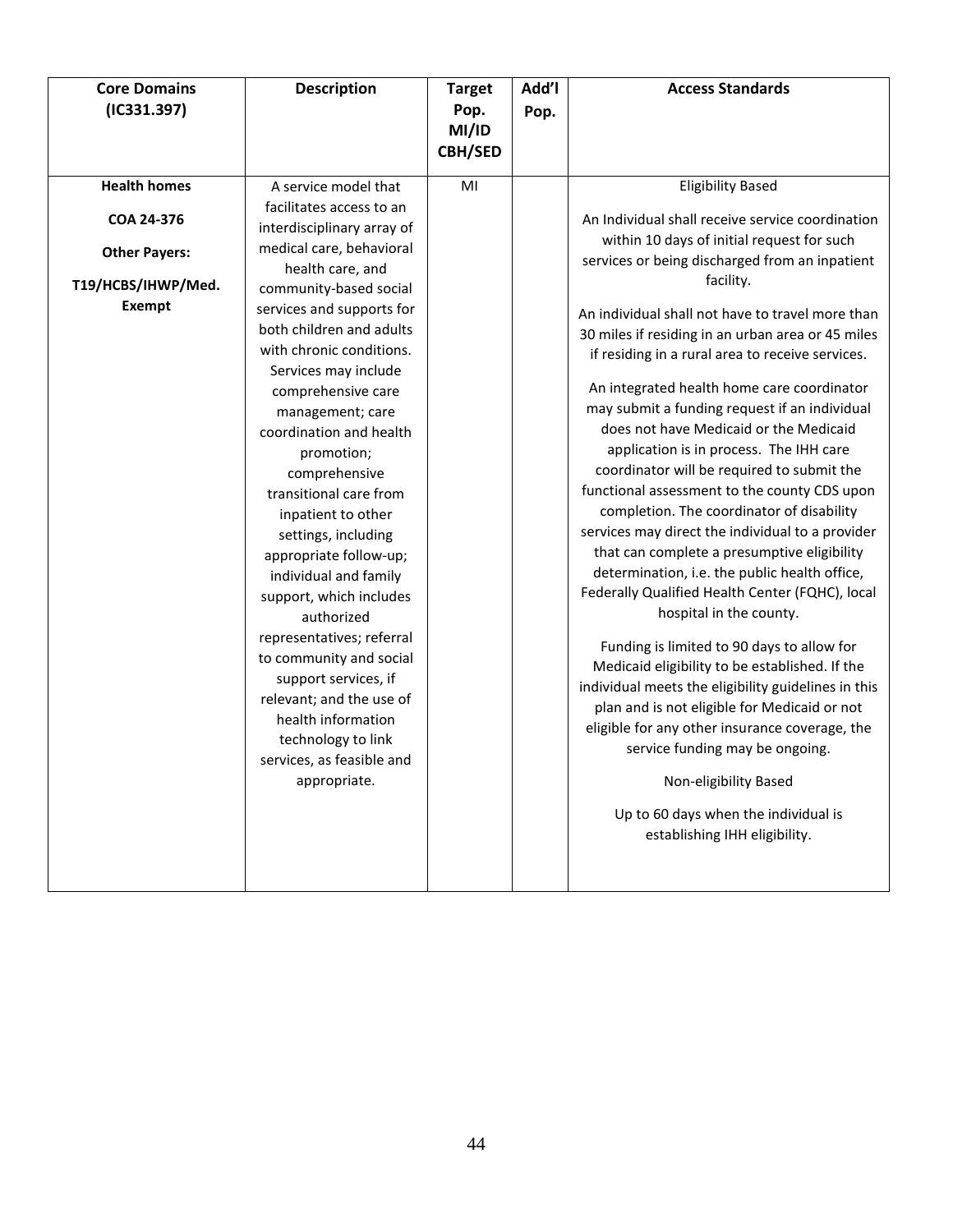| <b>Core Domains</b><br>(IC331.397) | <b>Description</b>                                                                                                                                                                                                                                                                                                                                                                                                                                                                                                                                                                                                                                                                                                                                                                                                                                                                                                            | <b>Target</b><br>Pop.<br>MI/ID<br><b>CBH/SED</b> | Add'l<br>Pop. | <b>Access Standards</b>                                           |
|------------------------------------|-------------------------------------------------------------------------------------------------------------------------------------------------------------------------------------------------------------------------------------------------------------------------------------------------------------------------------------------------------------------------------------------------------------------------------------------------------------------------------------------------------------------------------------------------------------------------------------------------------------------------------------------------------------------------------------------------------------------------------------------------------------------------------------------------------------------------------------------------------------------------------------------------------------------------------|--------------------------------------------------|---------------|-------------------------------------------------------------------|
| <b>Sub-Acute Services</b>          |                                                                                                                                                                                                                                                                                                                                                                                                                                                                                                                                                                                                                                                                                                                                                                                                                                                                                                                               |                                                  |               |                                                                   |
| <b>Subacute services</b>           | The same as defined in                                                                                                                                                                                                                                                                                                                                                                                                                                                                                                                                                                                                                                                                                                                                                                                                                                                                                                        | MI                                               |               | <b>Eligibility Based</b>                                          |
| 1-5 beds                           | Iowa Code section<br>225C.6(4)"c"                                                                                                                                                                                                                                                                                                                                                                                                                                                                                                                                                                                                                                                                                                                                                                                                                                                                                             |                                                  |               | Service provided within 24 hours of referral.                     |
| 63-309                             | and includes both<br>subacute facility-based                                                                                                                                                                                                                                                                                                                                                                                                                                                                                                                                                                                                                                                                                                                                                                                                                                                                                  |                                                  |               | Service is located within 120 miles of<br>Individual's residence. |
| <b>Other Payers:</b>               | services and subacute                                                                                                                                                                                                                                                                                                                                                                                                                                                                                                                                                                                                                                                                                                                                                                                                                                                                                                         |                                                  |               |                                                                   |
| T19/IHWP                           | community-based<br>services.                                                                                                                                                                                                                                                                                                                                                                                                                                                                                                                                                                                                                                                                                                                                                                                                                                                                                                  |                                                  |               |                                                                   |
|                                    | (1) A comprehensive set<br>of wraparound services<br>for persons who have had<br>or are at imminent risk of<br>having acute or crisis<br>mental health symptoms<br>that do not permit the<br>persons to remain in or<br>threatens removal of the<br>persons from their home<br>and community, but who<br>have been determined by<br>a mental health<br>professional and a<br>licensed health care<br>professional, subject to<br>the professional's scope<br>of practice, not to need<br>inpatient acute hospital<br>services. For the<br>purposes of this<br>subparagraph, "mental<br>health professional"<br>means<br>the same as defined in<br>section 228.1 and<br>"licensed health care<br>professional" means a<br>person licensed under<br>chapter 148 to practice<br>medicine and surgery or<br>osteopathic medicine and<br>surgery, an advanced<br>registered nurse<br>practitioner licensed<br>under chapter 152 or |                                                  |               |                                                                   |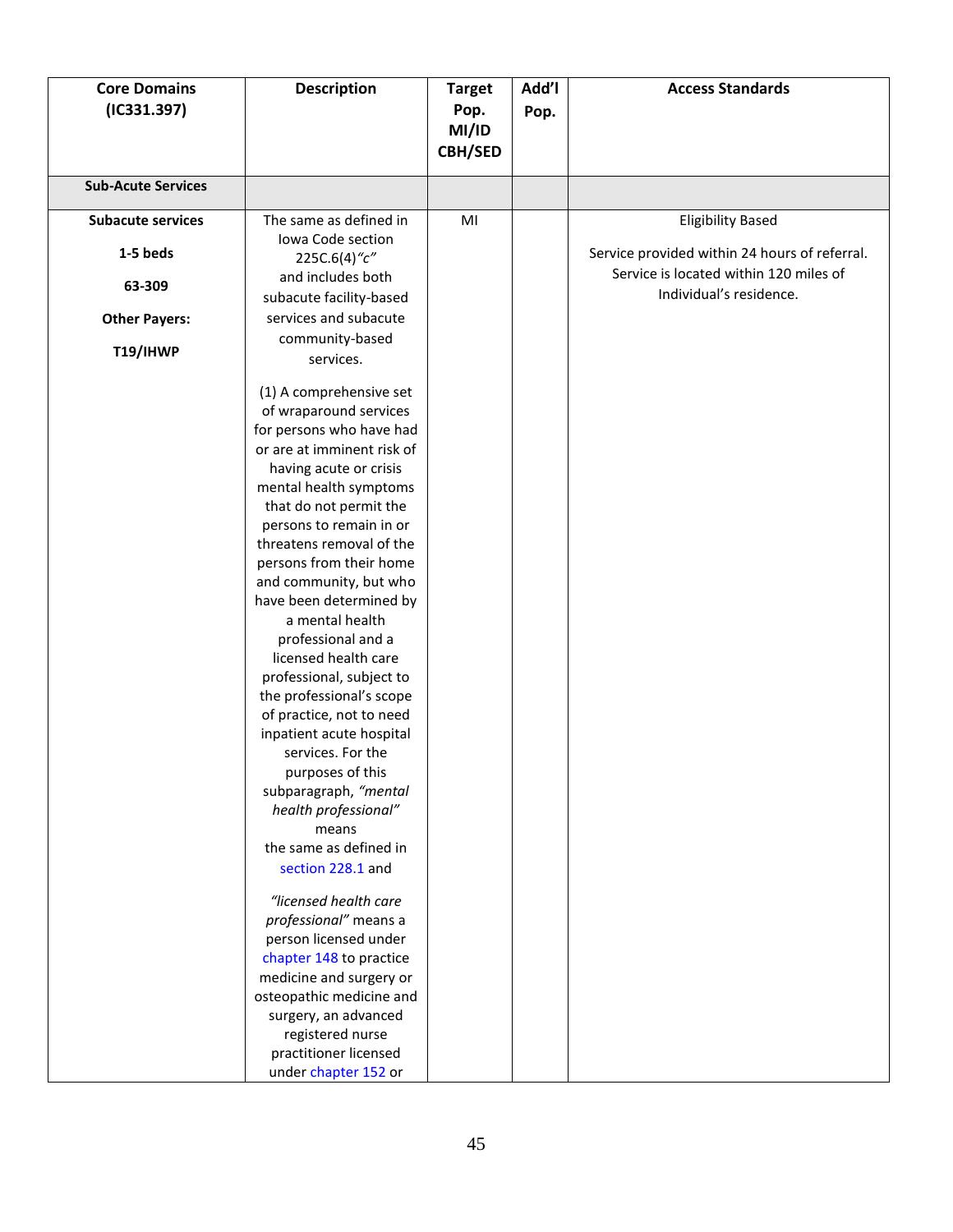| <b>Core Domains</b><br>(IC331.397) | <b>Description</b>                                 | <b>Target</b><br>Pop.<br>MI/ID<br><b>CBH/SED</b> | Add'l<br>Pop. | <b>Access Standards</b>                                           |
|------------------------------------|----------------------------------------------------|--------------------------------------------------|---------------|-------------------------------------------------------------------|
| <b>Sub-Acute Services</b>          | 152E, or a                                         |                                                  |               |                                                                   |
|                                    | physician assistant                                |                                                  |               |                                                                   |
| Continued                          | licensed to practice under                         |                                                  |               |                                                                   |
|                                    | the supervision of a                               |                                                  |               |                                                                   |
|                                    | physician as authorized in                         |                                                  |               |                                                                   |
|                                    | chapters 147 and 148C.                             |                                                  |               |                                                                   |
|                                    | (2) Intensive, recovery-                           |                                                  |               |                                                                   |
|                                    | oriented treatment and                             |                                                  |               |                                                                   |
|                                    | monitoring of the person                           |                                                  |               |                                                                   |
|                                    | with direct or remote                              |                                                  |               |                                                                   |
|                                    | access to a psychiatrist or                        |                                                  |               |                                                                   |
|                                    | advanced registered                                |                                                  |               |                                                                   |
|                                    | nurse practitioner.                                |                                                  |               |                                                                   |
|                                    | (3) An outcome-focused,                            |                                                  |               |                                                                   |
|                                    | interdisciplinary                                  |                                                  |               |                                                                   |
|                                    | approach designed to                               |                                                  |               |                                                                   |
|                                    | return the person to                               |                                                  |               |                                                                   |
|                                    | living successfully in the                         |                                                  |               |                                                                   |
|                                    | community.                                         |                                                  |               |                                                                   |
|                                    |                                                    |                                                  |               |                                                                   |
|                                    | (4) Services that may be                           |                                                  |               |                                                                   |
|                                    | provided in a wide array                           |                                                  |               |                                                                   |
|                                    | of settings ranging from<br>the person's home to a |                                                  |               |                                                                   |
|                                    | facility providing                                 |                                                  |               |                                                                   |
|                                    | subacute mental health                             |                                                  |               |                                                                   |
|                                    | services.                                          |                                                  |               |                                                                   |
|                                    |                                                    |                                                  |               |                                                                   |
|                                    | (5) Services that are time                         |                                                  |               |                                                                   |
|                                    | limited to not more than                           |                                                  |               |                                                                   |
|                                    | ten days or another time                           |                                                  |               |                                                                   |
|                                    | period<br>determined in                            |                                                  |               |                                                                   |
|                                    | accordance with rules                              |                                                  |               |                                                                   |
|                                    |                                                    |                                                  |               |                                                                   |
|                                    | adopted for this purpose.                          |                                                  |               |                                                                   |
| <b>Subacute services</b>           | See Subacute 1 -5 Beds                             | MI                                               |               | <b>Eligibility Based</b>                                          |
| 6 and over beds                    |                                                    |                                                  |               | Service provided within 24 hours of referral.                     |
| 64-309                             |                                                    |                                                  |               | Service is located within 120 miles of<br>Individual's residence. |
| <b>Other Payers:</b>               |                                                    |                                                  |               |                                                                   |
| T19/IHWP                           |                                                    |                                                  |               |                                                                   |
|                                    |                                                    |                                                  |               |                                                                   |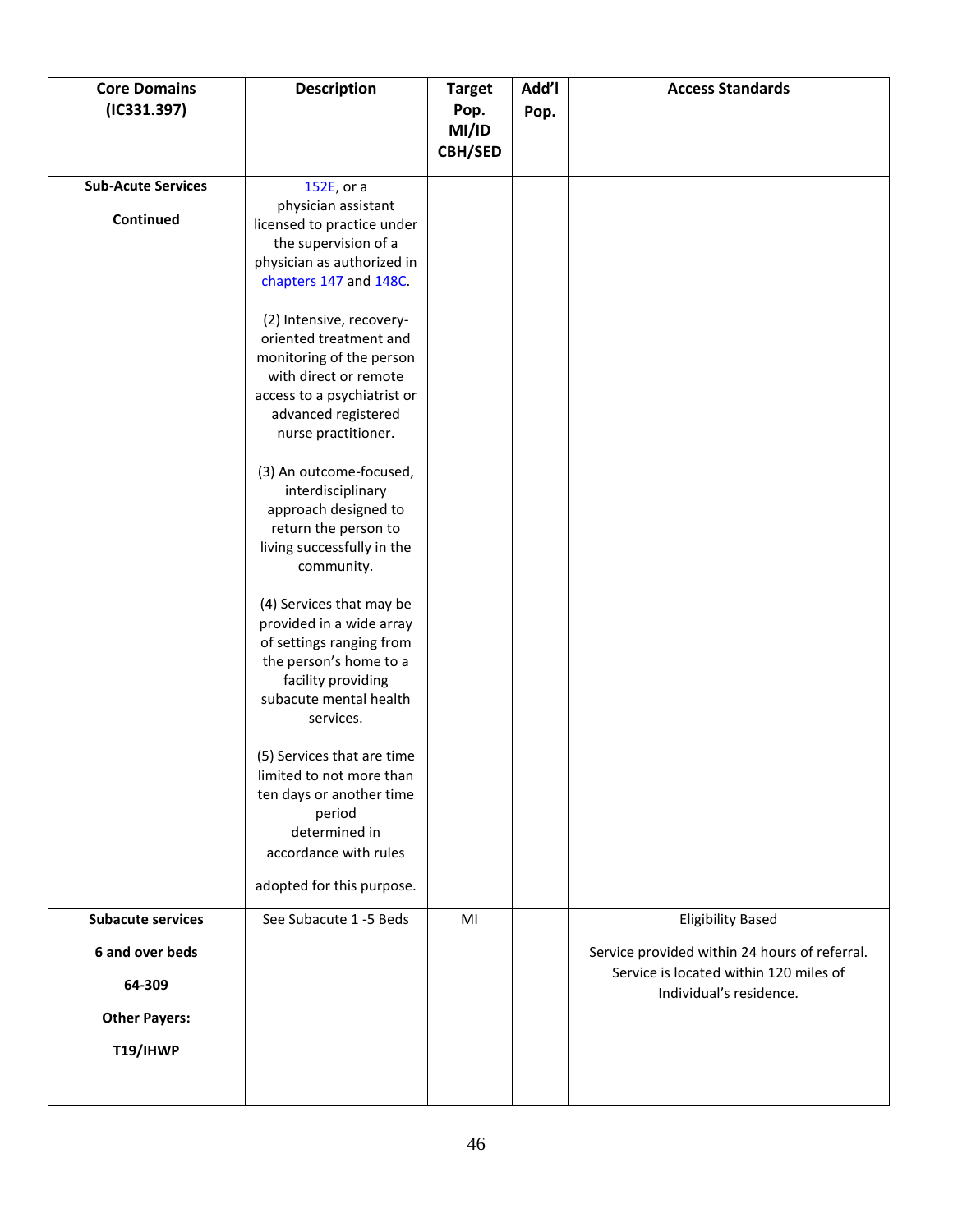| <b>Core Domains</b><br>(IC331.397)                                                | <b>Description</b>                                                                                                                                                                                                  | <b>Target</b><br>Pop.<br>MI/ID<br><b>CBH/SED</b> | Add'l<br>Pop. | <b>Access Standards</b>                                                                                                                                                                                                                                                                                                                                                                                                                                                                                                                                                                                                                                                                                                                                                                                                                                                                                                                                                                                                                                                                                                                                                                                                                                                   |
|-----------------------------------------------------------------------------------|---------------------------------------------------------------------------------------------------------------------------------------------------------------------------------------------------------------------|--------------------------------------------------|---------------|---------------------------------------------------------------------------------------------------------------------------------------------------------------------------------------------------------------------------------------------------------------------------------------------------------------------------------------------------------------------------------------------------------------------------------------------------------------------------------------------------------------------------------------------------------------------------------------------------------------------------------------------------------------------------------------------------------------------------------------------------------------------------------------------------------------------------------------------------------------------------------------------------------------------------------------------------------------------------------------------------------------------------------------------------------------------------------------------------------------------------------------------------------------------------------------------------------------------------------------------------------------------------|
| <b>Core Evidence Based</b><br><b>Treatment</b>                                    |                                                                                                                                                                                                                     |                                                  |               |                                                                                                                                                                                                                                                                                                                                                                                                                                                                                                                                                                                                                                                                                                                                                                                                                                                                                                                                                                                                                                                                                                                                                                                                                                                                           |
| <b>Education &amp; Training</b><br>Services- provider<br>competency<br>COA 04-422 | <b>Educational and training</b><br>services means training<br>related to provider<br>competency in delivering<br>co-occurring integrated<br>services, trauma-informed<br>services and evidence-<br>based practices. | MI, ID                                           | DD            | Non-eligibility Based<br>Provider related access standard will be<br>identified in the contract.                                                                                                                                                                                                                                                                                                                                                                                                                                                                                                                                                                                                                                                                                                                                                                                                                                                                                                                                                                                                                                                                                                                                                                          |
| <b>Supported housing</b><br>COA 32-396                                            | A combination of housing<br>and services intended as<br>a cost-effective way to<br>help people live more<br>stable, productive lives;<br>tenancy not predicated<br>on services.                                     | MI                                               |               | <b>Eligibility Based</b><br>Standardized functional assessment and/or designated<br>enrollment assessment must support the need for this<br>service<br>Housing must be located in a county within the SEIL<br>Region<br>Must have applied for Social Security Benefits, signed an<br>Interim Assistance Reimbursement with SEIL and<br>submitted a medical exemption for Medicaid if they<br>only have Iowa Health Link.<br>Financial support through the region terminates the<br>month following a Social Security determination<br>approving benefits or the individual is employed and<br>monthly income does not exceed 25% of current federal<br>poverty guidelines.<br>Time limits of funding: through the initial SSA/SSI<br>application, if denied continue support through the first<br>appeal. If the appeal is denied continue support through<br>the 2nd appeal if a disability benefits attorney is<br>involved. If the 2nd appeal is denied funding will<br>terminate the month following the Social Security<br>notice of denial of benefits.<br>Authorizations should be for an initial period not to<br>exceed 3 months and reviewed every 3 months<br>thereafter.<br>** See additional program participation requirements<br>at the end of this matrix |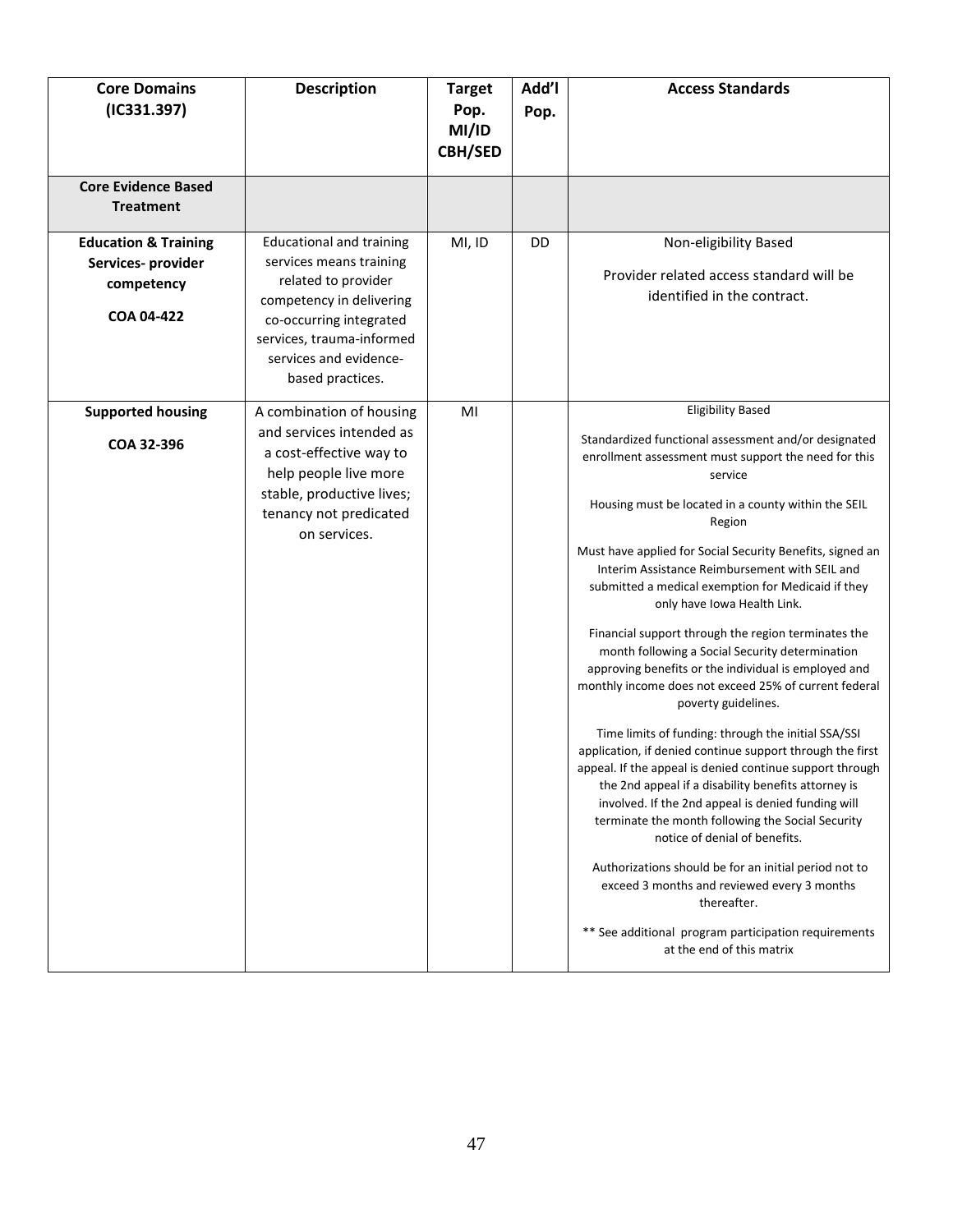| <b>Core Domains</b><br>(IC331.397)                                                                                       | <b>Description</b>                                                                                                                                                                                                                                                                                                                                                                                                                                                                     | <b>Target</b><br>Pop.<br>MI/ID<br><b>CBH/SED</b> | Add'l<br>Pop. | <b>Access Standards</b>                                                                                                                                                                                                                                                                                            |
|--------------------------------------------------------------------------------------------------------------------------|----------------------------------------------------------------------------------------------------------------------------------------------------------------------------------------------------------------------------------------------------------------------------------------------------------------------------------------------------------------------------------------------------------------------------------------------------------------------------------------|--------------------------------------------------|---------------|--------------------------------------------------------------------------------------------------------------------------------------------------------------------------------------------------------------------------------------------------------------------------------------------------------------------|
| <b>Assertive Community</b><br><b>Treatment (ACT)</b><br><b>COA 42-398</b><br><b>Other Payers:</b><br>T19/HCBS/Med Exempt | Assertive community<br>treatment is to serve<br>adults with the most<br>severe and persistent<br>mental illness conditions<br>and functional<br>impairments. ACT<br>services provide a set of<br>comprehensive,<br>integrated, intensive<br>outpatient services<br>delivered by a<br>multidisciplinary team<br>under the supervision of<br>a psychiatrist, an<br>advanced registered<br>nurse practitioner, or a<br>physician assistant under<br>the supervision of a<br>psychiatrist. | MI                                               |               | <b>Eligibility Based</b><br>A sufficient number of ACT teams shall be<br>available to serve the number of individual's in<br>the region who are eligible for ACT. As a<br>guideline for planning purposes, the ACT<br>eligible population is estimated to be about<br>0.06% of the adult population of the region. |
| <b>Family psychoeducation</b><br><b>COA</b><br>45-373<br><b>Other Payers:</b><br>T <sub>19</sub>                         | Services including the<br>provision of emotional<br>support, education,<br>resources during periods<br>of crisis, and problem-<br>solving skills consistent<br>with evidence-based<br>practice standards<br>published by the<br>Substance Abuse and<br><b>Mental Health Services</b><br>Administration.                                                                                                                                                                                | MI                                               |               | <b>Eligibility Based</b><br>An individual receiving services shall not have<br>to travel more than 30 miles if residing in an<br>urban area or 45 miles if residing in a rural area<br>to receive services.                                                                                                        |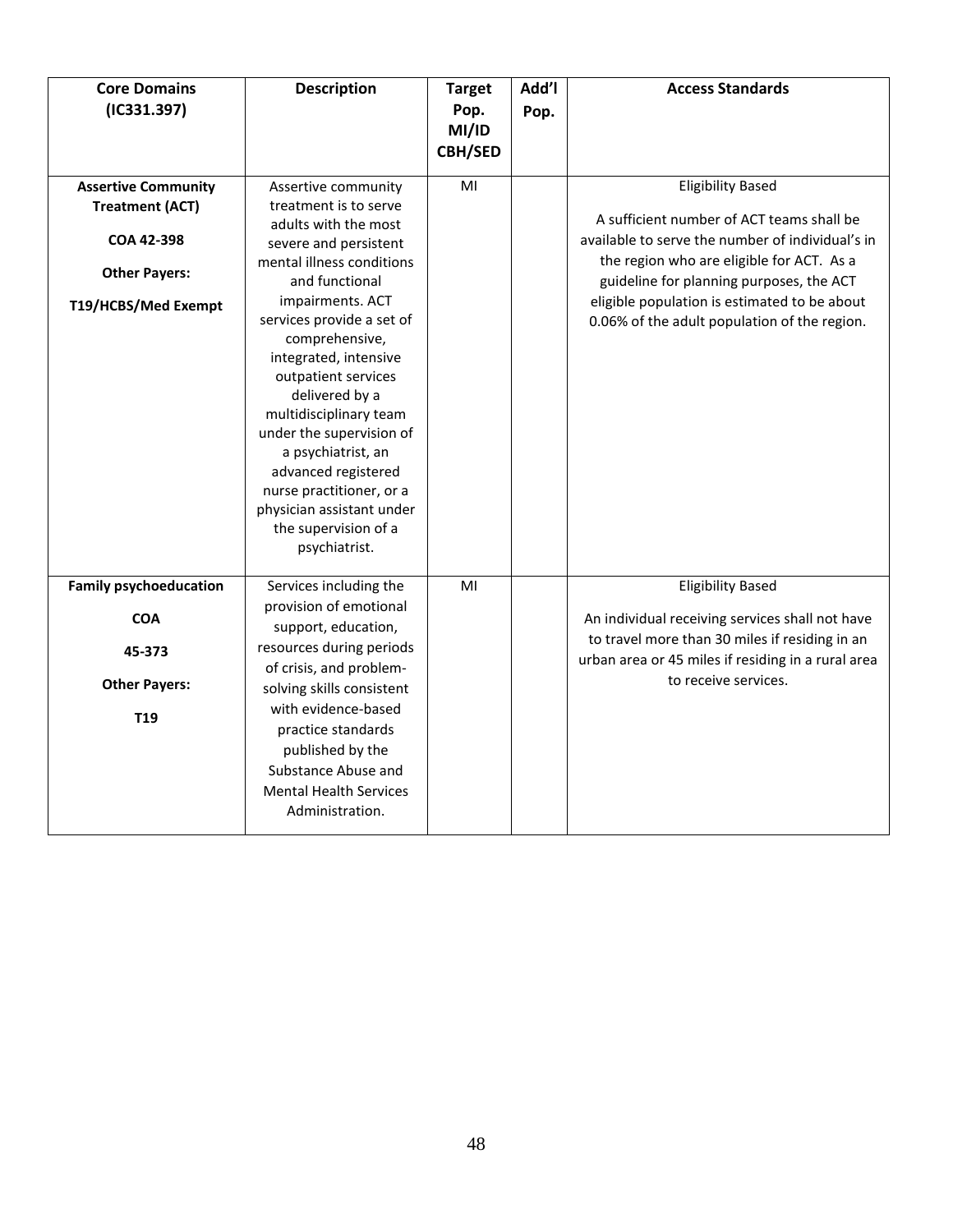| <b>Mandated Services</b>                                     | <b>Description</b>                                                                                  | <b>Target</b><br>Pop<br>MI/ID<br><b>CBH/SED</b> | Add'l<br>Pop. | <b>Access Standards</b>                                                                                                                                                                                                                                                                                                                                                                                        |
|--------------------------------------------------------------|-----------------------------------------------------------------------------------------------------|-------------------------------------------------|---------------|----------------------------------------------------------------------------------------------------------------------------------------------------------------------------------------------------------------------------------------------------------------------------------------------------------------------------------------------------------------------------------------------------------------|
| <b>Oakdale</b><br>COA 46-319                                 | Hospital services<br>provided at Iowa Medical<br>& Classification Center.                           | MI                                              |               | Court Order                                                                                                                                                                                                                                                                                                                                                                                                    |
| <b>State resource centers</b><br>COA 72-319                  | Inpatient is for per diem<br>charges at Resource<br>Centers Glenwood and<br>Woodward.               | ID                                              | <b>DD</b>     | <b>Eligibility Based</b><br>Standardized functional assessment and/or<br>designated enrollment assessment must support<br>the need for this service and must be provided<br>prior to service authorization.<br>If the individual meets the eligibility guidelines in<br>this plan and is not eligible for Medicaid or not<br>eligible for any other insurance coverage, the<br>service funding may be ongoing. |
| <b>Commitment Related</b>                                    | Court ordered services<br>related to mental health<br>commitments.                                  | MI                                              |               | Court order<br>Eligibility requirements will not apply to these<br>domains.                                                                                                                                                                                                                                                                                                                                    |
| <b>Evaluations</b>                                           | Diagnostic evaluations                                                                              |                                                 |               |                                                                                                                                                                                                                                                                                                                                                                                                                |
| <b>COA 74-300</b>                                            | related to commitment<br>used when an evaluation                                                    |                                                 |               |                                                                                                                                                                                                                                                                                                                                                                                                                |
| (except 301)                                                 | is performed related to a<br>commitment under lowa<br>Code Section 229.                             |                                                 |               |                                                                                                                                                                                                                                                                                                                                                                                                                |
| <b>Other Payers:</b>                                         |                                                                                                     |                                                 |               |                                                                                                                                                                                                                                                                                                                                                                                                                |
| T19/IHWP/Med.<br><b>Exempt/Medicare/Private</b><br>3rd Party |                                                                                                     |                                                 |               |                                                                                                                                                                                                                                                                                                                                                                                                                |
| <b>Sheriff transport</b>                                     | Used when                                                                                           |                                                 |               |                                                                                                                                                                                                                                                                                                                                                                                                                |
| COA 74-353                                                   | transportations is<br>provided related to a<br>commitment under lowa<br>Code Section 229.           |                                                 |               |                                                                                                                                                                                                                                                                                                                                                                                                                |
| <b>Legal representation</b><br>COA 74-393                    | Used when legal services<br>are provided related to a<br>commitment under lowa<br>Code Section 229. |                                                 |               | Attorney Fees will be paid at the amount<br>established in IAC 815.7(4).                                                                                                                                                                                                                                                                                                                                       |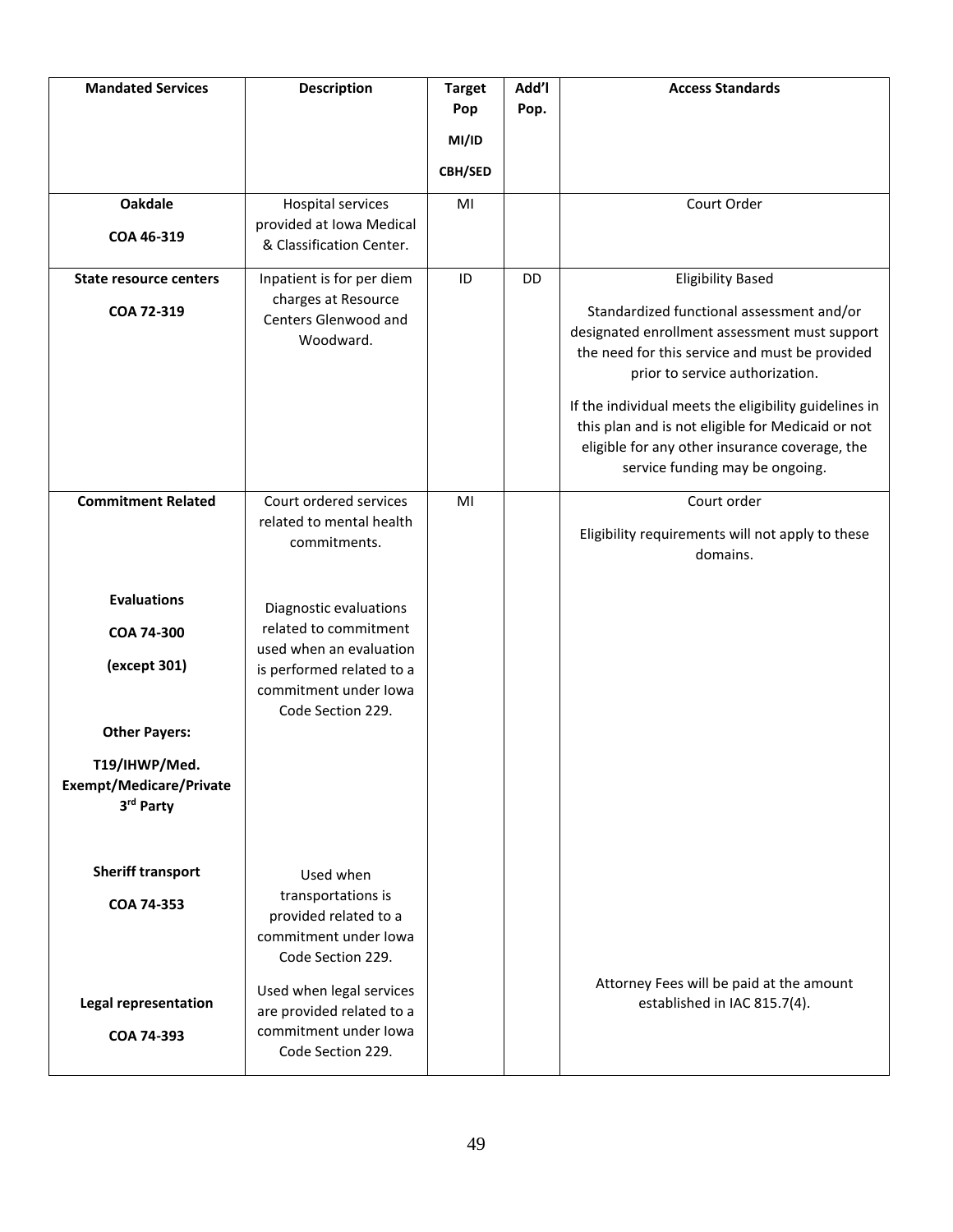| <b>Mandated Services</b>       | <b>Description</b>                                                                                    | <b>Target</b><br>Pop<br>MI/ID<br><b>CBH/SED</b> | Add'l<br>Pop. | <b>Access Standards</b> |
|--------------------------------|-------------------------------------------------------------------------------------------------------|-------------------------------------------------|---------------|-------------------------|
| <b>Mental health advocates</b> | The Code of Iowa,                                                                                     | MI                                              |               | Court Order             |
| COA 75-395                     | section 229.19, governs<br>the MH Advocate<br>position.                                               |                                                 |               |                         |
|                                | The advocate is<br>assigned to individuals<br>under an involuntary<br>outpatient civil<br>commitment. |                                                 |               |                         |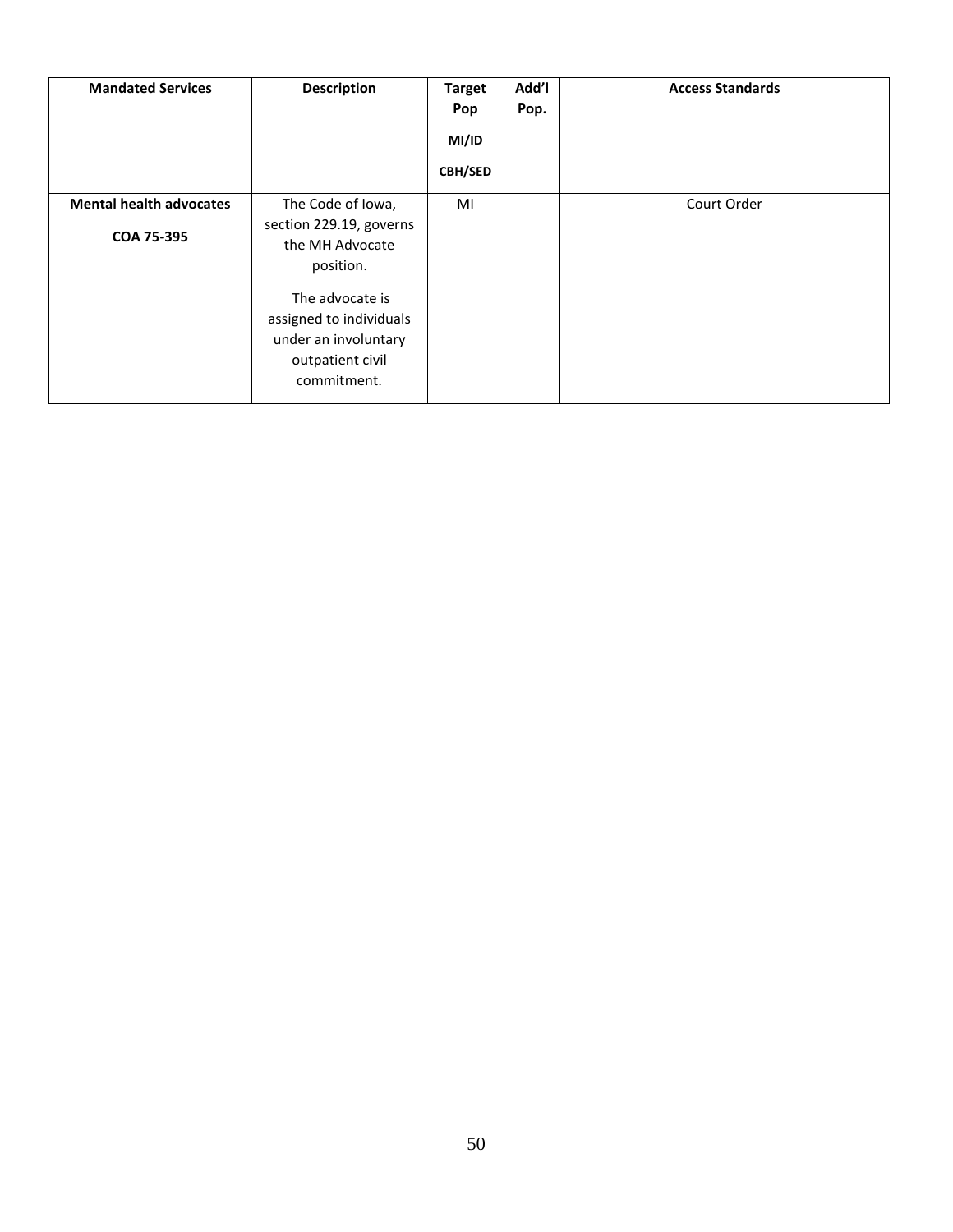| <b>Additional Core Domains</b> | <b>Description</b>                                   | <b>Target</b> | Add'l | <b>Access Standards</b>                                                        |
|--------------------------------|------------------------------------------------------|---------------|-------|--------------------------------------------------------------------------------|
|                                |                                                      | Pop.          | Pop.  |                                                                                |
|                                |                                                      | MI/ID         |       |                                                                                |
|                                |                                                      | CBH/SED       |       |                                                                                |
| Justice system-involved        |                                                      |               |       |                                                                                |
| services                       |                                                      |               |       |                                                                                |
| <b>Coordination services</b>   | Coordination service                                 | MI, ID        | DD    | Non-eligibility Based                                                          |
| <b>COA 25-XXX</b>              | provided to individuals                              |               |       |                                                                                |
|                                | in justice system.                                   |               |       | Referral from jail administrator based on initial<br>intake into jail setting. |
|                                | $(25-376)$                                           |               |       |                                                                                |
| 24 Hour crisis line            | 24-hour crisis line                                  |               |       |                                                                                |
| COA 44-346                     | telephone crisis service                             |               |       |                                                                                |
|                                | program that operates a                              |               |       |                                                                                |
|                                | crisis hotline either                                |               |       |                                                                                |
|                                | directly or through a<br>contract. The service shall |               |       |                                                                                |
|                                | be available 24 hours a                              |               |       |                                                                                |
|                                | day and seven days a                                 |               |       |                                                                                |
|                                | week including, but not                              |               |       |                                                                                |
|                                | limited to, relief of                                |               |       |                                                                                |
|                                | distress in pre-crisis and                           |               |       |                                                                                |
|                                | crisis situations, reduction                         |               |       |                                                                                |
|                                | of the risk of escalation,                           |               |       |                                                                                |
|                                | arrangements for                                     |               |       |                                                                                |
|                                | emergency on-site                                    |               |       |                                                                                |
|                                | responses when                                       |               |       |                                                                                |
|                                | necessary, and referral of                           |               |       |                                                                                |
|                                | callers to appropriate                               |               |       |                                                                                |
|                                | services.                                            |               |       |                                                                                |
| <b>Warm line</b>               | A telephone line staffed                             |               |       |                                                                                |
|                                | by individuals with lived                            |               |       |                                                                                |
| COA 44-366                     | experience who provide                               |               |       |                                                                                |
|                                | nonjudgmental,                                       |               |       |                                                                                |
|                                | nondirective support to                              |               |       |                                                                                |
|                                | an individual who is                                 |               |       |                                                                                |
|                                | experiencing a personal                              |               |       |                                                                                |
|                                | crisis.                                              |               |       |                                                                                |
| Mental health services in jail |                                                      |               |       |                                                                                |
| COA 46-305                     |                                                      |               |       |                                                                                |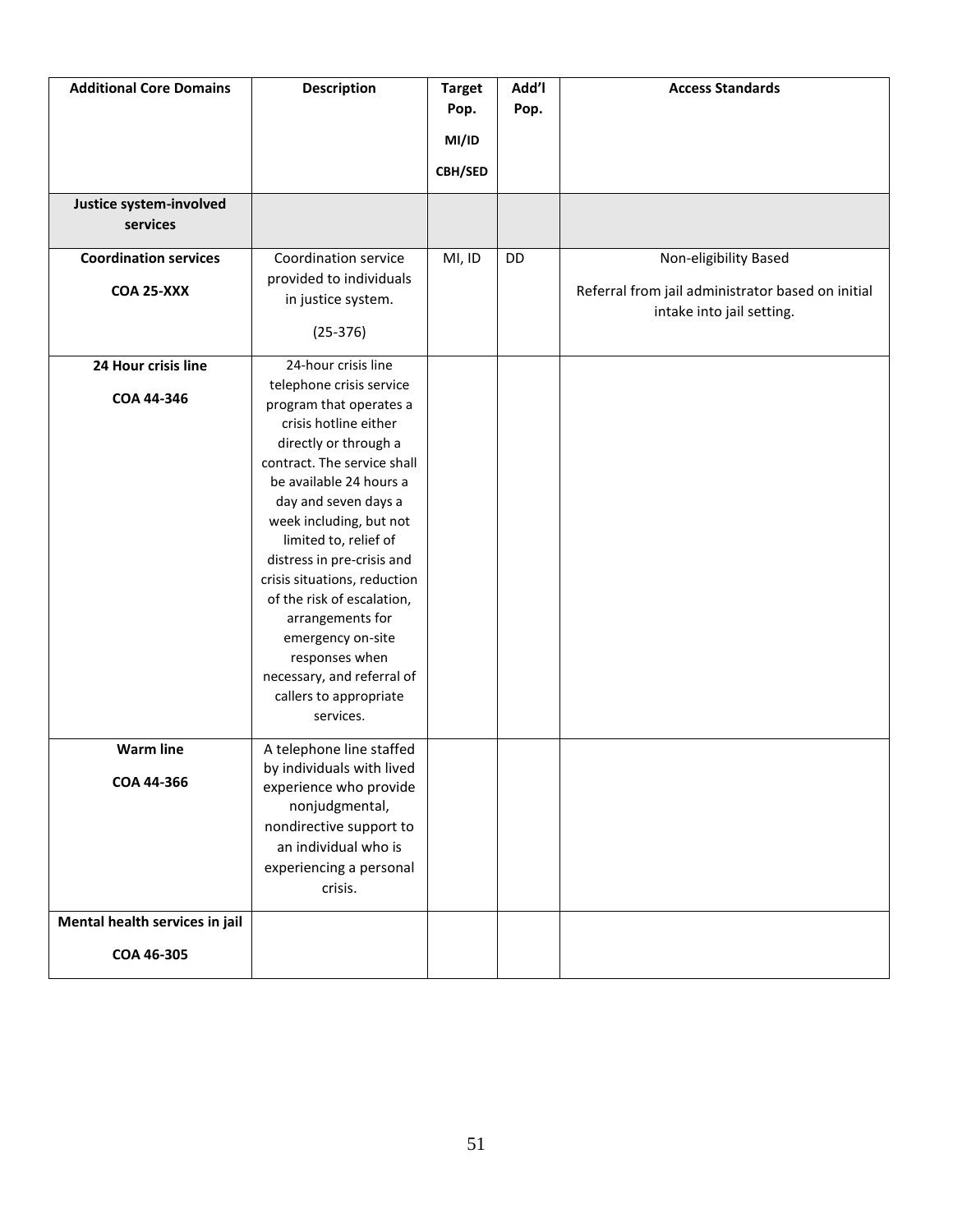| <b>Additional Core Domains</b>                                   | Description                                                                                                                                                                                                                           | <b>Target</b><br>Pop.<br>MI/ID<br><b>CBH/SED</b> | <b>Ndd'l</b><br>Pop. | <b>Access Standards</b>                                                                                                                                                                                                                              |
|------------------------------------------------------------------|---------------------------------------------------------------------------------------------------------------------------------------------------------------------------------------------------------------------------------------|--------------------------------------------------|----------------------|------------------------------------------------------------------------------------------------------------------------------------------------------------------------------------------------------------------------------------------------------|
| Justice system-involved<br>services-other<br>COA 46-399          |                                                                                                                                                                                                                                       |                                                  |                      |                                                                                                                                                                                                                                                      |
| <b>Crisis prevention training</b><br>COA 46-422                  | Justice system involved<br>services.<br><b>Educational and training</b><br>services for law<br>enforcement, first<br>responders, etc.<br>regarding mental health<br>awareness such as Crisis<br><b>Intervention Training</b><br>(CIT) | MI, ID                                           | <b>DD</b>            | Non-eligibility Based<br>For law enforcement, first responders, etc.                                                                                                                                                                                 |
| <b>Mental health court related</b><br>costs<br>COA 46-425        |                                                                                                                                                                                                                                       |                                                  |                      |                                                                                                                                                                                                                                                      |
| <b>Civil commitment</b><br>prescreening evaluation<br>COA 74-301 | <b>Evaluations completed</b><br>prior to commitment<br>with goal to divert<br>individual from<br>commitment process.                                                                                                                  | MI                                               |                      | Non-eligibility Based<br>Diagnostic evaluation not related to commitment                                                                                                                                                                             |
| <b>Additional Core Evidence</b><br><b>Based treatment</b>        |                                                                                                                                                                                                                                       |                                                  |                      |                                                                                                                                                                                                                                                      |
| Peer self-help drop-in<br>centers<br>COA 42-366                  | Consumer operated<br>peer support services<br>provided consistent with<br>EBP standards published<br>by SAMHSA                                                                                                                        | MI, ID                                           | DD                   | Eligibility requirements other than being over the<br>age of 18 will not apply for this service.<br>Program that offers a safe, supportive<br>environment within the community for<br>individuals who have experienced<br>mental/emotional problems. |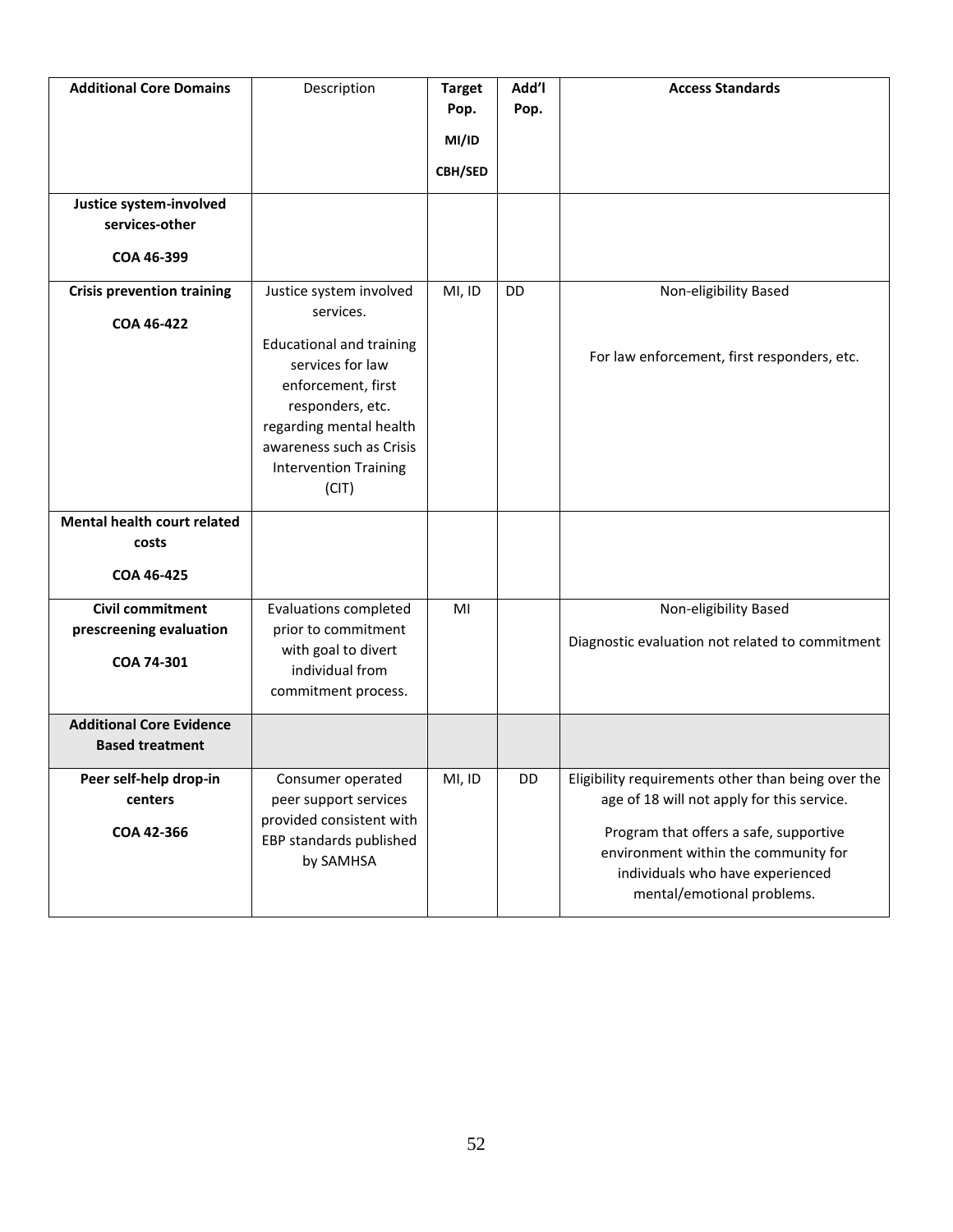| <b>Additional Core Domains</b>    | <b>Description</b>    | <b>Target Pop.</b> | Add'l | <b>Access Standards</b> |
|-----------------------------------|-----------------------|--------------------|-------|-------------------------|
|                                   |                       | MI/ID              | Pop.  |                         |
|                                   |                       |                    |       |                         |
|                                   |                       | <b>CBH/SED</b>     |       |                         |
| <b>Psychiatric rehabilitation</b> | Services designed to  |                    |       |                         |
| (IPR)                             | restore, improve, or  |                    |       |                         |
|                                   | maximize level of     |                    |       |                         |
| COA 42-397                        | functioning, self-    |                    |       |                         |
|                                   | care, responsibility, |                    |       |                         |
|                                   | independence, and     |                    |       |                         |
|                                   | quality of life; to   |                    |       |                         |
|                                   | minimize              |                    |       |                         |
|                                   | impairments,          |                    |       |                         |
|                                   | disabilities, and     |                    |       |                         |
|                                   | disadvantages of      |                    |       |                         |
|                                   | people who have a     |                    |       |                         |
|                                   | disabling mental      |                    |       |                         |
|                                   | illness; and to       |                    |       |                         |
|                                   | prevent or reduce     |                    |       |                         |
|                                   | the need for          |                    |       |                         |
|                                   | services in a         |                    |       |                         |
|                                   | hospital or           |                    |       |                         |
|                                   | residential setting.  |                    |       |                         |
|                                   | Services focus on     |                    |       |                         |
|                                   | improving personal    |                    |       |                         |
|                                   | capabilities while    |                    |       |                         |
|                                   | reducing the          |                    |       |                         |
|                                   | harmful effects       |                    |       |                         |
|                                   | of psychiatric        |                    |       |                         |
|                                   | disability, resulting |                    |       |                         |
|                                   | in an individual's    |                    |       |                         |
|                                   | recovering the        |                    |       |                         |
|                                   | ability to perform a  |                    |       |                         |
|                                   | valued role in        |                    |       |                         |
|                                   | society.              |                    |       |                         |
|                                   |                       |                    |       |                         |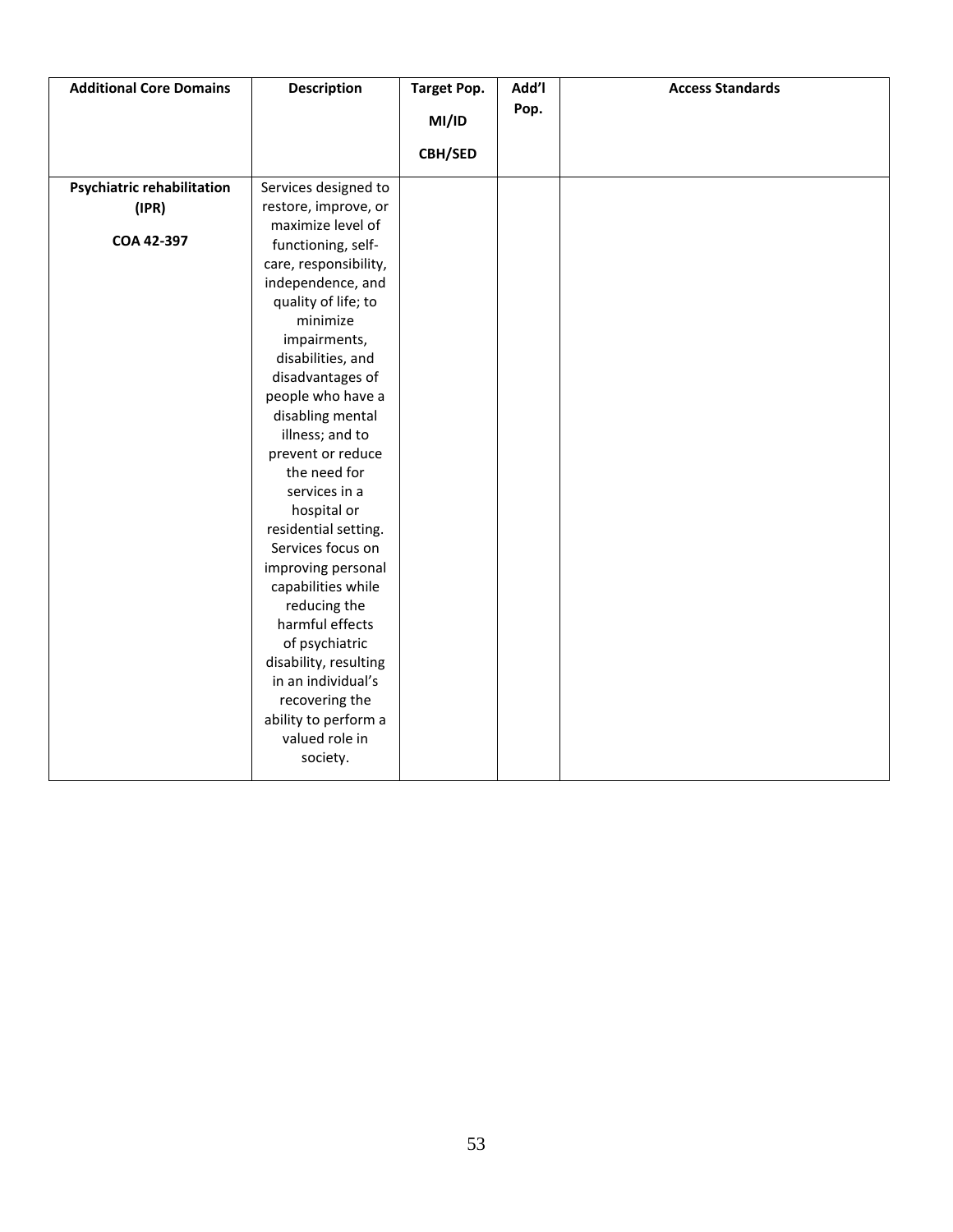| <b>Other Informational</b><br><b>Services</b>      | <b>Description</b>                                                                                                                                                                                                                                                                                                                                                                                                                                                           | <b>Target</b><br>Pop. | Add'l<br>Pop. | <b>Access Standards</b>                                                                                                                                                                                                                                       |
|----------------------------------------------------|------------------------------------------------------------------------------------------------------------------------------------------------------------------------------------------------------------------------------------------------------------------------------------------------------------------------------------------------------------------------------------------------------------------------------------------------------------------------------|-----------------------|---------------|---------------------------------------------------------------------------------------------------------------------------------------------------------------------------------------------------------------------------------------------------------------|
|                                                    |                                                                                                                                                                                                                                                                                                                                                                                                                                                                              | MI/ID                 |               |                                                                                                                                                                                                                                                               |
|                                                    |                                                                                                                                                                                                                                                                                                                                                                                                                                                                              |                       |               |                                                                                                                                                                                                                                                               |
|                                                    |                                                                                                                                                                                                                                                                                                                                                                                                                                                                              | <b>CBH/SED</b>        |               |                                                                                                                                                                                                                                                               |
| <b>Information &amp; referral</b>                  | Activities designed to                                                                                                                                                                                                                                                                                                                                                                                                                                                       | MI, ID,               | DD            | Non-eligibility Based                                                                                                                                                                                                                                         |
| COA 03-371                                         | remove barriers to<br>meeting identified needs<br>and to provide facts about<br>resources that are<br>available and help to<br>access those resources.                                                                                                                                                                                                                                                                                                                       | <b>CBH</b>            |               | If provider related an access standard will be<br>identified in the contract.                                                                                                                                                                                 |
| Planning, consultation                             | Planning means advisory<br>activities directed to a                                                                                                                                                                                                                                                                                                                                                                                                                          | MI, ID,               | DD            | Non-eligibility Based                                                                                                                                                                                                                                         |
| and/or early intervention<br>(client related)**    | service provider to assist                                                                                                                                                                                                                                                                                                                                                                                                                                                   | CBH,<br>SED**         |               | **Non-eligibility Based                                                                                                                                                                                                                                       |
| COA 04-372                                         | the provider in delivering<br>service to a specific<br>person. This can include<br>mental health center<br>consultation services.<br>Planning and/or<br>consultation services that<br>are client related.<br>** Early Intervention<br>means services designed<br>to address the social,<br>emotional, and<br>developmental needs of<br>children at their earliest<br>stages to decrease long-<br>term effects and provide<br>support in meeting<br>developmental milestones. |                       |               | A child shall receive early identification services<br>within four weeks of the time the request for such<br>services is made<br>A child shall receive early intervention services<br>within four weeks of the time the request for such<br>services is made. |
| <b>Provider incentive</b><br>payment<br>COA 04-377 |                                                                                                                                                                                                                                                                                                                                                                                                                                                                              |                       |               |                                                                                                                                                                                                                                                               |
| <b>Consultation other</b>                          |                                                                                                                                                                                                                                                                                                                                                                                                                                                                              |                       |               |                                                                                                                                                                                                                                                               |
| COA 04-399                                         |                                                                                                                                                                                                                                                                                                                                                                                                                                                                              |                       |               |                                                                                                                                                                                                                                                               |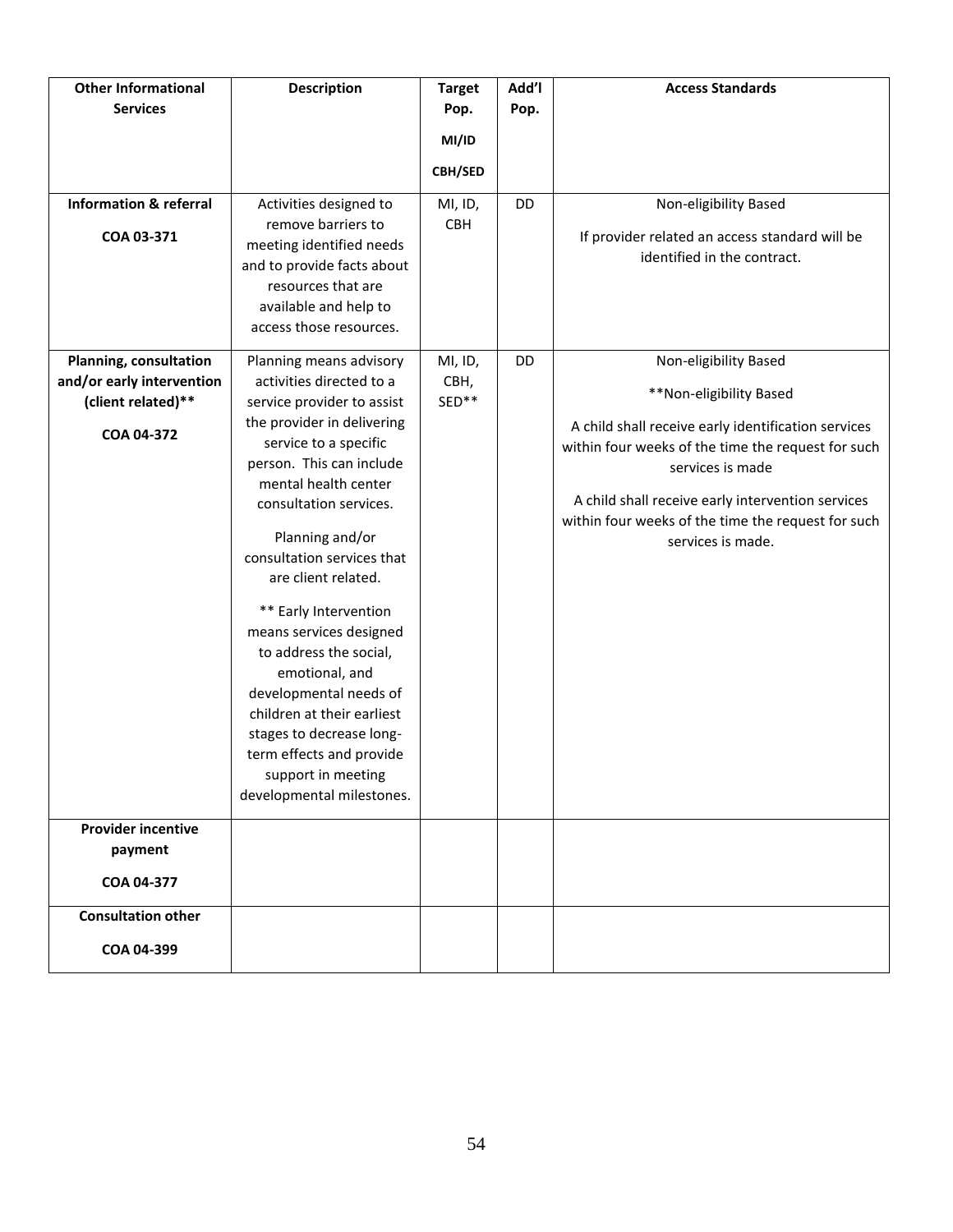| <b>Other Informational</b><br><b>Services</b>  | <b>Description</b>                                                                                                                                                                                                                                                                                                                                                                                                                                                                                                                    | <b>Target</b><br>Pop. | Add'l<br>Pop. | <b>Access Standards</b>                                                   |
|------------------------------------------------|---------------------------------------------------------------------------------------------------------------------------------------------------------------------------------------------------------------------------------------------------------------------------------------------------------------------------------------------------------------------------------------------------------------------------------------------------------------------------------------------------------------------------------------|-----------------------|---------------|---------------------------------------------------------------------------|
|                                                |                                                                                                                                                                                                                                                                                                                                                                                                                                                                                                                                       | MI/ID                 |               |                                                                           |
|                                                |                                                                                                                                                                                                                                                                                                                                                                                                                                                                                                                                       | <b>CBH/SED</b>        |               |                                                                           |
| <b>Planning and</b>                            | Planning means advisory                                                                                                                                                                                                                                                                                                                                                                                                                                                                                                               | MI, ID                | DD            | Non-eligibility Based                                                     |
| management consultants<br>(non-client related) | activities directed to a<br>service provider to assist                                                                                                                                                                                                                                                                                                                                                                                                                                                                                |                       |               | If provider related an access standard will be                            |
| COA 04-429                                     | the provider in planning,<br>developing, or                                                                                                                                                                                                                                                                                                                                                                                                                                                                                           |                       |               | identified in the contract.                                               |
|                                                | implementing programs;<br>or in solving management<br>or administrative<br>problems; or addressing<br>other concerns in the<br>provider's own<br>organization. This can<br>include mental health<br>center consultation<br>services.<br>Planning and/or<br>consultation services that<br>are non-client related.                                                                                                                                                                                                                      |                       |               |                                                                           |
|                                                |                                                                                                                                                                                                                                                                                                                                                                                                                                                                                                                                       |                       |               |                                                                           |
| Public education,<br>prevention and            | Activities provided to<br>increase awareness and                                                                                                                                                                                                                                                                                                                                                                                                                                                                                      | MI, ID,<br>CBH**      | DD            | Non-eligibility Based                                                     |
| education**                                    | understanding of the<br>causes and nature of                                                                                                                                                                                                                                                                                                                                                                                                                                                                                          |                       |               | **Non-eligibility Based                                                   |
| COA 05-373                                     | conditions and situations                                                                                                                                                                                                                                                                                                                                                                                                                                                                                                             |                       |               | Prevention activities shall be carried out at least<br>four times a year. |
|                                                | which affect a person's<br>functioning in society.<br>Services focus on<br>prevention activities,<br>which are designed to<br>convey information about<br>the cause of conditions,<br>situations, or problems<br>that interfere with a<br>person's functioning or<br>convey ways in which the<br>knowledge acquired can<br>be used to prevent their<br>occurrence or reduce their<br>effect.<br>Public awareness<br>activities, which convey<br>information about the<br>abilities and contributions<br>to society of all people; the |                       |               | Education activities shall be carried out at least<br>four times a year.  |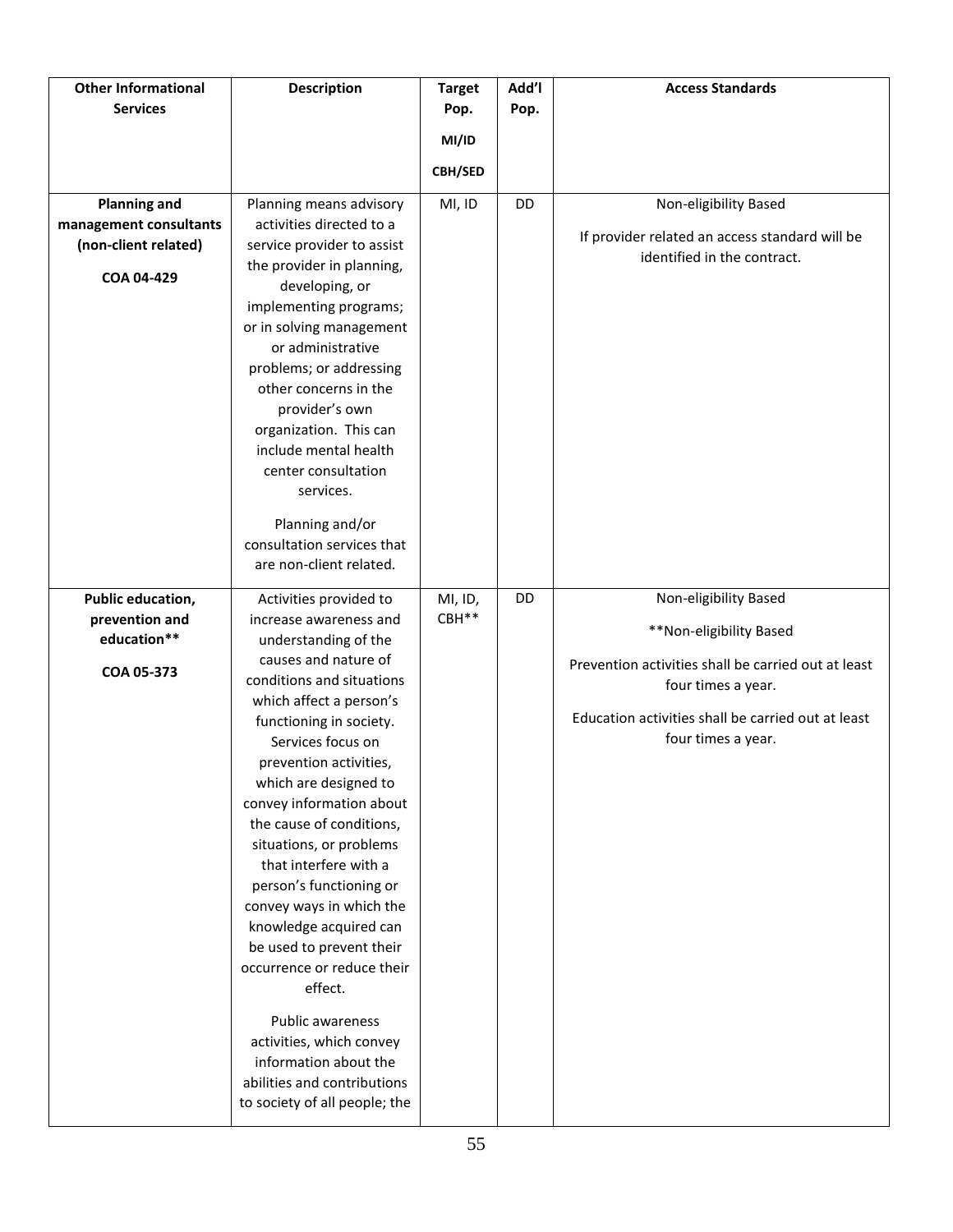| <b>Other Informational</b> | <b>Description</b>                    | <b>Target</b>  | Add'l | <b>Access Standards</b> |
|----------------------------|---------------------------------------|----------------|-------|-------------------------|
| <b>Services</b>            |                                       | Pop.           | Pop.  |                         |
|                            |                                       | MI/ID          |       |                         |
|                            |                                       |                |       |                         |
|                            |                                       | <b>CBH/SED</b> |       |                         |
| Public education,          | causes and nature of                  |                |       |                         |
| prevention and             | conditions or situations              |                |       |                         |
| education**                | which interfere with a                |                |       |                         |
| COA 05-373                 | person's ability to                   |                |       |                         |
|                            | function; and the benefits            |                |       |                         |
| Continued                  | that providing services and           |                |       |                         |
|                            | supports have for the                 |                |       |                         |
|                            | community and for the                 |                |       |                         |
|                            | individual. Activities                |                |       |                         |
|                            | should include educational            |                |       |                         |
|                            | and informational                     |                |       |                         |
|                            | techniques that promote               |                |       |                         |
|                            | the person as in integral             |                |       |                         |
|                            | part of society and                   |                |       |                         |
|                            | eliminate social and legal            |                |       |                         |
|                            | barriers to that                      |                |       |                         |
|                            | acceptance.                           |                |       |                         |
|                            |                                       |                |       |                         |
|                            | **Prevention means                    |                |       |                         |
|                            | efforts to increase                   |                |       |                         |
|                            | awareness and<br>understanding of the |                |       |                         |
|                            | causes and nature of                  |                |       |                         |
|                            | conditions or situations              |                |       |                         |
|                            | which affect an individual's          |                |       |                         |
|                            | functioning in society.               |                |       |                         |
|                            | Prevention activities are             |                |       |                         |
|                            | designed to convey                    |                |       |                         |
|                            | information about the                 |                |       |                         |
|                            | cause of conditions,                  |                |       |                         |
|                            | situation, or problems that           |                |       |                         |
|                            | interfere with an                     |                |       |                         |
|                            | individual's functioning or           |                |       |                         |
|                            | ways in which that                    |                |       |                         |
|                            | knowledge can be used to              |                |       |                         |
|                            | prevent their occurrence              |                |       |                         |
|                            | or reduce their effect, and           |                |       |                         |
|                            | may include, but are not              |                |       |                         |
|                            | limited to, training events,          |                |       |                         |
|                            | webinars, presentations,              |                |       |                         |
|                            | and public meetings.                  |                |       |                         |
|                            |                                       |                |       |                         |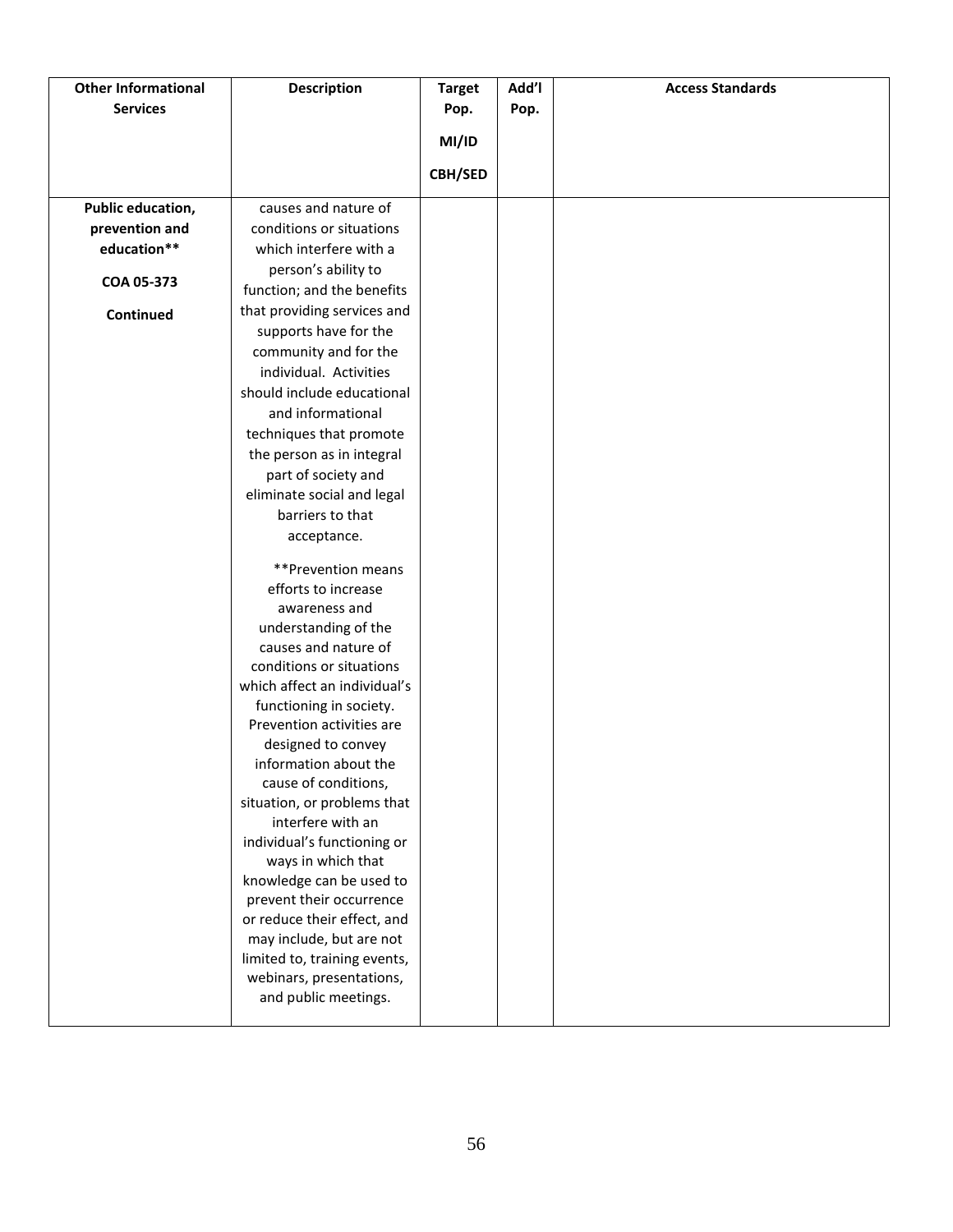| <b>Other Informational</b><br><b>Services</b> | <b>Description</b>                           | <b>Target</b><br>Pop.<br>MI/ID | Add'l<br>Pop. | <b>Access Standards</b> |
|-----------------------------------------------|----------------------------------------------|--------------------------------|---------------|-------------------------|
|                                               |                                              | <b>CBH/SED</b>                 |               |                         |
| Public education,                             | **Education services                         |                                |               |                         |
| prevention and                                | means activities that                        |                                |               |                         |
| education**                                   | increase awareness and                       |                                |               |                         |
| COA 05-373                                    | understanding of the<br>causes and nature of |                                |               |                         |
| Continued                                     | conditions or factors which                  |                                |               |                         |
|                                               | affect an individual's                       |                                |               |                         |
|                                               | development and                              |                                |               |                         |
|                                               | functioning.                                 |                                |               |                         |
|                                               |                                              |                                |               |                         |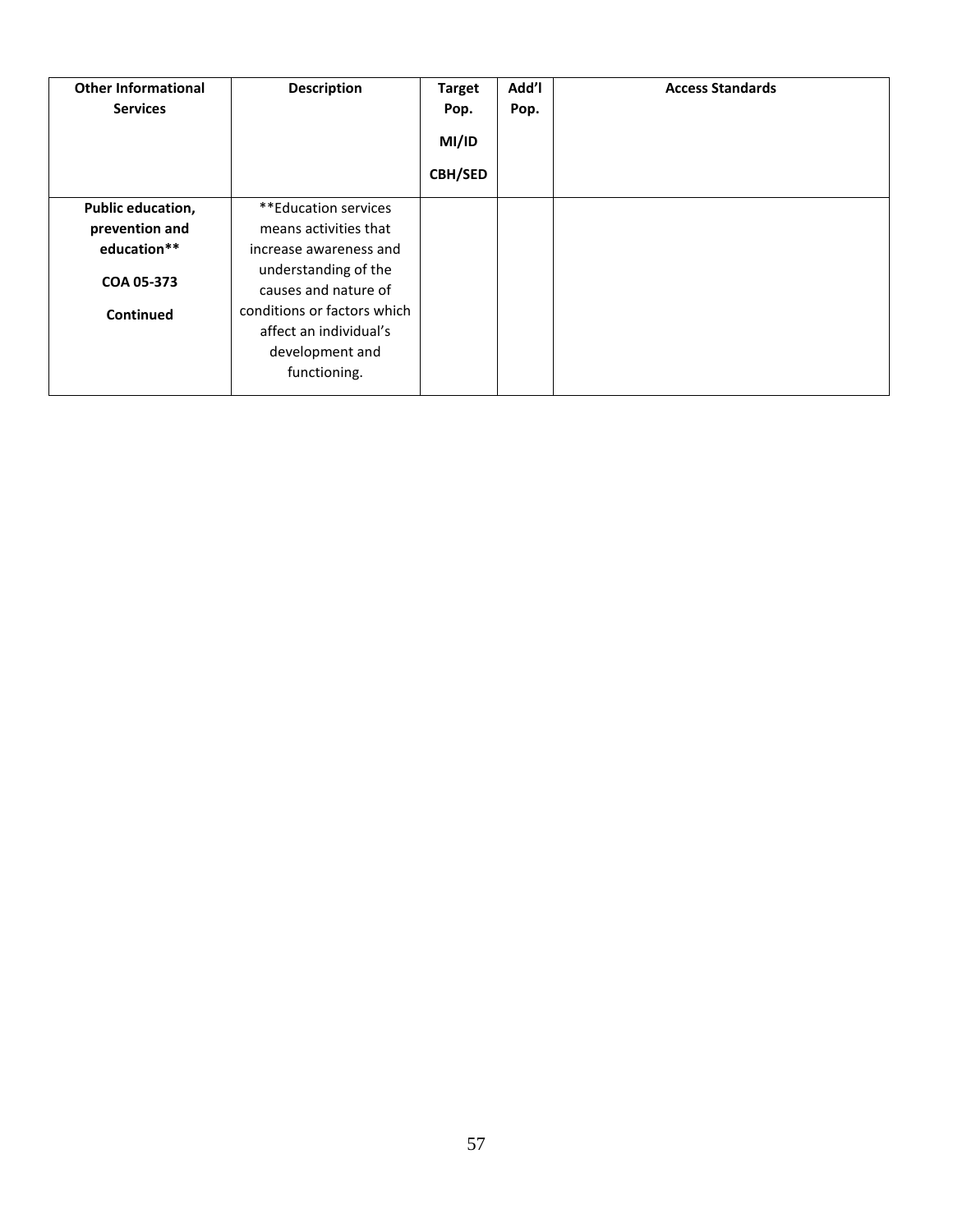| <b>Community Living</b><br><b>Supports</b><br><b>Academic service</b> | <b>Description</b>                                                                                                                                                                                                                                                                                                                                                                                                                                            | <b>Target</b><br>Pop.<br>MI/ID<br><b>CBH/SED</b> | Add'l<br>Pop. | <b>Access Standards</b>                                                                                                                                                                                                                                                                                                                        |
|-----------------------------------------------------------------------|---------------------------------------------------------------------------------------------------------------------------------------------------------------------------------------------------------------------------------------------------------------------------------------------------------------------------------------------------------------------------------------------------------------------------------------------------------------|--------------------------------------------------|---------------|------------------------------------------------------------------------------------------------------------------------------------------------------------------------------------------------------------------------------------------------------------------------------------------------------------------------------------------------|
| COA 06-399                                                            |                                                                                                                                                                                                                                                                                                                                                                                                                                                               |                                                  |               |                                                                                                                                                                                                                                                                                                                                                |
| <b>Services management</b><br><b>COA 22-XXX</b>                       | Activities designed to help<br>individuals and their<br>families identify service<br>needs and coordinate<br>service delivery but which<br>do not constitute case<br>management as defined by<br>the Mental Health and<br><b>Intellectual Disability</b><br>Commission.                                                                                                                                                                                       | MI, ID,<br>CBH                                   | DD            | Non-eligibility Based<br>Service Coordination: Individuals shall not have to<br>travel more than 30 miles if residing in an urban<br>area or 45 miles if residing in a rural area.<br>Individuals shall receive service coordination<br>within 10 days of initial request for such services<br>or being discharged from an inpatient facility. |
| <b>Crisis care coordination</b><br>COA 23-376                         | Service provided during an<br>acute crisis episode that<br>facilitates working<br>together to organize a plan<br>and service transition<br>programing, including<br>working agreements with<br>inpatient behavioral health<br>units and other community<br>programs. The service<br>shall include referrals to<br>mental health services and<br>other supports necessary<br>to maintain community-<br>based living capacity,<br>including case<br>management. | MI                                               |               | Non-eligibility Based<br>Referral after completion of a crisis evaluation.                                                                                                                                                                                                                                                                     |
| <b>Crisis care coordination</b><br>other<br>COA 23-399                |                                                                                                                                                                                                                                                                                                                                                                                                                                                               |                                                  |               |                                                                                                                                                                                                                                                                                                                                                |
| <b>Health home other</b><br>COA 24-399                                |                                                                                                                                                                                                                                                                                                                                                                                                                                                               |                                                  |               |                                                                                                                                                                                                                                                                                                                                                |
| <b>Transportation</b><br><b>COA 31-XXX</b>                            |                                                                                                                                                                                                                                                                                                                                                                                                                                                               |                                                  |               |                                                                                                                                                                                                                                                                                                                                                |
| <b>Chore services</b><br>COA 32-321                                   |                                                                                                                                                                                                                                                                                                                                                                                                                                                               |                                                  |               |                                                                                                                                                                                                                                                                                                                                                |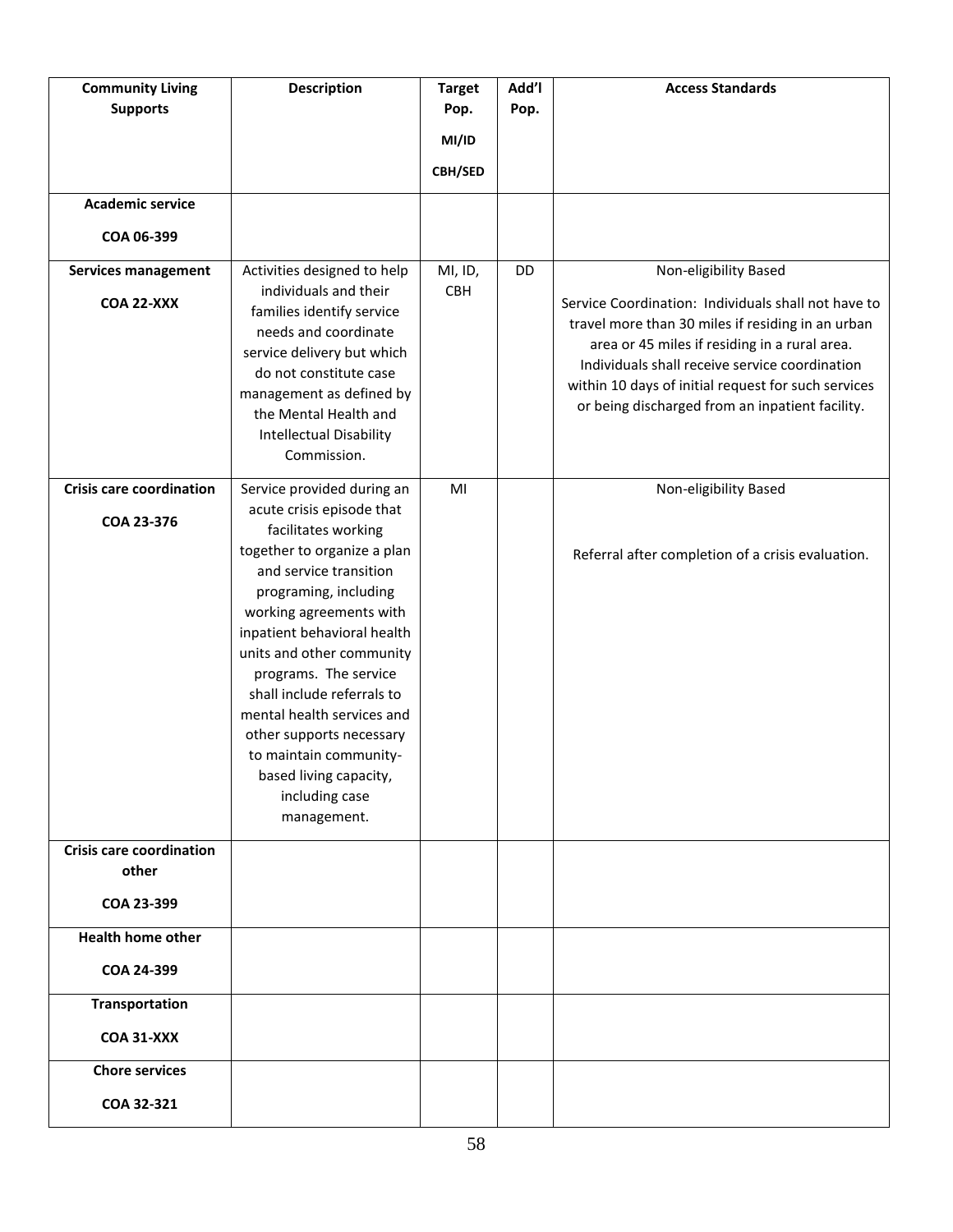| <b>Community Living</b><br><b>Supports</b> | <b>Description</b>                                | <b>Target</b><br>Pop.   | Add'l<br>Pop. | <b>Access Standards</b>                                                                                                                                                                                                                        |
|--------------------------------------------|---------------------------------------------------|-------------------------|---------------|------------------------------------------------------------------------------------------------------------------------------------------------------------------------------------------------------------------------------------------------|
|                                            |                                                   | MI/ID<br><b>CBH/SED</b> |               |                                                                                                                                                                                                                                                |
| Guardian/                                  |                                                   |                         |               |                                                                                                                                                                                                                                                |
| conservator<br>COA 32-326                  |                                                   |                         |               |                                                                                                                                                                                                                                                |
| Representative payee                       |                                                   |                         |               |                                                                                                                                                                                                                                                |
| COA 32-327                                 |                                                   |                         |               |                                                                                                                                                                                                                                                |
| <b>CDAC</b><br>COA 32-335                  |                                                   |                         |               |                                                                                                                                                                                                                                                |
| Other support                              |                                                   |                         |               |                                                                                                                                                                                                                                                |
| COA 32-399                                 |                                                   |                         |               |                                                                                                                                                                                                                                                |
| <b>Mobile meals</b>                        |                                                   |                         |               |                                                                                                                                                                                                                                                |
| COA 33-330                                 |                                                   |                         |               |                                                                                                                                                                                                                                                |
| <b>Rent payments (time</b><br>limited)     | Initial rent and utility<br>payments with defined | MI, ID                  | <b>DD</b>     | Standardized functional assessment and/or designated<br>enrollment assessment must support the need for this<br>service.                                                                                                                       |
| COA 33-340                                 | time limits.                                      |                         |               | Rent and utilities at a supported community living<br>habilitation waiver site.                                                                                                                                                                |
|                                            |                                                   |                         |               | Must have applied for Social Security Benefits, signed<br>an Interim Assistance Reimbursement with a county or<br>SEIL.                                                                                                                        |
|                                            |                                                   |                         |               | Must have Medicaid, have applied for Medicaid or<br>submitted a medical exemption for Medicaid if they<br>only have Iowa Health Link.                                                                                                          |
|                                            |                                                   |                         |               | Financial support through the region terminates the<br>month following a Social Security determination<br>approving benefits or the individual is employed and<br>monthly income does not exceed 25% of current<br>federal poverty guidelines. |
|                                            |                                                   |                         |               | Authorizations should be for an initial period not to<br>exceed 3 months and reviewed every 3 months<br>thereafter.                                                                                                                            |
|                                            |                                                   |                         |               | ** See additional program participation requirements<br>at the end of this matrix                                                                                                                                                              |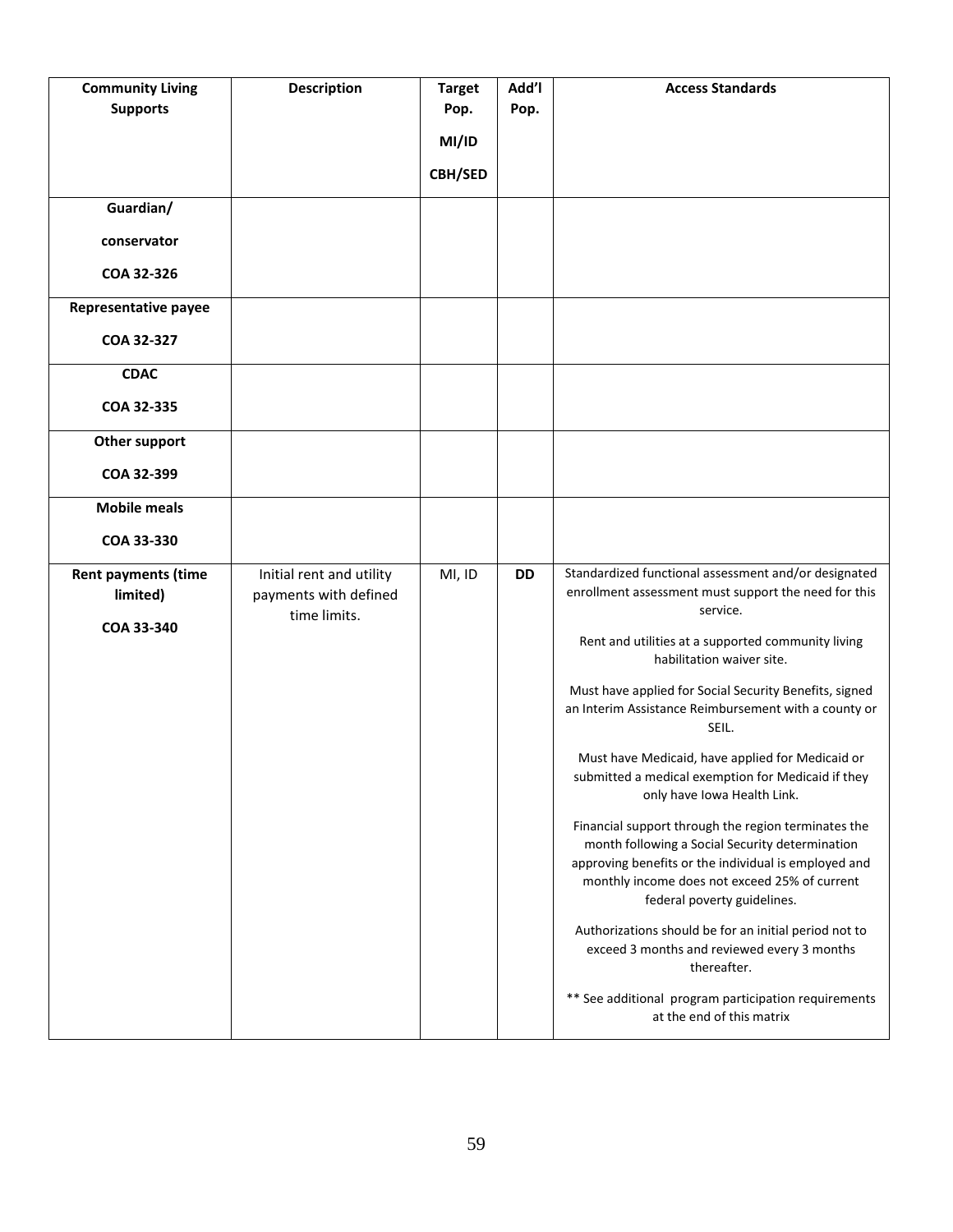| <b>Community Living</b><br><b>Supports</b>   | <b>Description</b>                                                            | <b>Target</b><br>Pop. | Add'l<br>Pop. | <b>Access Standards</b>                                                                                                                                                                                                                           |
|----------------------------------------------|-------------------------------------------------------------------------------|-----------------------|---------------|---------------------------------------------------------------------------------------------------------------------------------------------------------------------------------------------------------------------------------------------------|
|                                              |                                                                               |                       |               |                                                                                                                                                                                                                                                   |
|                                              |                                                                               | MI/ID                 |               |                                                                                                                                                                                                                                                   |
|                                              |                                                                               | CBH/SED               |               |                                                                                                                                                                                                                                                   |
| <b>Ongoing rent subsidy</b>                  | On-going rent and utility<br>support provided through                         | MI, ID                | <b>DD</b>     | Standardized functional assessment and/or<br>designated enrollment assessment must support                                                                                                                                                        |
| COA 33-345                                   | an organized program, to                                                      |                       |               | the need for this service.                                                                                                                                                                                                                        |
|                                              | allow the individual to<br>maintain an affordable<br>home in the community or |                       |               | Rent and utilities at a supported community living<br>habilitation/ waiver site.                                                                                                                                                                  |
|                                              | any payment of rental<br>assistance including<br>General Assistance.          |                       |               | Must have applied for Social Security Benefits,<br>signed an Interim Assistance Reimbursement with<br>a county or SEIL                                                                                                                            |
|                                              |                                                                               |                       |               | Must have Medicaid, have applied for Medicaid or<br>submitted a medical exemption for Medicaid if<br>they only have Iowa Health Link.                                                                                                             |
|                                              |                                                                               |                       |               | Financial support through the region terminates<br>the month following a Social Security<br>determination approving benefits or the<br>individual is employed and monthly income does<br>not exceed 25% of current federal poverty<br>guidelines. |
|                                              |                                                                               |                       |               | Authorizations should be for an initial period not<br>to exceed 3 months and reviewed every 3 months<br>thereafter.                                                                                                                               |
|                                              |                                                                               |                       |               | ** See additional program participation<br>requirements at the end of this matrix                                                                                                                                                                 |
| <b>Other basic needs</b>                     |                                                                               |                       |               |                                                                                                                                                                                                                                                   |
| COA 33-399                                   |                                                                               |                       |               |                                                                                                                                                                                                                                                   |
| <b>Physiological outpatient</b><br>treatment |                                                                               |                       |               |                                                                                                                                                                                                                                                   |
| COA 41-305                                   |                                                                               |                       |               |                                                                                                                                                                                                                                                   |
| <b>Prescription meds</b>                     |                                                                               |                       |               |                                                                                                                                                                                                                                                   |
| COA 41-306                                   |                                                                               |                       |               |                                                                                                                                                                                                                                                   |
| In-home nursing                              |                                                                               |                       |               |                                                                                                                                                                                                                                                   |
| COA 41-307                                   |                                                                               |                       |               |                                                                                                                                                                                                                                                   |
| <b>Health supplies</b>                       |                                                                               |                       |               |                                                                                                                                                                                                                                                   |
| COA 41-308                                   |                                                                               |                       |               |                                                                                                                                                                                                                                                   |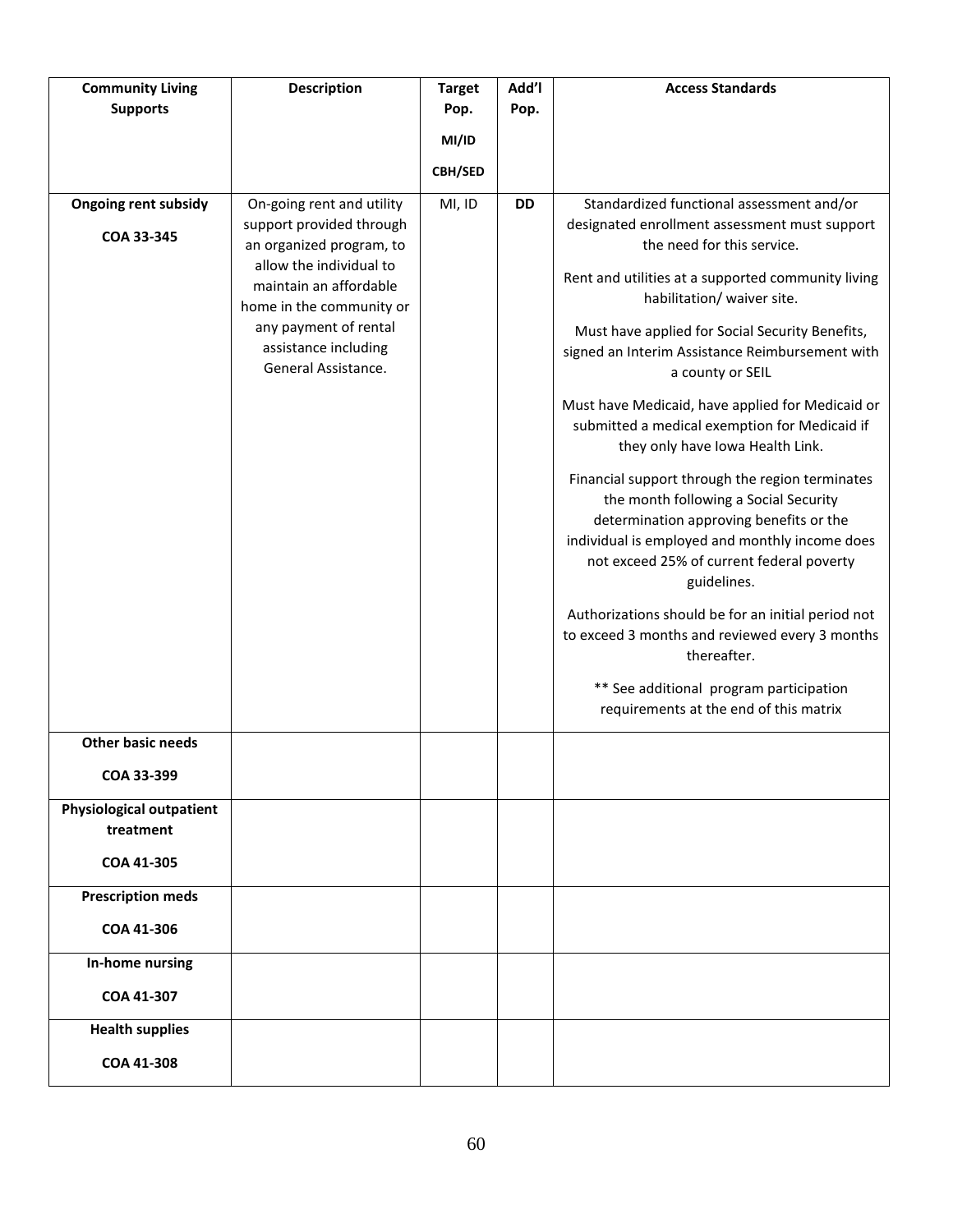| <b>Community Living</b>           | <b>Description</b> | <b>Target</b> | Add'l | <b>Access Standards</b> |
|-----------------------------------|--------------------|---------------|-------|-------------------------|
| <b>Supports</b>                   |                    | Pop.          | Pop.  |                         |
|                                   |                    | MI/ID         |       |                         |
|                                   |                    | CBH/SED       |       |                         |
|                                   |                    |               |       |                         |
| Other physiological               |                    |               |       |                         |
| treatment                         |                    |               |       |                         |
| COA 41-399                        |                    |               |       |                         |
| <b>Partial hospitalization</b>    |                    |               |       |                         |
| COA 42-309                        |                    |               |       |                         |
| <b>Transitional living</b>        |                    |               |       |                         |
| program                           |                    |               |       |                         |
| COA 42-310                        |                    |               |       |                         |
| Day treatment                     |                    |               |       |                         |
| COA 42-363                        |                    |               |       |                         |
| <b>Community support</b>          |                    |               |       |                         |
| programs                          |                    |               |       |                         |
| COA 42-396                        |                    |               |       |                         |
| Other psychotherapeutic           |                    |               |       |                         |
| treatment                         |                    |               |       |                         |
| COA 42-399                        |                    |               |       |                         |
| Other non-crisis                  |                    |               |       |                         |
| evaluation                        |                    |               |       |                         |
| COA 43-399                        |                    |               |       |                         |
| <b>Emergency care</b>             |                    |               |       |                         |
| COA 44-304                        |                    |               |       |                         |
| Other crisis services             |                    |               |       |                         |
| COA 44-399                        |                    |               |       |                         |
|                                   |                    |               |       |                         |
|                                   |                    |               |       |                         |
| Other family and peer             |                    |               |       |                         |
| support                           |                    |               |       |                         |
| COA 45-399                        |                    |               |       |                         |
| <b>Psychiatric medications in</b> |                    |               |       |                         |
| jail                              |                    |               |       |                         |
| COA 46-306                        |                    |               |       |                         |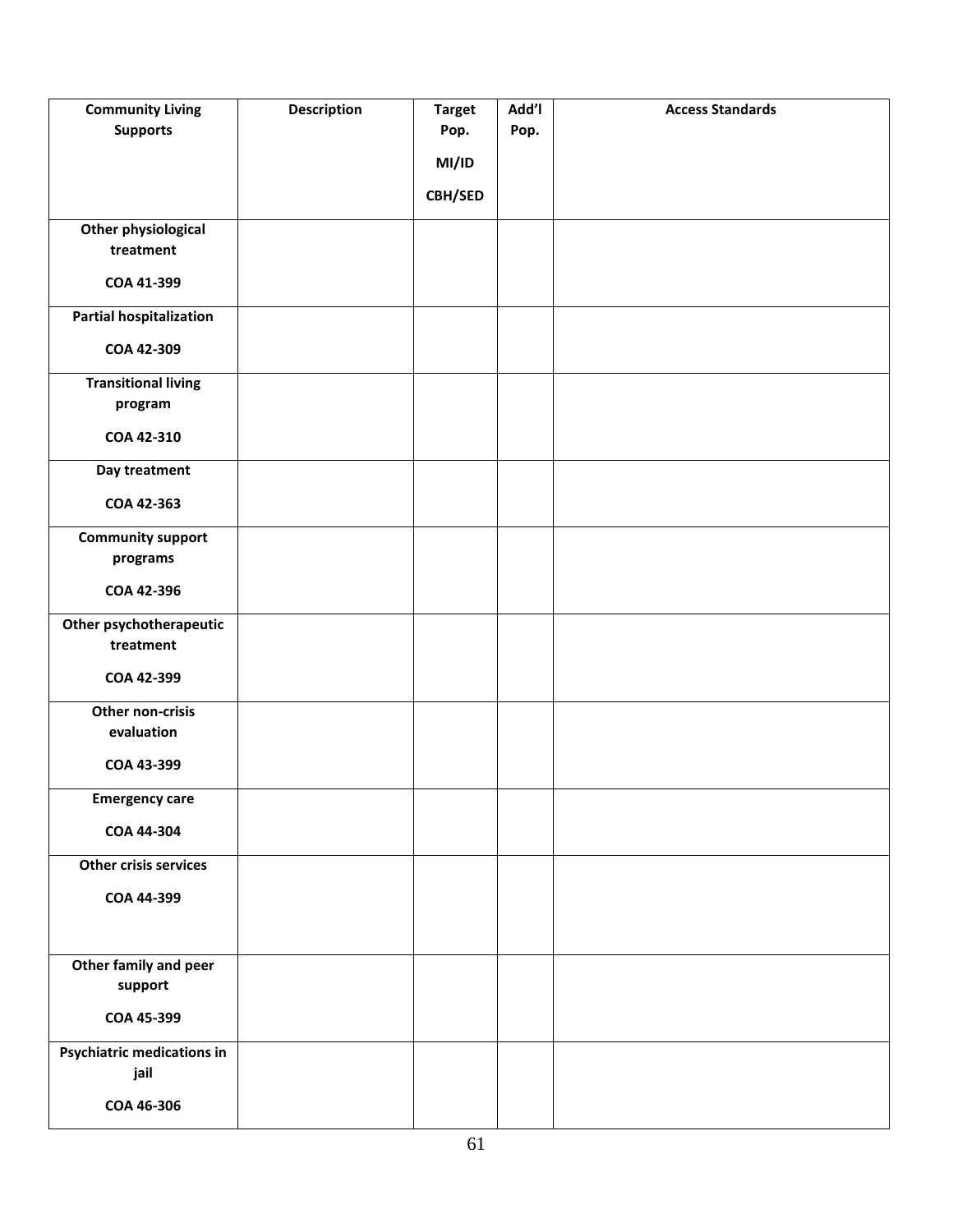| <b>Community Living</b><br><b>Supports</b><br><b>Vocational skills training</b><br>COA 50-361<br><b>Supported education</b>                     | <b>Description</b>                                                                                                                                                                                                                                                                                                                                                                                                 | <b>Target</b><br>Pop.<br>MI/ID<br><b>CBH/SED</b> | Add'l<br>Pop. | <b>Access Standards</b>                                                                                                                                                                                                                                                                                                                                                                                                                                                                                                                                                                                                                                                                                                                                                                                                                                                                                                                                                                                                                                                                                                                                                                                                                |
|-------------------------------------------------------------------------------------------------------------------------------------------------|--------------------------------------------------------------------------------------------------------------------------------------------------------------------------------------------------------------------------------------------------------------------------------------------------------------------------------------------------------------------------------------------------------------------|--------------------------------------------------|---------------|----------------------------------------------------------------------------------------------------------------------------------------------------------------------------------------------------------------------------------------------------------------------------------------------------------------------------------------------------------------------------------------------------------------------------------------------------------------------------------------------------------------------------------------------------------------------------------------------------------------------------------------------------------------------------------------------------------------------------------------------------------------------------------------------------------------------------------------------------------------------------------------------------------------------------------------------------------------------------------------------------------------------------------------------------------------------------------------------------------------------------------------------------------------------------------------------------------------------------------------|
| COA 50-365<br>Other vocational and day<br>services<br>COA 50-399                                                                                |                                                                                                                                                                                                                                                                                                                                                                                                                    |                                                  |               |                                                                                                                                                                                                                                                                                                                                                                                                                                                                                                                                                                                                                                                                                                                                                                                                                                                                                                                                                                                                                                                                                                                                                                                                                                        |
| RCF 1-5 beds<br><b>COA 63-XXX</b><br>Service<br>Other Payers:<br>T19/IHWP/ Med. Exempt<br>Client participation<br>Other Payers:<br>SSI/SSDI/SSA | Community facility<br>providing care and<br>treatment<br>63-314 License for 1-5<br>beds.<br>63-315 License for 1-5<br>beds RCF/MR.<br>63-316 License for 1-5<br>bed RCF/PMI.<br>The Department of<br><b>Human Services</b><br>establishes the State<br>Supplementary<br>Assistance rate for<br>maintenance (client<br>participation) of an<br>individual in a nursing<br>facility or residential<br>care facility. | MI, ID                                           | <b>DD</b>     | Standardized functional assessment and/or<br>designated enrollment assessment must support<br>the need for this service and must be provided<br>prior to service authorization.<br>Funding is intended to be time limited to allow for<br>individualized and integrated service eligibility to<br>be established through Medicaid.<br>If the individual does not have a Social Security<br>disability determination they must apply for Social<br>Security Benefits, sign an Interim Assistance<br>Reimbursement with a county or SEIL and submit<br>a medical exemption for Medicaid if they only<br>have Iowa Health Link.<br>Must have Medicaid, have applied for Medicaid or<br>submitted a medical exemption for Medicaid if<br>they only have Iowa Health Link.<br>Financial support through the region terminates<br>the month following a Social Security<br>determination approving benefits or the<br>individual is employed and monthly income does<br>not exceed 25% of current federal poverty<br>guidelines.<br>Authorizations should be for an initial period not<br>to exceed 3 months and reviewed every 3 months<br>thereafter.<br>** See additional program participation<br>requirements at the end of this matrix |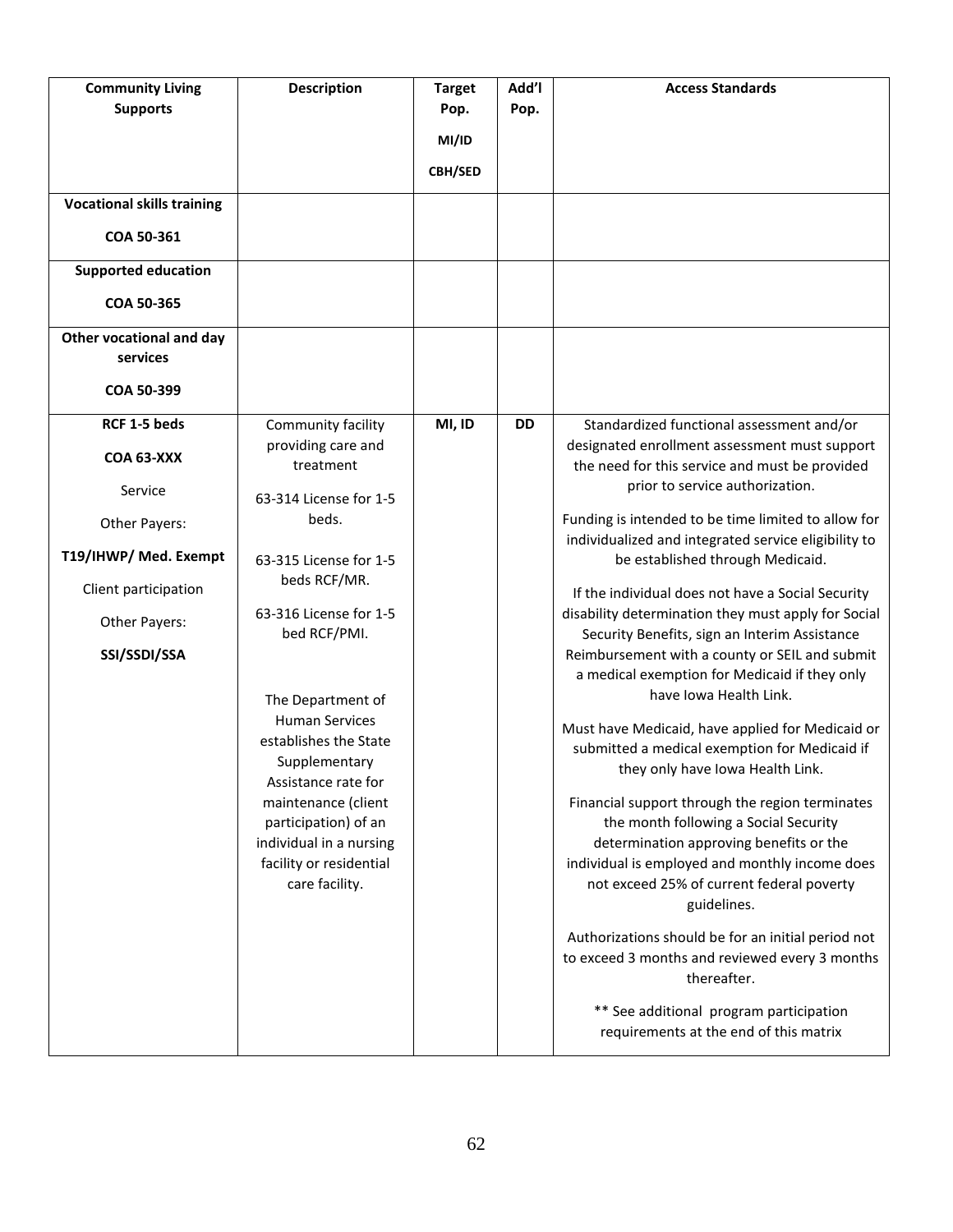| <b>Community Living</b> | <b>Description</b>                        | <b>Target</b> | Add'l | <b>Access Standards</b>                                                                                  |
|-------------------------|-------------------------------------------|---------------|-------|----------------------------------------------------------------------------------------------------------|
| <b>Supports</b>         |                                           | Pop.          | Pop.  |                                                                                                          |
|                         |                                           | MI/ID         |       |                                                                                                          |
|                         |                                           | CBH/SED       |       |                                                                                                          |
|                         |                                           |               |       |                                                                                                          |
| ICF 1-5 beds            | $(63-317, 63-318)$                        |               |       |                                                                                                          |
| COA 63-XXX              |                                           |               |       |                                                                                                          |
| SCL-5 beds              | Supported community                       | MI, ID        | DD    | Standardized functional assessment and/or                                                                |
| COA 63-329              | living services and                       |               |       | designated enrollment assessment must support the                                                        |
|                         | supports determined                       |               |       | need for this service and must be provided prior to                                                      |
| Service                 | necessary to enable                       |               |       | service authorization.                                                                                   |
|                         | consumers to live and                     |               |       | Funding is intended to be time limited to allow for                                                      |
| Other Payers:           | work in a community,                      |               |       | individualized and integrated service eligibility to be                                                  |
| T19/IHWP/ Med. Exempt   | and is provided in a                      |               |       | established through Medicaid.                                                                            |
|                         | licensed RCF facility 1-5                 |               |       |                                                                                                          |
| Client participation    | beds. Services are                        |               |       | If the individual does not have a Social Security<br>disability determination they must apply for Social |
| Other Payers:           | directed to enhancing                     |               |       | Security Benefits, sign an Interim Assistance                                                            |
|                         | the consumer's ability to                 |               |       | Reimbursement with a county or SEIL and submit a                                                         |
| SSI/SSDI/SSA            | regain or attain higher                   |               |       | medical exemption for Medicaid if they only have                                                         |
|                         | levels of independence,                   |               |       | Iowa Health Link.                                                                                        |
|                         | or to maximize current                    |               |       |                                                                                                          |
|                         | levels of functioning.                    |               |       | Must have Medicaid, have applied for Medicaid or                                                         |
|                         | <b>SEIL includes Habilitation</b>         |               |       | submitted a medical exemption for Medicaid if they                                                       |
|                         | 24-hour site services in                  |               |       | only have Iowa Health Link.                                                                              |
|                         | this definition.                          |               |       | Financial support through the region terminates the                                                      |
|                         |                                           |               |       | month following a Social Security determination                                                          |
|                         |                                           |               |       | approving benefits or the individual is employed and                                                     |
|                         | The Department of                         |               |       | monthly income does not exceed 25% of current                                                            |
|                         | <b>Human Services</b>                     |               |       | federal poverty guidelines.                                                                              |
|                         | establishes the State                     |               |       | Authorizations should be for an initial period not to                                                    |
|                         | Supplementary                             |               |       | exceed 3 months and reviewed every 3 months                                                              |
|                         | Assistance rate for                       |               |       | thereafter.                                                                                              |
|                         | maintenance (client                       |               |       |                                                                                                          |
|                         | participation) of an                      |               |       | ** See additional program participation                                                                  |
|                         | individual in a nursing                   |               |       | requirements at the end of this matrix                                                                   |
|                         | facility or residential<br>care facility. |               |       |                                                                                                          |
|                         |                                           |               |       |                                                                                                          |
|                         |                                           |               |       |                                                                                                          |
| Other 1-5 beds          |                                           |               |       |                                                                                                          |
| COA 63-399              |                                           |               |       |                                                                                                          |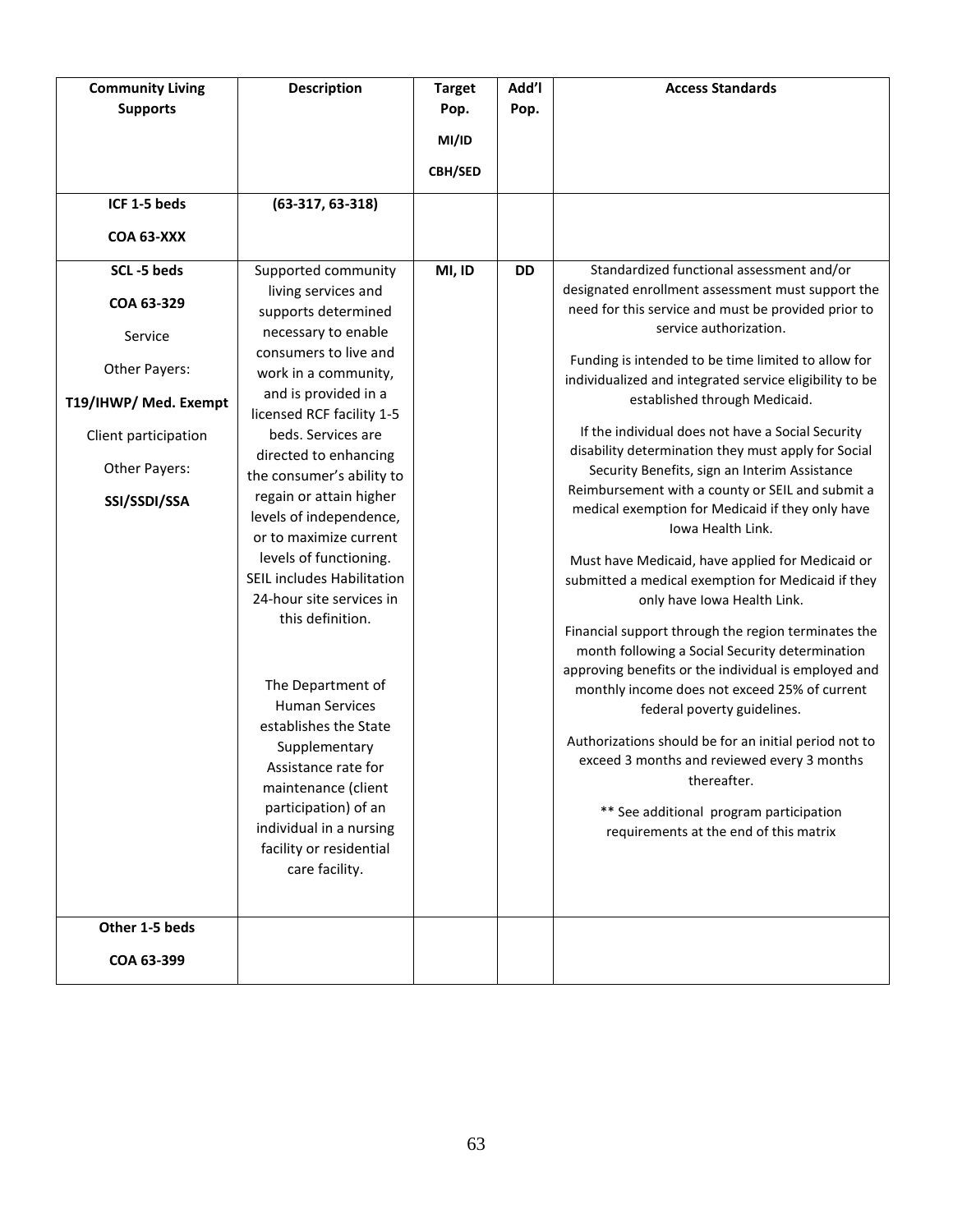| <b>Other Congregate</b>    | <b>Description</b>     | <b>Target</b>    | Add'l | <b>Access Standards</b>                                                                                                                                                                                                                        |
|----------------------------|------------------------|------------------|-------|------------------------------------------------------------------------------------------------------------------------------------------------------------------------------------------------------------------------------------------------|
| <b>Services</b>            |                        | Pop              | Pop   |                                                                                                                                                                                                                                                |
|                            |                        | MI/ID<br>CBH/SED |       |                                                                                                                                                                                                                                                |
| <b>Work services (work</b> |                        |                  |       |                                                                                                                                                                                                                                                |
| activity/sheltered work)   |                        |                  |       |                                                                                                                                                                                                                                                |
| COA 50-360                 |                        |                  |       |                                                                                                                                                                                                                                                |
| <b>RCF 6 and over beds</b> | 64-314 License for 6 & | MI, ID           | DD    | Standardized functional assessment and/or designated                                                                                                                                                                                           |
| <b>COA 64-XXX</b>          | over beds.             |                  |       | enrollment assessment must support the need for this<br>service and must be provided prior to service                                                                                                                                          |
| Service                    | 64-315 License for     |                  |       | authorization.                                                                                                                                                                                                                                 |
|                            | RCF/MR 6 & over beds.  |                  |       | Funding is intended to be time limited to allow for                                                                                                                                                                                            |
| Other Payers:              | 64-316 License for     |                  |       | individualized and integrated service eligibility to be<br>established through Medicaid.                                                                                                                                                       |
| T19/IHWP/ Med. Exempt      | RCF/PMI 6 & over beds. |                  |       |                                                                                                                                                                                                                                                |
| Client participation       |                        |                  |       | If the individual does not have a Social Security<br>disability determination they must apply for Social                                                                                                                                       |
| Other Payers:              |                        |                  |       | Security Benefits, sign an Interim Assistance<br>Reimbursement with a county or SEIL and submit a                                                                                                                                              |
| SSI/SSDI/SSA               |                        |                  |       | medical exemption for Medicaid if they only have Iowa<br>Health Link.                                                                                                                                                                          |
|                            |                        |                  |       | Must have Medicaid, have applied for Medicaid or<br>submitted a medical exemption for Medicaid if they<br>only have Iowa Health Link.                                                                                                          |
|                            |                        |                  |       | Financial support through the region terminates the<br>month following a Social Security determination<br>approving benefits or the individual is employed and<br>monthly income does not exceed 25% of current<br>federal poverty guidelines. |
|                            |                        |                  |       | Authorizations should be for an initial period not to<br>exceed 3 months and reviewed every 3 months<br>thereafter.                                                                                                                            |
|                            |                        |                  |       | ** See additional program participation requirements at the<br>end of this matrix                                                                                                                                                              |
| ICF 6 and over beds        | $(64-317, 64-318)$     |                  |       |                                                                                                                                                                                                                                                |
| <b>COA 64-XXX</b>          |                        |                  |       |                                                                                                                                                                                                                                                |
| <b>SCL 6 and over beds</b> |                        |                  |       |                                                                                                                                                                                                                                                |
| COA 64-329                 |                        |                  |       |                                                                                                                                                                                                                                                |
| Other 6 and over beds      |                        |                  |       |                                                                                                                                                                                                                                                |
| COA 64-399                 |                        |                  |       |                                                                                                                                                                                                                                                |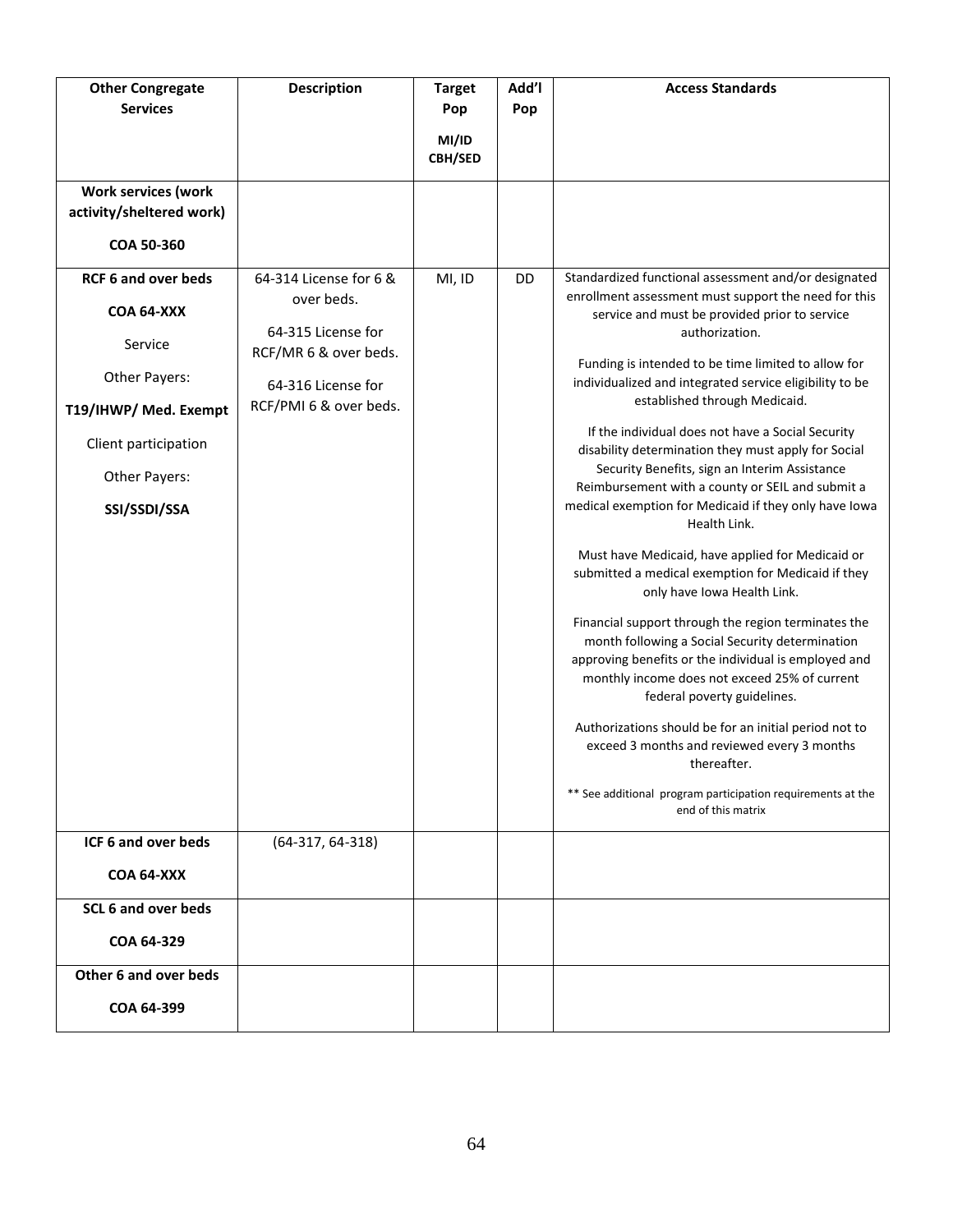#### **Adult Diagnostic Categories**

**MI-Mentally Ill**

**ID- Intellectually Disabled**

**DD- Developmentally Disabled**

**Children's Diagnostic Categories**

**CBH- Children's Behavioral Health (non-eligibility based service)**

**SED- Serious Emotional Disturbance (eligibility based service)**

#### **\*\*Additional program participation requirements**

Supported Community Living COA 32-329, SCL-5 Beds COA 63-329 & Client Participation rent and utilities only (no deposits) COA 33-340 and 33-345- If the individual does not have a Social Security disability determination they must apply for Social Security Benefits, sign an Interim Assistance Reimbursement with a county or SEIL. Must have Medicaid, have applied for Medicaid or submitted a medical exemption for Medicaid if they only have Iowa Health Link.

Diagnostic category 1: The individual must have serious mental illness, which is a mental, behavioral, or emotional disorder a history of multiple suicide attempts, a mental health diagnosis of (Schizophrenia, Psychotic Disorders, Bi-polar, Major Depression, Personality Disorders; along with serious impairments of functioning with an inability to identify and utilize coping skills, no personal support system, no housing options and includes excessive use of emergency settings, inpatient hospitalizations, 23-hour observation or residential crisis services.

Diagnostic category 2: The individual must have an Intellectual Disability resulting in serious functional impairment, which substantially interferes with or limits one or more major life activities, along with serious impairments of functioning with an inability to identify and utilize coping skills, no personal support system and no housing options.

Time limits of funding: An applicant who has an initial SSI claim in process at the time of application for SEIL Funding will be funded until Social Security makes a determination on the claim, if the claim is denied support will continue through the first appeal. If the appeal is denied support will continue through the 2<sup>nd</sup> appeal if a disability benefits attorney is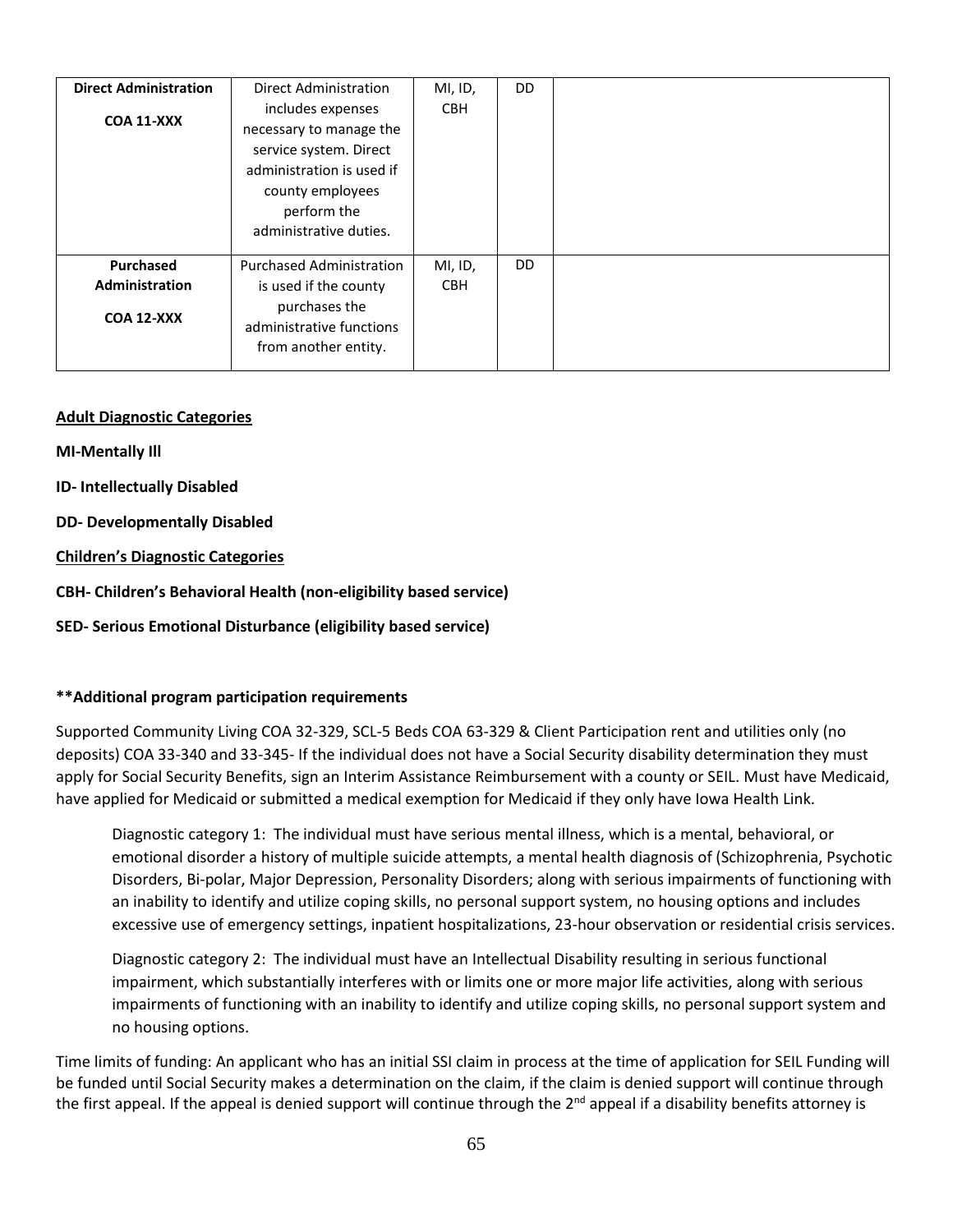involved. If the  $2^{nd}$  appeal is denied funding will terminate the month following funding will terminate the month following the Social Security notice of denial of benefits.

An applicant who had an initial SSI claim denied, appealed this denial and received an unfavorable appeal decision, has appealed that decision and disability benefits attorney is involved at the time of application for SEIL funding will be funded until Social Security makes a determination on the appeal. If the  $2^{nd}$  appeal is denied funding will terminate the month following the Social Security notice of denial of benefits.

An applicant who has a SSI claim in appeal and is awaiting an administrative law judge hearing at the time of application for SEIL funding will be funded until the administrative law judge makes a decision on the case. If the administrative law judge upholds the Social Security determination funding will terminate the month following the notice of denial of benefits.

If an applicant has been provided support from SEIL during a SSI claim and was supported through the denial of the initial claim and/or during two appeals the individual is ineligible for SEIL funding for 12 months. If it has been 12 months since SEIL ended and the applicant is filing a new claim with new information to support the claim SEIL may consider authorizing funding during the claim process. An applicant is no longer eligible for SEIL funding if support was provided though two separate attempts to be awarded SSI.

Supported Housing COA 32-396- Must have an integrated health home provider or managed care organization service coordinator.

Supported Housing is only for the benefit of the individual and not their household, spouse, significant other or family.

The individual must have serious mental illness, which is a mental, behavioral, or emotional disorder resulting in serious functional impairment, which substantially interferes with or limits one or more major life activities. For the purpose of eligibility for the Supported Housing program this is a complexity of mental health diagnosis (Schizophrenia, Psychotic Disorders, Bi-polar, Major Depression, Personality Disorders; along with serious impairments of functioning with an inability to identify and utilize coping skills, no personal support system, no housing options and includes excessive use of emergency settings, inpatient hospitalizations, 23-hour observation or residential crisis services.

Time limits of funding: An applicant who has an initial SSI claim in process at the time of application for SEIL Funding will be funded until Social Security makes a determination on the claim, if the claim is denied support will continue through the first appeal. If the appeal is denied support will continue through the 2<sup>nd</sup> appeal if a disability benefits attorney is involved. If the  $2<sup>nd</sup>$  appeal is denied funding will terminate the month following the Social Security notice of denial of benefits.

An applicant who had an initial SSI claim denied and appealed the denial at the time of application for SEIL funding will be funded until Social Security makes a determination on the appeal, if the appeal is denied support will continue through the 2<sup>nd</sup> appeal if a disability benefits attorney is involved. If the 2<sup>nd</sup> appeal is denied funding will terminate the month following the Social Security notice of denial of benefits.

An applicant who had an initial SSI claim denied, appealed this denial and received an unfavorable appeal decision, has appealed that decision and disability benefits attorney is involved at the time of application for SEIL funding will be funded until Social Security makes a determination on the appeal. If the  $2^{nd}$  appeal is denied funding will terminate the month following the Social Security notice of denial of benefits.

An applicant who has a SSI claim in appeal and is awaiting an administrative law judge hearing at the time of application for SEIL funding will be funded until the administrative law judge makes a decision on the case. If the administrative law judge upholds the Social Security determination funding will terminate the month following the notice of denial of benefits.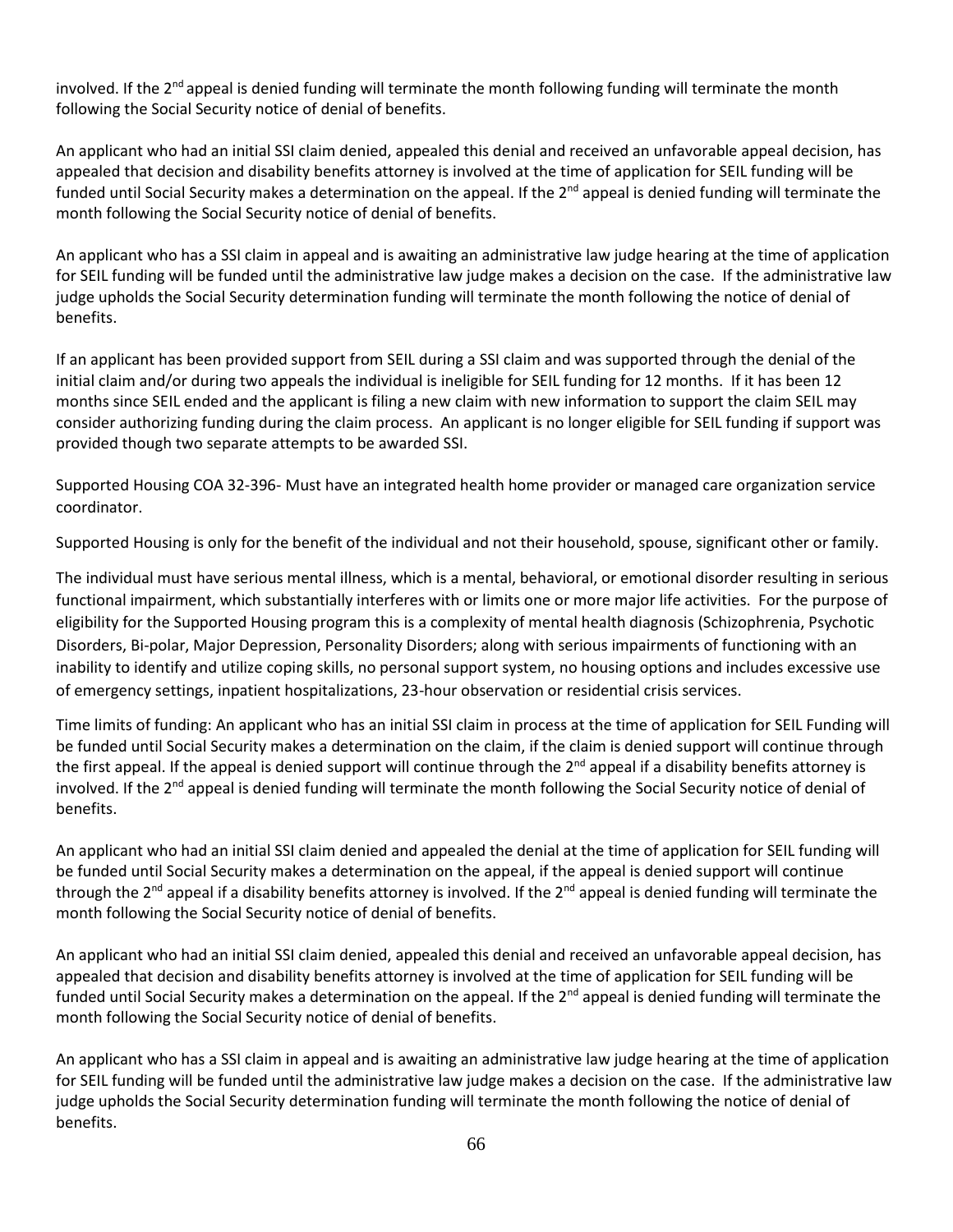If an applicant has been provided support from SEIL during a SSI claim and was supported through the denial of the initial claim and/or during two appeals the individual is ineligible for SEIL funding for 12 months. If it has been 12 months since SEIL ended and the applicant is filing a new claim with new information to support the claim SEIL may consider authorizing funding during the claim process. An applicant is no longer eligible for SEIL funding if support was provided though two separate attempts to be awarded SSI.

Rent Payments (time limited) COA 33-340 and Ongoing Rent Subsidy COA 33-345- SEIL does not pay deposits for client participation when services are provided in a site home. Time limits of funding: An applicant who has an initial SSI claim in process at the time of application for SEIL Funding will be funded until Social Security makes a determination on the claim, if the claim is denied support will continue through the first appeal. If the appeal is denied support will continue through the 2<sup>nd</sup> appeal if a disability benefits attorney is involved. If the 2<sup>nd</sup> appeal is denied funding will terminate the month following the Social Security notice of denial of benefits.

An applicant who had an initial SSI claim denied and appealed the denial at the time of application for SEIL funding will be funded until Social Security makes a determination on the appeal, if the appeal is denied support will continue through the  $2^{nd}$  appeal if a disability benefits attorney is involved. If the  $2^{nd}$  appeal is denied funding will terminate the month following the Social Security notice of denial of benefits.

An applicant who had an initial SSI claim denied, appealed this denial and received an unfavorable appeal decision, has appealed that decision and disability benefits attorney is involved at the time of application for SEIL funding will be funded until Social Security makes a determination on the appeal. If the  $2^{nd}$  appeal is denied funding will terminate the month following the Social Security notice of denial of benefits.

An applicant who has a SSI claim in appeal and is awaiting an administrative law judge hearing at the time of application for SEIL funding will be funded until the administrative law judge makes a decision on the case. If the administrative law judge upholds the Social Security determination funding will terminate the month following the notice of denial of benefits.

If an applicant has been provided support from SEIL during a SSI claim and was supported through the denial of the initial claim and/or during two appeals the individual is ineligible for SEIL funding for 12 months. If it has been 12 months since SEIL ended and the applicant is filing a new claim with new information to support the claim SEIL may consider authorizing funding during the claim process. An applicant is no longer eligible for SEIL funding if support was provided though two separate attempts to be awarded SSI.

RCF 1-5 Beds Client Participation for COA's 63-314, 63-315 & 63-316- The individual must have serious mental illness, which is a mental, behavioral, or emotional disorder a history of multiple suicide attempts, a mental health diagnosis of (Schizophrenia, Psychotic Disorders, Bi-polar, Major Depression, Personality Disorders; along with serious impairments of functioning with an inability to identify and utilize coping skills, no personal support system, no housing options and includes excessive use of emergency settings, inpatient hospitalizations, 23-hour observation or residential crisis services. The individual must have an intellectual disability resulting in serious functional impairment, which substantially interferes with or limits one or more major life activities, along with serious impairments of functioning with an inability to identify and utilize coping skills, no personal support system and no housing options.

SEIL follows State Supplementary Assistance rules for payment of maintenance fees for reserve bed days not to exceed 20 per calendar month for hospitalization and not to exceed 30 days per year for a visit or vacation. If an individual is discharged from the RCF while hospitalized the maintenance payment ends effective the same date as the discharge. SEIL does not pay the service fee when an individual is not in the RCF to receive services unless this is specifically identified in a host county contract or management plan.

Time limits of funding: An applicant who has an initial SSI claim in process at the time of application for SEIL funding will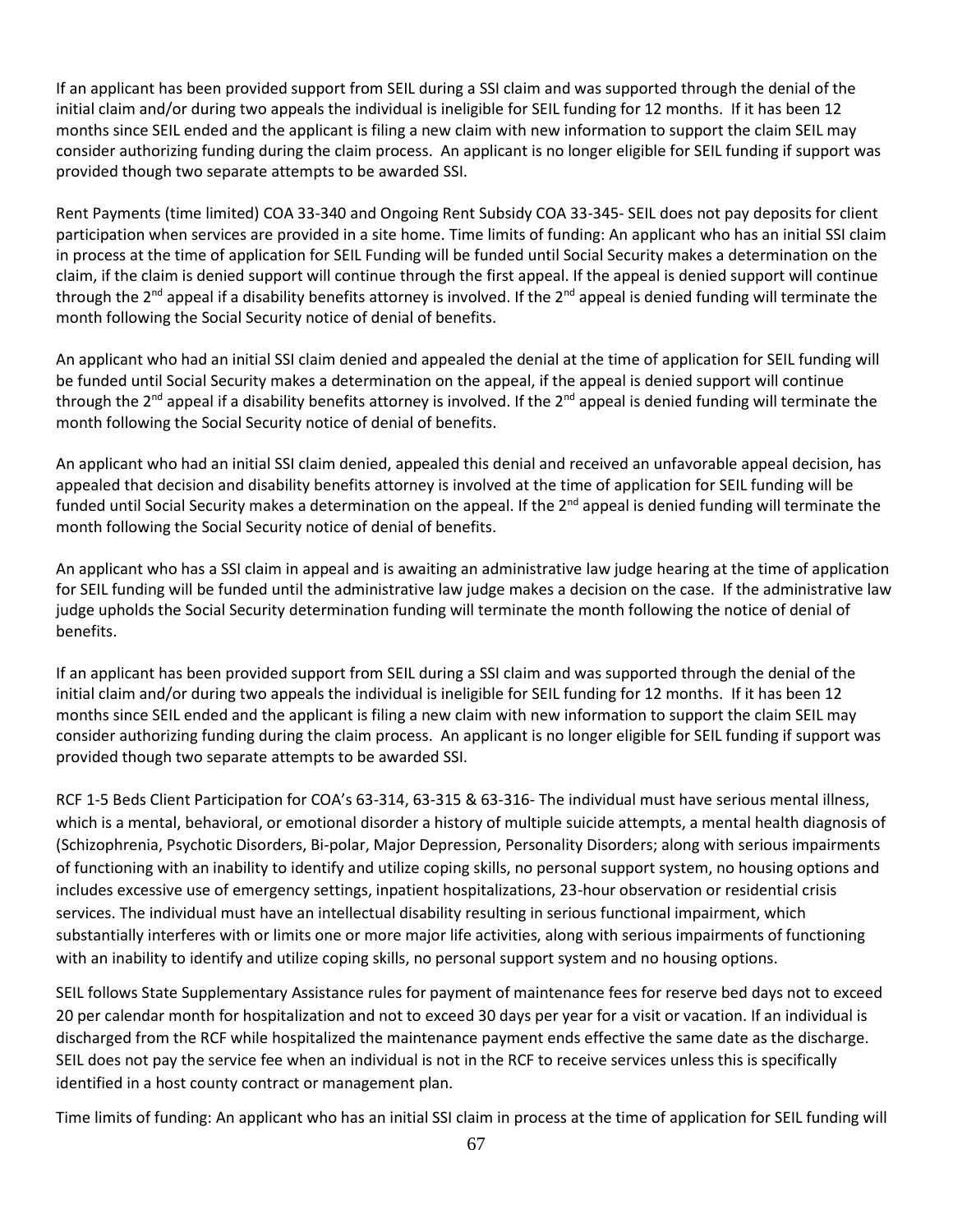be funded until Social Security makes a determination on the claim, if the claim is denied support will continue through the first appeal. If the appeal is denied support will continue through the 2<sup>nd</sup> appeal if a disability benefits attorney is involved. If the  $2<sup>nd</sup>$  appeal is denied funding will terminate the month following the Social Security notice of denial of benefits.

An applicant who had an initial SSI claim denied and is an appeal of the denial at the time of application for SEIL funding will be funded until Social Security makes a determination on the appeal, if the appeal is denied support will continue through the 2<sup>nd</sup> appeal if a disability benefits attorney is involved. If the 2<sup>nd</sup> appeal is denied funding will terminate the month following the Social Security notice of denial of benefits.

An applicant who had an initial SSI claim denied, appealed this denial and received an unfavorable appeal decision, has appealed that decision and disability benefits attorney is involved at the time of application for SEIL funding will be funded until Social Security makes a determination on the appeal. If the 2<sup>nd</sup> appeal is denied funding will terminate the month following the Social Security notice of denial of benefits.

An applicant who has a SSI claim in appeal and is awaiting an administrative law judge hearing at the time of application for SEIL funding will be funded until the administrative law judge makes a decision on the case. If the administrative law judge upholds the Social Security determination funding will terminate the month following the notice of denial of benefits.

If an applicant has been provided support from SEIL during a SSI claim and was supported through the denial of the initial claim and/or during two appeals the individual is ineligible for SEIL funding for 12 months. If it has been 12 months since SEIL ended and the applicant is filing a new claim with new information to support the claim SEIL may consider authorizing funding during the claim process. An applicant is no longer eligible for SEIL funding if support was provided though two separate attempts to be awarded SSI.

RCF 6 and Over Beds Client Participation 64-314, 64-315 & 64-316- The individual must have serious mental illness, which is a mental, behavioral, or emotional disorder a history of multiple suicide attempts, a mental health diagnosis of (Schizophrenia, Psychotic Disorders, Bi-polar, Major Depression, Personality Disorders; along with serious impairments of functioning with an inability to identify and utilize coping skills, no personal support system, no housing options and includes excessive use of emergency settings, inpatient hospitalizations, 23-hour observation or residential crisis services. The individual must have an intellectual disability resulting in serious functional impairment, which substantially interferes with or limits one or more major life activities, along with serious impairments of functioning with an inability to identify and utilize coping skills, no personal support system and no housing options.

SEIL follows State Supplementary Assistance rules for payment of maintenance fees for reserve bed days not to exceed 20 per calendar month for hospitalization and not to exceed 30 days per year for a visit or vacation. If an individual is discharged from the RCF while hospitalized the maintenance payment ends effective the same date as the discharge. SEIL does not pay the service fee when an individual is not in the RCF to receive services unless this is specifically identified in a host county contract or management plan.

An applicant who had an initial SSI claim denied and is an appeal of the denial at the time of application for SEIL funding will be funded until Social Security makes a determination on the appeal, if the appeal is denied support will continue through the 2<sup>nd</sup> appeal if a disability benefits attorney is involved. If the 2<sup>nd</sup> appeal is denied funding will terminate the month following the Social Security notice of denial of benefits.

An applicant who had an initial SSI claim denied, appealed this denial and received an unfavorable appeal decision, has appealed that decision and disability benefits attorney is involved at the time of application for SEIL funding will be funded until Social Security makes a determination on the appeal. If the 2<sup>nd</sup> appeal is denied funding will terminate the month following the Social Security notice of denial of benefits.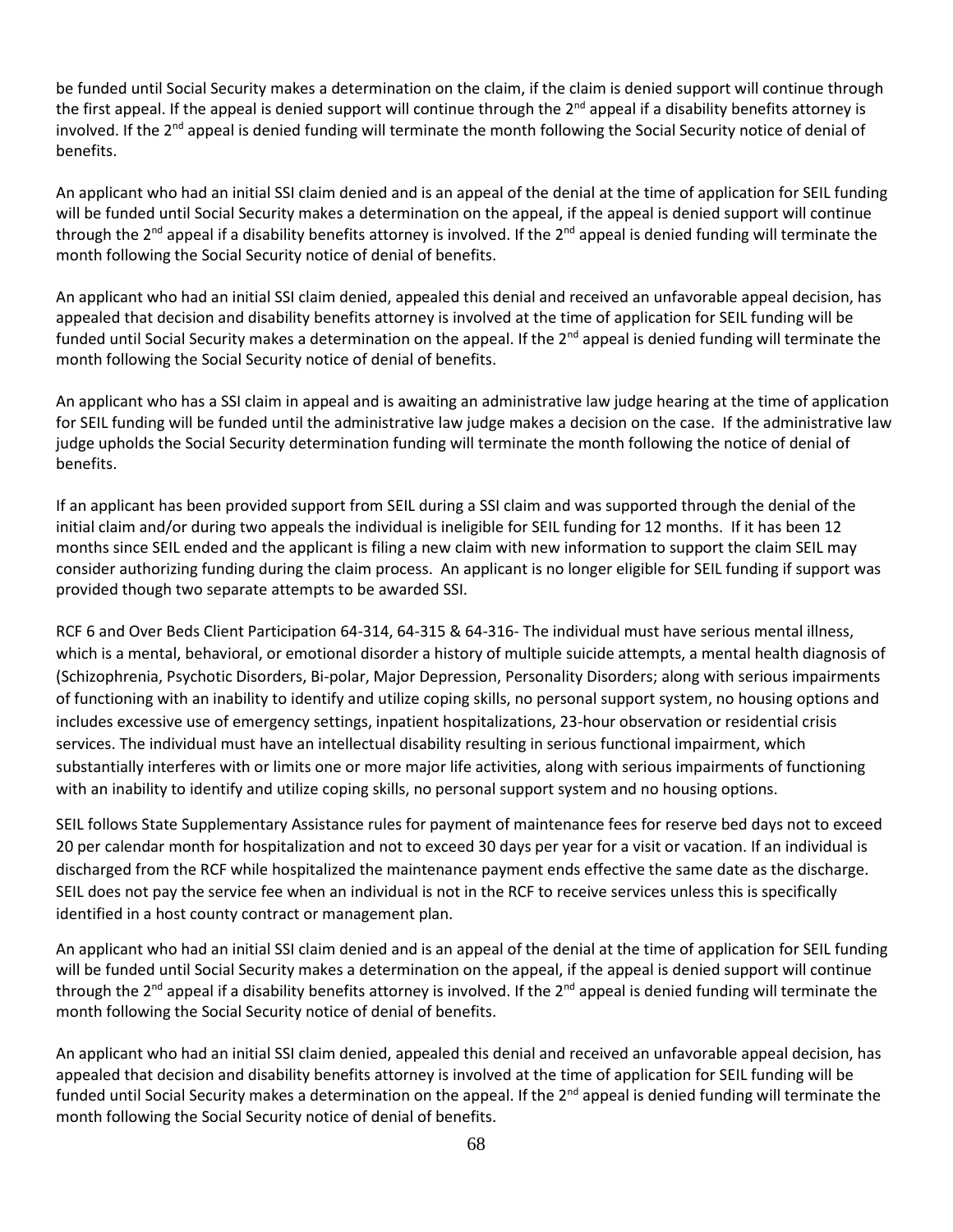An applicant who has a SSI claim in appeal and is awaiting an administrative law judge hearing at the time of application for SEIL funding will be funded until the administrative law judge makes a decision on the case. If the administrative law judge upholds the Social Security determination funding will terminate the month following the notice of denial of benefits.

If an applicant has been provided support from SEIL during a SSI claim and was supported through the denial of the initial claim and/or during two appeals the individual is ineligible for SEIL funding for 12 months. If it has been 12 months since SEIL ended and the applicant is filing a new claim with new information to support the claim SEIL may consider authorizing funding during the claim process. An applicant is no longer eligible for SEIL funding if support was provided though two separate attempts to be awarded SSI.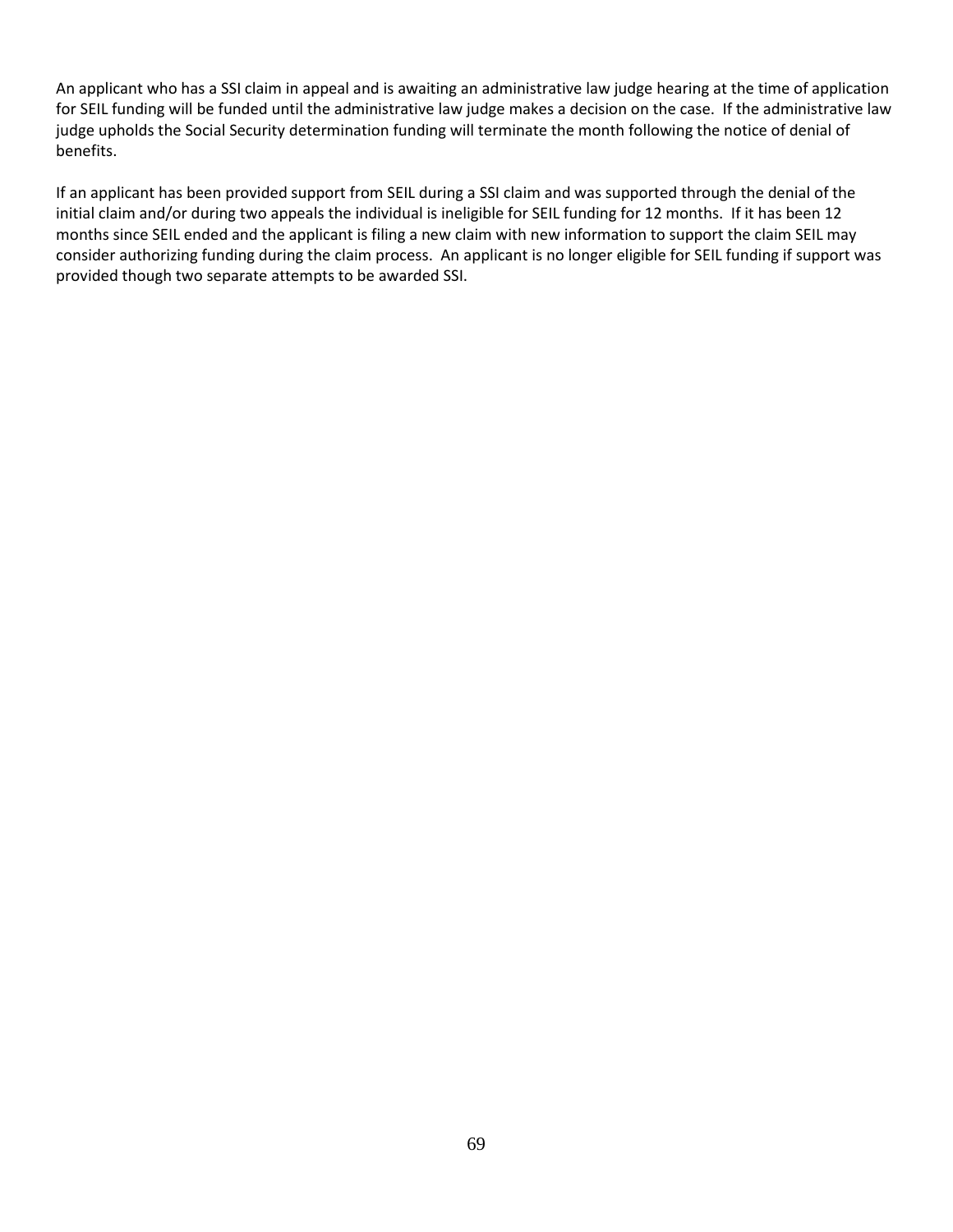# **Attachment C- Charter Document**

### **Charter Document for Welcoming, Trauma-Informed, Integrated Services within Southeast Iowa Link (SEIL) September 11, 2014**

**Southeast Iowa Link** is partnering with its Stakeholders, including Boards of Supervisors, County Coordinators of Disability Services (CDS), partner county agencies (e.g., hospitals, jails), Mental Health (MH), Intellectual Disabilities (ID), and Substance Abuse(SA) service providers, as well as individuals and families, to create an integrated regional system with the following Mission, Vision, and Values:

**MISSION**: Collaborate with our partners to provide welcoming integrated and individualized services that create opportunities to improve lives.

**VISION**: Our system will facilitate accessible, high quality, and comprehensive services to people and families with multiple issues in their lives. We will be welcoming, hopeful, & helpful in providing integrated services to people who have complex MH/SA/DS challenges, including trauma, so that more people can get help in a single door, and fewer people fall through the cracks.

**VALUES**: Welcoming, Service to People, Continuity of Services, High Quality Services, Multi-occurring Capable, Trauma-Informed, Strength Based, Person Centered, Openness, Local Access, Interagency Mutual Support, Accountability, Accepting/Non-Judgmental, Addressing the Whole Person (needs and strengths), Personal Choice, Access to Resources, Prevention, Advocacy, Community Integration, Address Gaps in Services, and Empowerment.

### **In order to organize the SEIL region to achieve this mission and vision, the SEIL administrative team will take the following steps:**

- 1. Formalize and disseminate this charter document as region policy, and append to the management plan.
- 2. Develop a representative Governing Board, Advisory Committees, Regional Change Agent Team, and a Team of Champions representing front line staff and service recipients.
- 3. Define the roles of each group so there is a clear transparent decision making process
- 4. Identify working committees which report to the above structure, starting with the Crisis Committee working on a regional crisis continuum.
- 5. Develop a welcoming policy for the Region, including welcoming not only complex individuals, but each provider welcoming the others as priority partners.
- 6. Encourage existing and new programs to use the COMPASS-EZ and IA-MOST to make progress toward welcoming, recovery oriented trauma informed, multi-occurring capability
- 7. Support the development of shared responsibility and partnership planning for complex individuals in crisis, and complex clients who need to transition from institutional to community settings to better utilize available resources.
- 8. Organize Technical Assistance, consultation, and training for provider partners, front line staff, and champions.

## **Each key partner service agency (including County Coordinators of Disability Services) agrees to take the following steps to make progress**: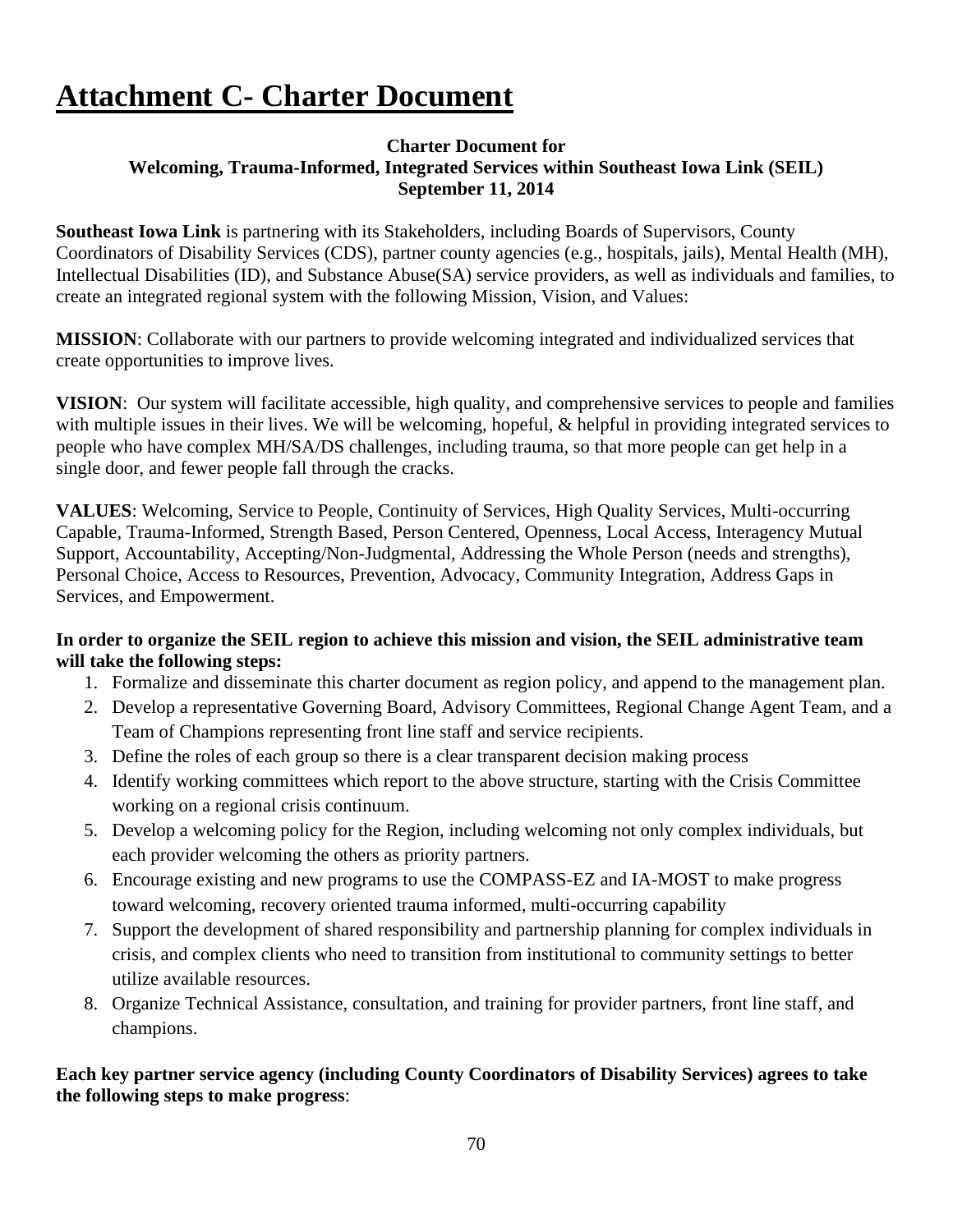- 1. Formally commit to using the vision and steps in the Charter to make change throughout their organization, including all programs becoming trauma informed and multi-occurring capable.
- 2. Organize an internal change team (Continuous Quality Improvement (CQI) Team), with a change leader, and champions, from each program
- 3. Send a change leader representative to Change Agent Team meetings, Advisory Committees meetings, or other workgroups as indicated, and participate in making a positive change in the SEIL region.
- 4. Utilize the Compass tool(s) (or IA-MOST) in the organization's programs to set baseline.
- 5. Develop measurable action plans based on the tools, working on welcoming, access, and so on, as listed below, and identifying opportunities for implementing or improving use of Evidence-Based Practice.
- 6. Support efforts to have staff (especially on the Team of Champions) work across boundaries to form partnerships with each other to positively impact the lives of persons served in the region.
- 7. Measure progress in outcomes and performance measures related to:
	- Welcoming Access to Services
	- Identifying Hope and Progress for a Successful Life in the Community
	- Person-Centeredness and Strength-Based Service Delivery
	- Multi-Occurring Capability (MH/ID/SA, etc.)
	- Integration of Health and Wellness
	- Quality of Life and Safety, including shared development of crisis response
	- Engagement of Family and Natural Supports
	- Competency of ALL staff in implementing value-based practice
	- System Evaluation Measures, as they are developed and defined collectively

(Refer to "Quality Management and Improvement" section of the SEIL Management Plan for more information).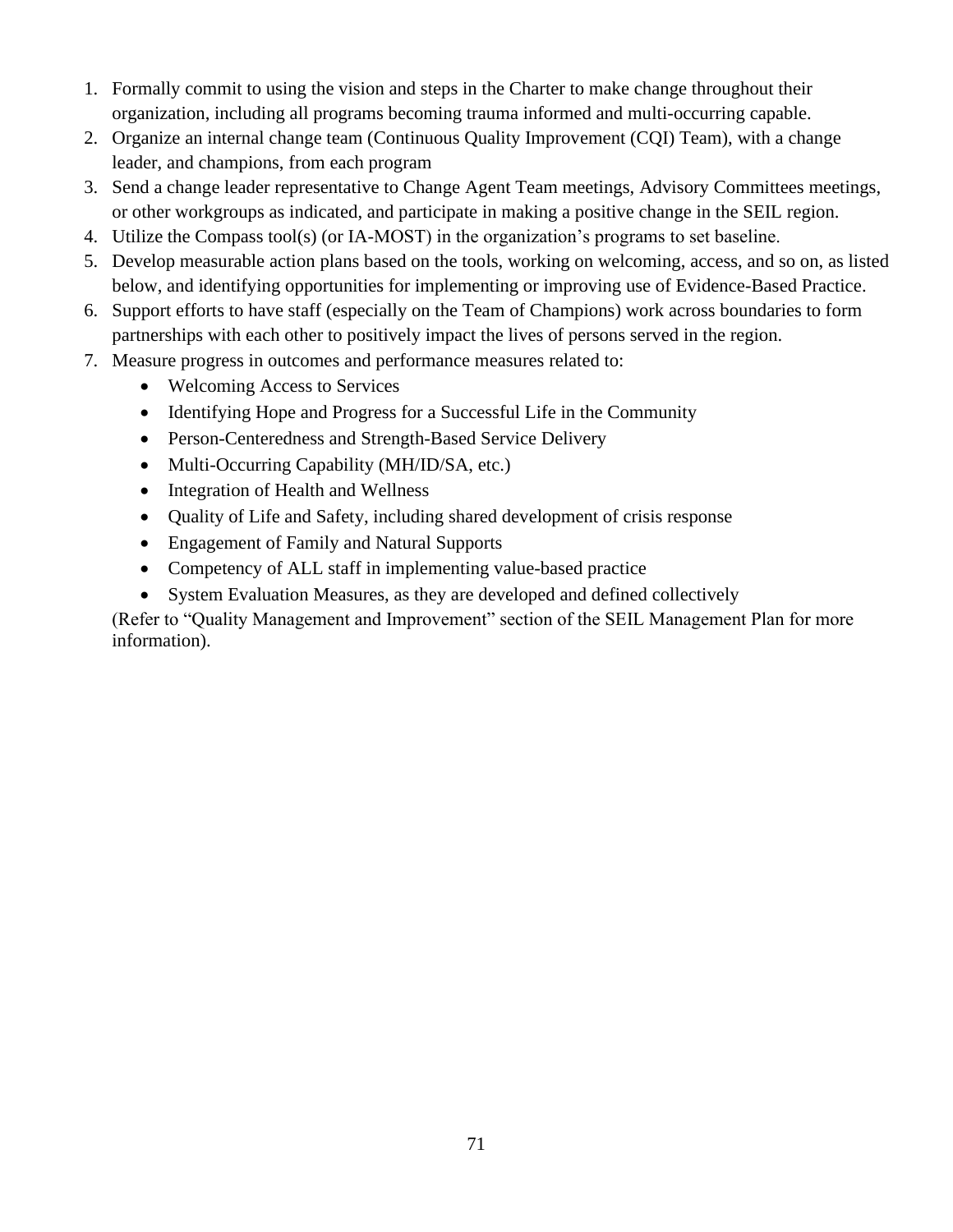# **Attachment D- Glossary**

## **Glossary**

### **DEFINITIONS**

**Access Point** -- is a SEIL county service office where applications are received and reviewed for eligibility determination.

**Applicant** -- an individual who applies to receive funding for services and supports from the service system. **Appellant --** a person who applies to a higher administrative level or court for a reversal of a decision. **Assessment and Evaluation** -- a service as defined in 441-25.1.

**Assertive Community Treatment --** a program of comprehensive outpatient services provided in the community directed toward the amelioration of symptoms and the rehabilitation of behavioral, functional, and social deficits of individuals with severe and persistent mental disorders and individuals with complex symptomology who require multiple mental health and supportive services to live in the community consistent with evidence-based practice standards published by the Substance Abuse and Mental Health Services Administration.

**Assistive Technology Account** -- funds in contracts, savings, trust or other financial accounts, financial instruments, or other arrangements with a definite cash value that are set aside and designated for the purchase, lease, or acquisition of assistive technology, assistive technology services, or assistive technology devices. Assistive technology accounts must be held separately from other accounts. Funds must be used to purchase, lease, or otherwise acquire assistive technology services or devices for a working individual with a disability. Any withdrawal from an assistive technology account other than for the designated purpose becomes a countable resource.

**Authorized Representative** -- a person designated by the individual or by Iowa law to act on the individual's behalf in specified affairs to the extent prescribed by law.

**Brain Injury --** (BI) means clinically evident damage to the brain resulting directly or indirectly from trauma, infection, anoxia, vascular lesions or tumor of the brain, not primarily related to degenerative or aging processes, which temporarily or permanently impairs a person's physical, cognitive, or behavioral functions. Iowa Administrative Code 83.81.

The person must have a diagnosis from the following list:

Malignant neoplasms of brain, cerebrum.

Malignant neoplasms of brain, frontal lobe.

Malignant neoplasms of brain, temporal lobe.

Malignant neoplasms of brain, parietal lobe.

Malignant neoplasms of brain, occipital lobe.

Malignant neoplasms of brain, ventricles.

Malignant neoplasms of brain, cerebellum.

Malignant neoplasms of brain, brain stem.

Malignant neoplasms of brain, other part of brain, includes midbrain, peduncle, and medulla oblongata.

Malignant neoplasms of brain, cerebral meninges.

Malignant neoplasms of brain, cranial nerves.

Secondary malignant neoplasm of brain.

Secondary malignant neoplasm of other parts of the nervous system, includes cerebral meninges.

Benign neoplasm of brain and other parts of the nervous system, brain.

Benign neoplasm of brain and other parts of the nervous system, cranial nerves.

Benign neoplasm of brain and other parts of the nervous system, cerebral meninges.

Encephalitis, myelitis and encephalomyelitis.

Intracranial and intraspinal abscess.

Anoxic brain damage.

Subarachnoid hemorrhage.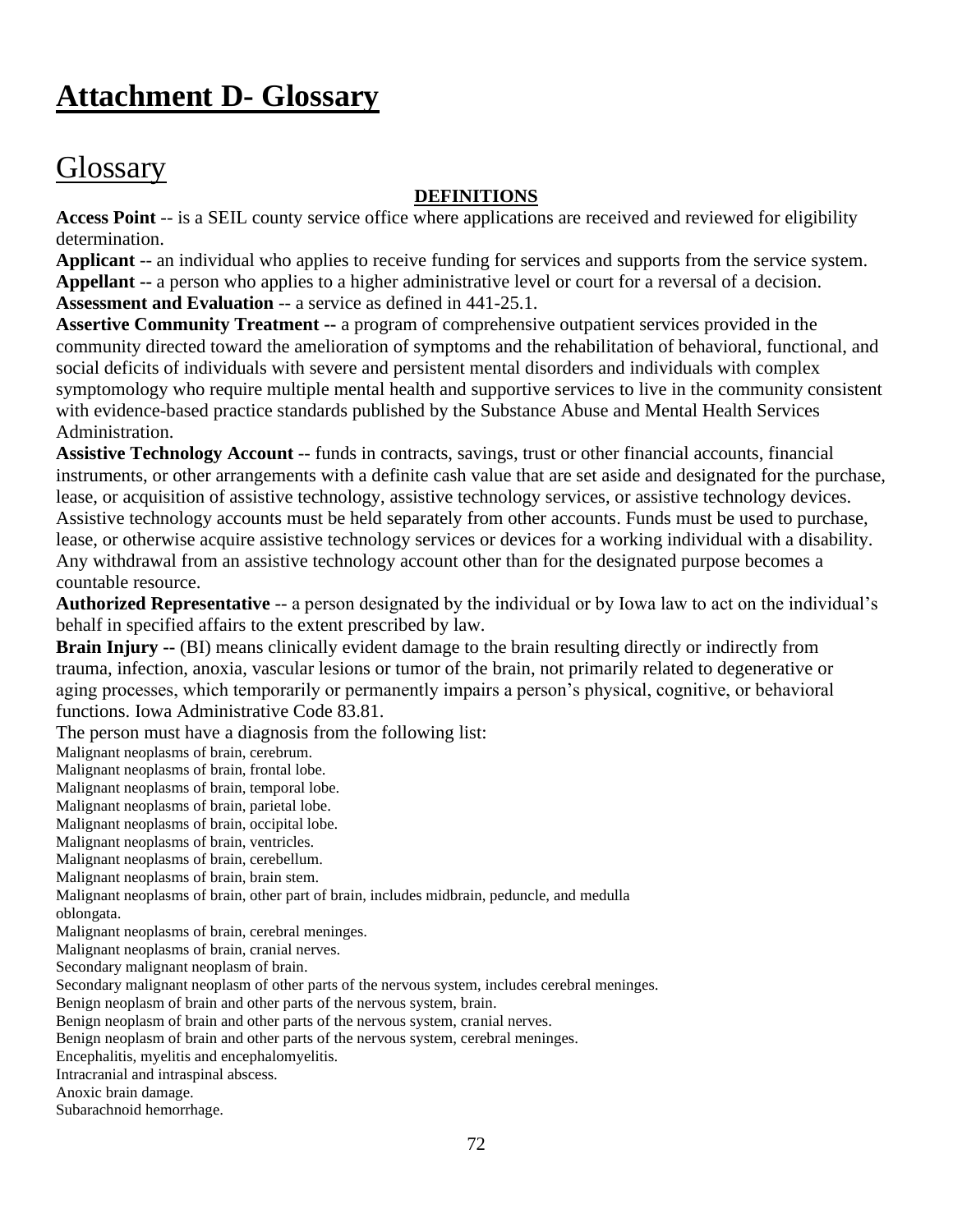Intracerebral hemorrhage. Other and unspecified intracranial hemorrhage. Occlusion and stenosis of precerebral arteries. Occlusion of cerebral arteries. Transient cerebral ischemia. Acute, but ill-defined, cerebrovascular disease. Other and ill-defined cerebrovascular diseases. Fracture of vault of skull. Fracture of base of skull. Other and unqualified skull fractures. Multiple fractures involving skull or face with other bones. Concussion. Cerebral laceration and contusion. Subarachnoid, subdural, and extradural hemorrhage following injury. Other and unspecified intracranial hemorrhage following injury. 10/2/13 Human Services [441] Ch. 83, p.27 Intracranial injury of other and unspecified nature. Poisoning by drugs, medicinal and biological substances. Toxic effects of substances. Effects of external causes. Drowning and nonfatal submersion. Asphyxiation and strangulation. Child maltreatment syndrome. Adult maltreatment syndrome.

**Case Management --** service provided by case manager who assists individuals in gaining access to needed medical, social, educational, and other services thru assessment, development of a care plan, referral, monitoring and follow-up using a strength-based service approach that helps individuals achieve specific desired outcomes leading to a healthy self-reliance and interdependence with their community.

**Case Manager --** a person who has completed specified and required training to provide case management thru the medical assistance program or the Iowa Behavioral Health Care Plan.

**Chief Executive Officer** (CEO) -- the individual chosen and supervised by the governing board who serves as the single point of accountability for the mental health and disability services region.

**Child or Children** -- means a person or persons under eighteen years of age.

**Children's Behavioral Health Services** -- means behavioral health services for children who have a diagnosis of serious emotional disturbance.

**Children's Behavioral Health System or Children's System** -- means the behavioral health system for children implemented pursuant to Iowa Code Chapter 225C.

**Community Services Network (CSN) --** the SEIL Management Information System (MIS).

**Coordinator of Children's Behavioral Health Services** -- means a member of the regional administrative entity staff who meets the requirements described in Iowa Code section 331.390(3)"b" and is responsible for coordinating behavioral health services for children.

331.390(3) "b" The regional administrator staff shall include one or more coordinators of mental health and disability services and one or more coordinators of children's behavioral health services. A coordinator shall possess a bachelor's or higher level degree in a human services-related or administration-related field, including but not limited to social work, psychology, nursing, or public or business administration, from an accredited college or university. However, in lieu of a degree in public or business administration, a coordinator may provide documentation of relevant management experience. An action of a coordinator involving a clinical decision shall be made in conjunction with a professional who is trained in the delivery of the mental health or disability service or children's behavioral health service addressed by the clinical decision. The regional administrator shall determine whether referral to a coordinator of mental health and disability services or children's behavioral health services is required for a person or child seeking to access a service through a local access point of the regional service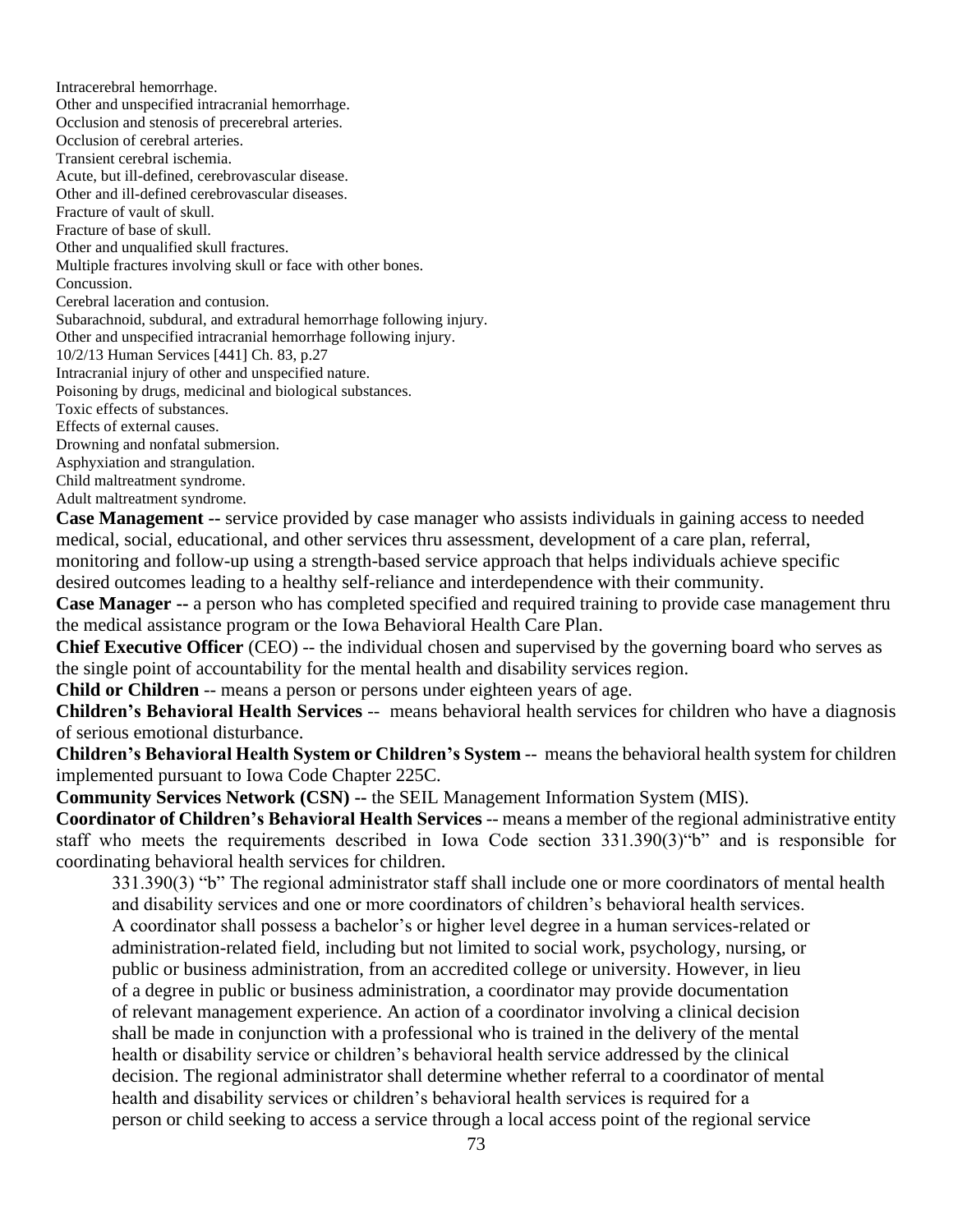system or the children's behavioral health system.

**Countable Household Income** -- shall mean earned and unearned income of the family of a child according to the modified adjusted gross income methodology.

**County Service Coordinator --** members of an organization's management team who work to match clients with appropriate services. Service coordinators typically spend part of their time in an office environment and part of their time in the field meeting with clients.

**Crisis Evaluation --** the process used with an individual to collect information related to the individual's history and needs, strengths, and abilities in order to determine appropriate services or referral during an acute crisis episode.

**Choice** -- the individual or authorized representative chooses the services, supports, and goods needed to best meet the individual's goals and accepts the responsibility and consequences of those choices.

**Clear lines of Accountability** -- the structure of the governing board's organization makes it evident that the ultimate responsibility for the administration of the non-Medicaid funded mental health and disability services lies with the governing board and that the governing board directly and solely supervises the organization's chief executive officer.

**Community** -- an integrated setting of an individual's choice.

**Coordinator of Disability Services** -- as defined in Iowa Code 331.390.3.b a coordinator shall possess a bachelor's or higher level degree in a human services-related or administration-related field, including but not limited to social work, psychology, nursing or public or business administration, from an accredited college or university. However, in lieu of a degree in public or business administration, a coordinator may provide documentation of relevant management experience.

**Countable Resource** -- means all liquid and non-liquid assets owned in part or in whole by the individual household that could be converted to cash to use for support and maintenance and that the individual household is not legally restricted from using for support and maintenance.

**County of Residence** -- means the county in this state in which, at the time a person applies for or receives services, the person is living and has established an ongoing presence with the declared, good faith intention of living in the county for a permanent or indefinite period of time. The county of residence of a person who is a homeless person is the county where the homeless person usually sleeps. A person maintains residency in the county in which the person last resided while the person is present in another county receiving services in a hospital, a correctional facility, a halfway house for community-based corrections or substance-related treatment, a nursing facility, an intermediate care facility for persons with an intellectual disability, or a residential care facility, or for the purpose of attending a college or university.

**Day Habilitation --** Services that assist or support the individual in developing or maintaining life skills and community integration. Services shall enable or enhance the individual's functioning, physical and emotional health and development, language and communication development, cognitive functioning, socialization and community integration, functional skill development, behavior management, responsibility and self-direction, daily living activities, self-advocacy skills, or mobility.

**Early Identification** -*-* means the process of detecting developmental delays or untreated conditions that may indicate the need for further evaluation.

**Early Intervention --** means services designed to address the social, emotional, and developmental needs of children at their earliest stages to decrease long-term effects and provide support in meeting developmental milestones.

**Education Services** *-*- means activities that increase awareness and understanding of the causes and nature of conditions or factors which affect an individual's development and functioning.

**Emergency Service --** any healthcare service provided to evaluate and/or treat any medical condition such that a prudent lay-person possessing an average knowledge of medicine and health, believes that immediate unscheduled medical care is required.

**Empowerment** -- that the service system ensures the rights, dignity, and ability of individuals and their families to exercise choices, take risks, provide input, and accept responsibility.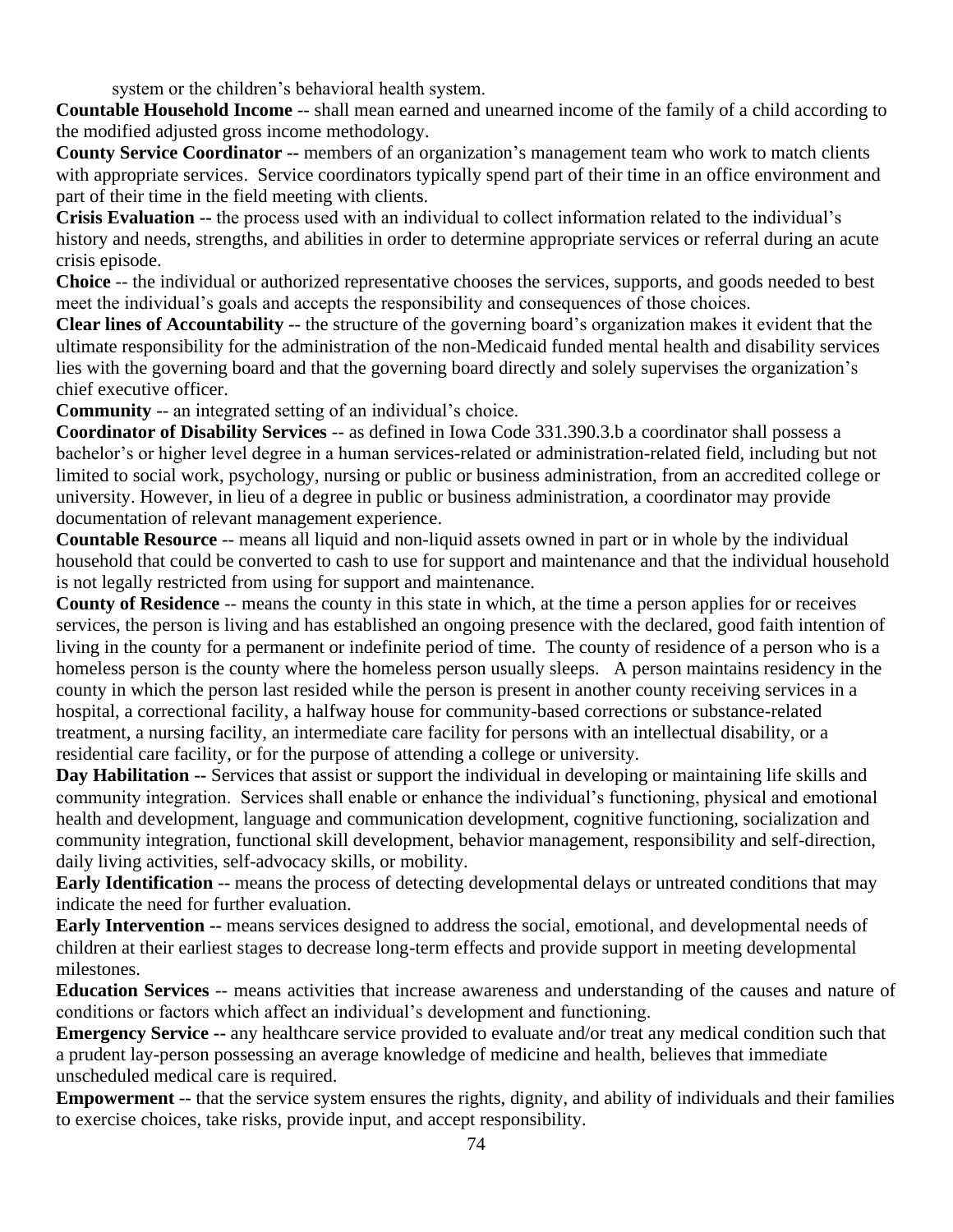**Evidence-based Services --** using interventions that have been rigorously tested, have yielded consistent, replicable results, and have proven safe, beneficial, and effective and have established standards for fidelity of the practice.

**Exempt Resource** -- a resource that is disregarded in the determination of eligibility for public funding assistance and in the calculation of client participation amounts.

**Family Psychoeducation --** services including the provision of emotional support, education, resources during periods of crisis, and problem-solving skills consistent with evidence-based practice standards published by the Substance Abuse and Mental Health Services Administration.

**Family Support** -- Services provided by a family support peer specialist that assists the family of an individual to live successfully in the family home or community including, but not limited to, education and information, individual advocacy, family support groups, and crisis response.

**Federal Poverty Level --** means the most recently revised annual poverty income guidelines published in the Federal Register by the United States Department of Health and Human Services.

**Fidelity Scales --** a tool to enable evaluators to examine/measure how closely a specific program adheres to the essential components of a model for evidence-based practice.

**Functional Assessment --** means the analysis of daily living skills. The functional assessment takes into account the strengths, the stated needs and level and kind of disability of the individual using the service. **Gross Income** -- all gross income received by the individual's household, including but not limited to wages, income from self-employment, retirement benefits, disability benefits, dividends, annuities, unemployment compensation, alimony, child support, investment income, rental income, and income from trust funds. **Health Home --** A service model that facilitates access to an interdisciplinary array of medical care, behavioral health care, and community-based social services and supports for both children and adults with chronic conditions. Services may include comprehensive care management; care coordination and health promotion; comprehensive transitional care from inpatient to other settings, including appropriate follow-up; individual and family support, which includes authorized representatives; referral to community and social support services, if relevant; and the use of health information technology to link services, as feasible and appropriate.

**Health Maintenance Organization --** means any person who: *a*. Provides either directly or through arrangements with others, health care services to enrollees on a fixed prepayment basis; *b.* Provides either directly or through arrangements with other persons for basic health care services; and, *c.* Is responsible for the availability, accessibility and quality of the health care services provided or arranged.

**Home and Community Based Waiver Programs** -- are programs that allow the state to access Medicaid funding (through a waiver) to develop and implement an array of community based services. The services offered through each waiver program must meet the public standards of the health, safety, and welfare of the consumers. These services are directed to Medicaid Eligible persons who require a level of care previously provided only in a hospital or nursing facility. The waiver programs offer services beyond what are available through the regular Medicaid Program. Currently there are six (6) Waiver programs in the state of Iowa, they are:

HCBS AIDS/HIV Waiver HCBS Brain Injury Waiver HCBS Elderly Waiver HCBS Ill and Handicapped Waiver HCBS Intellectual Disability Waiver HCB S Physical Disability Waiver

**Home and Vehicle Modification --** A service that provides physical modifications to the home or vehicle that directly address the medical health or remedial needs of the individual that are necessary to provide for the health, welfare, and safety of the member and to increase or maintain independence.

**Home Health Aid --** Unskilled medical services which provide direct personal care. This service may include assistance with activities of daily living, such as helping the recipient to bathe, get in and out of bed, care for hair and teeth, exercise, and take medications specifically ordered by the physician.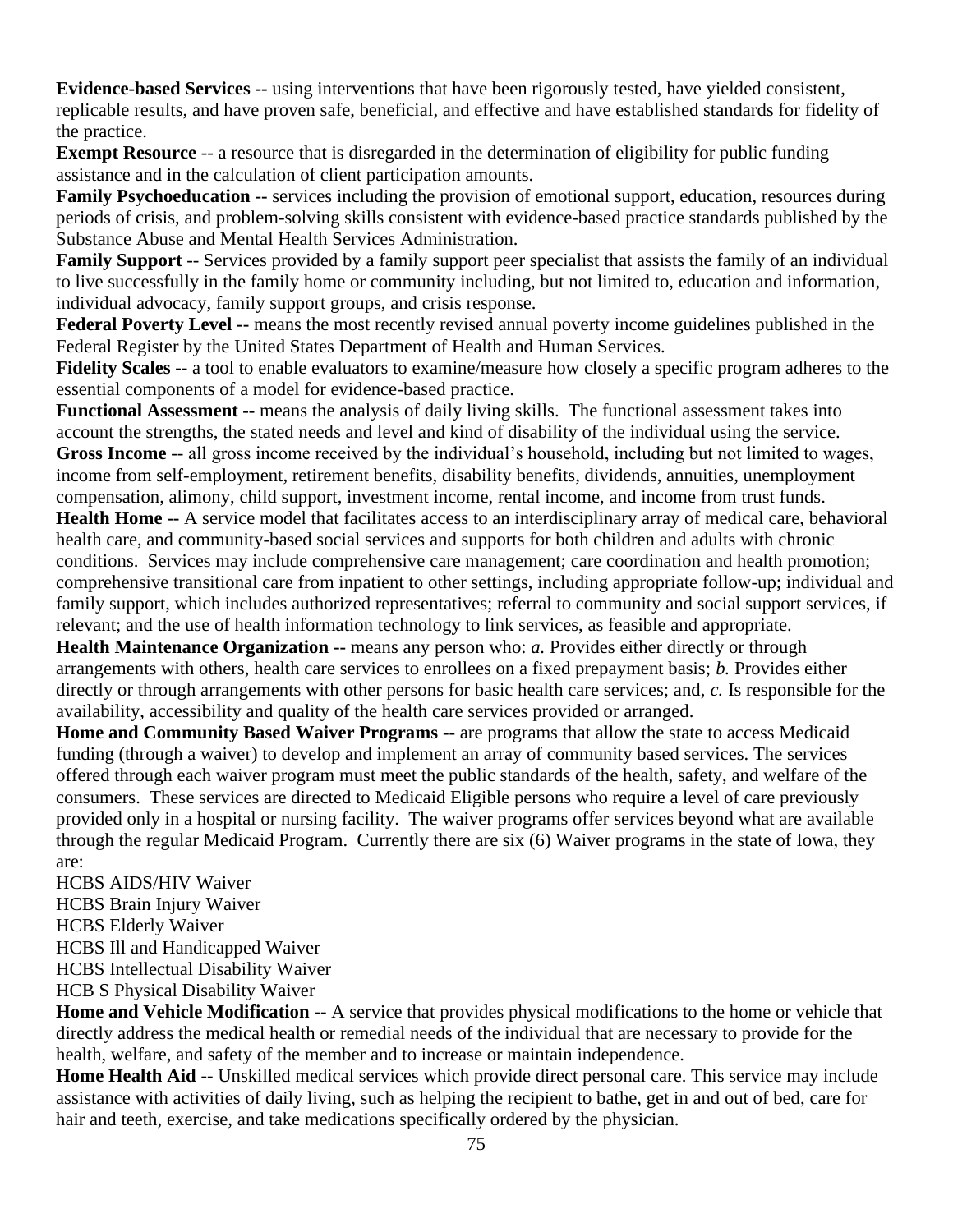**Homeless Person --** a person who lacks a fixed, regular, and adequate nighttime residence and who has a primary nighttime residence that is one of the following: a. A supervised publicly or privately operated shelter designed to provide temporary living accommodations. b. An institution that provides a temporary residence for persons intended to be institutionalized. c. A public or private place not designed for, ordinarily used as, a regular sleeping accommodation for human beings.

**Household** -- for an individual who is 18 years of age or over, the individual, the individual's spouse or domestic partner, and any children, step-children, or wards under the age of 18 who reside with the individual. For an individual under the age of 18, household -- the individual, the individual's parents (or parent and domestic partner), step-parents or guardians, and any children, step-children, or wards under the age of 18 of the individual's parents (or parent and domestic partner), step-parents, or guardians who reside with the individual. **Illness Management and Recovery --** a broad set of strategies designed to help individuals with serious mental illness collaborate with professionals, reduce the individuals' susceptibility to the illness, and cope effectively with the individuals' symptoms consistent with evidence-based practice standards published by the Substance Abuse and Mental Health Services Administration.

**Indicator** -- means conditions that will exist when the activity is done competently and benchmarks are achieved. Indicators also provide a means to assess the activity's effect on outcomes of services. **Individual** -- any person seeking or receiving services in a regional service system.

**Individualized Services** -- services and supports that are tailored to meet the personalized needs of the individual.

**Integrated Health Home (IHH) --** a free, voluntary service for people of all ages with Title 19 or Medicaid insurance. IHH provides supportive services and coordination to individuals in the community.

**IHH Care Coordinator** -- a member of the health home provider responsible for assisting members with medication adherence, appointments, referral scheduling, tracking follow-up results from referrals, understanding health insurance coverage, reminders, transition of care, wellness education, health support and/or lifestyle modification, and behavior changes.

**Integrated Treatment for Co-occurring Substance Abuse and Mental Health --** effective dual diagnosis programs that combine mental health and substance abuse interventions tailored for the complex needs of individuals with co-morbid disorders. Critical components of effective programs include a comprehensive long-term, staged approach to recovery; assertive outreach; motivational interviews; provision of help to individuals in acquiring skills and supports to manage both illnesses and pursue functional goals with cultural sensitivity and competence consistent with evidence-based practice standards published by the Substance Abuse and Mental Health Services Administration.

**Iowa State Association of Counties (ISAC) --** is a private, nonprofit corporation. ISAC members are elected and appointed county officials from all 99 counties.

**Job Development --** Services that assist individuals in preparing for, securing and maintaining gainful, competitive employment. Employment shall be integrated into normalized work settings, shall provide pay of at least minimum wage, and shall be based on the individual's skills, preferences, abilities, and talents. Services assist individuals seeking employment to develop or re-establish skills, attitudes, personal characteristics, interpersonal skills, work behaviors, and functional capacities to achieve positive employment outcomes. **Liquid Assets** -- assets that can be converted to cash in 20 days. These include but are not limited to cash on hand, checking accounts, savings accounts, stocks, bonds, cash value of life insurance, individual retirement accounts, certificates of deposit, and other investments.

**Managed Care** -- a system that provides the coordinated delivery of services and supports that are necessary and appropriate, delivered in the least restrictive settings and in the least intrusive manner. Managed care seeks to balance three factors: achieving high-quality outcomes for participants, coordinating access, and containing costs.

**Managed Care Coordinators** -- facilitate communications between medical facilities, insurance companies and patients. They are responsible for ensuring that medical services are authorized and the regulatory guidelines are followed.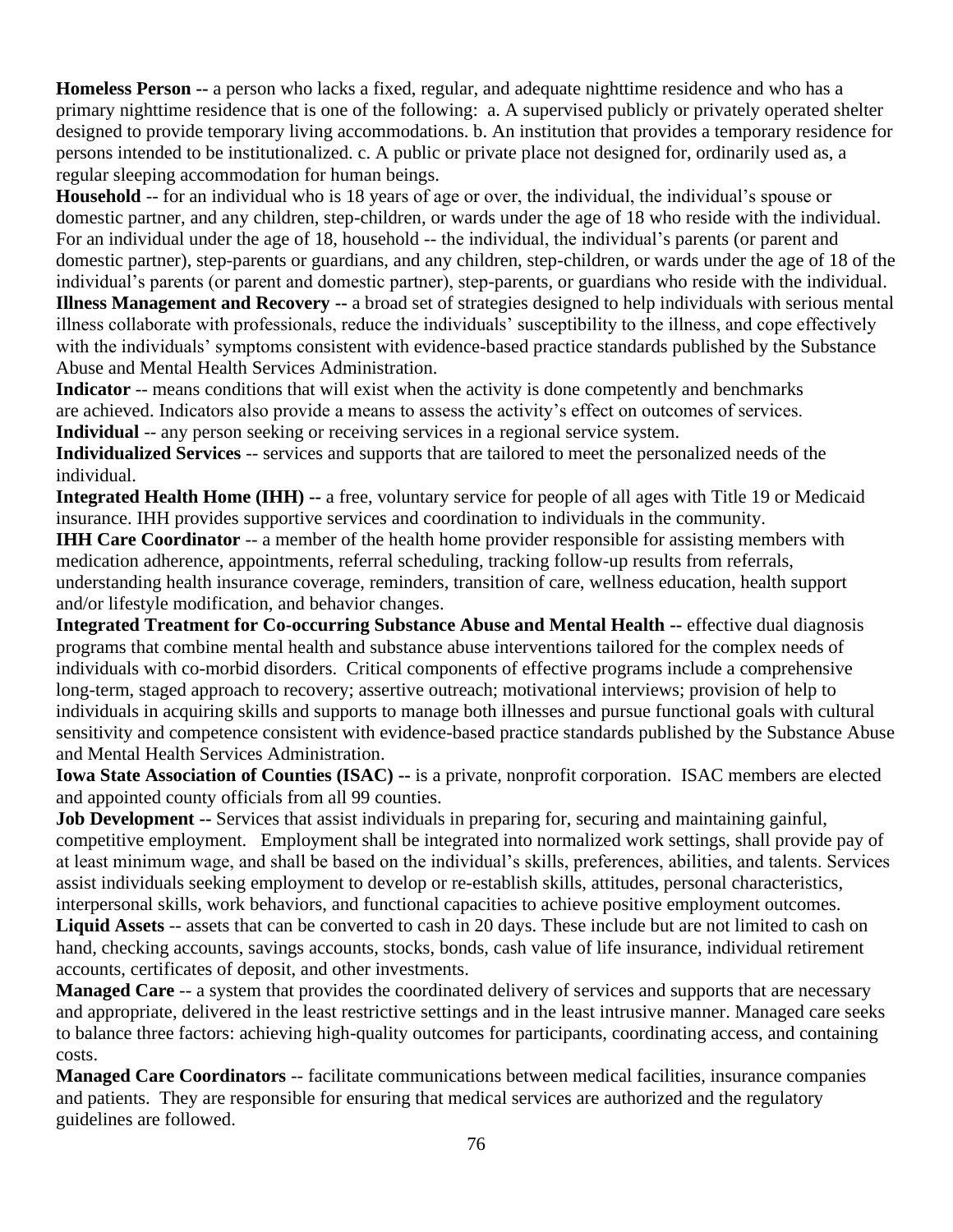**Managed Care Organization** -- an entity that (1) is under contract with the department to provide services to Medicaid recipients and (2) meets the definition of "Health Maintenance Organization" in Iowa Code section 514B.1.

**Managed System** -- a system that integrates planning, administration, financing, and service delivery. The system consists of the financing or governing organization, the entity responsible for care management, and the network of service providers.

**Management Team --** The Coordinators of Disability Services representing each member county

**Medical Savings Account** -- an account that is exempt from federal income taxation pursuant to Section 220 of the United States Internal Revenue Code (26 U.S.C. §220) as supported by documentation provided by the bank or other financial institution. Any withdrawal from a medical savings account other than for the designated purpose becomes a countable resource.

**Medication Management --** Services provided directly to or on behalf of the individual by a licensed professional as authorized by Iowa law including, but not limited to, monitoring effectiveness of and compliance with a medication regimen; coordination with care providers; investigating potentially negative or unintended psychopharmacologic or medical interactions; reviewing laboratory reports; and activities pursuant to licensed prescriber orders.

**Medication Prescribing --** Services with the individual present provided by an appropriately licensed professional as authorized by Iowa law including, but not limited to, determining how the medication is affecting the individual; determining any drug interactions or adverse drug effects on the individual; determining the proper dosage level; and prescribing medication for the individual for the period of time before the individual is seen again.

**Mental Health Outpatient Therapy --** Services shall consist of evaluation and treatment services provided on an ambulatory basis for the target population including psychiatric evaluation, medication management and individual, family, and group therapy.

**Mental Health Inpatient Treatment or Behavioral Health Inpatient Treatment** -*-* means inpatient psychiatric services to treat an acute psychiatric condition provided in a licensed hospital with a psychiatric unit or a licensed freestanding psychiatric hospital.

**Mental Health Professional** -- the same as defined in Iowa code section 228.1(6) means an individual who has either of the following qualifications:

*a.* The individual meets all of the following requirements:

(1) The individual holds at least a master's degree in a mental health field, including but not limited to psychology, counseling and guidance, nursing, and social work, or is an advanced registered nurse practitioner, a physician assistant, or a physician and surgeon or an osteopathic physician and surgeon.

(2) The individual holds a current Iowa license if practicing in a field covered by an Iowa licensure law.

(3) The individual has at least two years of post-degree clinical experience, supervised by another mental health professional, in assessing mental health needs and problems and in providing appropriate mental health services.

*b.* The individual holds a current Iowa license if practicing in a field covered by an Iowa licensure law and is a psychiatrist, an advanced registered nurse practitioner who holds a national certification in psychiatric mental health care registered by the board of nursing, a physician assistant practicing under the supervision of a psychiatrist, or an individual who holds a doctorate degree in psychology and is licensed by the board of psychology.

**Modified Adjusted Gross Income** -- means the methodology prescribed in 42 U.S.C. Section 1396a(e)(14) and 42 CFR 435.603.

**Multi-occurring --** Persons with multi-occurring conditions is defined as any person of any age with any combination of any MH condition (including trauma) and/or developmental or cognitive disability (including Brain Injury) and/or any Substance abuse condition, including gambling and nicotine dependence, whether or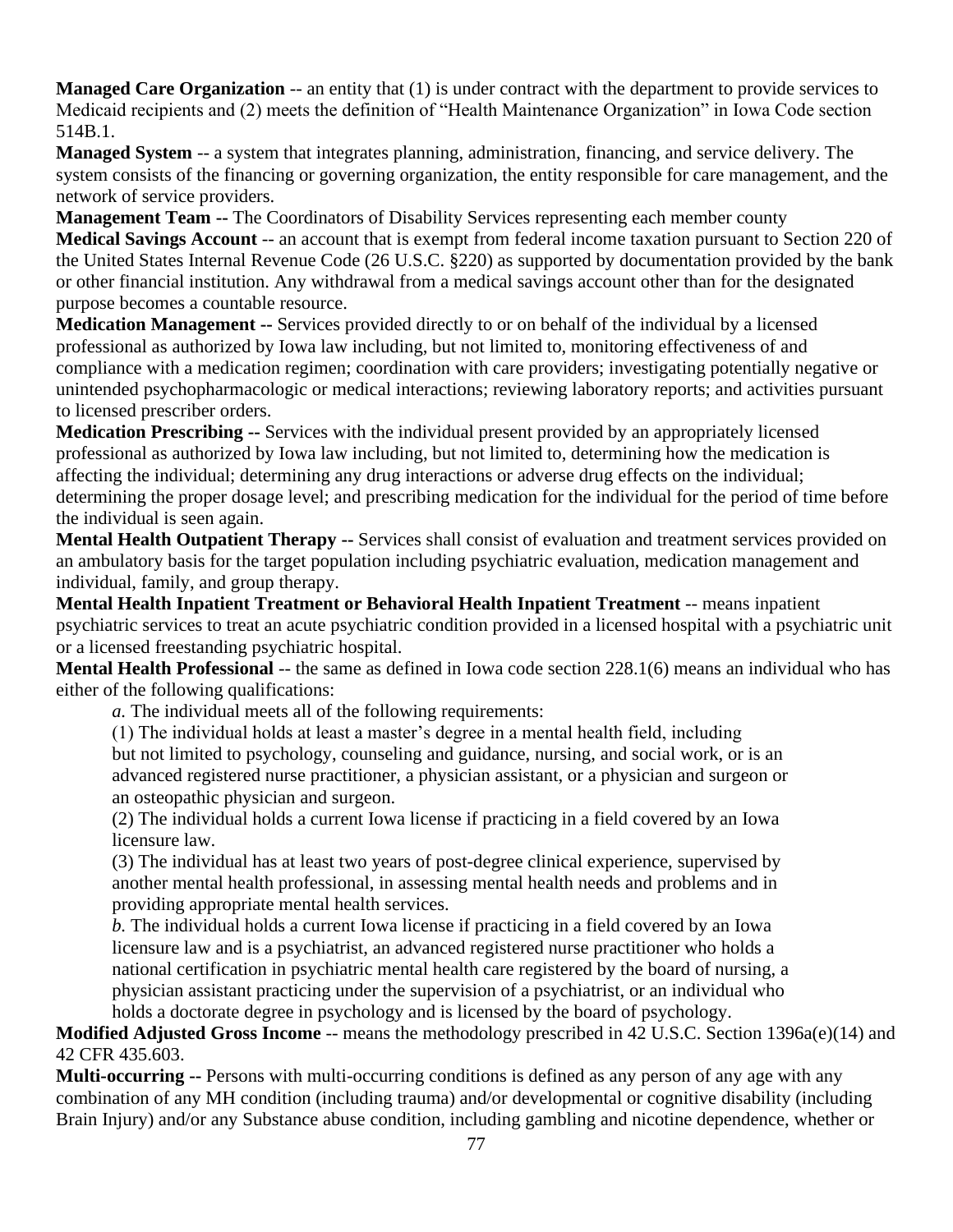not they have already been diagnosed. Individuals with multi-occurring conditions commonly also have medical, legal, housing, financial, and parenting issues and conditions and other complex needs.

**Non-liquid Assets** -- assets that cannot be converted to cash in 20 days. Non-liquid assets include, but are not limited to, real estate, motor vehicles, motor vessels, livestock, tools, machinery, and personal property. **Outcomes --** means the result of the performance or nonperformance of a function or process or activity.

**Peer Support Services --** a program provided by a peer support specialist including but not limited to education and information, individual advocacy, family support groups, crisis response, and respite to assist individuals in achieving stability in the community.

**Peer Support Specialist** -- an individual who has experienced a severe and persistent mental illness and who has successfully completed standardized training to provide peer support services thru the Medical Assistance Program or the Iowa Behavioral Health Care Plan.

**Permanent Supportive Housing (Also referred to as Supported Housing in the service matrix) -** voluntary, flexible supports to help individuals with psychiatric disabilities choose, get, and keep housing that is decent, safe, affordable, and integrated into the community. Tenants have access to an array of services that help them keep their housing, such as case management, assistance with daily activities, conflict resolution, and crisis response consistent with evidence-based standards published by the Substance Abuse and Mental Health Services Administration.

**Personal Emergency Response System --** an electronic device connected to a 24-hour staffed system which allows the individual to access assistance in the event of an emergency.

**Population** -- as defined in Iowa Code 331.388.

**Prevention** -- means efforts to increase awareness and understanding of the causes and nature of conditions or situations which affect an individual's functioning in society. Prevention activities are designed to convey information about the cause of conditions, situation, or problems that interfere with an individual's functioning or ways in which that knowledge can be used to prevent their occurrence or reduce their effect, and may include, but are not limited to, training events, webinars, presentations, and public meetings.

**Prevocational Services --** services that focus on developing generalized skills that prepare an individual for employment. Prevocational training topics include but are not limited to attendance, safety skills, following directions, and staying on task.

**Provider** -- an individual, firm, corporation, association, or institution which is providing or has been approved to provide medical assistance, is accredited under Chapter 24, holds a professional license to provide the services, is accredited by a national insurance panel, or holds other national accreditation or certification.

**Quality Service Delivery Assessment (QSDA) --** is a statewide coordinated approach to the delivery of quality services evaluated through the utilization of standardized outcome measures.

**Regional Administrator or Regional Administrative Entity** -- the administrative office, or organization formed by agreement of the counties participating in a mental health and disability services region to function on behalf of those counties.

**Regional Services Fund** -- the mental health and disability regional services fund created in Iowa code section 225C.7A.

**Regional Service System Management Plan** -- the SEIL service system plan developed pursuant to Iowa Code 331.393 for the funding and administration of non-Medicaid funded mental health and disability services including an annual service and budget plan, a policy and procedure manual, and an annual report and how SEIL will coordinate with the Iowa Department of Human Services in the provision of mental health and disability services funded under the medical assistance program.

**Requisite Qualifications --** A mental health professional with the requisite qualifications shall meet all of the following qualifications: is a mental health professional as defined in section 228.1, is an alcohol and drug counselor certified by the nongovernmental Iowa board of substance abuse certification, and is employed by or providing services for a facility, as defined in section 125.2.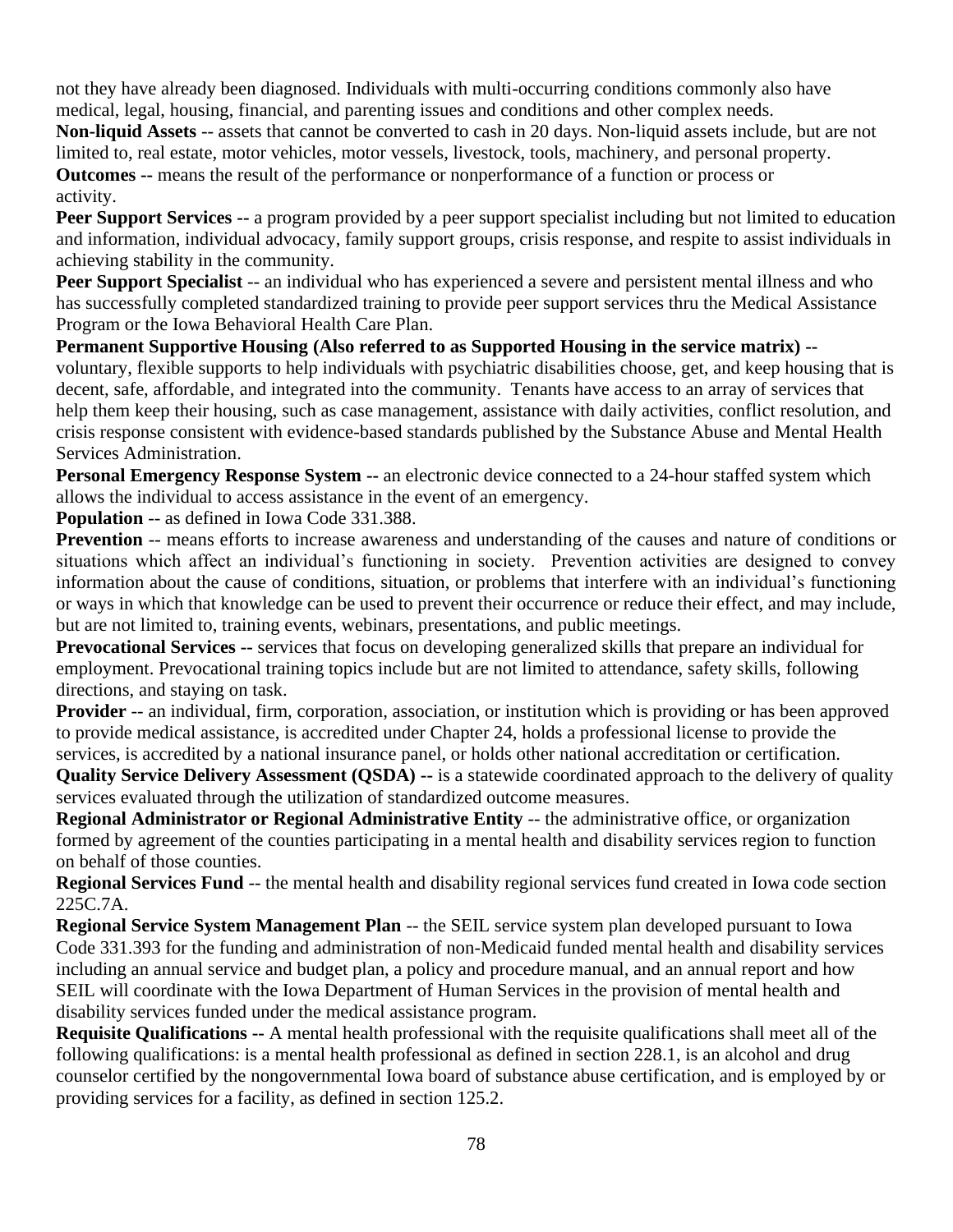**Resources** -- all liquid and non-liquid assets owned in part or in whole by the individual and/or household that could be converted to cash to use for support and maintenance and that the individual household is not legally restricted from using for support and maintenance.

**Respite --** a temporary period of relief and support for individuals and their families provided in a variety of settings. The intent is to provide a safe environment with staff assistance for individuals who lack an adequate support system to address current issues related to a disability. Respite may be provided for a defined period of time; respite is either planned or provided in response to a crisis.

**Retirement Account** -- any retirement or pension fund or account listed in Iowa Code section 627.6(8) <sup>or</sup>. **Retirement Account in the Accumulation Stage** -- a retirement account into which a deposit was made in the previous tax year. Any withdrawal from a **retirement account becomes a countable resource. Rural –** any area that is not defined as urban.

**Serious Emotional Disturbance** -*-* means the same as defined in Iowa code section 225C.2.

*"Serious emotional disturbance"* means a diagnosable mental, behavioral, or emotional disorder of sufficient duration to meet diagnostic criteria specified within the most current diagnostic and statistical manual of mental disorders published by the American psychiatric association that results in a functional impairment. *"Serious emotional disturbance"* does not include substance use and developmental disorders unless such disorders co-occur with such a diagnosable mental, behavioral, or emotional disorder.

**Service System --** refers to the mental health and disability services and supports administered and paid from the SEIL services fund.

**State Board** - means the children's behavioral health system state board created in code section 225C.51. **State Case Status** -- an individual who has no county of residence.

**State Commission** -- MHDS Commission as defined in Iowa Code 225C.5.

**State Psychiatric Papers --** is a state appropriate paid to the state psychiatric hospital the University of Iowa to pay for the care and treatment of public patients. A person making claim to compensation files the claim in the office of the regional administrator for the person's county of residence. The claim is subject to review and approval by the regional administrator for the county.

**Strategic Plan --** is a document that uses goals, performance objectives and measures to set priorities, focus resources and ensure stakeholders are working toward common goals.

**Strength Based Case Management --** a service that focuses on possibilities rather than problems and strives to identify and develop strengths to assist individuals reach their goals leading to a healthy self-reliance and interdependence with their community. Identifiable strengths and resources include family, cultural, spiritual, and other types of social and community-based assets and networks.

**Supported Community Living Services --** services provided in a non-institutional setting to adult persons with mental illness, mental retardation, or developmental disabilities to meet the persons' daily living needs. **Supported Employment --** an approach to helping individuals participate as much as possible in competitive work in integrated work settings that are consistent with the strengths, resources, priorities, concerns, abilities, capabilities, interests, and informed choice of the individuals. Services are targeted for individuals with significant disabilities for whom competitive employment has not traditionally occurred; or for whom competitive employment has been interrupted or intermittent as a result of a significant disability including either individual or group supported employment, or both, consistent with evidence-based practice standards published by the Substance Abuse and Mental Health Services Administration.

**System of Care** -- the coordination of a system of services and supports to individuals and their families that ensures they optimally live, work, and recreate in integrated communities of their choice.

**System Principles** -- practices that include individual choice, community and empowerment.

**Trauma Focused Services --** services provided by care givers and professionals that recognize when an individual who has been exposed to violence is in need of help to recover from adverse impacts; recognize and understand the impact that exposure to violence has on victims' physical, psychological, and psychosocial